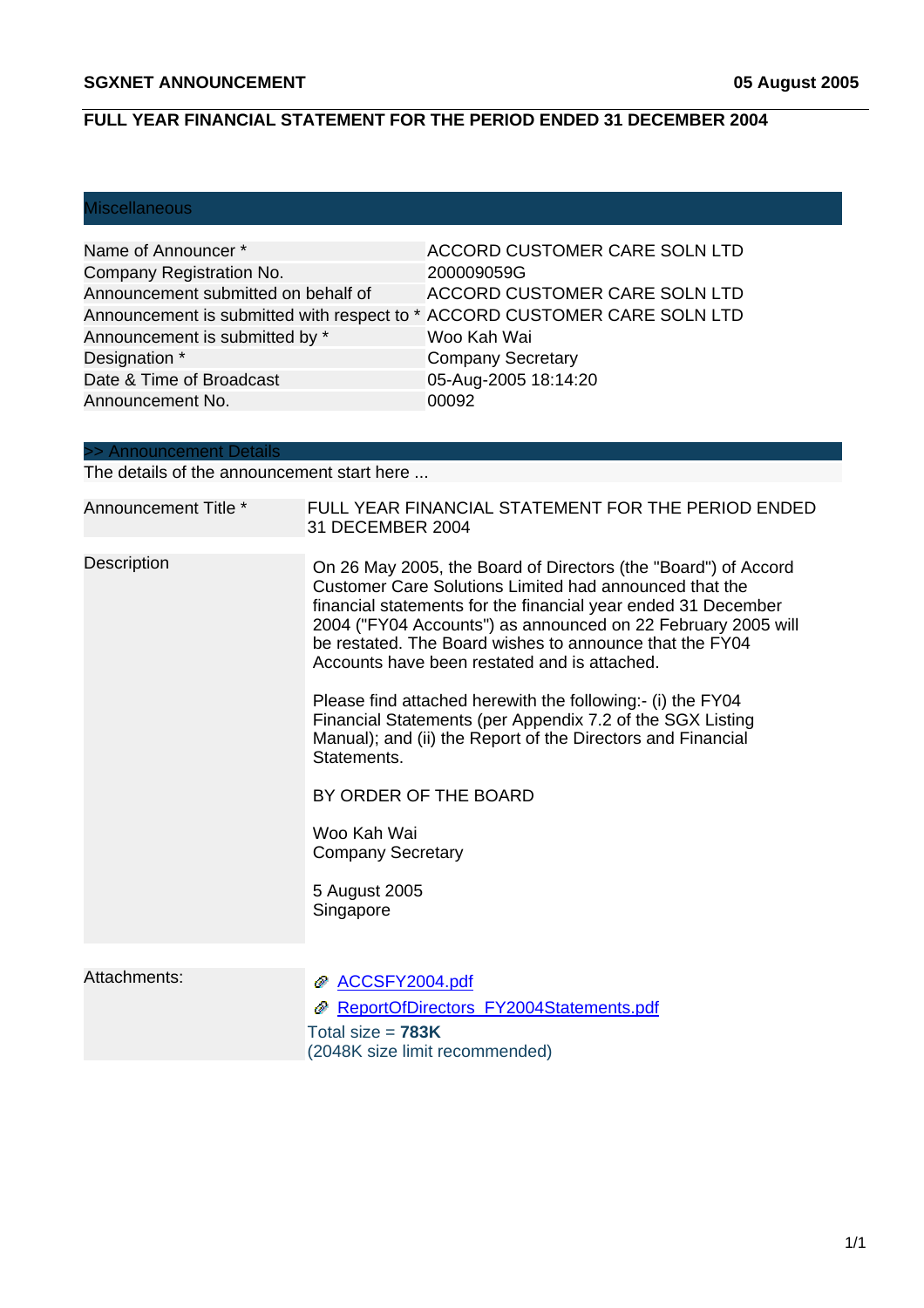Listed companies must provide the information required by Appendix 7.2 of the Listing Manual. Adequate disclosure should be given to explain any material extraordinary item either as a footnote of the material extraordinary item or in the "Review of the performance of the group".

ACCORD CUSTOMER CARE SOLUTIONS LIMITED

#### -----------------------**2004 Full Year Financial Statement**

#### **PART I - INFORMATION REQUIRED FOR ANNOUNCEMENTS OF QUARTERLY (Q1, Q2 & Q3), HALF-YEAR AND FULL YEAR RESULTS**

#### **1(a) An income statement (for the group) together with a comparative statement for the corresponding period of the immediately preceding financial year**

|                                                     |              | As<br><b>Restated</b> | As<br><b>Restated</b> |            | As<br>Announced | As<br>Announced |
|-----------------------------------------------------|--------------|-----------------------|-----------------------|------------|-----------------|-----------------|
|                                                     |              | <b>YTD</b>            | <b>YTD</b>            | <b>YTD</b> | <b>YTD</b>      | <b>YTD</b>      |
| Group                                               | <b>Notes</b> | Dec-04                | Dec-03                | Inc/(Dec)  | Dec-04          | Dec-03          |
|                                                     |              | \$'000                | \$'000                | %          | \$'000          | \$'000          |
| Revenue                                             | (i)          | 276,743               | 81,508                | 240%       | 340,414         | 100,680         |
| Cost of goods sold and<br>spare parts               | (i)          | (205, 155)            | (41, 502)             | 394%       | (208, 482)      | (41, 502)       |
| <b>Gross Profit</b>                                 | (iii)        | 71,588                | 40,006                | 79%        | 131,932         | 59,178          |
| Other Operating Income                              | (iv)         | 17,331                | 9,441                 | 84%        | 4,485           | 9,441           |
| <b>Staff Costs</b>                                  |              | (45, 819)             | (27, 841)             | 65%        | (45, 901)       | (27, 841)       |
| <b>Depreciation Expenses</b>                        |              | (4,792)               | (2,609)               | 84%        | (4, 715)        | (2,609)         |
| Additional provisions                               | (v)          | (37,960)              |                       | nm         |                 |                 |
| <b>Other Operating Expenses</b>                     | (vi)         | (32, 941)             | (16, 509)             | 100%       | (32, 335)       | (16, 509)       |
| Profit (Loss) from<br>operations                    |              | (32, 593)             | 2,488                 | $-1410%$   | 53,466          | 21,660          |
| Finance cost                                        | (vii)        | (1, 378)              | (224)                 | 515%       | (1, 378)        | (224)           |
| Profit (loss) before share<br>of associates results |              | (33, 971)             | 2,264                 | $-1600%$   | 52,088          | 21,436          |
| Share of associates results                         |              | (47)                  |                       | nm         | (47)            |                 |
| Profit (loss) before income<br>tax                  |              | (34, 018)             | 2,264                 | $-1603%$   | 52,041          | 21,436          |
| Income tax (expenses) credit                        | (viii)       | (2, 777)              | 78                    | -3660%     | (4, 185)        | (264)           |
| Profit (loss) after income<br>tax                   |              | (36, 795)             | 2,342                 | $-1671%$   | 47,856          | 21,172          |
| Minority interests                                  |              | (195)                 | 8                     | $-2538%$   | (441)           | 8               |
| <b>Net Profit (loss)</b><br>attributable to         |              |                       |                       |            |                 |                 |
| shareholders                                        |              | (36,990)              | 2,350                 | $-1674%$   | 47,415          | 21,180          |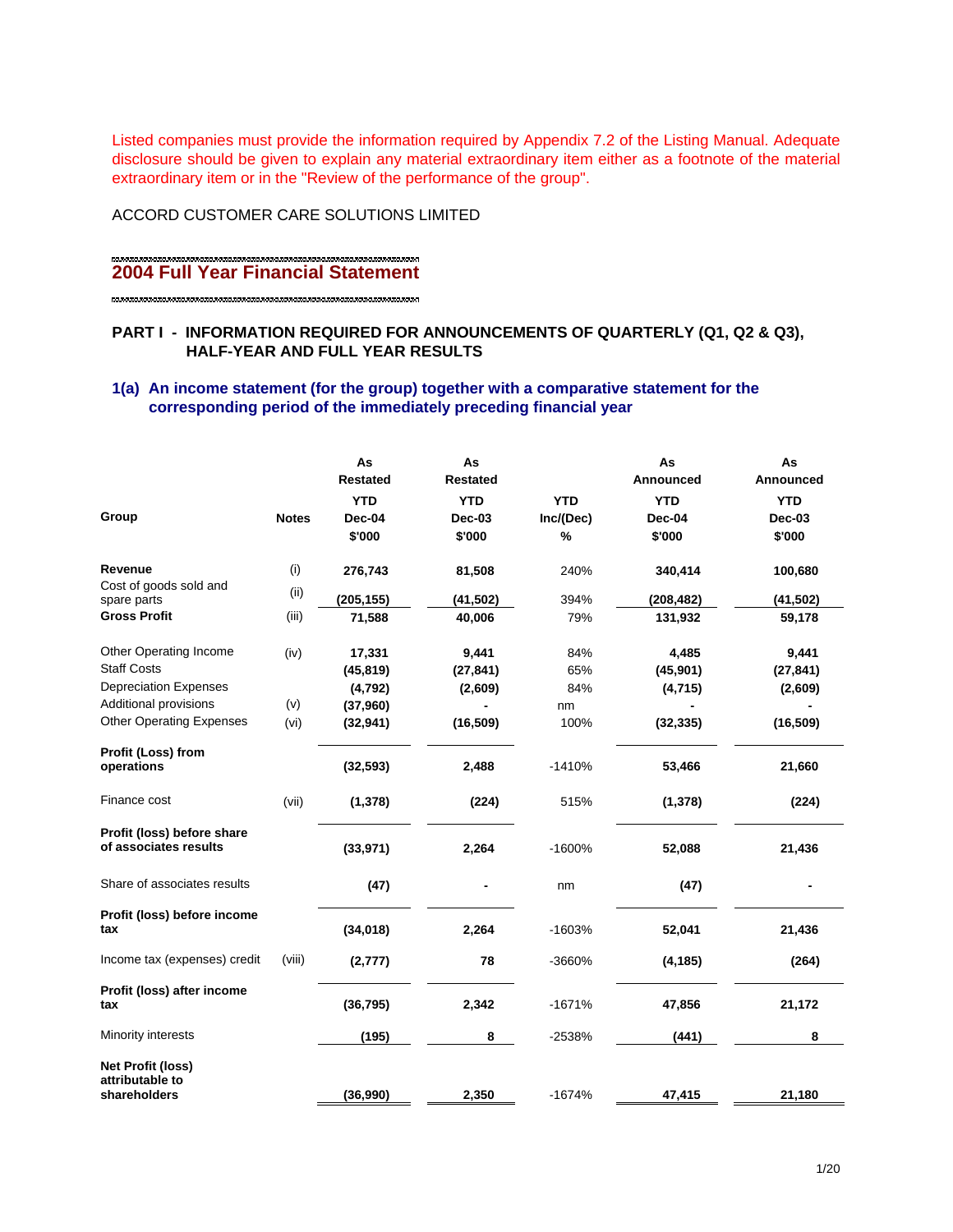#### **1(a) (i) Revenue**

|                                          | <b>YTD</b>  |                  | YTD                |  |
|------------------------------------------|-------------|------------------|--------------------|--|
|                                          | <b>Note</b> | Dec-04<br>\$'000 | $Dec-03$<br>\$'000 |  |
| Revenue as previously announced/reported |             | 340,414          | 100,680            |  |
| Adjustments to:                          |             |                  |                    |  |
| Refurbishment income                     | A           | (61, 074)        | (19, 172)          |  |
| Commission income                        | B           | (2,597)          |                    |  |
| Revenue as adjusted/restated             |             | 276,743          | 81,508             |  |

#### **Notes**

- (A) Refurbishment income and cost of services. This relates to reversal of overstatement of revenue and the related cost of service from the refurbishment business and the related trade receivables as at year-end.
- (B) Commission revenue. This relates to reversal of invalid commission income and the reversal of the related trade receivable as at year-end.

#### **1(a) (ii) Cost of goods sold and spare parts**

|                                      | <b>YTD</b>       | <b>YTD</b>       |
|--------------------------------------|------------------|------------------|
| <b>COGS</b>                          | Dec-04<br>\$'000 | Dec-03<br>\$'000 |
| Cost of good sold and spare parts    | 208,482          | 41,502           |
| Adjustments to:                      |                  |                  |
| Related cost to refurbishment income | (2,401)          |                  |
| Related cost to commission income    | (926)            |                  |
| Revenue as adjusted/restated         | 205,155          | 41,502           |

#### **1(a) (iii) Gross Profit**

The Group operates in two business segments – after market services ("AMS") and distribution management solutions ("DMS").

For FY 2004, DMS' business expansion contributed to approximately 73% of the ACCS group's revenue. The profit margin from DMS business is lower as compared to the AMS business. For 2004, the gross profit margin for AMS was approximately 64.7% as compared to DMS of approximately 11.2%. As such the increase in cost of good sold and spare parts is not proportional to the increase in revenue.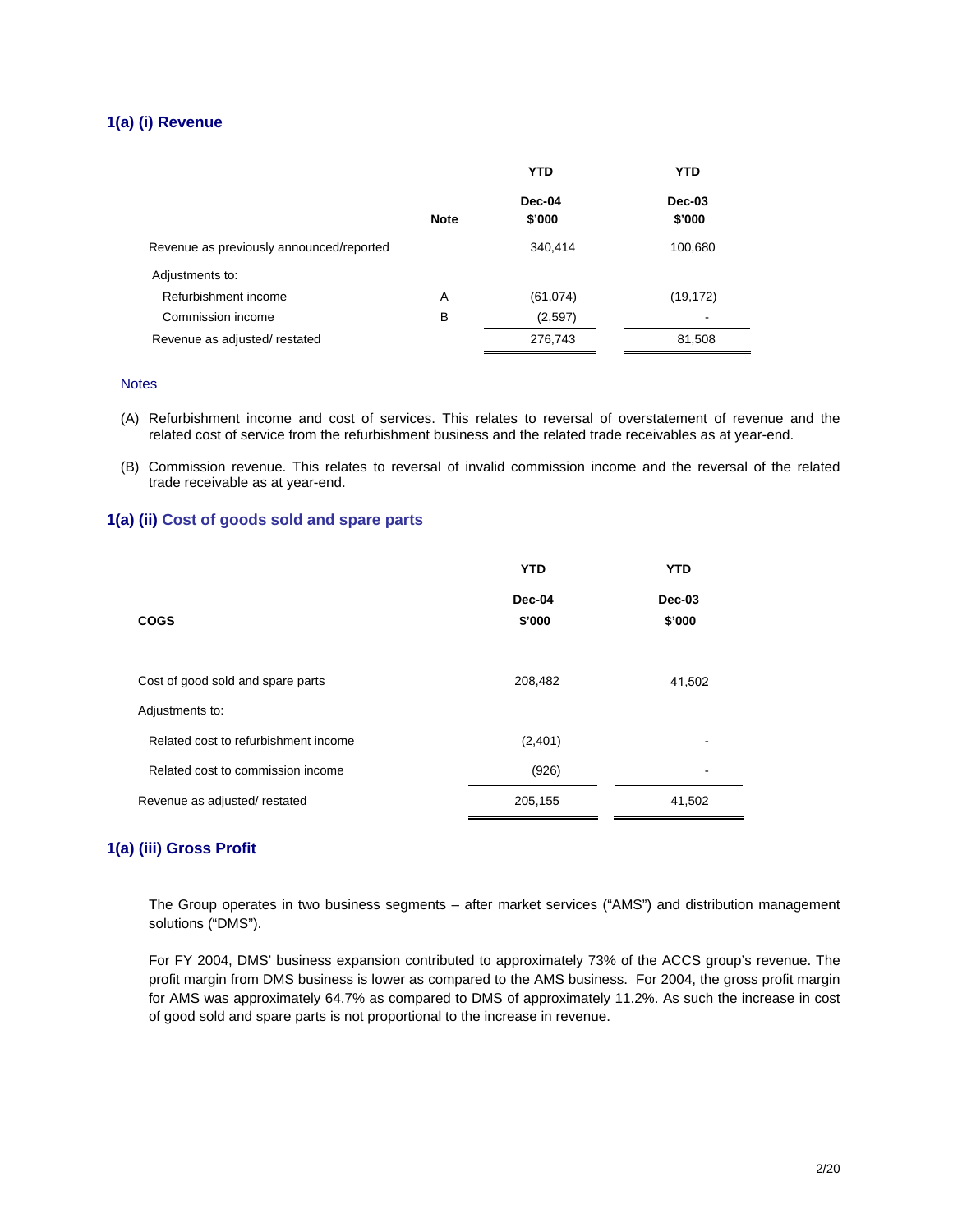#### **1(a) (iv) Other operating income consist of the following:**

|                                                          | <b>Notes</b> | <b>Restated YTD</b><br>Dec-04<br>\$'000 | <b>Restated YTD</b><br>Dec-03<br>\$'000 |
|----------------------------------------------------------|--------------|-----------------------------------------|-----------------------------------------|
| Management and corporate advisory fee                    |              | 114                                     | 4,288                                   |
| Royalty                                                  |              |                                         | 1,238                                   |
| Government grant                                         |              |                                         | 229                                     |
| Rental income                                            |              | 515                                     |                                         |
| Foreign currency exchange adjustment gain                |              | (723)                                   | 2,280                                   |
| Interest income:                                         |              |                                         |                                         |
| <b>Bank Balances</b>                                     |              | 152                                     | 167                                     |
| Bonds in related party                                   |              | 496                                     |                                         |
| Recovery of inventories written off from a related party |              |                                         | 652                                     |
| Gain on dilution of interest in a subsidiary             | (A)          | 10,103                                  |                                         |
| Gain on partial disposal of a subsidiary                 | (B)          | 5,789                                   |                                         |
| Gain on partial disposal of a subsidiary                 | (C)          | 361                                     |                                         |
| <b>Others</b>                                            |              | 524                                     | 587                                     |
|                                                          |              | 17,331                                  | 9,441                                   |

#### Notes:

- (A). On 8 December 2004 and 16 December 2004 the company's interest in Distribution Management Solutions Limited (formerly known as Distribution Management Solutions Pte Ltd) ("DMS") was diluted from 100% to 90% following the issue of new shares by DMS to the bondholders on conversion of bonds and from 90% to 60% following the issue of new shares by DMS to acquire a subsidiary. The Group recognised a gain on dilution amounting to \$10,103,000.
- (B) On 16 December 2004, the Company's interest in DMS was diluted further from 60% to 50% by way of sale of shares. The Group recognised a gain on partial disposal of \$5,789,000.
- (C) During the year, the Company's interest in Accord Customer Care Solutions (Aust) Pty Ltd ("ACCSA") was reduced from 100% to 50%. Under the sale and purchase agreement entered with the buyer and the Buyer's Guarantor dated 16 December 2004, the Company sold 50% equity interest in ACCSA to the buyer. The group recognised a gain of \$361,000.

#### **1(a)(v) Included in additional provisions are the following**

| <b>Provisions made comprise</b> | \$'000  |
|---------------------------------|---------|
| <b>Trade Receivables</b>        | 1,010   |
| <b>Other Receivables</b>        | 3,540   |
| <b>IPO Expenses Capitalised</b> | 438     |
| Inventories                     | 3,734   |
| Investment in Associates        | 2,556   |
| Plant and equipment             | 4,704   |
| Other Investments               | 3,972   |
| Goodwill on consolidation       | 4,084   |
| <b>Other Goodwill</b>           | 1,857   |
| Bank loan of an associate       | 3,380   |
| Payables                        | (1,715) |
| Other liabilities               | 10,400  |
|                                 | 37,960  |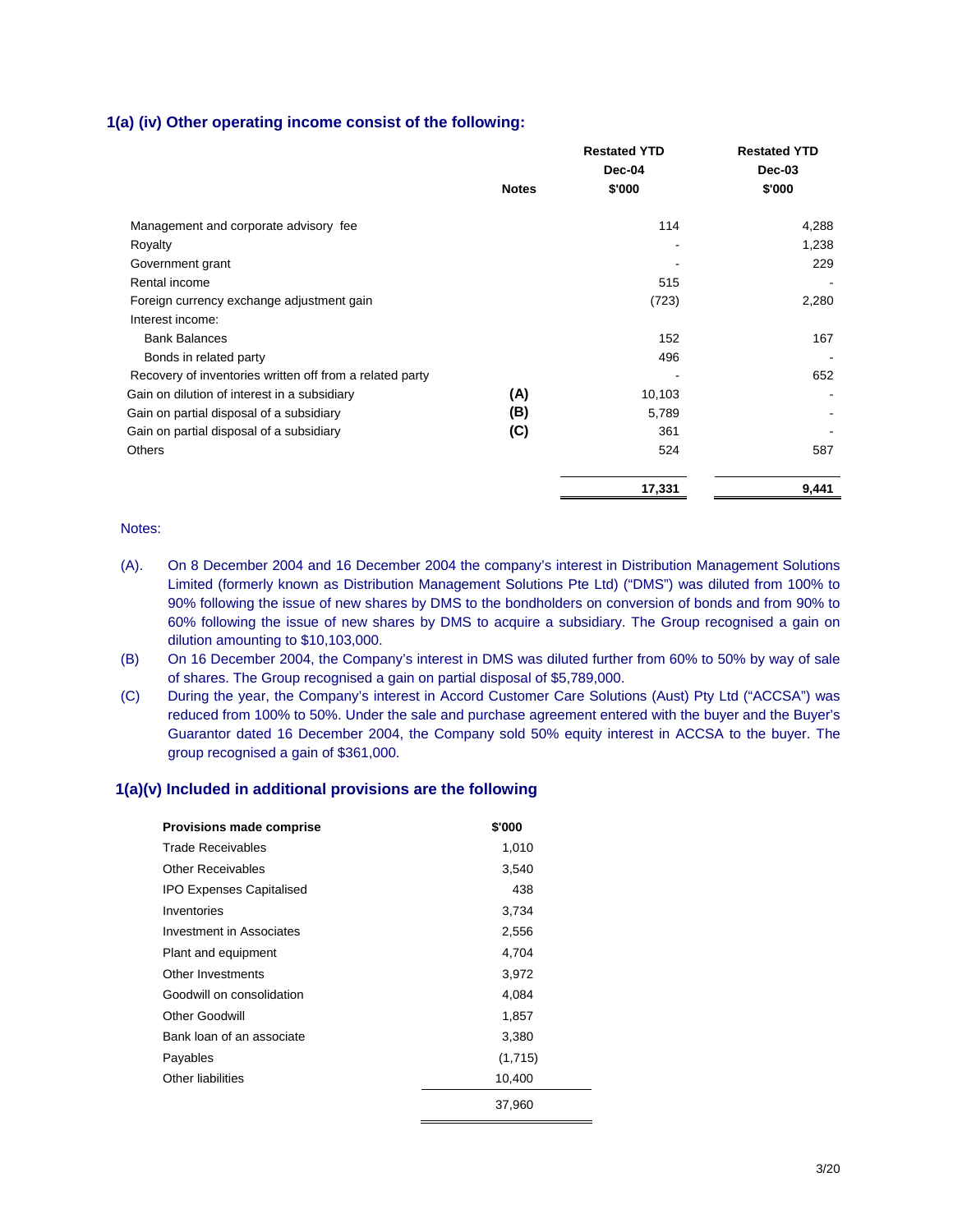#### **1(a)(vi) Included in other operating expenses are the following:**

|                                                       | <b>Restated YTD</b><br><b>Restated YTD</b> |               |
|-------------------------------------------------------|--------------------------------------------|---------------|
|                                                       | Dec-04                                     | <b>Dec-03</b> |
|                                                       | \$'000                                     | \$'000        |
| Depreciation expense                                  | 4,972                                      | 2,609         |
| Amortisation of goodwill on consolidation             | 2,685                                      | 628           |
| Amortisation of other goodwill                        | 1,281                                      | 86            |
| Minimum lease payments under operating lease          | 11,335                                     | 5,045         |
| Reversal of allowances for doubtful trade receivables |                                            | (30)          |
| Allowances for doubtful trade receivables             | 1,096                                      | 128           |
| Allowances for inventories                            |                                            | 652           |

#### **1(a)(vii) Finance cost**

This comprises interest on bank loans and the increase is due to higher loans undertaken for DMS activities.

#### **1(a)(viii) Income Tax**

 The Group has tax expense despite the operating losses for 2004 due to expenses that are non deductible in nature. The tax credit for 2003 is due to over provision of income tax made in 2002 and subsequently reversed in year 2003.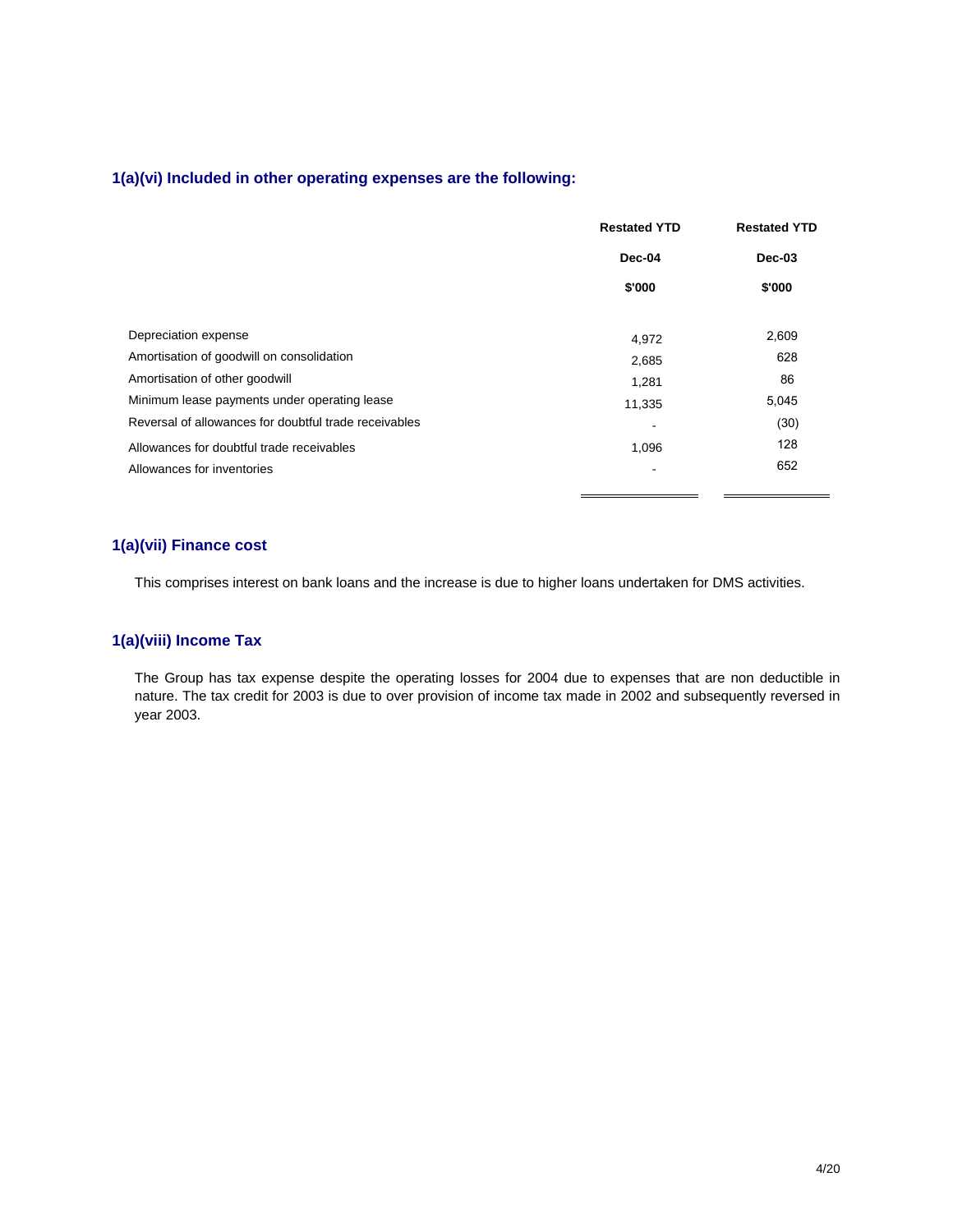#### **1(b)(i) A balance sheet (for the issuer and group), together with a comparative statement as at the end of the immediately preceding financial year**

|                                         |              | <b>As Restated</b><br>Group | <b>As Restated</b><br>Group | <b>As Restated</b><br>Company | <b>As Restated</b><br>Company |
|-----------------------------------------|--------------|-----------------------------|-----------------------------|-------------------------------|-------------------------------|
| <b>ASSETS</b>                           | <b>Notes</b> | 31/12/04<br>\$'000          | 31/12/03<br>\$'000          | 31/12/04<br>\$'000            | 31/12/03<br>\$'000            |
| <b>Current assets:</b>                  |              |                             |                             |                               |                               |
| Cash                                    |              | 33,338                      | 27,670                      | 19,426                        | 17,621                        |
| Cash pledged                            |              | 8,645                       | 4,970                       | 6,825                         | 4,970                         |
| Trade receivables                       | Α            | 25,940                      | 25,908                      | 6,745                         | 12,085                        |
| Other receivables and prepayments       | в            | 21,331                      | 11,047                      | 20,186                        | 39,398                        |
| Inventories                             | С            | 15,189                      | 15,440                      |                               | 3,773                         |
| Total current assets                    |              | 104,443                     | 85,035                      | 53,182                        | 77,847                        |
| Non-current assets:                     |              |                             |                             |                               |                               |
| Investment in associates                |              | 203                         | 500                         |                               | 500                           |
| Investment in subsidiaries              |              |                             |                             | 23,929                        | 23,836                        |
| Advance payments for investments        |              |                             | 1,124                       |                               | 1,124                         |
| Property, plant and equipment           |              | 23,041                      | 19,081                      | 2,650                         | 7,045                         |
| Other investments                       | D            | 13,813                      | 129                         | 13,061                        | 129                           |
| Goodwill on consolidation               | Е            | 10,284                      | 11,888                      |                               |                               |
| Other goodwill                          | F            | 11,998                      | 2,219                       | 961                           | 1,013                         |
| Due from subsidiaries                   | G            |                             |                             | 11,801                        |                               |
| Total non-current assets                |              | 59,339                      | 34,941                      | 52,402                        | 33,647                        |
| <b>Total assets</b>                     |              | 163,782                     | 119,976                     | 105,584                       | 111,494                       |
| <b>Current liabilities:</b>             |              |                             |                             |                               |                               |
| Bank loans                              | н            | 40,675                      | 24,941                      | 7,050                         | 18,000                        |
| Trade payables                          |              | 17,955                      | 9,435                       | 8,923                         | 9,235                         |
| Other payables                          | J            | 47,497                      | 10,325                      | 25,241                        | 16,707                        |
| Income tax payable                      |              | 2,601                       | 1,029                       |                               | 184                           |
| Obligations under finance leases        |              | 221                         | 202                         |                               |                               |
| Current portion of long-term bank loans | н            | 490                         |                             |                               |                               |
| <b>Total current liabilities</b>        |              | 109,439                     | 45,932                      | 41,214                        | 44,126                        |
| <b>Non-current liabilities:</b>         |              |                             |                             |                               |                               |
| Long-term bank loans                    | н            | 792                         |                             |                               |                               |
| Obligations under finance leases        |              | 440                         | 108                         |                               |                               |
| Deferred income tax                     |              | 593                         | 842                         | 912                           | 912                           |
| Total non-current liabilities           |              | 1,825                       | 950                         | 912                           | 912                           |
| Minority Interest                       | Κ            | 12,746                      | 485                         |                               |                               |
| <b>Capital and reserves:</b>            |              |                             |                             |                               |                               |
| Issued capital                          | г            | 24,017                      | 15,829                      | 24,017                        | 15,829                        |
| Capital redemption reserve              |              | 22                          | 22                          | 22                            | 22                            |
| Share premium reserve                   |              | 38,274                      | 42,098                      | 38,274                        | 42,098                        |
| Foreign currency translation reserve    |              | 333                         | 544                         |                               |                               |
| Accumulated (losses) profits            |              | (22, 874)                   | 14,116                      | 1,145                         | 8,507                         |
| <b>Total equity</b>                     |              | 39,772                      | 72,609                      | 63,458                        | 66,456                        |
| <b>Total liabilities and equity</b>     |              | 163,782                     | 119,976                     | 105,584                       | 111,494                       |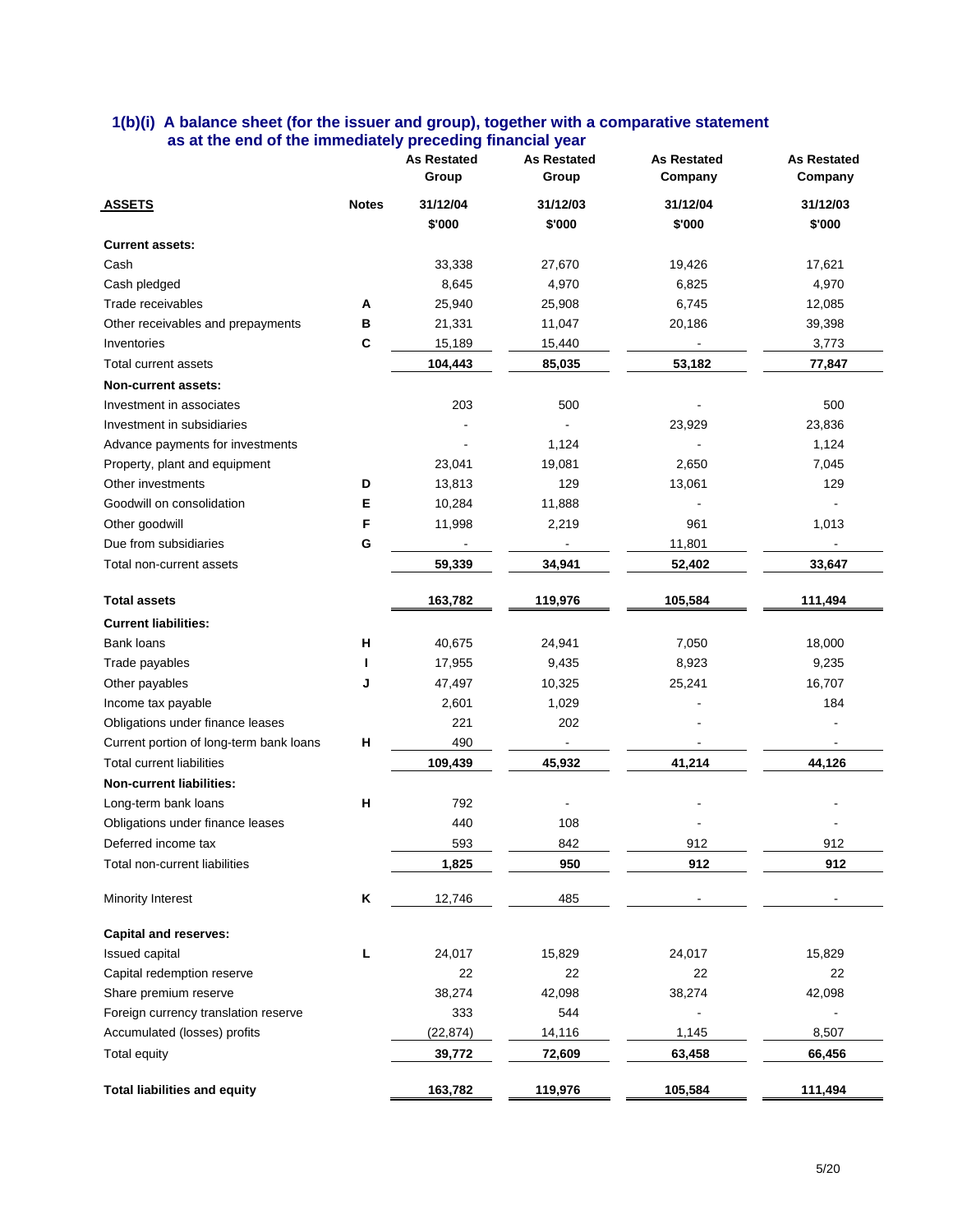#### **(A) Trade receivables**

 The trade receivables turnover is 34 days for the 12 months period ended 31 December 2004 (31 December 2003 : 23 days).

#### **(B) Other receivables and prepayments**

Included in other receivables are mainly deposits for rental and utilities (\$4.3 million), prepayments (\$1.2 million), receivables from related parties (\$2.3 million) and recoverables (\$8.7 million).

#### **(C) Inventories**

Inventories turnover is 27 days for the period ended 31 December 2004 (31 December 2003: 51 days).

#### **(D) Other investments**

The increase is mainly due to investment in unquoted redeemable convertible bonds in Ventures Management Solutions Pte Ltd.

#### **(E) Goodwill on consolidation**

 The decrease is mainly due to additional goodwill arising from acquisition of subsidiaries during the year amounting to \$41.8 million less amortisation and provision for impairment made amounting to \$42.9 million.

#### **(F) Other goodwill**

The increase is mainly due to additional goodwill arising from acquisition of businesses and related parties during the year amounting to \$12.2 million less amortisation and provision for impairment made amounting to \$2.4 million.

#### **(G) Due from subsidiaries**

In December 2004, the Company entered into agreements with ACCSA and Accord CCS Thailand Co., Ltd ("ACCS Thai") to convert all outstanding net receivables into long-term loans.

 The loans are unsecured and shall bear interest, with effect from 1 January 2005, at the average prevailing prime lending rate of various banks. The loans are repayable on or after 31 December 2006.

#### **(H) Bank loans**

The bank loans of the Group were drawn down for the following purpose:-

|                       | 2004<br>\$'000 | 2003<br>\$'000 |
|-----------------------|----------------|----------------|
| Investment in PRC     | 13,230         | 11,459         |
| <b>DMS</b> activities |                | 12,682         |
| Expansion in India    | 2,223          | 800            |
| <b>Total</b>          | 15,453         | 24,941         |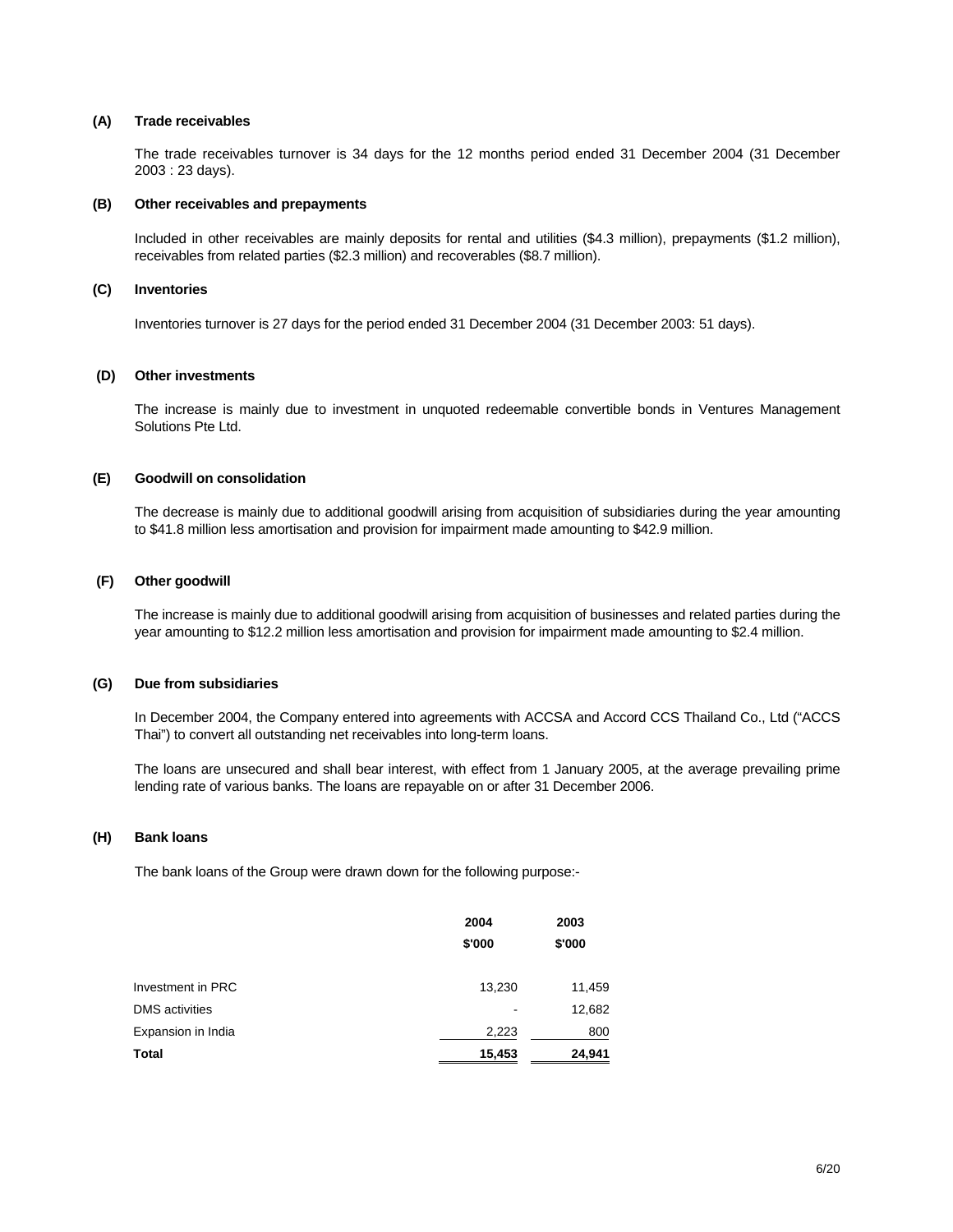#### **(I) Trade payables**

Trade payables turnover is 24 days for the 12 months ended 31 December 2004 (31 December 2003: 77 days).

#### **(J) Other payables**

 Included in other payables are accrued operating expenses (\$16.4 million), refundable deposit for disposal of DMS (\$4.7 million), provision for liabilities (\$18.9 million), provision for bank loans of associate (\$4.6 million) and deferred purchase consideration for acquisition of subsidiaries (\$2.3 million).

#### **(K) Minority Interest**

The increase in minority interest is due to the dilution and disposal of interest in DMS and disposal of interest in ACCSA from 100% to 50% respectively in December 2004.

In addition, the Company transferred 50% equity interest each ACCS Thai to ACCSA and Accord Customer Care Solution (Asia) Limited (formerly known as Accord Customer Care Solution (HK) Limited) in December 2004.

#### **(L) Share Capital**

Please refer to note 1(d)(ii).

#### **1(b)(ii) Aggregate amount of group's borrowings and debt securities**

#### **Amount repayable in one year or less, or on demand**

| As at 31 December 2004 |                    |                  | As at 31 December 2003 |
|------------------------|--------------------|------------------|------------------------|
| Secured (\$'000)       | Unsecured (\$'000) | Secured (\$'000) | Unsecured (\$'000)     |
| 7.961                  | 34.217             | 7.252            | 18,000                 |

#### **Amount repayable after one year**

| As at 31 December 2004 |                    |                  | As at 31 December 2003 |
|------------------------|--------------------|------------------|------------------------|
| Secured (\$'000)       | Unsecured (\$'000) | Secured (\$'000) | Unsecured (\$'000)     |
| 440                    | Nil                | 108              | Nil                    |

#### **Details of collateral**

The bank loans amounting to \$7,740,000 (31 December 2003: \$6,941,000) of the Group are secured by fixed deposits of \$8,645,000 (31 December 2004: \$4,970,000).

Finance lease is secured by the fixed assets acquired under the lease arrangement.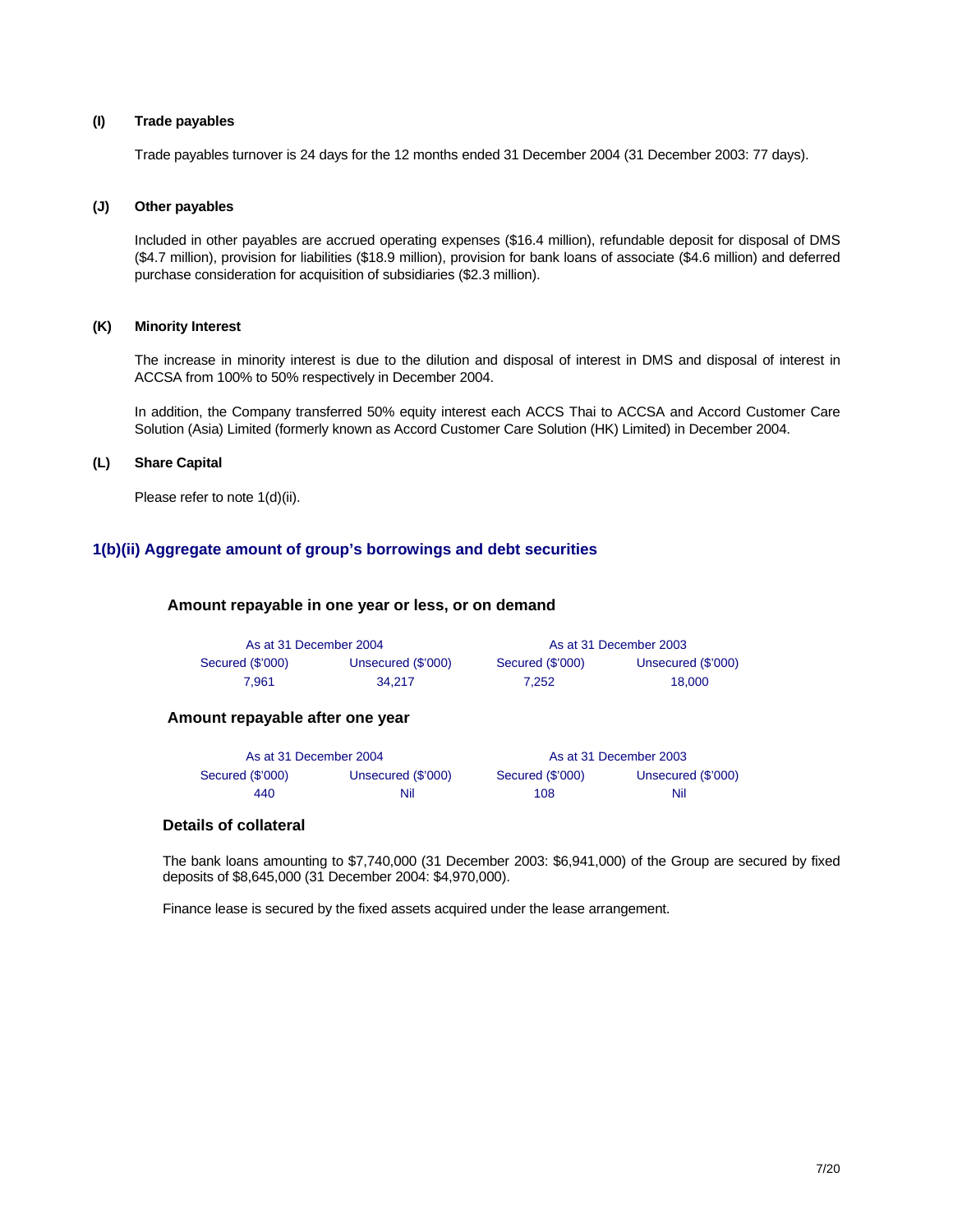#### **1(c) A cash flow statement (for the group), together with a comparative statement for the corresponding period of the immediately preceding financial year**

|                                                                                                                       |              | <b>As Restated</b> | As Restated |
|-----------------------------------------------------------------------------------------------------------------------|--------------|--------------------|-------------|
|                                                                                                                       |              | 2004               | 2003        |
|                                                                                                                       | <b>Notes</b> | \$'000             | \$'000      |
| Cash flows from operating activities:                                                                                 |              |                    |             |
| (Loss) Profit before share of results of associates                                                                   |              | (33, 971)          | 2,264       |
| Adjustments for:                                                                                                      |              |                    |             |
| Depreciation expense                                                                                                  |              | 4,792              | 2,609       |
| Interest expense                                                                                                      |              | 1,378              | 224         |
| Interest Income                                                                                                       |              | (648)              | (167)       |
| Loss (Gain) on disposal of fixed assets                                                                               |              | 364                | (2)         |
| Gain on partial disposal/ dilution of subsidiaries<br>Amortisation of goodwill on consolidation and other<br>goodwill |              | (16, 253)<br>3,966 | (20)<br>714 |
| Provisions                                                                                                            | E            | 53,680             | 1,658       |
| Operating profit before working capital changes                                                                       |              | 13,308             | 7,280       |
|                                                                                                                       |              |                    |             |
| Trade receivables                                                                                                     |              | 2,125              | (5,079)     |
| Other receivables and prepaid expenses                                                                                |              | (4,081)            | (1,038)     |
| Inventories                                                                                                           |              | 396                | (5, 454)    |
| Trade payables                                                                                                        |              | (1,318)            | (2,505)     |
| Other payables                                                                                                        |              | (5,022)            | 1,987       |
| Cash generated from (used in) operations                                                                              |              | 5,408              | (4,809)     |
|                                                                                                                       |              |                    |             |
| Income tax paid<br>Interest received                                                                                  |              | (135)              | (2, 476)    |
|                                                                                                                       |              | 648                | 167         |
| Net cash from (used in) operating activities                                                                          |              | 5,921              | (7,118)     |
| Cash flows from investing activities:                                                                                 |              |                    |             |
| Purchase of plant and equipment                                                                                       | D            | (12,991)           | (5,751)     |
| Proceeds from disposal of plant and equipment                                                                         |              | 2,212              | 175         |
| Purchase of business                                                                                                  | C            | (10, 503)          | (2, 403)    |
| Increase in investments/ bonds in associates- net                                                                     |              | (19, 712)          | (542)       |
| Advance payments for investments                                                                                      |              | (15, 643)          | (3,932)     |
| Acquisition of subsidiaries                                                                                           | A            | (31,000)           | 428         |
| Disposal of subsidiaries                                                                                              | B            |                    | (16)        |
| Payment for deferred purchase consideration                                                                           |              |                    | (18, 296)   |
| Fixed deposits subject to restriction                                                                                 | F            | (3,675)            | (3,970)     |
| Provisions                                                                                                            | E            | 43,308             | 17,172      |
| Net cash used in investing activities                                                                                 |              | (48,004)           | (17, 135)   |
|                                                                                                                       |              |                    |             |
| Cash flows from financing activities:                                                                                 |              |                    |             |
| Proceeds from issuing shares                                                                                          |              | 4,364              | 27,339      |
| Interest paid                                                                                                         |              | (1,378)            | (224)       |
| Contribution by minority shareholders                                                                                 |              | 26,762             | 231         |
| Decrease in finance leases                                                                                            |              | (375)              | (406)       |
| Increase in bank loans                                                                                                |              | 16,437             | 20,201      |
| Net cash from financing activities                                                                                    |              | 45,810             | 47,141      |
| Net effect of exchange rate changes in                                                                                |              |                    |             |
| consolidating subsidiaries                                                                                            |              | 1,941              | (1,000)     |
| Net increase in cash                                                                                                  |              | 5,668              | 21,888      |
| Balance at beginning of year                                                                                          |              | 27,670             | 5,782       |
| Balance at end of year                                                                                                | F.           | 33,338             | 27,670      |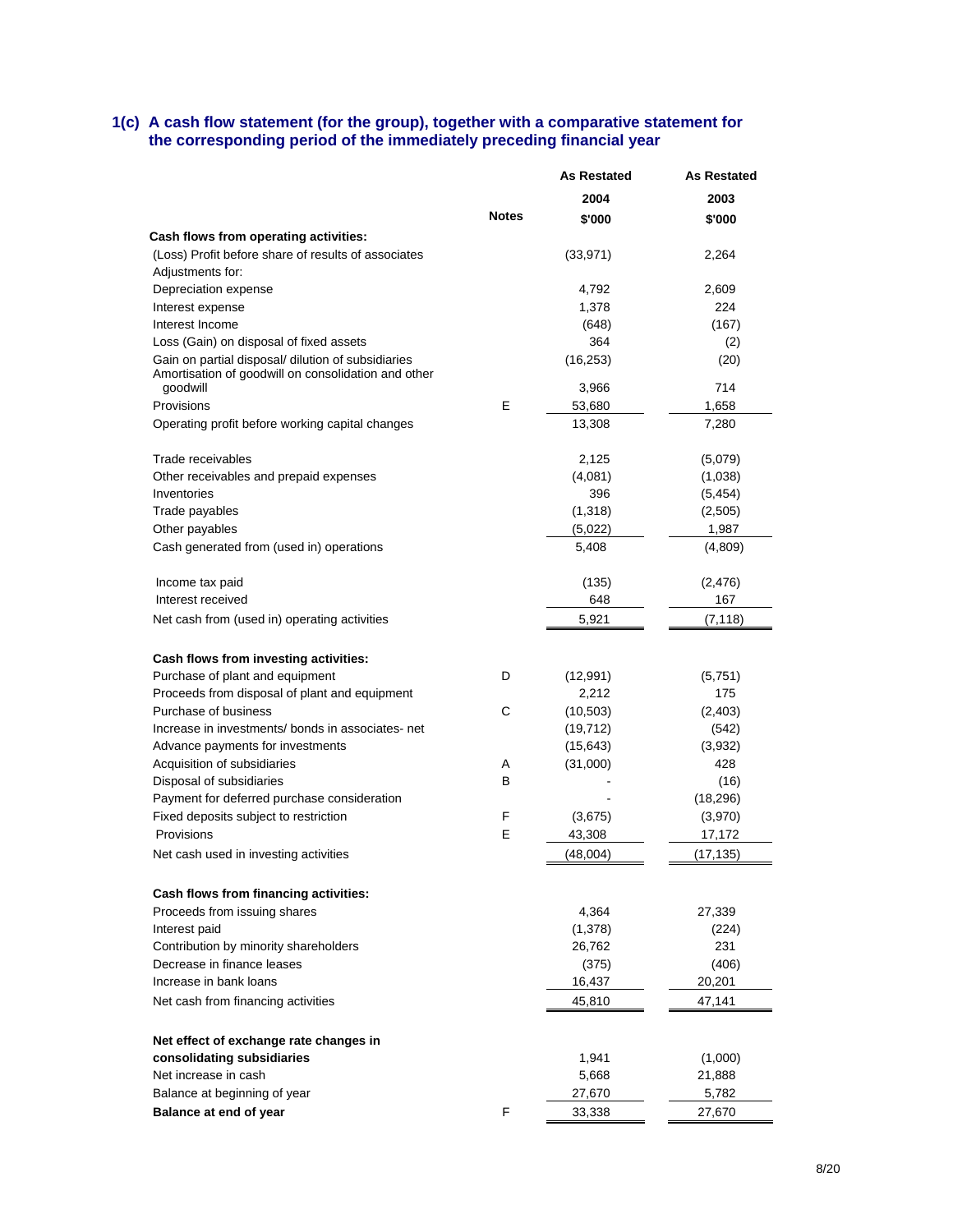#### **Notes to the consolidated cash flow statements**

#### **A. Summary of the effects of acquisition of subsidiaries**

|    |                                                                                 | 2004<br>\$'000 | 2003<br>\$'000   |
|----|---------------------------------------------------------------------------------|----------------|------------------|
|    | Cash                                                                            | 3,302          | 428              |
|    | Other current assets                                                            | 33,793         | 3,126            |
|    | <b>Current liabilities</b>                                                      | (30, 716)      | (5, 125)         |
|    | Net current assets (liabilities)                                                | 6,379          | (1,571)          |
|    | Plant and equipment                                                             | 2,925          | 940              |
|    | Goodwill on acquisition of subsidiaries                                         | 41,754         | 631              |
|    | Goodwill on adjustment to cost                                                  | (272)          | 159              |
|    | Investment in associates                                                        | 42             | $\sim 100$       |
|    | Purchase consideration                                                          | 50,828         | 159              |
|    | Deferred consideration                                                          | (2,280)        | (159)            |
|    | Less: Cash of acquired subsidiaries                                             | (3, 302)       | (428)            |
|    | Less: Advance payments made in prior years                                      | (14, 246)      |                  |
|    | Net cash outflow (inflow) on acquisition of subsidiaries                        | 31,000         | (428)            |
| В. | Summary of the effects of disposal of subsidiaries                              |                |                  |
|    |                                                                                 | 2004           | 2003             |
|    |                                                                                 | \$'000         | \$'000           |
|    | Cash                                                                            |                | 16               |
|    | Other current assets                                                            |                | 278              |
|    | <b>Current liabilities</b>                                                      |                | (314)            |
|    | Net current liabilities                                                         |                | (20)             |
|    | Gain on disposal of subsidiary                                                  |                | 20               |
|    | Cash of disposed subsidiaries                                                   |                | (16)             |
|    | Net cash outflow on disposal of subsidiaries                                    |                | (16)             |
| С. | Summary of the effects of purchase of businesses                                | <u> 2004</u>   | <u> 2003 </u>    |
|    |                                                                                 | \$'000         | \$'000           |
|    | Cash                                                                            | 21<br>3,021    | 231              |
|    | Other current assets<br><b>Current liabilities</b>                              | (4, 724)       |                  |
|    | Net current (liabilities) assets                                                | (1,682)        | $\overline{231}$ |
|    | Goodwill on purchase of businesses                                              | 12,206         | 2,172            |
|    | Purchase consideration discharged by cash                                       | 10,524         | 2,403            |
|    | Less: Cash of acquired businesses<br>Net cash outflow on purchase of businesses | (21)<br>10,503 | 2,403            |
|    |                                                                                 |                |                  |

#### **D Plant and equipment**

 During the financial year, the group acquired plant and equipment with aggregate cost of \$13,532,000 (2003 : \$6,039,000) of which \$541,000 (2003 : \$288,000) was acquired by means of finance lease. Cash payment of \$12,991,000 (2003 : \$5,751,000) were made to purchase plant and equipment.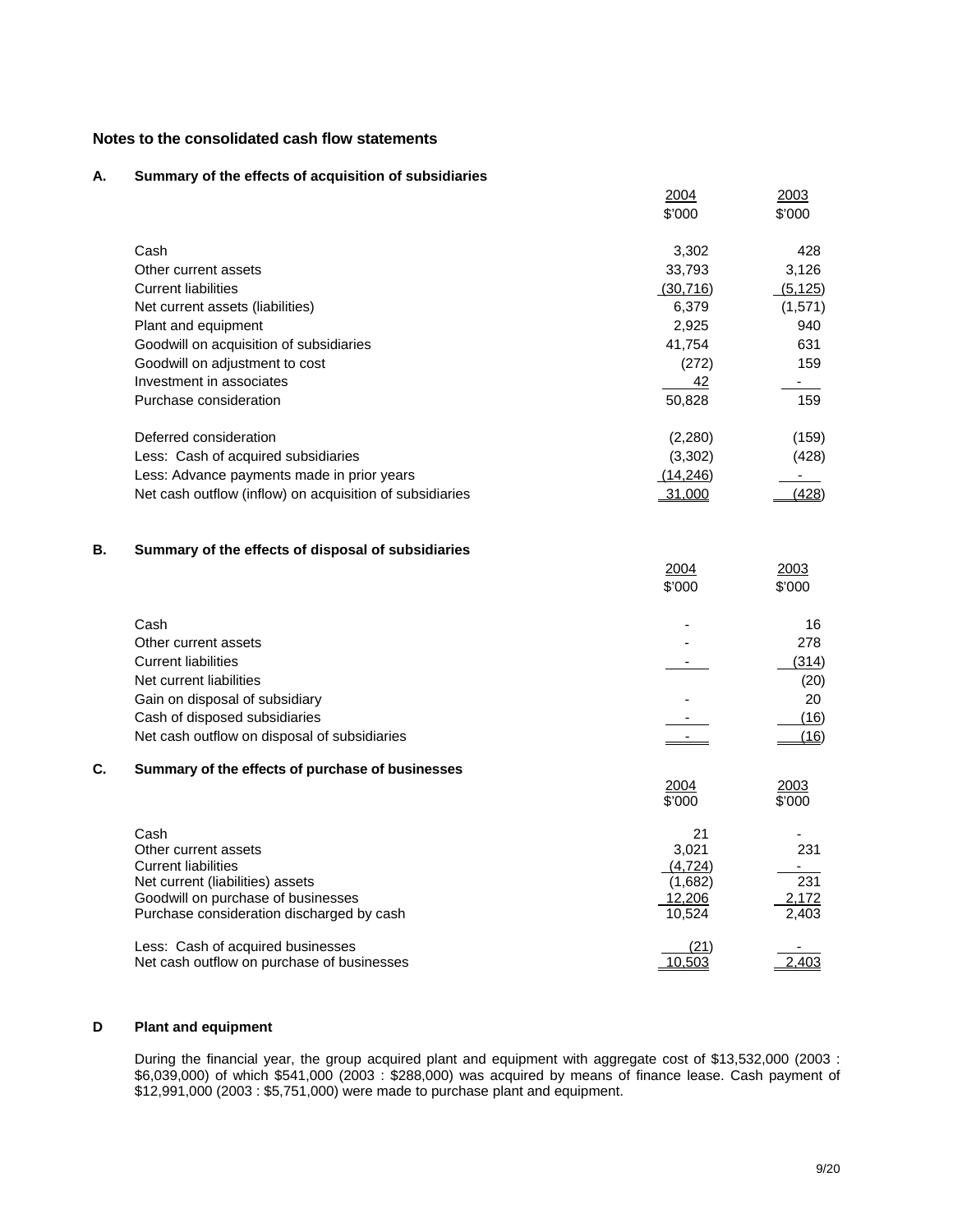#### **E. Provisions**

|                                                                                                                  | 2004<br>\$'000   | 2003<br>\$'000 |
|------------------------------------------------------------------------------------------------------------------|------------------|----------------|
| Total provision and write-offs<br>Amortisation of other goodwill included in amortisation                        | 84,405           | 18,830         |
| expense                                                                                                          | (757)            |                |
| Minority interest's share of additional losses included in gain<br>on partial disposal/dilution of subsidiaries. | 13,340<br>96.988 | 18.830         |
| Shown as adjustments to:                                                                                         |                  |                |
| Cash flow from operations                                                                                        | 53,680           | 1.658          |
| Cash flow used in investing activities *                                                                         | 43,308           | 17,172         |
|                                                                                                                  | 96.988           | 18.830         |

 For more detailed information, please refer to Note 2 of the audited financial statements attached to this announcement.

#### **F. Cash at end of financial year**

|                                   | 2004<br>\$'000 | 2003<br>\$'000 |
|-----------------------------------|----------------|----------------|
| Cash                              | 41.983         | 32.640         |
| Less: Cash subject to restriction | (8,645)        | (4,970)        |
| Net                               | 33,338         | 27,670         |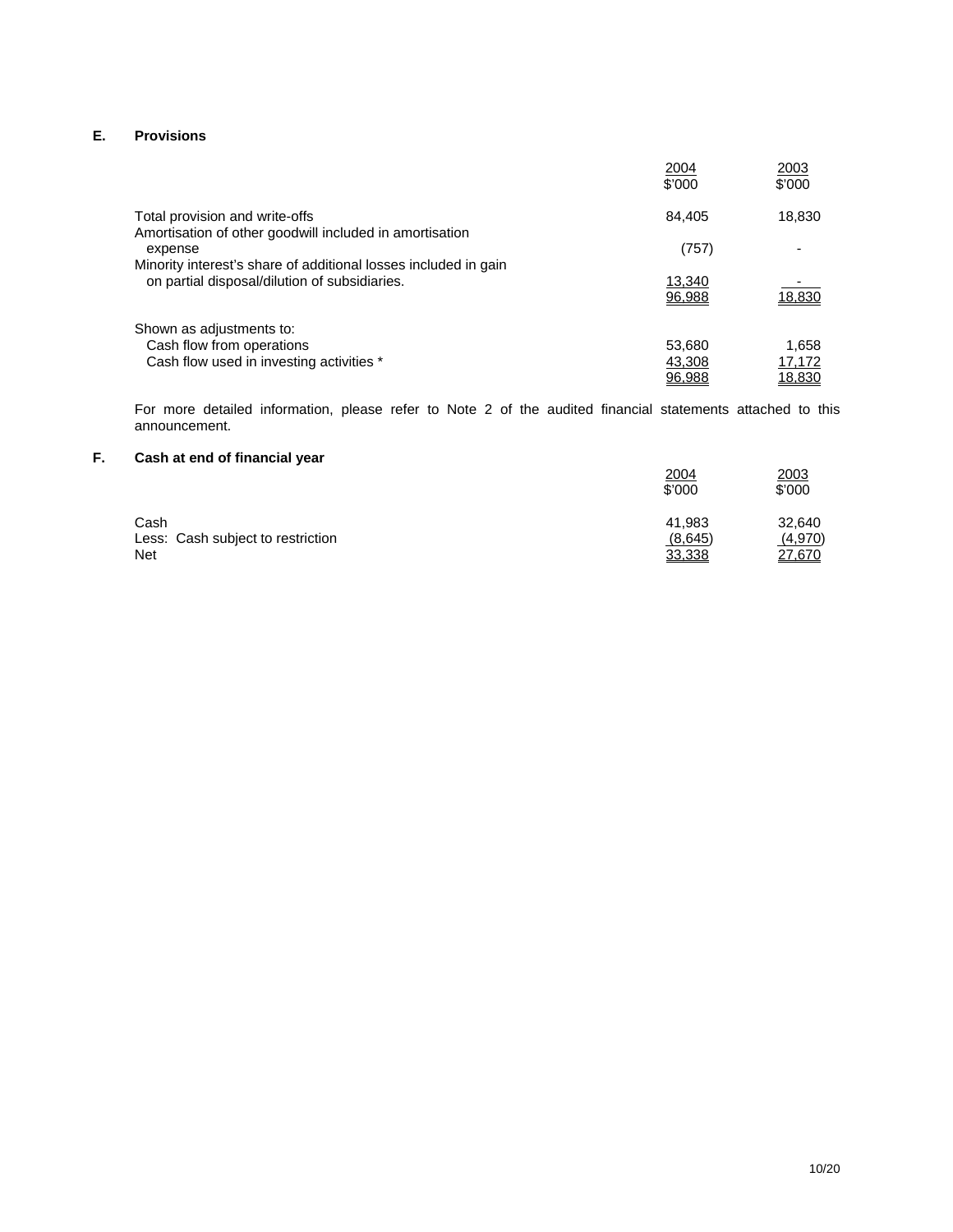#### **1(d)(i) A statement (for the issuer and group) showing either (i) all changes in equity or (ii) changes in equity other than those arising from capitalisation issues and distributions to shareholders, together with a comparative statement for the corresponding period of the immediately preceding financial year**

|                                            | <b>Issued</b> |            |              | Foreign     |             |          |
|--------------------------------------------|---------------|------------|--------------|-------------|-------------|----------|
|                                            | capital       | Capital    |              | currency    |             |          |
|                                            | (ordinary     | redemption | <b>Share</b> | translation | Accumulated |          |
|                                            | shares)       | reserve    | premium      | reserve     | profits     | Total    |
| Group                                      | \$'000        | \$'000     | \$'000       | \$'000      | \$'000      | \$'000   |
| Balance at January 1, 2003                 | 5,000         | 22         |              | (299)       | 17,357      | 22,080   |
|                                            |               |            |              |             |             |          |
| Allotment and issue of new ordinary shares |               |            |              |             |             |          |
| Pursuant to pre-invitation ESOS            | 799           |            | 4,201        |             |             | 5,000    |
| Conversion of redeemable preference shares | 823           |            | 174          |             |             | 997      |
| Conversion of redeemable convertible bond  | 1,366         |            | 17,634       |             |             | 19,000   |
| Bonus issue                                | 5,591         |            |              |             | (5,591)     |          |
| Public issue                               | 2,250         |            | 22,050       |             |             | 24,300   |
| <b>IPO Expenses</b>                        |               |            | (1,961)      |             |             | (1,961)  |
| Net profit for the year                    |               |            |              |             | 2,350       | 2,350    |
| Foreign currency translation               |               |            |              | 843         |             | 843      |
|                                            |               |            |              |             |             |          |
| Balance at December 31, 2003 restated      | 15,829        | 22         | 42,098       | 544         | 14,116      | 72,609   |
| Group                                      |               |            |              |             |             |          |
| Balance at January 1, 2004                 | 15,829        | 22         | 42,098       | 544         | 14,116      | 72,609   |
| Net loss for the year                      |               |            |              |             | (36,990)    | (36,990) |
| Bonus issue                                | 7,915         |            | (7, 915)     |             |             |          |
| Issue of shares pursuant to the Scheme     | 273           |            | 4,091        |             |             | 4,364    |
| Foreign currency translation               |               |            |              | (211)       |             | (211)    |
|                                            |               |            |              |             |             |          |
| Balance at December 31, 2004               | 24,017        | 22         | 38,274       | 333         | (22, 874)   | 39,772   |
| Company                                    |               |            |              |             |             |          |
| Balance at January 1, 2003                 | 5,000         | 22         |              |             | 11,252      | 16,274   |
| Allotment and issue of new ordinary shares |               |            |              |             |             |          |
| Pursuant to pre-invitation ESOS            | 799           |            | 4,201        |             |             | 5,000    |
| Conversion of redeemable preference shares | 823           |            | 174          |             |             | 997      |
| Conversion of redeemable convertible bond  | 1,366         |            | 17,634       |             |             | 19,000   |
| Bonus issue                                | 5,591         |            |              |             | (5, 591)    |          |
| Public issue                               | 2,250         |            | 22,050       |             |             | 24,300   |
| <b>IPO Expenses</b>                        |               |            | (1,961)      |             |             | (1,961)  |
| Net profit for the year                    |               |            |              |             | 2,846       | 2,846    |
|                                            |               |            |              |             |             |          |
| Balance at December 31, 2003 restated      | 15,829        | 22         | 42,098       |             | 8,507       | 66,456   |
| Company                                    |               |            |              |             |             |          |
| Balance at January 1, 2004                 | 15,829        | 22         | 42,098       |             | 8,507       | 66,456   |
| Net loss for the year                      |               |            |              |             | (7, 362)    | (7, 362) |
| Bonus issue                                | 7,915         |            | (7, 915)     |             |             |          |
| Issue of shares pursuant to the Scheme     | 273           |            | 4,091        |             |             | 4,364    |
| Balance at December 31, 2004               | 24,017        | 22         | 38,274       |             | 1,145       | 63,458   |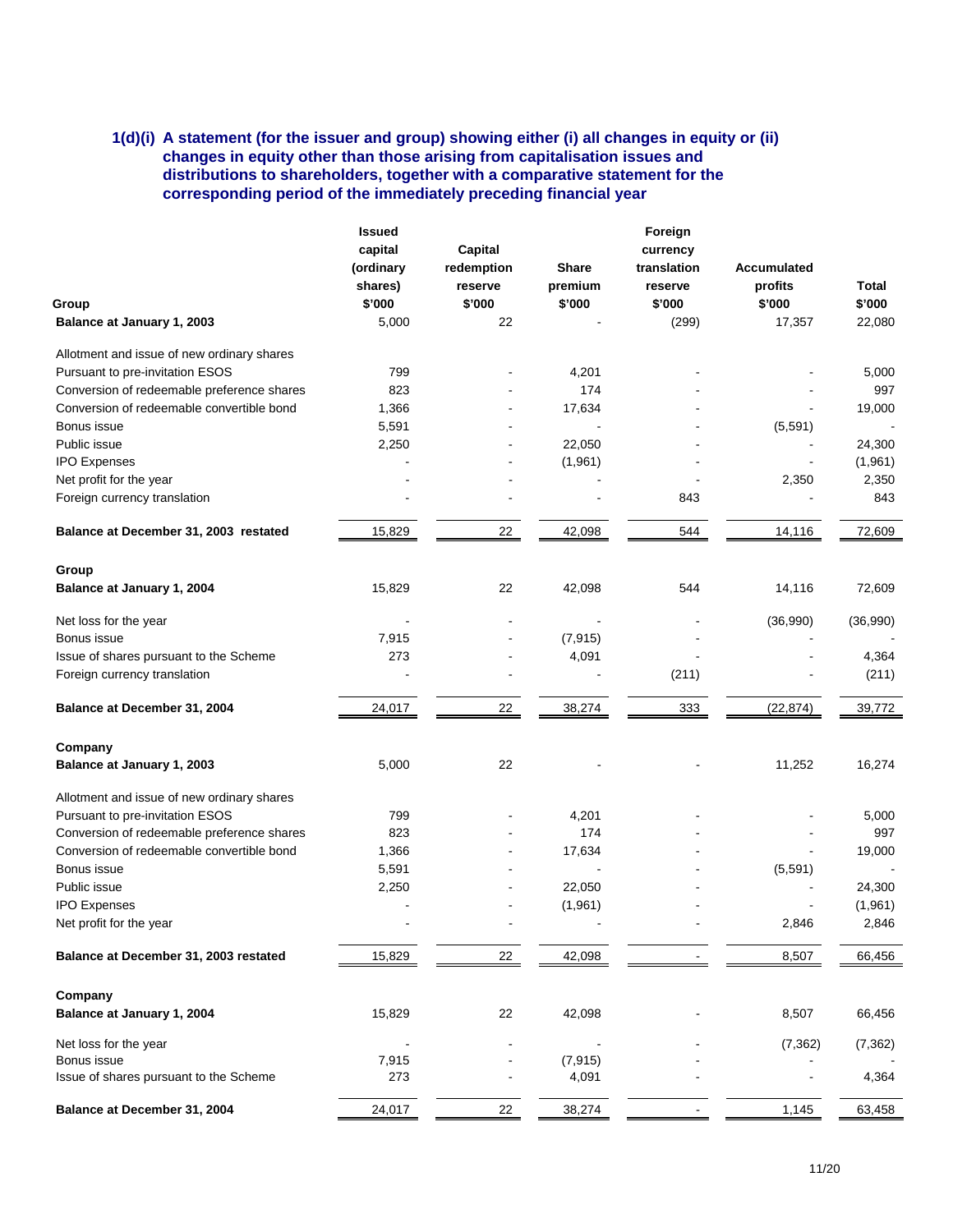**1(d)(ii) Details of any changes in the company's share capital arising from rights issue, bonus issue, share buy-backs, exercise of share options or warrants, conversion of other issues of equity securities, issue of shares for cash or as consideration for acquisition or for any other purpose since the end of the previous period reported on. State also the number of shares that may be issued on conversion of all the outstanding convertibles as at the end of the current financial period reported on and as at the end of the corresponding period of the immediately preceding financial year** 

The ACCS Share Option Scheme 2003 (the "Scheme") was approved and adopted by members at the Extraordinary General Meeting held on 13 January 2003. The price at which a participant of the Scheme shall subscribe for each share upon the exercise of an option was determined based on the average closing prices of the shares for each of the last five market days immediately preceding the date of grant of the options ("Date of Grant"). The vesting period of the options commences on the date not earlier than the first anniversary of the Date of Grant and expires on the tenth anniversary of the Date of Grant.

On 26 February 2004, the Company announced a bonus issue in the capital of the Company on the basis of one (1) bonus share for every two (2) existing ordinary shares held ("Bonus Issue"). The Bonus Issue was approved by shareholders at an extraordinary general meeting of the Company on 14 April 2004. As such, the number of share options granted and the subscription price has been adjusted to reflect the Bonus Issue in accordance with the rules of the Scheme.

The share options granted and exercised during the financial year and share options outstanding as at 31 December 2004 under the Scheme were as follows:

|                    |               | Number of share options |             |              |              |                    |
|--------------------|---------------|-------------------------|-------------|--------------|--------------|--------------------|
|                    | Balance at    |                         |             |              |              |                    |
|                    | January 1,    |                         |             |              |              |                    |
|                    | 2004 or       |                         |             | Balance at   |              |                    |
|                    | date of grant |                         | Lapsed/     | December 31. | Subscription |                    |
| Date of grant      | if later      | Exercised               | Cancelled   | 2004         | price        | Expiry date        |
|                    |               |                         |             |              | \$           |                    |
| September 17, 2003 | 14,055,000 *  | (10,909,000)            | (534,000)   | 2,612,000    | $0.40*$      | September 16, 2013 |
| April 14, 2004     | 28,210,500    |                         | (1,252,500) | 26,958,000   | 0.651        | April 13, 2014     |
|                    | 42.265.500    | (10.909.000)            | (1.786.500) | 29.570.000   |              |                    |

\* Adjusted for a bonus issue on the basis of 1 bonus share for every 2 ordinary shares during the current financial year

#### **2. Whether the figures have been audited, or reviewed and in accordance with which standard (e.g. the Singapore Standard on Auditing 910 (Engagements to Review Financial Statements), or an equivalent standard)**

The figures have been audited in accordance with Singapore Standard on Auditing.

#### **3. Where the figures have been audited or reviewed, the auditors' report (including any qualifications or emphasis of matter)**

The auditors have given a disclaimer of opinion. Please refer the auditors' report attached to this announcement.

#### **4. Whether the same accounting policies and methods of computation as in the issuer's most recently audited annual financial statements have been applied**

Applied consistently.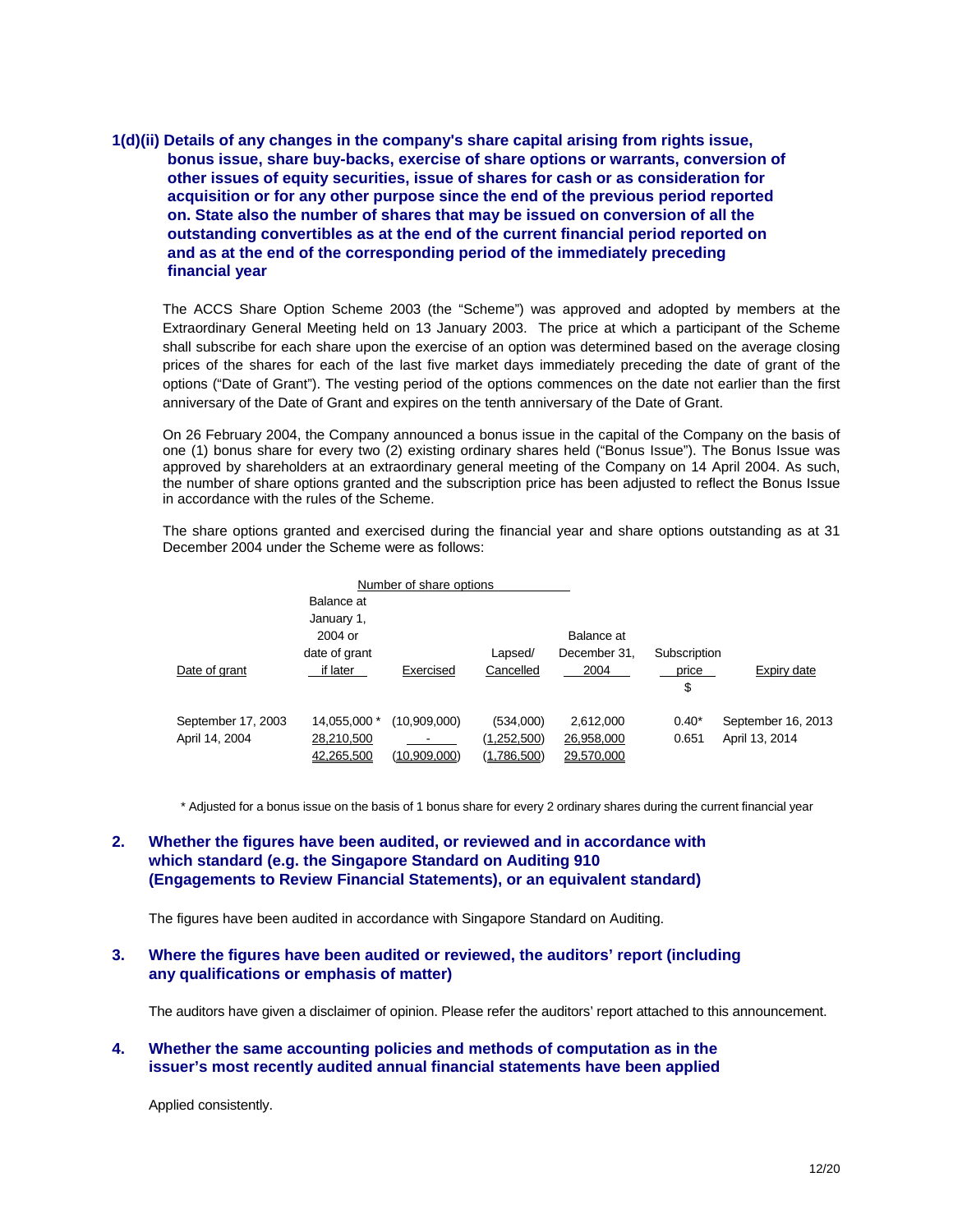**5. If there are any changes in the accounting policies and methods of computation, including any required by an accounting standard, what has changed, as well as the reasons for, and the effect of, the change** 

Not applicable.

**6. Earnings per ordinary share of the group for the current period reported on and the corresponding period of the immediately preceding financial year, after deducting any provision for preference dividends** 

|                                                                            | <b>Restated</b><br>2004<br>cents | <b>Restated</b><br>2003<br>cents |
|----------------------------------------------------------------------------|----------------------------------|----------------------------------|
| EPS (based on consolidated net (loss) profit attributable to shareholders) |                                  |                                  |
| - basic                                                                    | (3.88)                           | 0.25                             |
| - fully diluted                                                            | (3.88)                           | 0.25                             |

Basic earnings per ordinary share is computed based on the weighted average number of shares in issue during the period of 952,369,850 (31 December 2003 : 922,743,480) of \$0.025 each.

Fully diluted earnings per ordinary share is computed based on the weighted average number of shares during the period adjusted for the effect of all potential dilutive ordinary shares of 952,369,850 (31 December 2003 : 923,743,980) of \$0.025 each.

#### **7. Net asset value (for the issuer and group) per ordinary share based on issued share capital of the issuer at the end of the (a) current period reported on and (b) immediately preceding financial year**

|                                 | Group         |               | Company       |               |
|---------------------------------|---------------|---------------|---------------|---------------|
|                                 | 2004<br>cents | 2003<br>cents | 2004<br>cents | 2003<br>cents |
| Net Assets Value (NA) per share | 4.18          | 7.87          | 6.66          | 7.20          |

The NA per Share as at 31 December 2004 is calculated based on 952,369,850 (31 December 2003 : 922,369,850) ordinary shares of \$0.025 each.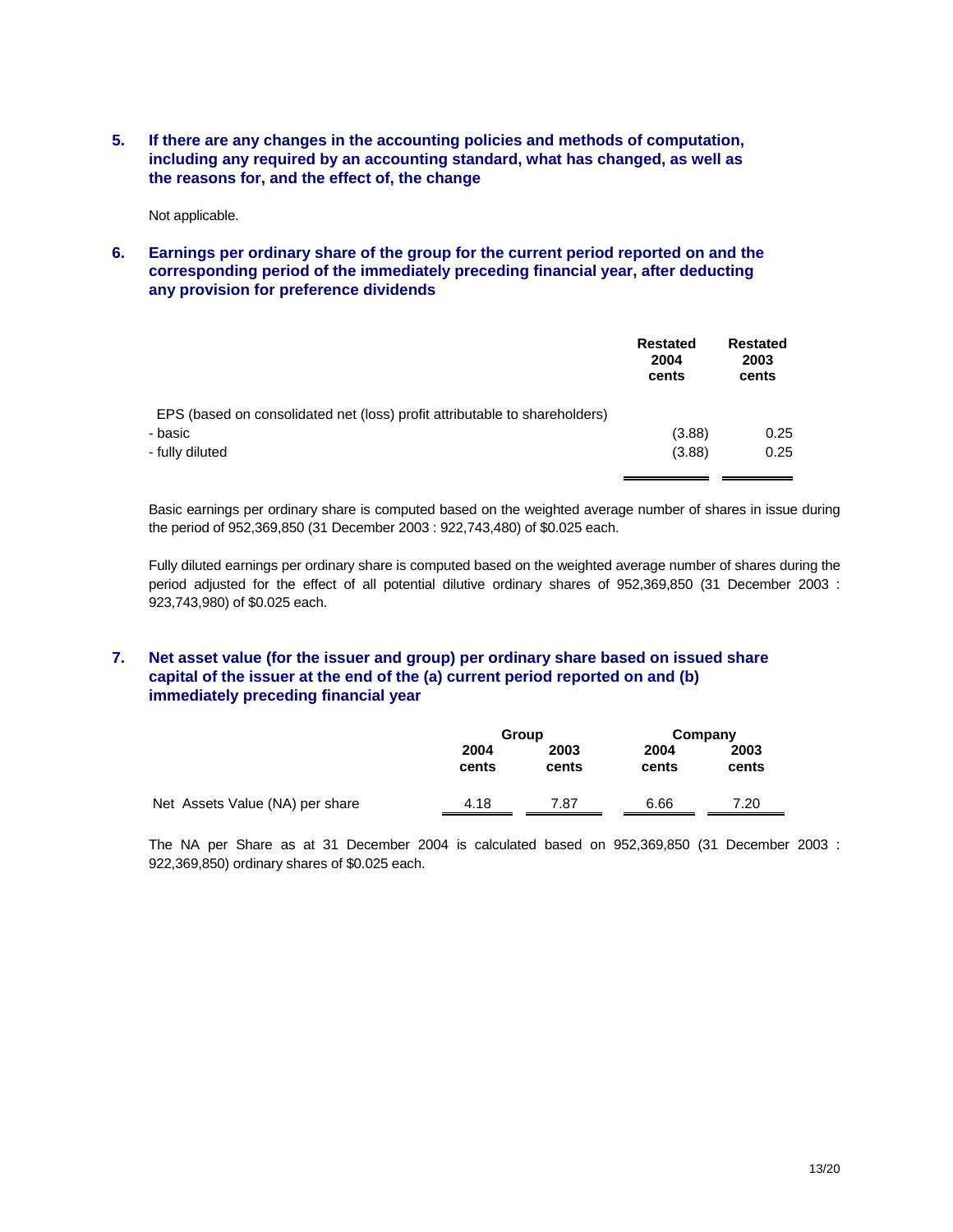**8. A review of the performance of the group, to the extent necessary for a reasonable understanding of the group's business. The review must discuss any significant factors that affected the turnover, costs, and earnings of the group for the current financial period reported on, including (where applicable) seasonal or cyclical factors. It must also discuss any material factors that affected the cash flow, working capital, assets or liabilities of the group during the current financial period reported on** 

#### **Revenue**

Revenue of the Group increased to \$276.7 million or 240%, from \$81.5 million for the year ended 31 December 2003 to \$276.7 million for the year ended 31 December 2004.

Breakdown of the Group's revenue by business segment is as follows:-

|                                           | <b>Restated</b><br>2004 | <b>Restated</b><br>2003 | YTD<br>Inc/(Dec) |
|-------------------------------------------|-------------------------|-------------------------|------------------|
|                                           | \$'000                  | \$'000                  | %                |
| AMS                                       | 91,552                  | 64,040                  | 43%              |
| <b>DMS</b>                                | 200,990                 | 17,468                  | 1051%            |
|                                           | 292,542                 | 81,508                  | 259%             |
| Less:                                     |                         |                         |                  |
| Elimination of inter-company transactions | (15,799)                |                         |                  |
|                                           |                         |                         |                  |
| <b>Group Revenue</b>                      | 276,743                 | 81,508                  | 240%             |

AMS revenue has increased by 43% to \$91.5 million, up from \$64.0 million for the year ended 31 December 2003. The increase in AMS revenue is mainly attributed to the rapid expansion of the Group's regional AMS network, from 220 service centres as at 31 December 2003 to 476 service centres as at 31 December 2004. Higher volume of out warranty services undertaken during the year also contributed to the growth of the Group's AMS revenue.

Rapid growth of DMS activities, notably the retail and distribution businesses, contributed to the significant increase of DMS revenue by 1051% to \$201 million, up from \$17.5 million in 2003. As of December 2004, DMS revenue accounts for 72.6% (2003 : 21.4%) of the Group's full year revenue.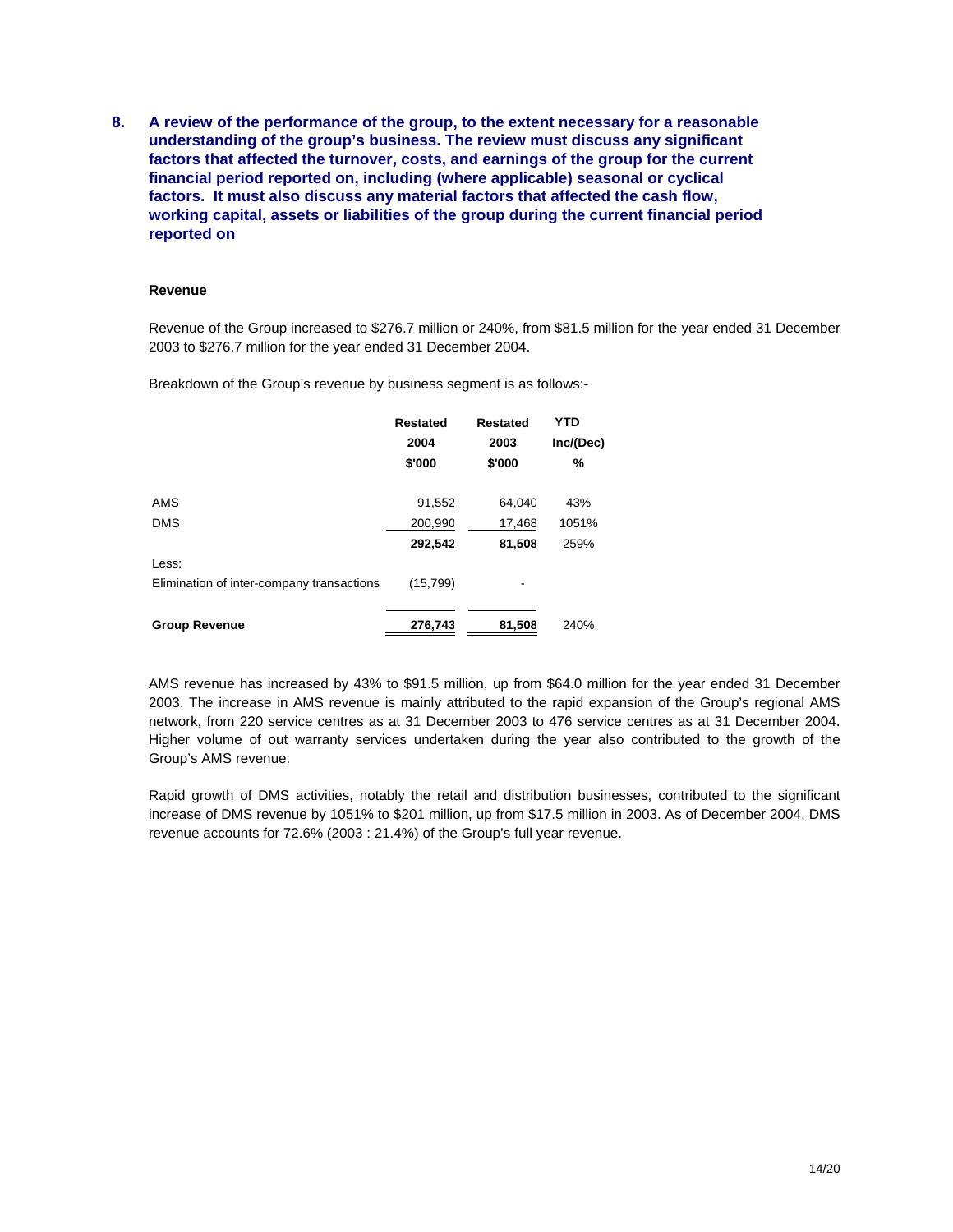#### **Loss before income tax**

The significant decrease in profit is due to reversal of invalid income and provisions made during the year for impairment of fixed assets, investments, goodwill, inventory and provision for doubtful debts.

|                                        |              | 2004      | 2003      |
|----------------------------------------|--------------|-----------|-----------|
|                                        | <b>Notes</b> | \$'000    | \$'000    |
| Net profit attributable                |              |           |           |
| to shareholders as previously          |              |           |           |
| announced/reported                     |              | 47,415    | 21,180    |
| Adjustments to reverse invalid income: |              |           |           |
| Refurbishment income                   | A            | (61, 074) | (19, 172) |
| Cost of services                       | A            | 2,986     |           |
| <b>Net</b>                             |              | (58,088)  | (19, 172) |
| Commission revenue                     | B            | (2,597)   |           |
| Net invalid income reversed            |              | (60, 685) | (19, 172) |
| Additional provisions,                 |              |           |           |
| write off and adjustments              |              | (23, 720) | 342       |
| Total adjustments                      | С            | (84, 405) | (18, 830) |
| Net (loss) profit attributable         |              |           |           |
| to shareholders, as adjusted/restated  |              | (36,990)  | 2,350     |

#### **Notes**

- (A) Refurbishment income and cost of services. This relates to reversal of overstatement of revenue and the related cost of service from the refurbishment business and the related trade receivables as at year-end.
- (B) Commission revenue. This relates to reversal of invalid commission income and the reversal of the related trade receivable as at year-end.
- (C) Please refer to note 2 of the attached audited financial statements for details.

#### **Cash flows**

Please refer to notes for cash flow statement.

For more detailed information, please refer to Note 2 of the audited financial statements attached to this announcement.

#### **9. Where a forecast, or a prospect statement, has been previously disclosed to shareholders, any variance between it and the actual results**

Not applicable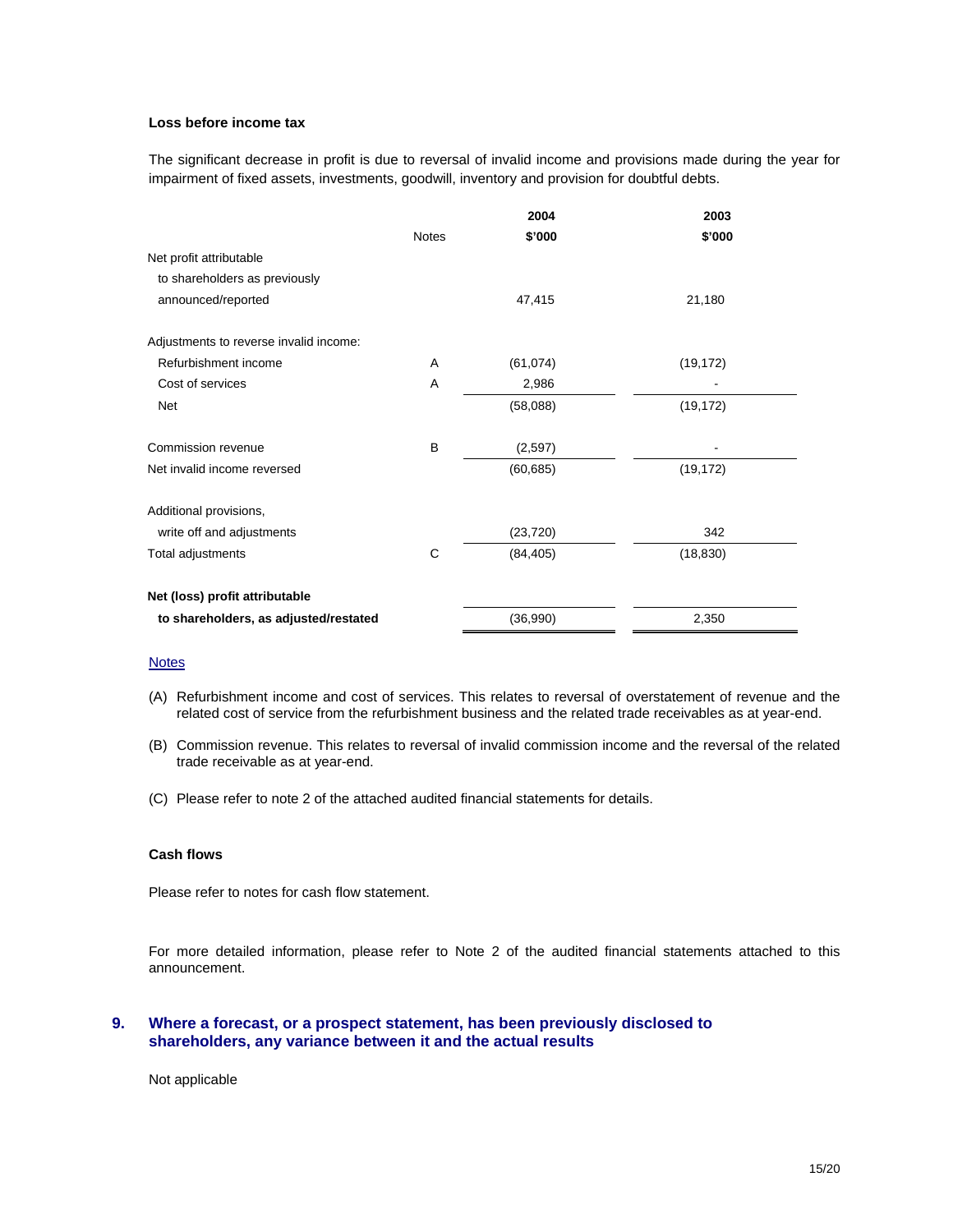#### **10. A commentary at the date of the announcement of the competitive conditions of the industry in which the group operates and any known factors or events that may affect the group in the next reporting period and the next 12 months**

Despite the circumstances, day-to-day operations have been running fairly normally and our regional network and customer base remain intact. All this while, we continued to service our customers in the markets that we have a presence. We intend to improve further and strengthen our relationships with existing customers and to secure new principals.

After reviewing the business plans, future cash flow and working capital needs as well as credit facilities available to the Group, the Board of Directors has reasonable grounds to believe that the Group will be able to continue as a going concern.

While operations have been continuing as normally as possible under the present challenging circumstances, there will be some impact on the business. Therefore, the Group is expected to incur a loss for the current financial year.

Looking forward, the Group will be exploring different options of capital injection, including seeking new strategic investors. It is currently in discussion with a number of interested parties and will make an announcement, should there be a favourable conclusion, at an appropriate time.

#### **11. Dividend**

#### *(a) Current Financial Period Reported On*

Any dividend declared for the current financial period reported on?

Nil

#### *(b) Corresponding Period of the Immediately Preceding Financial Year*

Any dividend declared for the corresponding period of the immediately preceding financial year?

Name of Dividend NA Dividend Type Dividend Rate Par value of shares Tax Rate

#### **(c) Date payable**

Not applicable

**(d) Books closure date** 

Not applicable

#### **12. If no dividend has been declared/recommended, a statement to that effect**

No dividend has been declared/recommended for the year ended 31 December 2004 (31 December 2003 : \$nil).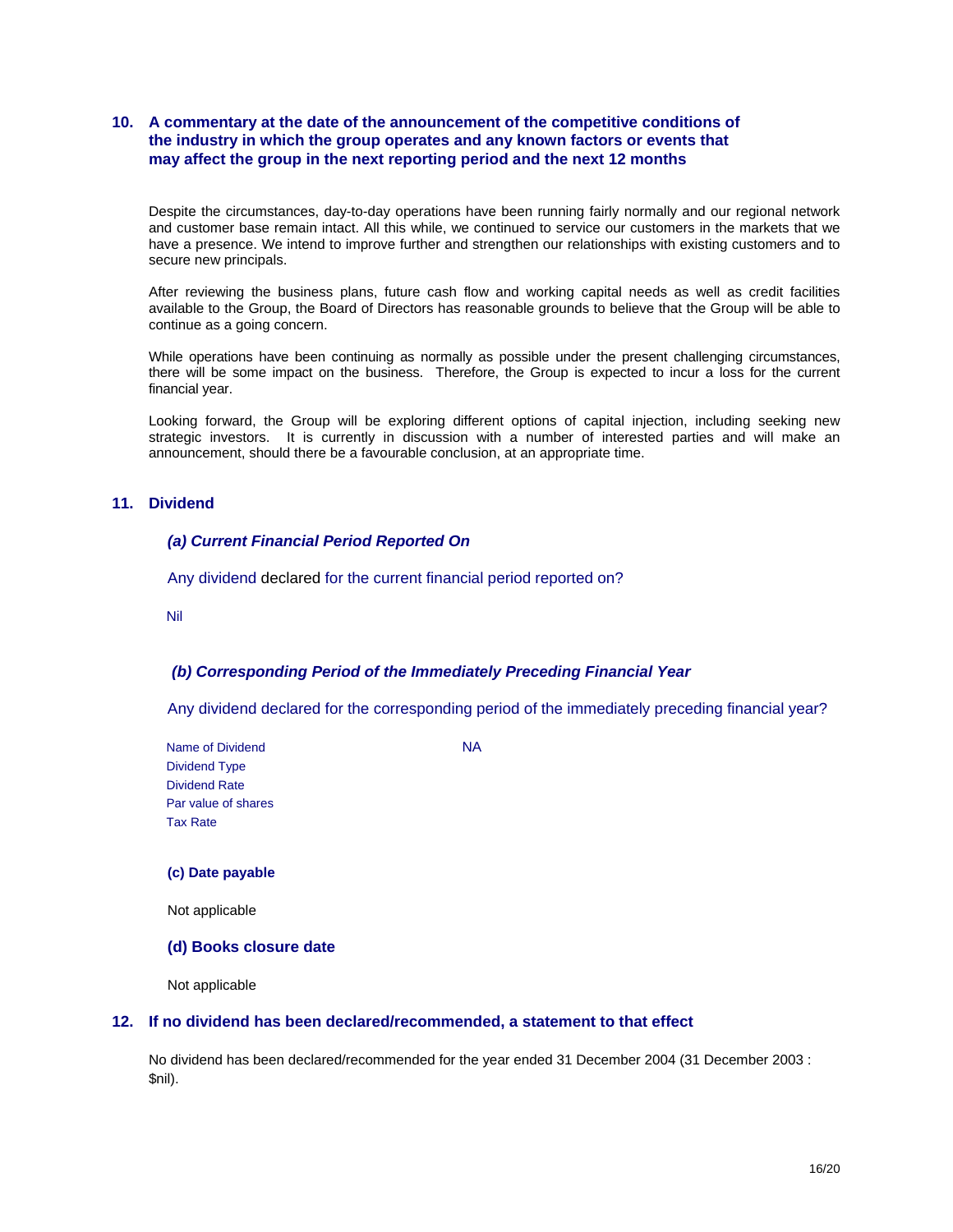#### **PART II - ADDITIONAL INFORMATION REQUIRED FOR FULL YEAR ANNOUNCEMENT (This part is not applicable to Q1, Q2, Q3 or Half Year Results)**

#### **13. Segmented revenue and results for business or geographical segments (of the group) in the form presented in the issuer's most recently audited annual financial statements, with comparative information for the immediately preceding year**

For management purposes, the Group is organised on a world-wide basis into three major operating divisions – South Asia, North Asia and South Pacific. The divisions are the basis on which the Group reports its primary segment information.

The dominant source and nature of the group's risk and returns are based on the geographical areas where its service centres are located. Therefore, the primary segment is geographical segments by location of our service centres.

South Asia comprises Indonesia, the Philippines, Thailand, Malaysia, India, Vietnam, United Arab Emirates and Singapore.

North Asia comprises People's Republic of China, Hong Kong SAR, Taiwan, Japan and South Korea.

South Pacific comprises Australia and New Zealand.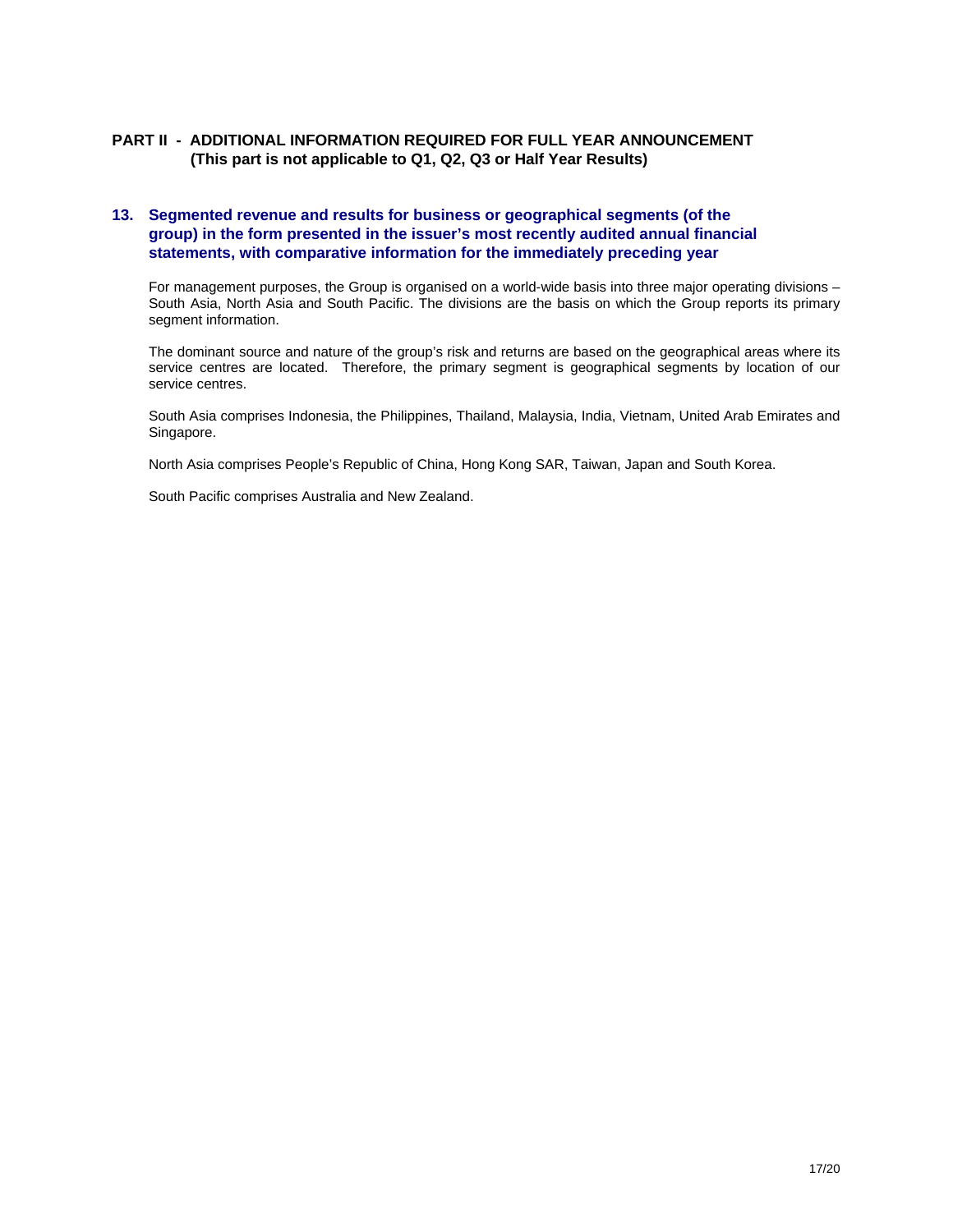Primary segment information for the group based on geographical segments for the year ended December 31, 2004 is as follows:

| <b>By Geographical Operations</b>                                              | <b>South Asia</b><br>\$'000 | <b>North Asia</b><br>\$'000 | <b>South Pacific</b><br>\$'000 | <b>Consolidated</b><br>\$'000 |
|--------------------------------------------------------------------------------|-----------------------------|-----------------------------|--------------------------------|-------------------------------|
| 31 December 2004 (Restated)                                                    |                             |                             |                                |                               |
| <b>REVENUE</b>                                                                 |                             |                             |                                |                               |
| <b>External sales</b>                                                          | 221,249                     | 16,582                      | 38,912                         | 276,743                       |
| <b>RESULTS</b>                                                                 |                             |                             |                                |                               |
| Segment result                                                                 | (32,009)                    | (3, 131)                    | 2,547                          | (32, 593)                     |
| Finance costs                                                                  |                             |                             |                                | (1, 378)                      |
| Loss before share of results of associates                                     |                             |                             |                                | (33, 971)                     |
| Share of results of associates                                                 |                             |                             |                                | (47)                          |
| Loss before income tax                                                         |                             |                             |                                | (34,018)                      |
| Income tax expense                                                             |                             |                             |                                | (2,777)                       |
| Loss after income tax                                                          |                             |                             |                                | (36, 795)                     |
|                                                                                |                             |                             |                                |                               |
|                                                                                | <b>South Asia</b><br>\$'000 | <b>North Asia</b><br>\$'000 | <b>South Pacific</b><br>\$'000 | <b>Consolidated</b><br>\$'000 |
| 31 December 2003 (Restated)                                                    |                             |                             |                                |                               |
| <b>REVENUE</b>                                                                 |                             |                             |                                |                               |
| <b>External sales</b>                                                          | 46,449                      | 14,235                      | 20,824                         | 81,508                        |
| <b>RESULTS</b>                                                                 |                             |                             |                                |                               |
| Segment result                                                                 | 2,038                       | 2,148                       | (1,698)                        | 2,488                         |
| Finance costs                                                                  |                             |                             |                                | (224)                         |
| Profit before share of results of associates<br>Share of results of associates |                             |                             |                                | 2,264                         |
| Profit before income tax                                                       |                             |                             |                                |                               |
| Income tax credit                                                              |                             |                             |                                | 2,264<br>78                   |
| Profit before minority interest                                                |                             |                             |                                | 2,342                         |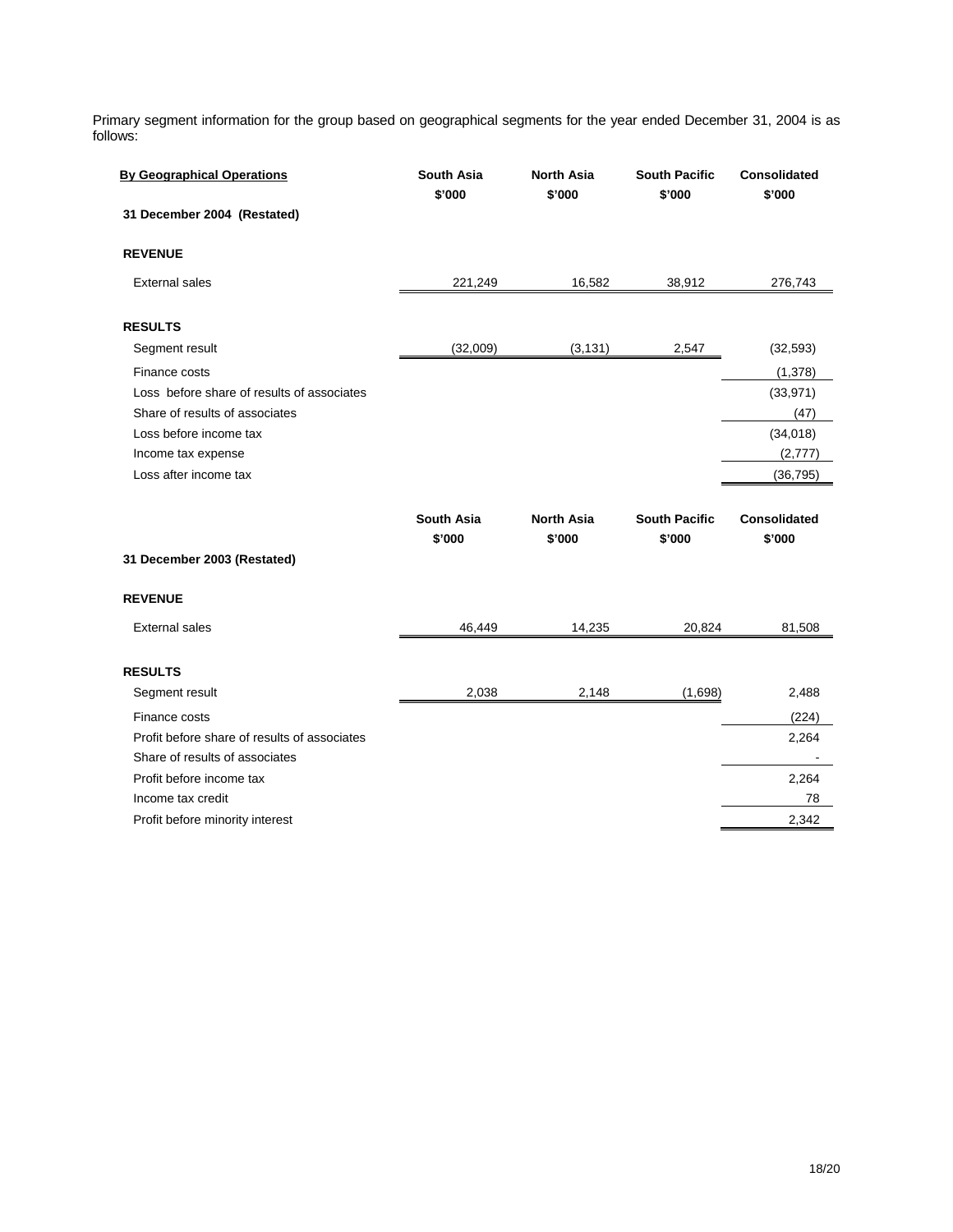#### By Business Segment

 The group operates in two business segments - after-market services ("AMS") and distribution management solutions ("DMS").

 Segment revenue: Segment revenue is the operating revenue reported in the group's profit and loss statement that is directly attributable to a segment and the relevant portion of such revenue that can be allocated on a reasonable basis to a segment.

 Segment assets and capital expenditure: Segment assets and capital expenditure are analysed based on those assets used by a segment. Capital expenditure includes the total cost incurred to plant and equipment, and any intangible assets.

|            |         | Revenue  |         | <b>Assets</b>   | <b>Capital Expenditure</b> |        |  |
|------------|---------|----------|---------|-----------------|----------------------------|--------|--|
|            |         | Restated |         | <b>Restated</b> | <b>Restated</b>            |        |  |
|            | 2004    | 2003     | 2004    | 2003            | 2004                       | 2003   |  |
|            | \$'000  | \$'000   | \$'000  | \$'000          | \$'000                     | \$'000 |  |
| AMS        | 75.753  | 64.040   | 109.230 | 108,425         | 11.489                     | 6,034  |  |
| <b>DMS</b> | 200.990 | 17,468   | 54,552  | 11,551          | 2,043                      | 5      |  |
| Total      | 276,743 | 81,508   | 163,782 | 119.976         | 13,532                     | 6,039  |  |

#### **14. In the review of performance, the factors leading to any material changes in contributions to turnover and earnings by the business or geographical segments**

During the year, South Asia, North Asia and South Pacific region's revenue has increased by \$174.8 million, \$2.3 million and \$18.1 million respectively. The increase revenue is mainly due to higher volume of out warranty services as a result of continued expansion of AMS network and also more DMS activities undertaken during the year.

Please refer to note 8 and 10 for other factors.

#### **15. A breakdown of sales**

|                                          | 2004    | 2003   |             |
|------------------------------------------|---------|--------|-------------|
|                                          | \$'000  | \$'000 | % inc/(dec) |
| In Warranty                              | 45,149  | 45,147 | 0%          |
| Out Warranty                             | 18,136  | 12,092 | 50%         |
| <b>Others</b>                            | 12,468  | 6,801  | 83%         |
| After Market Services Income             | 75,753  | 64,040 | 18%         |
| Sales of goods                           | 181,429 | 17,468 | 939%        |
| Service and incentive income             | 19,561  |        | nm          |
| Distribution Management Solutions Income | 200,990 | 17,468 | 1051%       |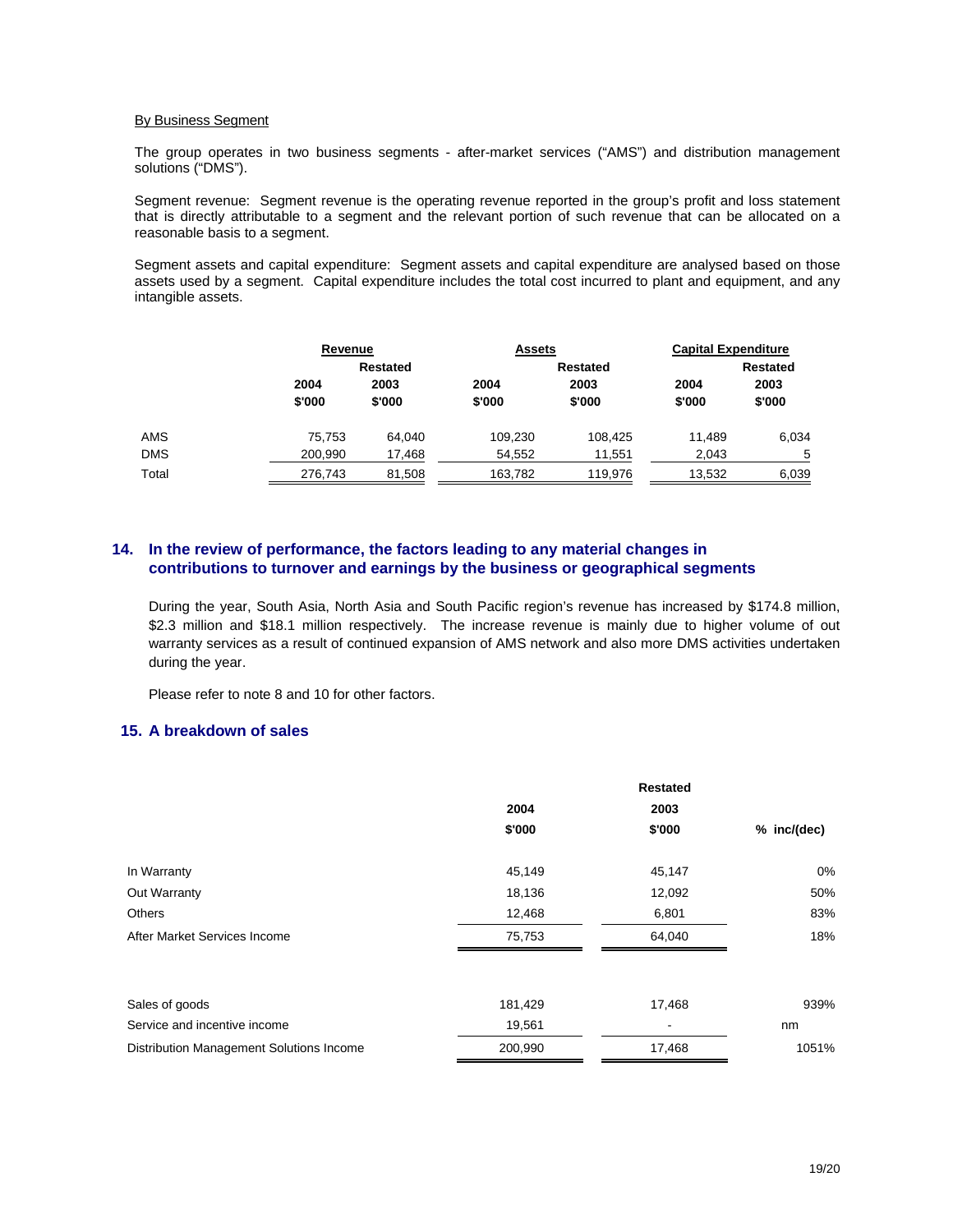#### **16. A breakdown of the total annual dividend (in dollar value) for the issuer's latest full year and its previous full year**

| Previous Full Year (2003) |
|---------------------------|
| 0                         |
| 0                         |
| 0                         |
|                           |

#### **BY ORDER OF THE BOARD**

**Woo Kah Wai Company Secretary** 

**5 August 2005 Singapore**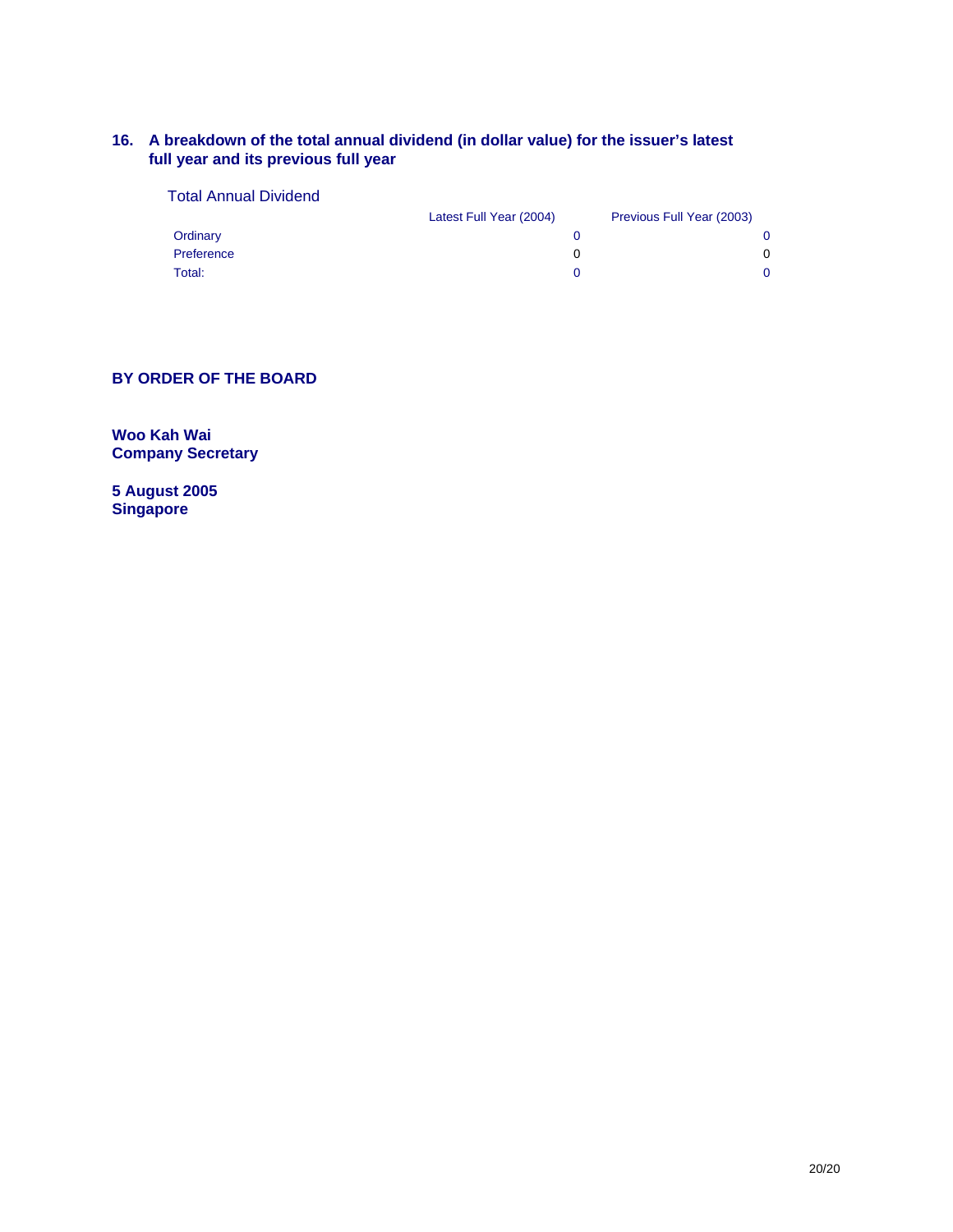#### **ACCORD CUSTOMER CARE** SOLUTIONS LIMITED (Registration No. 200009059G)

REPORT OF THE DIRECTORS AND FINANCIAL STATEMENTS

## YEAR ENDED DECEMBER 31, 2004

 $\hat{f}$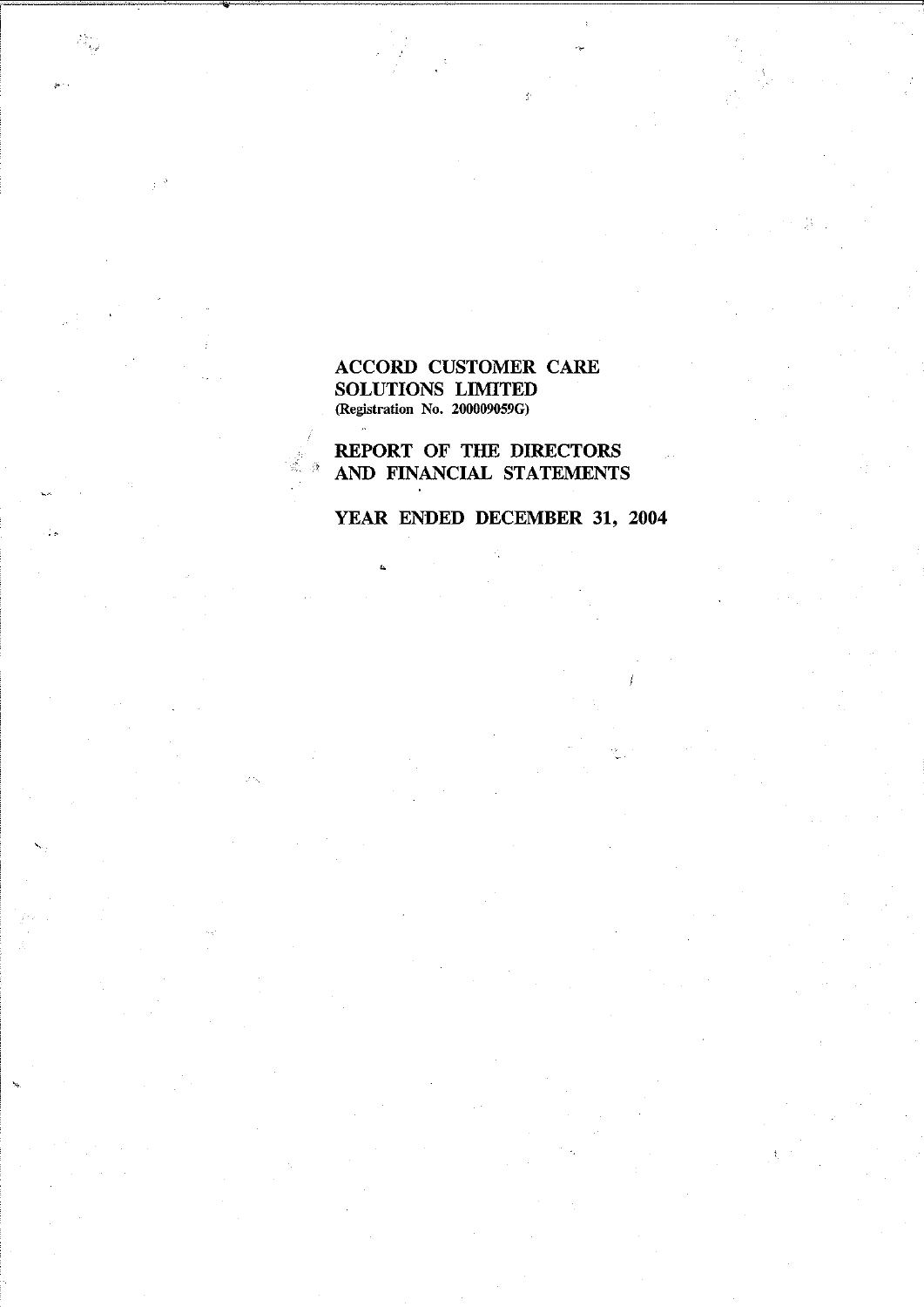## **ACCORD CUSTOMER CARE SOLUTIONS LIMITED**

### **REPORT OF THE DIRECTORS AND FINANCIAL STATEMENTS**

### C O N T E N T S

|                                        | <b>PAGE</b> |
|----------------------------------------|-------------|
| Report of the directors                | $1 - 5$     |
| Statement of directors                 | 6           |
| Auditors' report                       | $7 - 11$    |
| <b>Balance</b> sheets                  | $12 - 13$   |
| Consolidated profit and loss statement | 14          |
| Statements of changes in equity        | $15 - 16$   |
| Consolidated cash flow statement       | $17 - 19$   |
| Notes to financial statements          | $20 - 62$   |

MGR.F1/4774RA#.0001/ALSK/JTYK/NHL/HMC/BL/ZA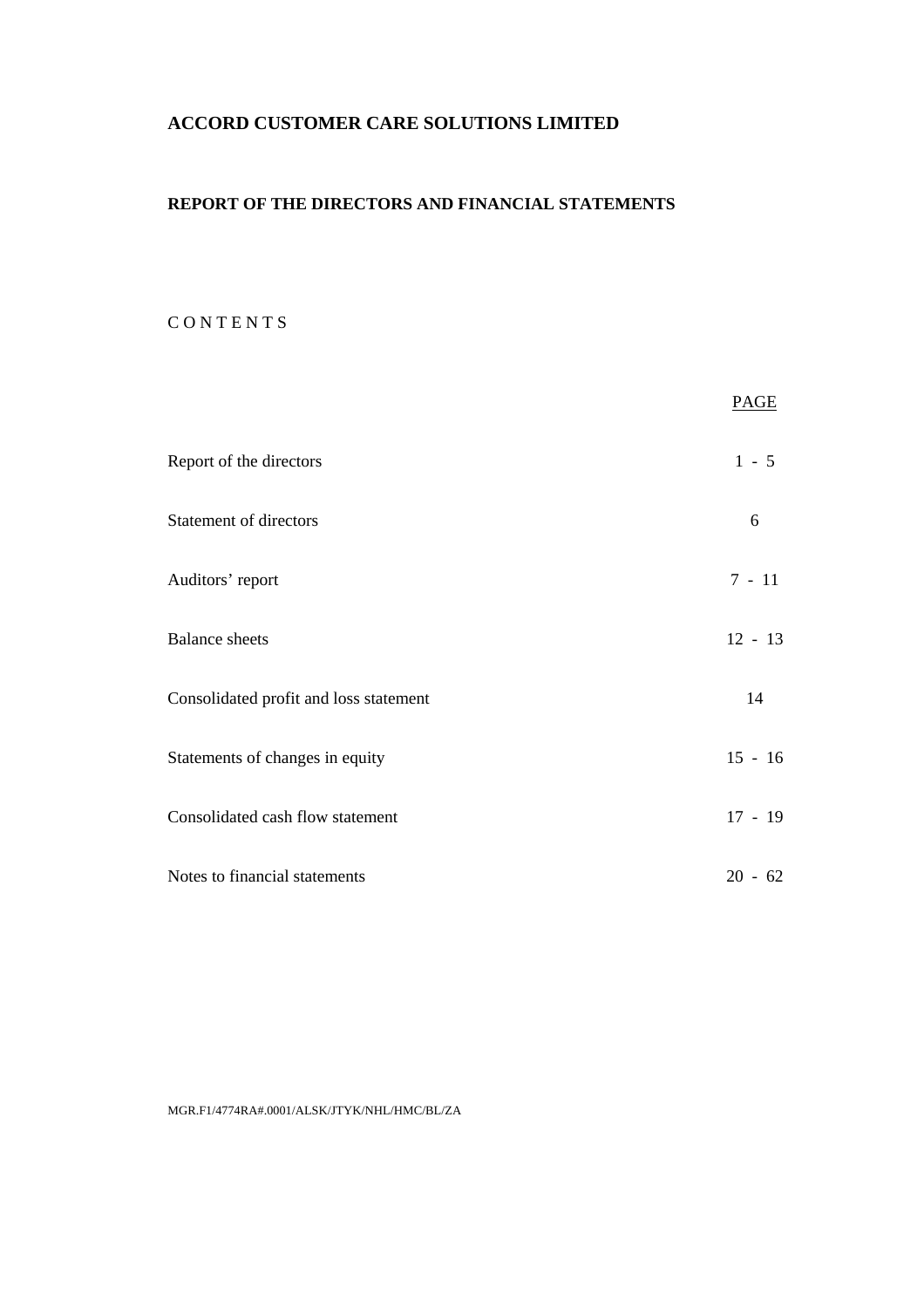#### **ACCORD CUSTOMER CARE SOLUTIONS LIMITED**

#### **REPORT OF THE DIRECTORS**

The directors present their report together with the audited financial statements of the company and consolidated financial statements of the group for the financial year ended December 31, 2004.

#### 1 DIRECTORS

The directors of the company in office at the date of this report are:

Gay Chee Cheong Leow Poh Tat Philip Liow Voon Kheong Henry Tan Hor Thye

Philip Eng Heng Nee (Appointed on June 1, 2005)<br>Tong Choo Cherng (Appointed on May 25, 2005)  $(Appointed on May 25, 2005)$ 

 During the financial year and up to the date of this report, the following directors resigned as directors of the company:

| Wang Kai Yuen        | (Resigned on May 13, 2004)                                 |
|----------------------|------------------------------------------------------------|
| Ronnie Poh Tian Peng | (Resigned on April 14, 2004)                               |
| Alick Chia Mui Leng  | (Resigned on April 14, 2004)                               |
| Victor Tan Hor Peow  | (Resigned on May 25, 2005)                                 |
| Chia Leok Yeen       | (Alternate director to Liow Voon Kheong and                |
|                      | resigned on May 31, 2005)                                  |
| Ed Ng Ee Peng        | (Appointed on March 5, 2004 and resigned on July 14, 2005) |
|                      |                                                            |

During the financial year, the following directors retired by rotation and did not seek re-election:

| Edmund Yong Kin Kwong | (Retired on April 14, 2004) |
|-----------------------|-----------------------------|
| Yip Hwai Chong        | (Retired on April 14, 2004) |

#### 2 AUDIT COMMITTEE

 The Board of Directors has adopted the principles of corporate governance under the Best Practices Guide with regards to audit committee formulated by SGX-ST.

The members of the Audit Committee at the date of this report are:

| Philip Eng Heng Nee | (Chairman and independent non-executive director and              |
|---------------------|-------------------------------------------------------------------|
|                     | appointed on July 25, 2005)                                       |
| Leow Poh Tat Philip | (Member and independent non-executive director)                   |
| Gay Chee Cheong     | (Member and non-executive director and appointed on May 13, 2004) |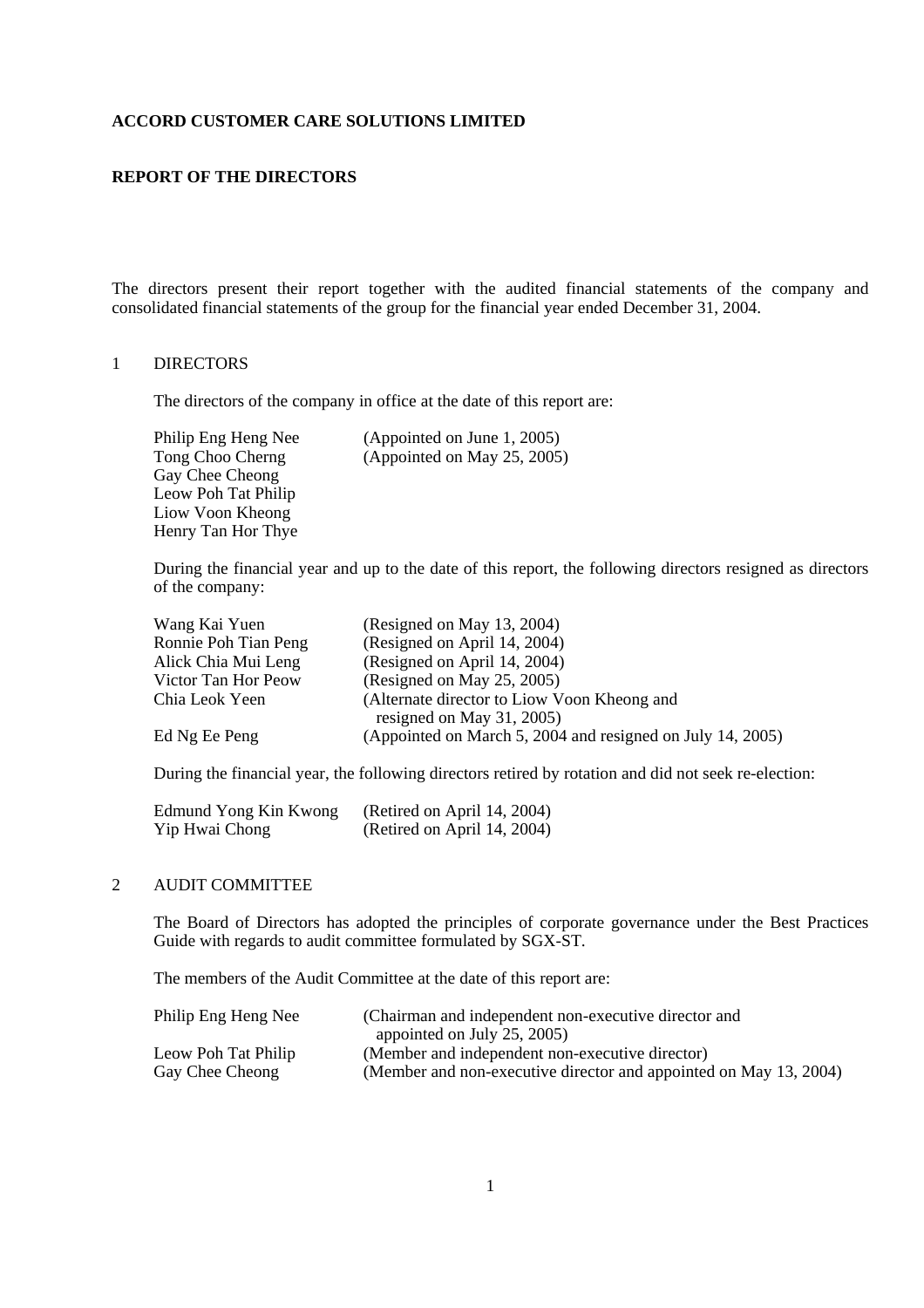During the financial year and up to the date of this report, the following members resigned from the Audit Committee:

| Wang Kai Yuen       | (Resigned on May 13, 2004)                       |
|---------------------|--------------------------------------------------|
| Alick Chia Mui Leng | (Resigned on April 14, 2004)                     |
| Ed Ng Ee Peng       | (Appointed as audit committee member/chairman)   |
|                     | on April 14, 2004 and resigned on July 14, 2005) |

The Audit Committee performs the functions as set out in the Singapore Companies Act.

#### 3 ARRANGEMENTS TO ENABLE DIRECTORS TO ACQUIRE BENEFITS BY MEANS OF THE ACQUISITION OF SHARES AND DEBENTURES

 Neither at the end of the financial year nor at any time during the financial year did there subsist any arrangement whose object is to enable the directors of the company to acquire benefits by means of the acquisition of shares or debentures in the company or any other body corporate other than the options described below.

#### 4 DIRECTORS' INTERESTS IN SHARES AND DEBENTURES

 The directors of the company holding office at the end of the financial year and their interests in the share capital and debentures of the company and related corporations as recorded in the register of directors<sup>3</sup> shareholdings kept by the company under Section 164 of the Singapore Companies Act are as follows:<br>Shareholdings registered Shareholdings in which directors

|                                                              | in the name of directors                          |                           |                                                              | Shareholdings in which directors<br>are deemed to have interest |                           |  |
|--------------------------------------------------------------|---------------------------------------------------|---------------------------|--------------------------------------------------------------|-----------------------------------------------------------------|---------------------------|--|
| January 1,<br>2004<br>or date of<br>appointment,<br>if later | At<br>December<br>31, 2004                        | At<br>January<br>21, 2005 | January 1,<br>2004<br>or date of<br>appointment,<br>if later | At<br>December<br>31, 2004                                      | At<br>January<br>21, 2005 |  |
| - Ordinary shares of \$0.025 each                            |                                                   |                           |                                                              |                                                                 |                           |  |
| 103,728,225<br>40,083,474<br>250,000<br>300,000              | 137,592,337<br>58,150,211<br>300,000<br>1,200,000 | 137,592,337<br>58,150,211 | 11,580,552<br>39,200,000                                     | 2,257,380<br>46,800,000                                         | 2,257,380<br>46,800,000   |  |
|                                                              |                                                   |                           |                                                              |                                                                 |                           |  |
| $1,425,000*$                                                 | 2,700,000<br>150,000<br>150,000<br>150,000        | 150,000                   |                                                              |                                                                 |                           |  |
|                                                              | At                                                |                           | Shareholdings registered                                     | At<br>300,000<br>1,200,000<br>2,700,000<br>150,000<br>150,000   |                           |  |

 \* Adjusted for a bonus issue on the basis of 1 bonus share for every 2 ordinary shares during the current financial year.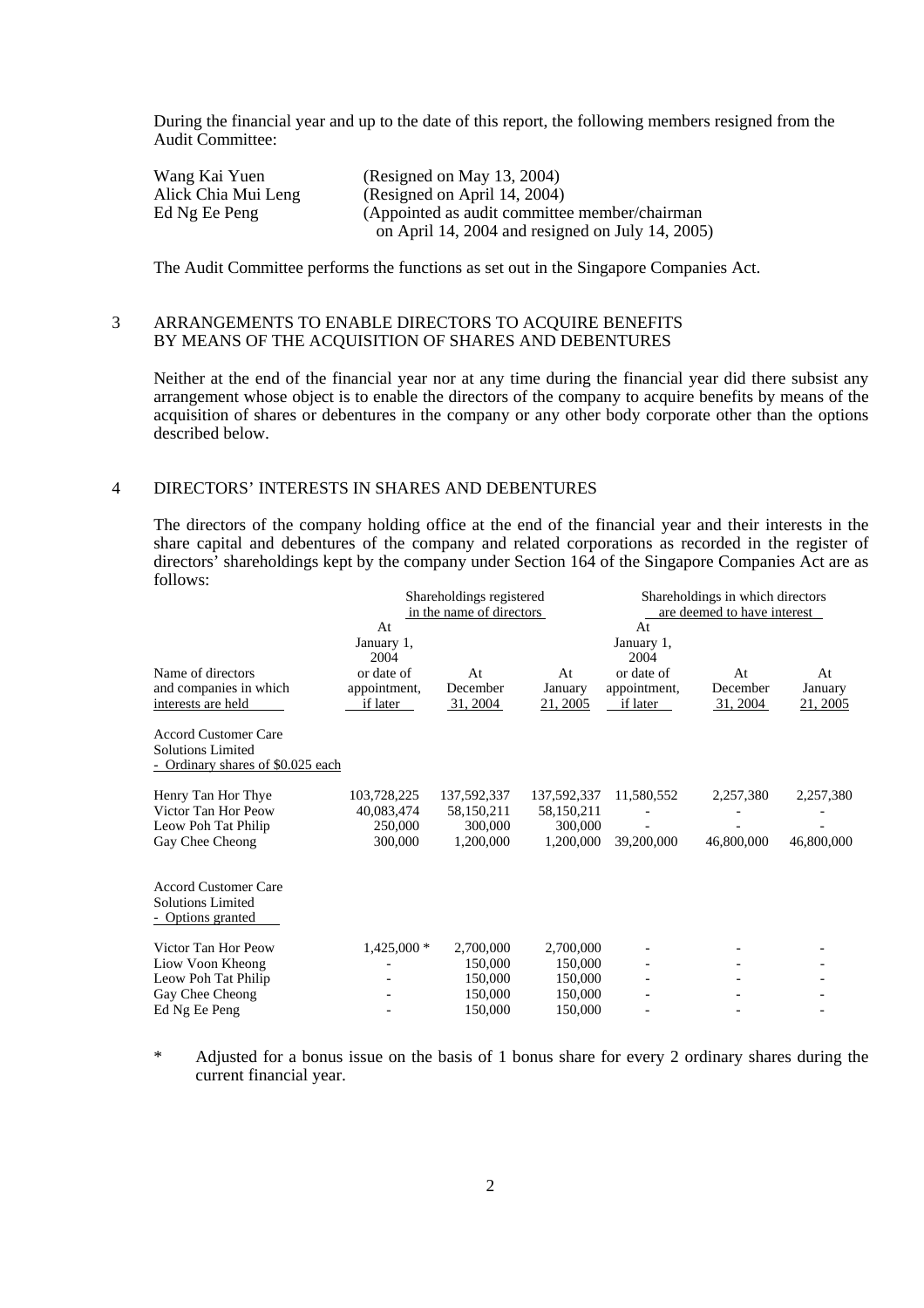#### 5 DIRECTORS' RECEIPT AND ENTITLEMENT TO CONTRACTUAL BENEFITS

 Since the beginning of the financial year, no director has received or become entitled to receive a benefit which is required to be disclosed under Section 201(8) of the Singapore Companies Act, by reason of a contract made by the company or a related corporation with the director or with a firm of which he is a member, or with a company in which he has a substantial financial interest except as disclosed below and in the financial statements.

#### 6 SHARE OPTIONS

 a) At the Extraordinary Meeting held on January 13, 2003, the shareholders approved the adoption of the ACCS Share Option Scheme 2003 (the "2003 Scheme"). The share option scheme is administered by the Remuneration Committee, comprising the following:

| Leow Poh Tat Philip | (Chairman)                                            |
|---------------------|-------------------------------------------------------|
| Gay Chee Cheong     | (Appointed as a member of the Remuneration Committee) |
|                     | on April 14, 2004)                                    |

Up to the date of this report, the following member resigned from the Remuneration Committee:

| Ed Ng Ee Peng | (Appointed as a member of the Remuneration Committee) |
|---------------|-------------------------------------------------------|
|               | on May 13, 2004 and resigned on July 14, 2005)        |

 b) Each share option entitles the employees of the group and of its associated company(ies) to subscribe for one new ordinary share of \$0.025 each in the company. The options are granted at a consideration of \$1.00 paid by each option holder.

 The 2003 Scheme will operate for a maximum period of 10 years commencing on January 13, 2003. Under the 2003 Scheme, share options may be granted to the employees of the group and its associated company(ies), if any, provided that the company has control over the associated company(ies). Control is defined as the capacity to dominate decision making in relation to the financial and operating policies of the company. Approval of the independent shareholders in separate resolutions is required for the participation by and the number and terms of options to be granted to participants who are controlling shareholders of the company or their associates.

 Options that are granted may be at the market price ("Market Price Options") or may have exercise prices that are, at the Remuneration Committee's discretion, set at a discount to the market price of a share. The maximum discount cannot exceed 20%. In the event that options are issued at a discount, such options may be exercised only after the second anniversary from the date of the grant of the option.

 If an option holder ceases to be in full time employment with the company or any of the companies within the group or its associated company(ies) for any reason whatsoever, the option holder may exercise any unexercised options within 1 month from the last date of employment with the relevant entity.

 Market Price Options shall only be exercisable, in whole or in part (provided that an option may be exercised in part only in respect of 1,000 shares or any multiple thereof) at any time after (12) twelve months of the date of grant of that option.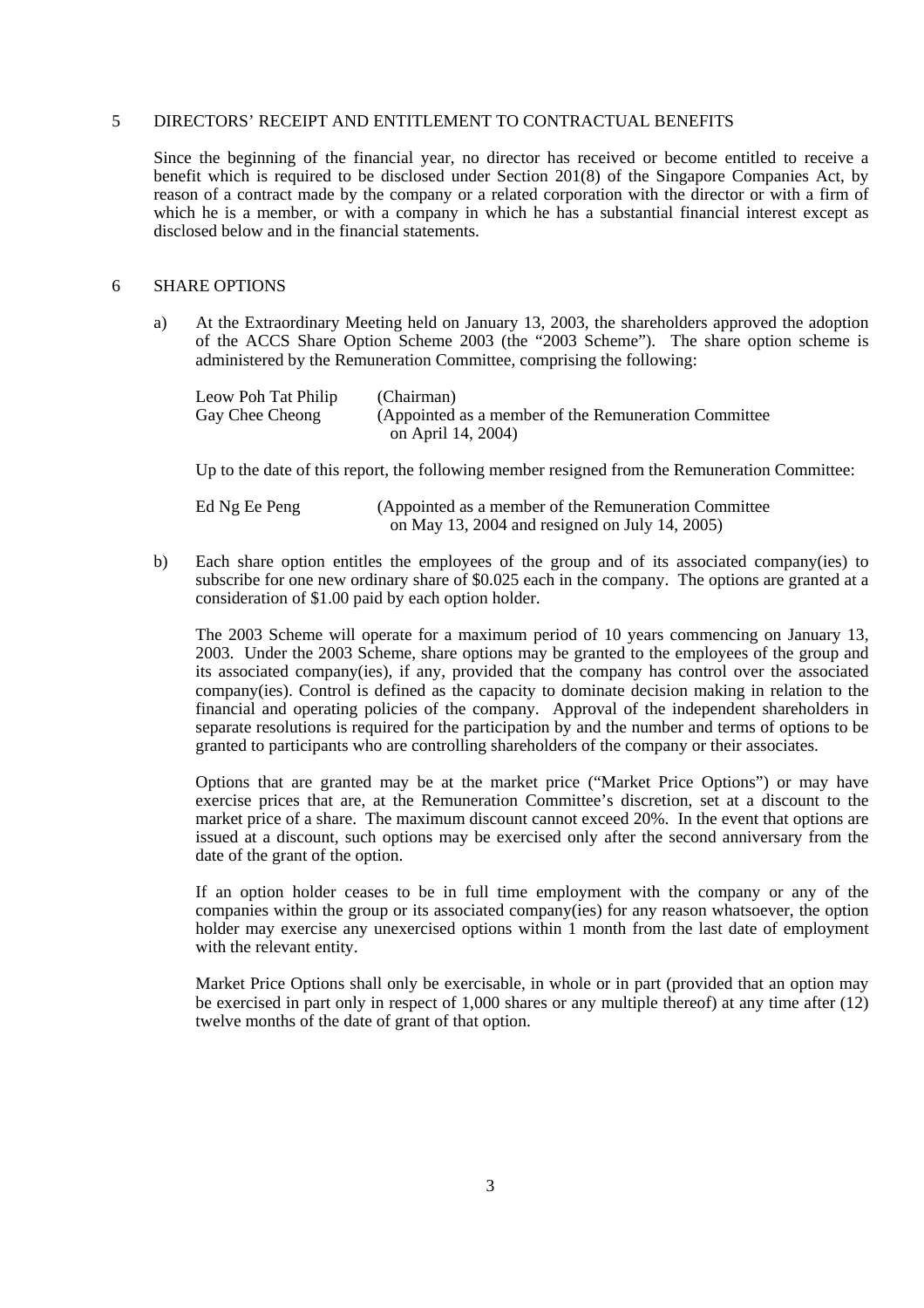Options granted with an exercise price set at discount to market price shall only be exercisable by a participant, in whole or in part (provided that an option may be exercised in part only in respect of 1,000 shares or any multiple thereof) at any time after twenty four (24) months from the date of grant of that option.

 Provided always that options shall be exercised before the end of one hundred and twenty (120) months (or sixty (60) months where the participant is a non-Executive Director) of the date of grant of that option and subject to such other condition as may be introduced by the Remuneration Committee from time to time.

- c) At the Extraordinary Meeting held on April 14, 2004, the shareholders approved the amendment of certain provisions of the 2003 Scheme to:
	- i) allow non-executive directors of the company to participate in the 2003 Scheme; and
	- ii) extend the size of the 2003 Scheme from 10% to 15% of the issued share capital of the company.
- d) The share options granted and exercised during the financial year and share options outstanding as at December 31, 2004 under the 2003 Scheme were as follows:

| Number of share options              |                                                                    |                              |                                         |                                       |                       |                                      |
|--------------------------------------|--------------------------------------------------------------------|------------------------------|-----------------------------------------|---------------------------------------|-----------------------|--------------------------------------|
| Date of grant                        | Balance at<br>January 1,<br>$2004$ or<br>date of grant<br>if later | Exercised                    | Lapsed/<br>Cancelled                    | Balance at<br>December 31,<br>2004    | Subscription<br>price | Expiry date                          |
| September 17, 2003<br>April 14, 2004 | 14,055,000 *<br>28,210,500<br>42,265,500                           | (10,909,000)<br>(10,909,000) | (534,000)<br>(1,252,500)<br>(1,786,500) | 2,612,000<br>26,958,000<br>29,570,000 | $0.40*$<br>0.651      | September 16, 2013<br>April 13, 2014 |

- \* Adjusted for a bonus issue on the basis of 1 bonus share for every 2 ordinary shares during the current financial year.
- e) Options granted to directors of the company under the 2003 Scheme were as follows:

| Name of<br>director               | Options<br>granted<br>during the<br>financial year | Aggregate options<br>granted since<br>commencement<br>of the Scheme to<br>December 31, 2004 | Aggregate<br>options exercised<br>since commencement<br>of the Scheme to<br>December 31, 2004 | Aggregate<br>options<br>outstanding at<br>December 31, 2004 | Percentage of<br>total number of<br>options<br>outstanding at<br>December 31, 2004 |
|-----------------------------------|----------------------------------------------------|---------------------------------------------------------------------------------------------|-----------------------------------------------------------------------------------------------|-------------------------------------------------------------|------------------------------------------------------------------------------------|
| Gay Chee Cheong                   | 150,000                                            | 150,000                                                                                     |                                                                                               | 150,000                                                     | 0.5%                                                                               |
| Leow Poh Tat Philip               | 150,000                                            | 150,000                                                                                     |                                                                                               | 150,000                                                     | 0.5%                                                                               |
| Liow Voon Kheong                  | 150,000                                            | 150.000                                                                                     |                                                                                               | 150,000                                                     | 0.5%                                                                               |
| Ed Ng Ee Peng $(1)$<br>Victor Tan | 150,000                                            | 150,000                                                                                     |                                                                                               | 150,000                                                     | 0.5%                                                                               |
| Hor Peow $(2)$                    | 2.700,000                                          | $4.125,000*$                                                                                | 1.425,000                                                                                     | 2,700,000                                                   | 9.1%                                                                               |
| Wang Kai Yuen (3)                 | 150,000                                            | 150,000                                                                                     |                                                                                               | 150,000                                                     | 0.5%                                                                               |

 \* Adjusted for a bonus issue on the basis of 1 bonus share for every 2 ordinary shares during the current financial year.

#### Notes:

- (1) Mr Ng was appointed on March 5, 2004. He has resigned on July 14, 2005.
- (2) Mr Tan resigned on May 25, 2005.
- (3) Dr Wang resigned on May 13, 2004.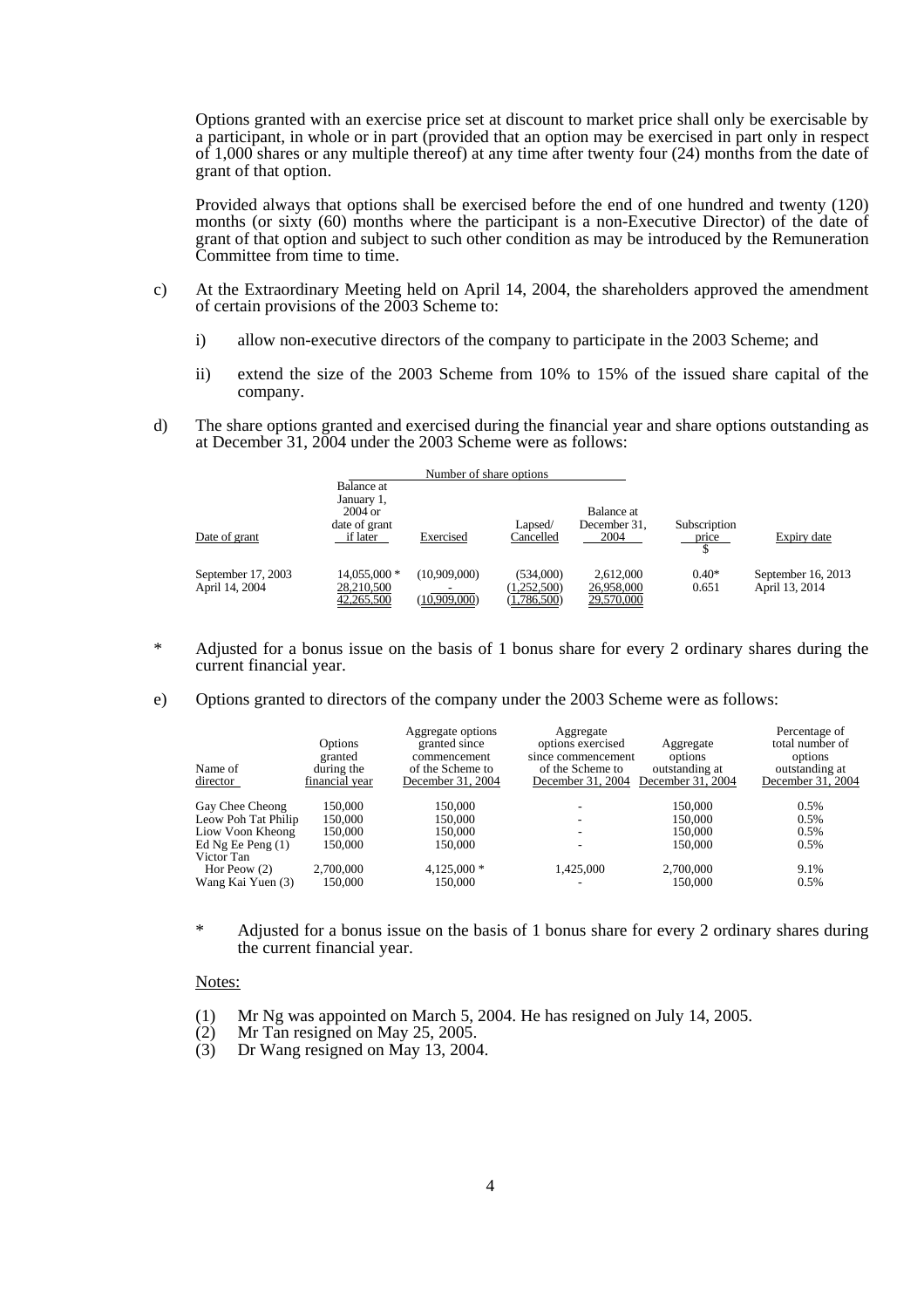- During the financial year, except as disclosed in paragraph 6(e) above in respect of options f) granted to Victor Tan Hor Peow, no employees received 5% or more of the total number of options available under the 2003 scheme. No shares were issued at a discount to the market price.
- During the financial year, a subsidiary issued \$7,049,995 convertible redeemable bonds. During  $g)$ the financial year, the bondholders converted all the 7,049,995 bonds into 1,666,667 ordinary shares of \$1.00 each in the capital of the subsidiary, representing in aggregate 10% of the issued and paid-up share capital of the subsidiary.
- During the financial year, by a sale and purchase agreement, a subsidiary, Distribution h) Management Solutions Limited, acquired 210 ordinary shares of US\$1.00 each, representing 70% of the issued and paid-up capital of Pacific Cellular International Limited ("PCIL") from Frankie Ong, Hong Kong International Finance Company Limited ("HKIF"), Lim Lai Hiong and Lim Chin Tong (collectively known as the "PCIL Vendors") for a total cash consideration of US\$210. Pursuant to the abovementioned sale and purchase agreement, Frankie Ong had undertaken to the subsidiary that he would procure the transfer of 99.99% effective control in Pacific Cellular (Thailand) Limited ("PC Thailand") to PCIL and in exchange for such transfer, the subsidiary agreed to allot and issue  $5,000,000$  ordinary shares of  $$1.00$  each in the share capital of the subsidiary, fully paid to the PCIL Vendors such that Frankie Ong, HKIF, Lim Chin Tong and Lim Lai Hiong owned 15%, 10%, 2% and 3% of the subsidiary's issued and paid-up share capital respectively. In December 2004, pursuant to the transfer of 99.99% effective control in PC Thailand to PCIL, the subsidiary allotted and issued to the PCIL Vendors 5,000,000 ordinary shares of \$1.00 each in the share capital of the subsidiary.
- At the end of the financial year, there were no unissued shares of the subsidiaries under option. i)

#### ON BEHALF OF THE DIRECTORS

Philip Eng Heng Nee

Tong Choo Cherng

August 5, 2005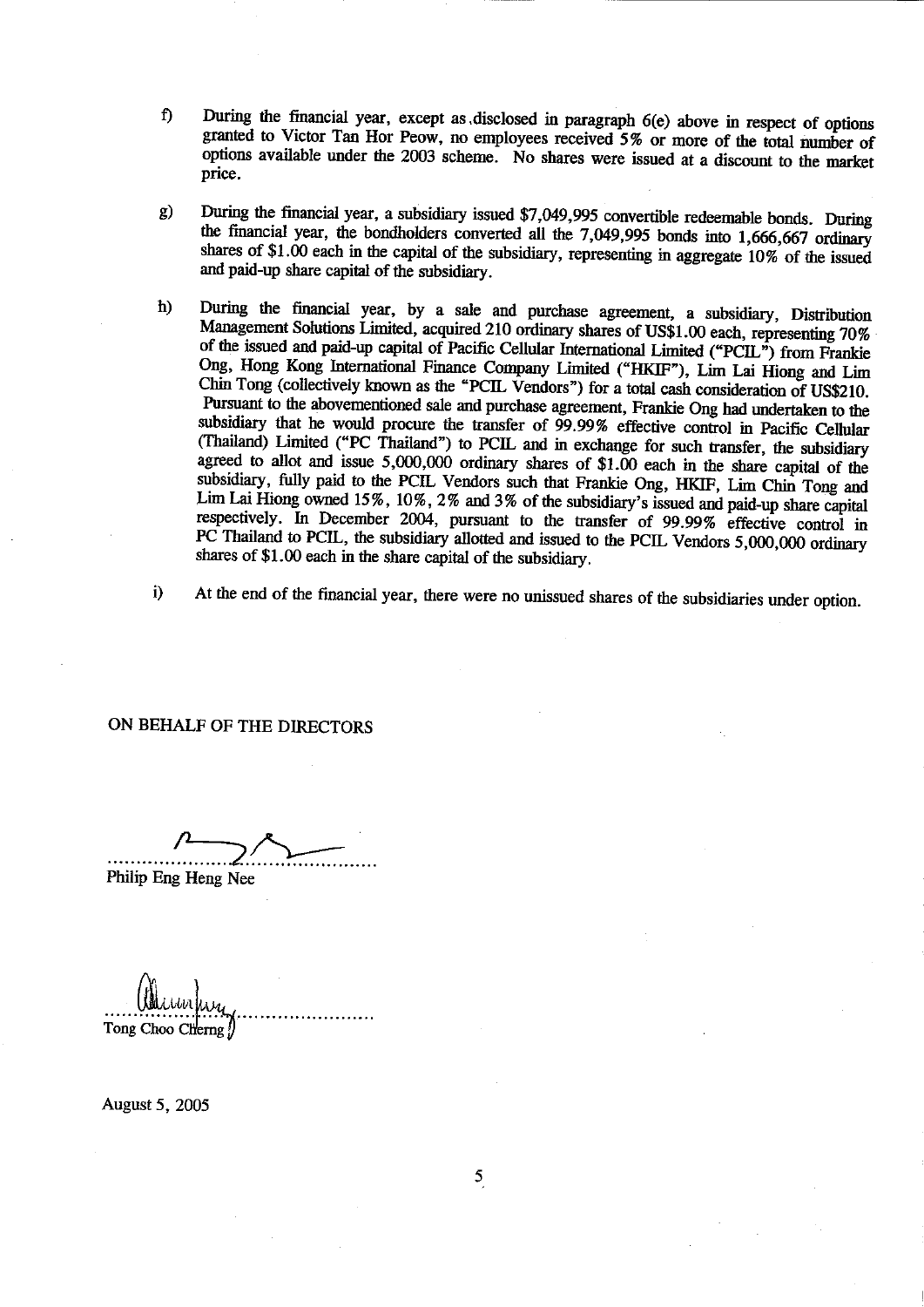#### **ACCORD CUSTOMER CARE SOLUTIONS LIMITED**

#### **STATEMENT OF DIRECTORS**

To the best of our knowledge and belief, we are of the opinion that, taking into consideration the explanations, qualifications and disclaimers highlighted in the accompanying financial statements, in particular Note 2 set out on pages 21 to 27, the financial statements of the company and consolidated financial statements of the group set out on pages 12 to 62 are properly drawn up so as to give a true and fair view of the state of affairs of the company and of the group as at December 31, 2004 and of the results, changes in equity and cash flows of the group and the changes in equity of the company for the financial year ended on that date. At the date of this statement, for the reasons set out in Note 1(d) to the financial statements, there are reasonable grounds to believe that the company will be able to pay its debts as and when they fall due.

#### ON BEHALF OF THE DIRECTORS

Philip Eng Heng Nee

Tong Choo<sup>'</sup>Cherng

August 5, 2005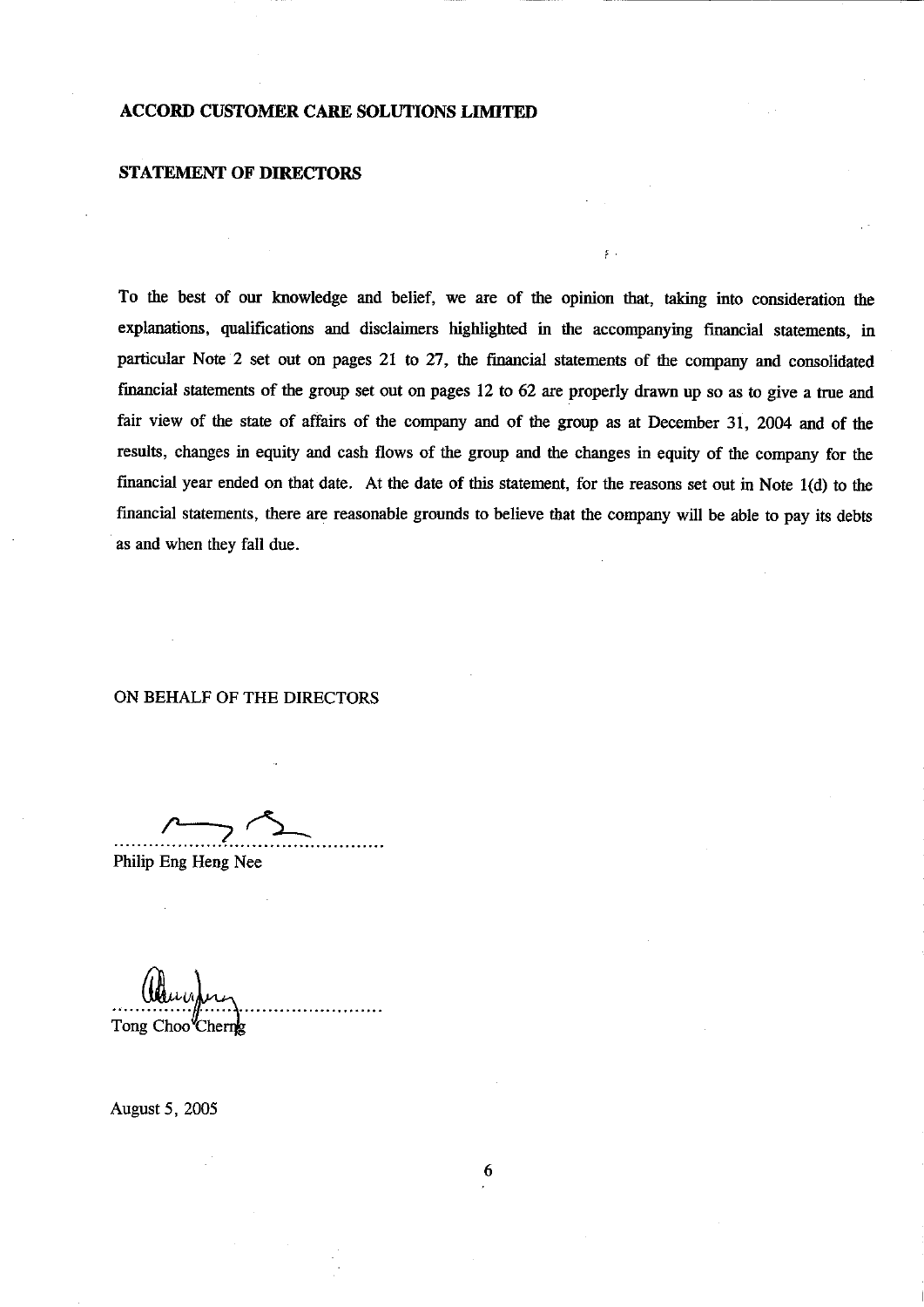Deloitte & Touche **Certified Public Accountants** 6 Shenton Way #32-00 DBS Building Tower Two Singapore 068809

Tel: +65 6224 8288 Fax: +65 6538 6166 www.deloitte.com

#### **AUDITORS' REPORT TO THE MEMBERS OF**

#### **ACCORD CUSTOMER CARE SOLUTIONS LIMITED**

1. We were engaged to audit the accompanying financial statements of Accord Customer Care Solutions Limited set out on pages 12 to 62 for the year ended December 31, 2004. These financial statements are the responsibility of the company's directors.

 $\ddot{\gamma}$  .

- $2.$ Except as discussed in the following paragraphs, we conducted our audit in accordance with Singapore Standards on Auditing. Those Standards require that we plan and perform the audit to obtain reasonable assurance about whether the financial statements are free of material misstatement. An audit includes examining, on a test basis, evidence supporting the amounts and disclosures in the financial statements. An audit also includes assessing the accounting principles used and significant estimates made by the directors, as well as evaluating the overall financial statements presentation.
- 3. Refurbishment service income and investigations
	- In 2004, the group initially recorded refurbishment service income of \$61,074,000. Of this a) amount, the group has received payments for \$54,158,000 which were banked-in and recorded as receipts. As at December 31, 2004, the group had outstanding trade receivables from its refurbishment business amounting to \$6,916,000 which were collected subsequent to year end.
	- During the course of our audit, we expressed concern over certain audit findings and  $b)$ inconsistencies relating to the refurbishment service income to the company. The basis for our concern is more fully described in Note 2(b) to the financial statements. We finally informed the company in writing on May 6, 2005, stating that we had reasons to believe that part or all of the refurbishment income of the group in 2004 may not be valid or may not be correctly recorded. On May 6, 2005, in accordance with our obligations under Section 207(9A) of the Companies Act, we also reported the matter to the relevant authority.

As disclosed on Note 2(d) to the financial statements, on May 26, 2005, the company  $c)$ announced that in the course of the investigations being conducted by the independent investigator, it was discovered that the revenue and profit from its refurbishment business was overstated. We have requested a copy of the investigation report and whilst we were informed by management that the investigation by the independent investigator has been completed, no report is available. Accordingly, we are unable to determine if there are any other significant matters which could have an effect on the accompanying financial statements.

Audit.Tax.Consulting.Financial Advisory.

7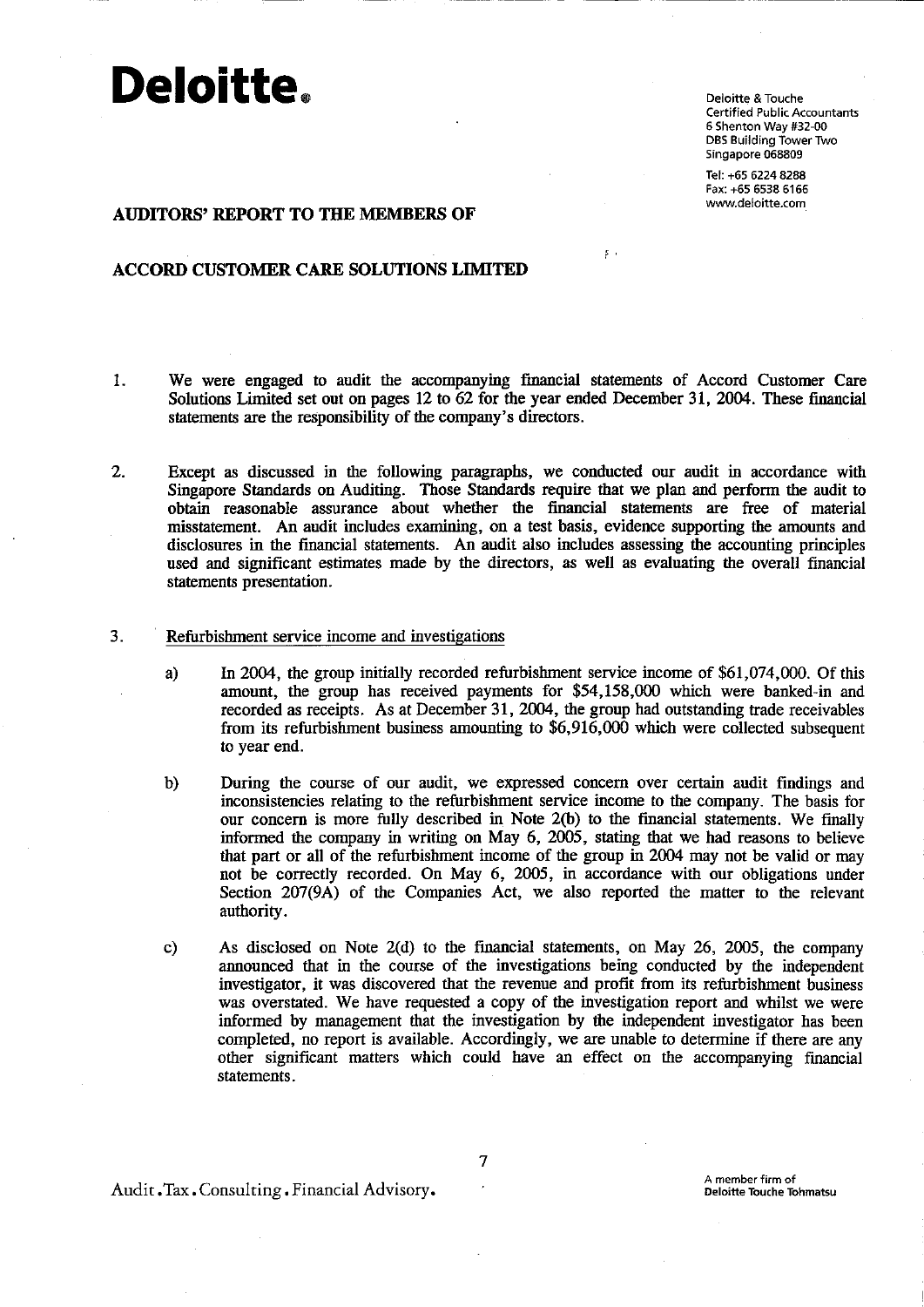- $d)$ As disclosed in Note 2(e) to the financial statements, based on further investigation into the refurbishment business, the company determined that group revenue should be reduced by \$61,074,000 (2003 : \$19,172,000) and group profit before tax should be reduced by \$58,088,000 (2003: \$19,172,000). In addition, the group also reduced its commission income by \$2,597,000 (2003: Nil). The effects of these adjustments and restatements are disclosed in Note 2(i).
- As disclosed in Note 2(f) to the financial statements, it was discovered that the banked-in  $e)$ receipts in respect of certain 2004 refurbishment income were received by the company from intermediary companies and/or individuals (the "Intermediaries"). It was also discovered that certain payments for purchase of investments were also made to the Intermediaries. The company is in the process of determining the nature and extent of the relationship, transactions and/or dealings between the Intermediaries and the company. The company may make further adjustments, restatements or disclosure to the accompanying financial statements in future upon completion of its investigations.
- f) As disclosed in Note 2(a) to the financial statements, we have been informed by management that the independent investigator has not issued a final written report relating to the investigations on the revenue from one contract with a specific customer. In addition, the investigation by the CAD into the company's affair is still in progress and may result in further adjustments having to be made to the accompanying financial statements.

In view of the above which constitute a limitation on the scope of our work, we are unable to satisfy ourselves as to the correctness of the amounts and the accounts that ought to have been adjusted or reversed from the accompanying 2004 financial statements of the company and of the group attributable to the refurbishment business and the commission income. In addition, as the company is unable to determine the relationship, transactions and/or dealings it has with the Intermediaries described in paragraph 3(e) above, we are unable to satisfy ourselves as to the completeness of the disclosure of related party transactions and any other effects on the financial statements.

#### $4.$ Payments for certain investments

- During the course of our audit, we expressed concern to the company over certain audit a) findings and inconsistencies relating to certain payments made by the company for investments. The basis of our concern is more fully described in Note 2(c) to the financial statements. We finally informed the company in writing on May 6, 2005, stating that we had reason to believe that part or all of certain amounts recorded as payments for investments may not be valid or may not be correctly recorded. On May 6, 2005, in accordance with our obligations under Section 207(9A) of the Companies Act, we also reported the matter to the relevant authority.
- $<sub>b</sub>$ </sub> On May 26, 2005, in the same announcement referred to in paragraph  $3(c)$  above, the company announced that it intended to make further provisions against certain assets and provision for liabilities totalling \$81 million. As a result, adjustments totalling \$84,405,000  $(2003 : $18,830,000)$  relating to advance payments for investments, investments, goodwill on consolidation, other goodwill, and other provisions were made by the company as disclosed in Note 2(i) to the financial statements.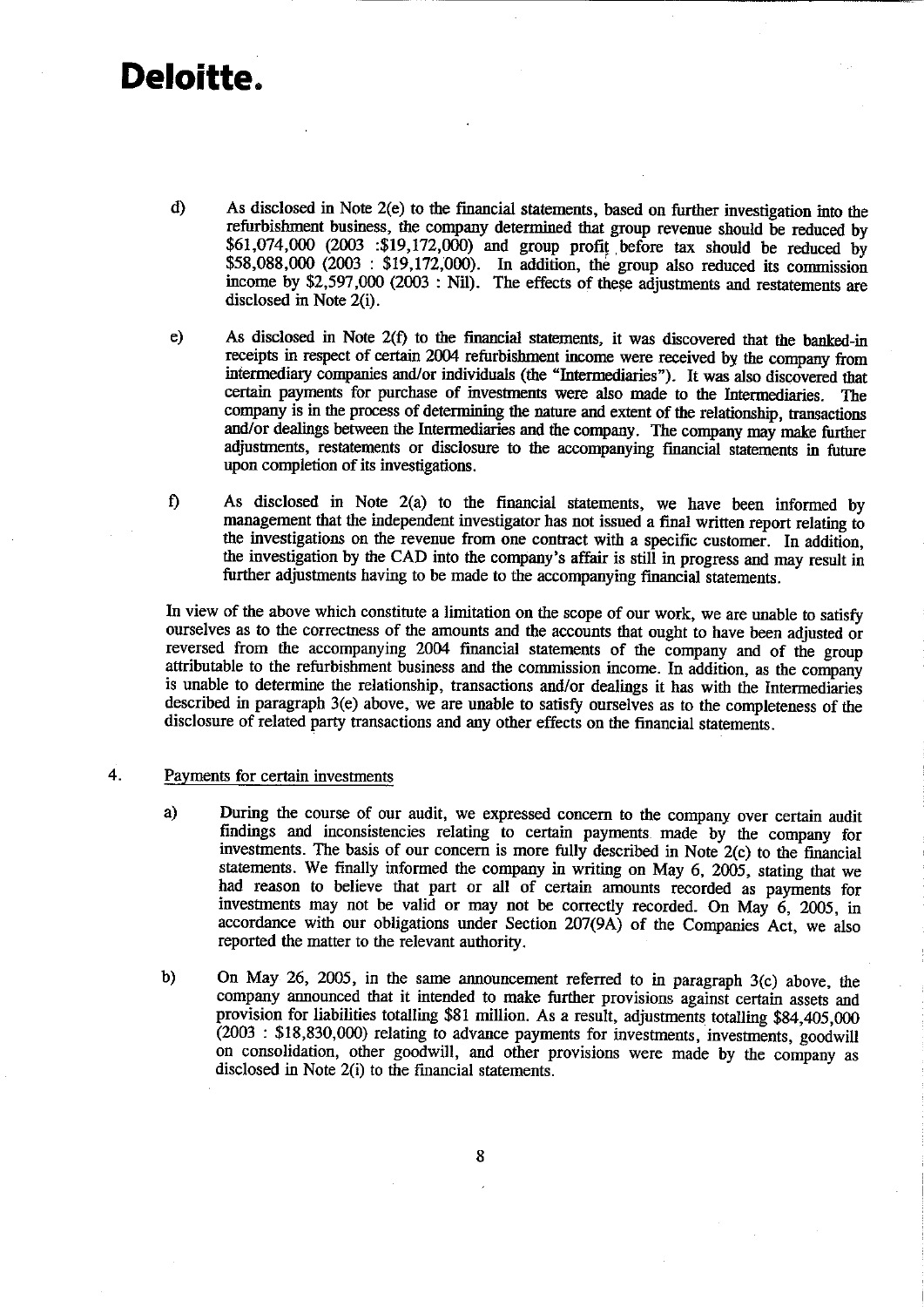c) As discussed in Note 2(f) to the financial statements, the company is still in the process of determining the validity of the originally recorded assets.

\$.

In view of the above and the ongoing investigations mentioned in paragraph 3 above which constitute a limitation on the scope of our work, we are unable to satisfy ourselves as to the validity, correctness and bona fides of the above investments as recorded as well as the resultant goodwill on consolidation and the resultant goodwill on purchase of business as initially recorded at the group level. In addition, we are unable to satisfy ourselves as to the completeness of the disclosure of related party transactions and any other effects on the financial statements.

#### 5. Adjustments made by the company

- a) As disclosed in Note 2(e) to the financial statements, the group made provisions against certain assets, provided for additional liabilities and wrote off certain assets amounting to \$84,405,000  $(2003 \cdot 1\$ \$18,830,000). These adjustments were made by reducing/offsetting the profits arising from the refurbishment business and commission income initially recorded amounting to \$60,685,000 (2003 : \$19,172,000), and by charging the balance of \$23,720,000 (2003: crediting \$342,000) to the profit and loss statement. The effects of these adjustments are disclosed in Note 2(i) to the financial statements.
- $<sub>b</sub>$ </sub> In addition, as disclosed in Note 2(f) to the financial statements, it was discovered that the receipts in respect of certain refurbishment income were received by the company from the Intermediaries described in paragraph 3(e) above. The company is in the process of determining the actual source of the receipts deposited in the bank in respect of the 2004 commission income and the 2003 refurbishment income and the validity of the originally recorded assets in 2004 and 2003. Due to the lack of adequate supporting documentation and explanations for the offsetting adjustments described in paragraph  $5(a)$  above, we are unable to satisfy ourselves as to the correctness of offsetting the provisions and write offs totalling  $$60,685,000$  (2003:  $$19,172,000$ ) for the group against the profits from the refurbishment business and the commission income that were initially recorded.
- If the originally recorded assets described in paragraph  $5(a)$  above are not valid, these assets  $\mathbf{c}$ should have been reversed from the accompanying statements instead of making provisions or write-offs against these assets. We are therefore unable to satisfy ourselves as to the validity, correctness and adequacy of part or all of the related provisions and write-off that have been made against these assets or liabilities as at December 31, 2004 as described in Paragraph 5(b) above. As explained in Note 2 to the financial statements, the company may make further adjustments to the accompanying financial statements in the future upon completion of its investigation.
- d) In addition, due to inadequate supporting documentation, we are unable to satisfy ourselves as to the correctness or adequacy of the provisions described in Note  $2(C)$ ,  $2(D(iii)$ , Note  $2(L)$ , Note  $2(N)$ , Note  $2(O)(iii)$  and Note  $2(T)$  of Note  $2(i)$  to the 2004 financial statements amounting to an aggregate of \$24,807,000.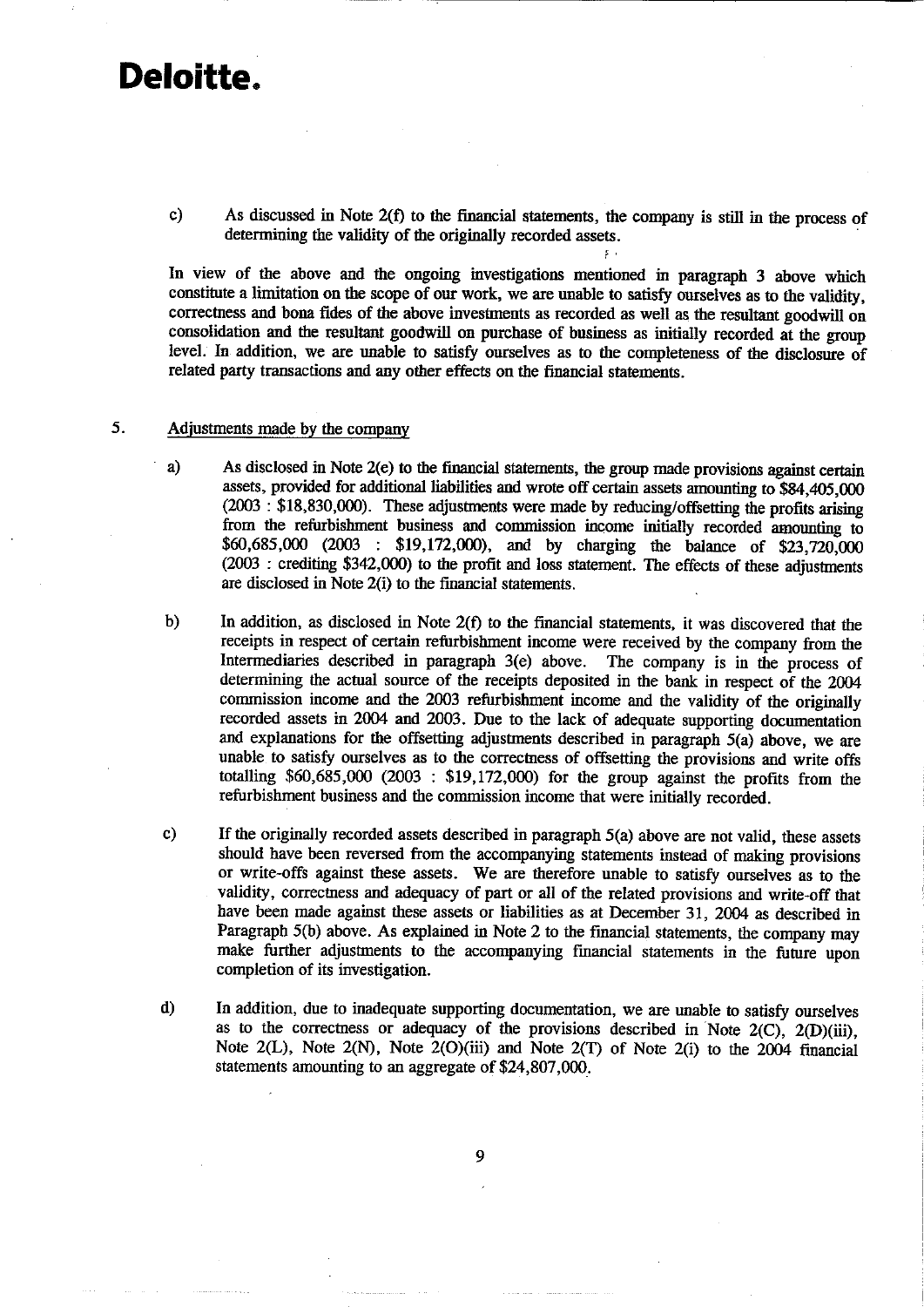#### 6. Recoverability of certain assets

We are also unable to satisfy ourselves as to the estimated recoverable amounts of the following assets as at December 31, 2004:

- a) The group has recorded investments in unquoted equity shares totalling \$800,000 as disclosed in Note 14 to the financial statements. This includes an investment with a carrying value of \$750,000 for which we are unable to satisfy ourselves as to the estimated recoverable amount.
- The group has recorded net goodwill on consolidation of \$10,284,000 and net other b) goodwill of \$11,998,000 as disclosed in Note 15 and Note 16 to the financial statements respectively. We are unable to satisfy ourselves as to the estimated recoverable amount of the goodwill on consolidation and the other goodwill.

#### 7. Limitation on the scope of work of auditors of certain overseas subsidiaries

As disclosed in Note 11, the 2004 financial statements of certain overseas subsidiaries are affected by the adjustments described in Note 2(i). These adjustments have not been subject to audit by the respective subsidiaries' auditors due to inadequate supporting documentation. Had these auditors been able to perform an audit on the adjustments to the financial statements of the respective subsidiaries, further adjustments or disclosure may have to be made to the accompanying financial statements.

#### 8. Restatement of 2003 comparative financial statements by the company

- a) In the same announcement referred to in paragraph 3(c) above, the company announced certain restatements to the 2003 financial statements relating to refurbishment service income. Based on further investigations, the company has restated the 2003 financial statements by reducing refurbishment service income by \$19,172,000, reducing trade receivables by \$2,000,000 and made provision for impairment on advance payments for investments of \$17,172,000. The restatements were made by the company by using offsetting entries similar to 2004 as detailed in Note 2(e) to the financial statements. These adjustments have brought into question the validity of the underlying supporting documentation provided by the company and the representations made by management in 2003.
- $b)$ As stated in Note 2(f) to the financial statements, the company is in the process of determining the actual source of the receipts deposited with the bank in respect of the 2003 refurbishment income and determining the validity of the originally recorded assets in 2003. The offsetting adjustments described in paragraph 8(a) above are not supported by adequate supporting documentation or explanations. In addition, the company may make further adjustments in the future upon completion of its investigation.

In view of the above, we are unable to satisfy ourselves as to the correctness of the offsetting entries and the restatements to the 2003 financial statements.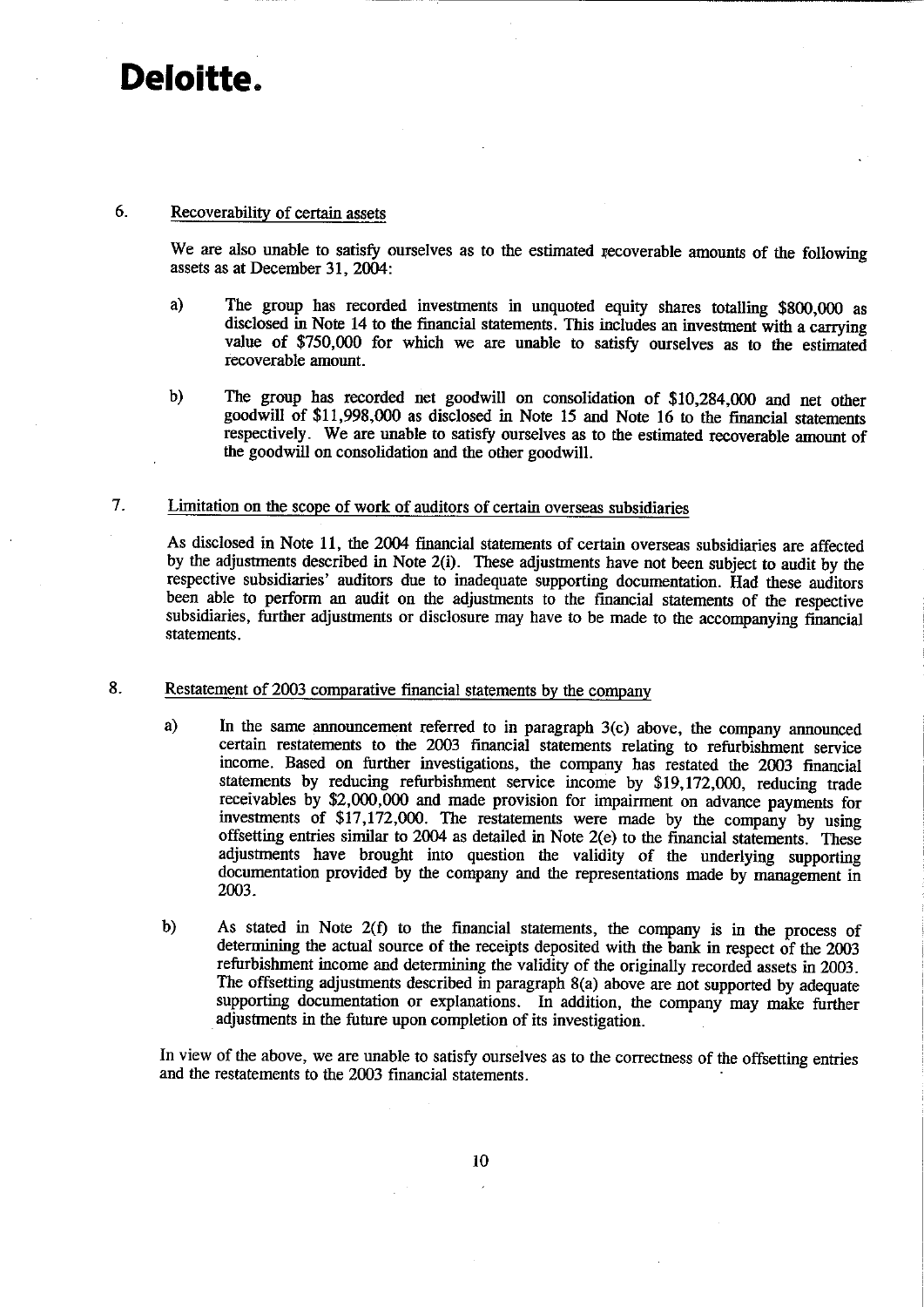#### 9. Emphasis of matter

As disclosed in Note  $1(d)$ , the ability of the company and the group to continue operating as going concerns is dependent on the continued availability of the existing credit facilities from the creditor banks. This indicates that an uncertainty exists and it may affect the company's and the group's ability to operate as going concerns.

#### 10. Disclaimer of Opinion

- a) Because of the significance of the matters referred to in the preceding paragraphs 3 to 8 above, we are not in a position to, and do not, express an opinion on whether the accompanying financial statements and consolidated financial statements are properly drawn up in accordance with the provisions of the Singapore Companies Act (the "Act") and Singapore Financial Reporting Standards so as to give a true and fair view of the state of affairs of the group and of the company as at December 31, 2004 and of the results, changes in equity and cash flows of the group and the changes in equity of the company for the financial year ended on that date.
- $\mathbf{b}$ Because of the significance of the matters referred to in the preceding paragraphs 3 to 8 above, we are not in a position to, and do not, express an opinion on whether the accounting and other records required by the Act to be kept by the company and by those subsidiaries incorporated in Singapore of which we are the auditors have been properly kept in accordance with the provisions of the Act.

**Certified Public Accountants** 

Singapore **August 5, 2005**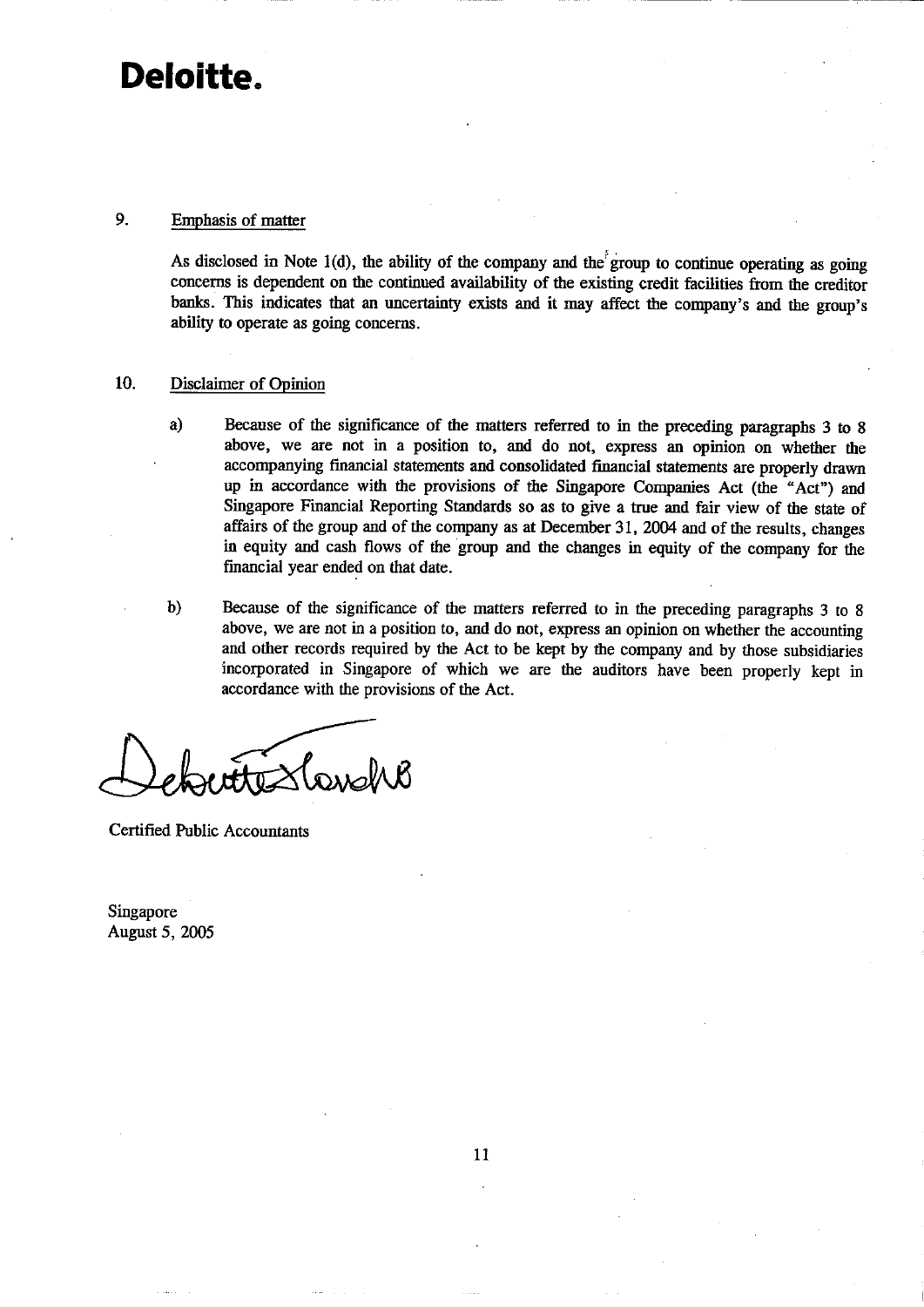### **ACCORD CUSTOMER CARE SOLUTIONS LIMITED**

#### **BALANCE SHEETS December 31, 2004**

|                               |       | Group           |         | Company         |                |
|-------------------------------|-------|-----------------|---------|-----------------|----------------|
|                               |       | <b>Restated</b> |         | <b>Restated</b> |                |
|                               | Note  | 2004            | 2003    | 2004            | 2003           |
|                               |       | \$'000          | \$'000  | \$'000          | \$'000         |
| <b>ASSETS</b>                 |       |                 |         |                 |                |
| <b>Current assets:</b>        |       |                 |         |                 |                |
| Cash                          | 6     | 33,338          | 27,670  | 19,426          | 17,621         |
| Cash pledged                  | 6     | 8,645           | 4,970   | 6,825           | 4,970          |
| Trade receivables             | 7     | 25,940          | 25,908  | 6,745           | 12,085         |
| Other receivables and         |       |                 |         |                 |                |
| prepayments                   | $8\,$ | 21,331          | 11,047  | 20,186          | 39,398         |
| Inventories                   | 9     | 15,189          | 15,440  |                 | 3,773          |
| Total current assets          |       | 104,443         | 85,035  | 53,182          | 77,847         |
| <b>Non-current assets:</b>    |       |                 |         |                 |                |
| Investment in associates      | 10    | 203             | 500     |                 | 500            |
| Investment in subsidiaries    | 11    |                 |         | 23,929          | 23,836         |
| Advance payments for          |       |                 |         |                 |                |
| investments                   | 12    |                 | 1,124   |                 | 1,124          |
| Plant and equipment           | 13    | 23,041          | 19,081  | 2,650           | 7,045          |
| Other investments             | 14    | 13,813          | 129     | 13,061          | 129            |
| Goodwill on consolidation     | 15    | 10,284          | 11,888  |                 | $\overline{a}$ |
| Other goodwill                | 16    | 11,998          | 2,219   | 961             | 1,013          |
| Due from subsidiaries         | 17    |                 |         | 11,801          |                |
| Total non-current assets      |       | 59,339          | 34,941  | 52,402          | 33,647         |
| <b>Total assets</b>           |       | 163,782         | 119,976 | 105,584         | 111,494        |
| <b>LIABILITIES AND EQUITY</b> |       |                 |         |                 |                |
| <b>Current liabilities:</b>   |       |                 |         |                 |                |
| <b>Bank loans</b>             | 18    | 40,675          | 24,941  | 7,050           | 18,000         |
| Trade payables                | 19    | 17,955          | 9,435   | 8,923           | 9,235          |
| Other payables                | 20    | 47,497          | 10,325  | 25,241          | 16,707         |
| Income tax payable            |       | 2,601           | 1,029   |                 | 184            |
| Obligations under finance     |       |                 |         |                 |                |
| leases                        | 21    | 221             | 202     |                 |                |
| Current portion of long-term  |       |                 |         |                 |                |
| bank loans                    | 23    | 490             |         |                 |                |
| Total current liabilities     |       | 109,439         | 45,932  | 41,214          | 44,126         |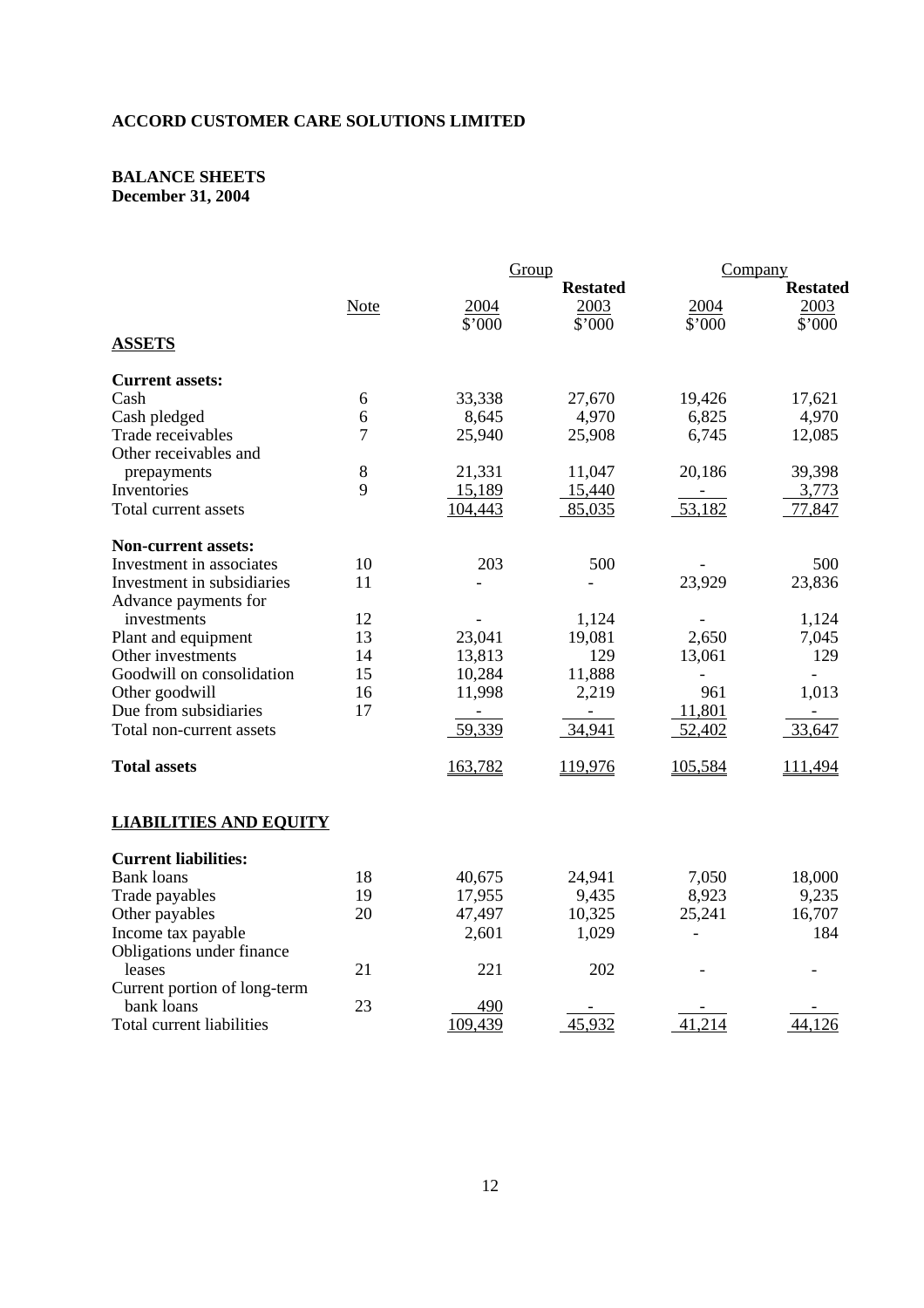|                                     |             | Group     |                 | Company |                 |
|-------------------------------------|-------------|-----------|-----------------|---------|-----------------|
|                                     |             |           | <b>Restated</b> |         | <b>Restated</b> |
|                                     | <b>Note</b> | 2004      | 2003            | 2004    | 2003            |
|                                     |             | \$'000    | \$'000          | \$'000  | \$'000          |
| <b>Non-current liabilities:</b>     |             |           |                 |         |                 |
| Obligations under finance leases    | 21          | 440       | 108             |         |                 |
| Deferred income tax                 | 22          | 593       | 842             | 912     | 912             |
| Long-term bank loan                 | 23          | 792       |                 |         |                 |
| Total non-current liabilities       |             | 1,825     | 950             | 912     | 912             |
| Minority interest                   |             | 12,746    | 485             |         |                 |
| <b>Capital and reserves:</b>        |             |           |                 |         |                 |
| Issued capital                      | 24          | 24,017    | 15,829          | 24,017  | 15,829          |
| Share premium reserve               |             | 38,274    | 42,098          | 38,274  | 42,098          |
| Capital redemption reserve          |             | 22        | 22              | 22      | 22              |
| Foreign currency translation        |             |           |                 |         |                 |
| reserve                             |             | 333       | 544             |         |                 |
| Accumulated (losses) profits        |             | (22, 874) | 14,116          | 1,145   | 8,507           |
| Total equity                        |             | 39,772    | 72,609          | 63,458  | 66,456          |
| <b>Total liabilities and equity</b> |             | 163,782   | 119,976         | 105,584 | 111,494         |

See accompanying notes to financial statements.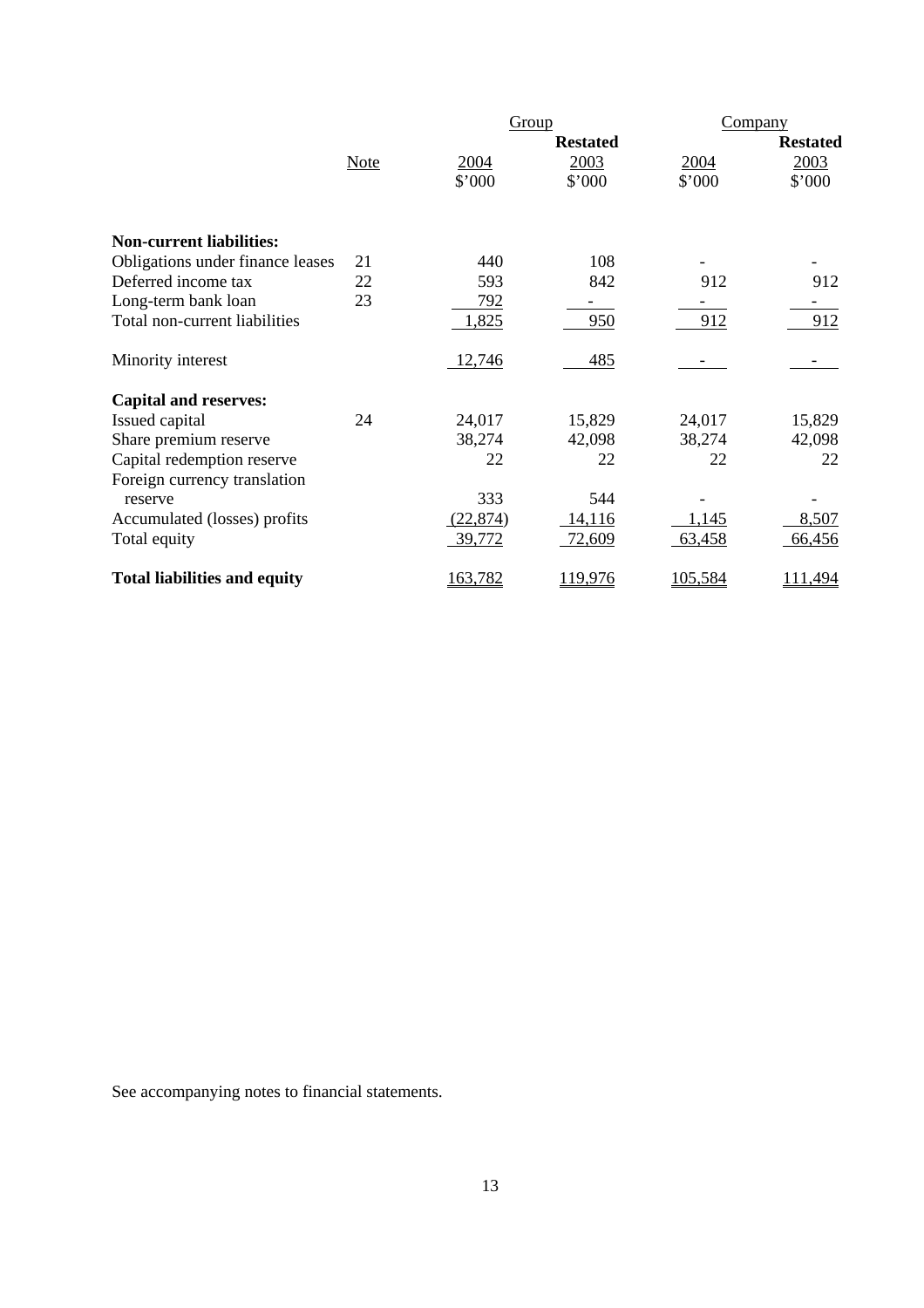# **ACCORD CUSTOMER CARE SOLUTIONS LIMITED**

# **CONSOLIDATED PROFIT AND LOSS STATEMENT Year ended December 31, 2004**

|                                                     |             |                | Group                                    |  |
|-----------------------------------------------------|-------------|----------------|------------------------------------------|--|
|                                                     | <b>Note</b> | 2004<br>\$'000 | <b>Restated</b><br><u>2003</u><br>\$'000 |  |
| <b>Revenue</b>                                      | 25          | 276,743        | 81,508                                   |  |
| Cost of good sold and spare parts                   |             | (205, 155)     | (41,502)                                 |  |
| <b>Gross profit</b>                                 |             | 71,588         | 40,006                                   |  |
| Other operating income                              | 26          | 17,331         | 9,441                                    |  |
| Staff costs                                         |             | (45, 819)      | (27, 841)                                |  |
| Depreciation expense                                |             | (4,792)        | (2,609)                                  |  |
| Other operating expenses                            |             | (32, 941)      | (16,509)                                 |  |
| <b>Additional provisions</b>                        | 2(i)        | (37,960)       |                                          |  |
| (Loss) Profit from operations                       | 27          | (32, 593)      | 2,488                                    |  |
| Finance cost                                        | 28          | (1,378)        | (224)                                    |  |
| (Loss) Profit before share of results of associates |             | (33, 971)      | 2,264                                    |  |
| Share of results of associates                      |             | (47)           |                                          |  |
| (Loss) Profit before income tax                     |             | (34,018)       | 2,264                                    |  |
| Income tax (expense) credit                         | 29          | (2,777)        | 78                                       |  |
| (Loss) Profit after income tax                      |             | (36,795)       | 2,342                                    |  |
| Minority interests                                  |             | (195)          | 8                                        |  |
| Net (loss) profit attributable to shareholders      |             | (36,990)       | 2,350                                    |  |
| (Loss) Earnings per share (cents):<br>- Basic       | 30          | (3.88)         | 0.25                                     |  |
| - Diluted                                           | 30          | (3.88)         | 0.25                                     |  |
|                                                     |             |                |                                          |  |

See accompanying notes to financial statements.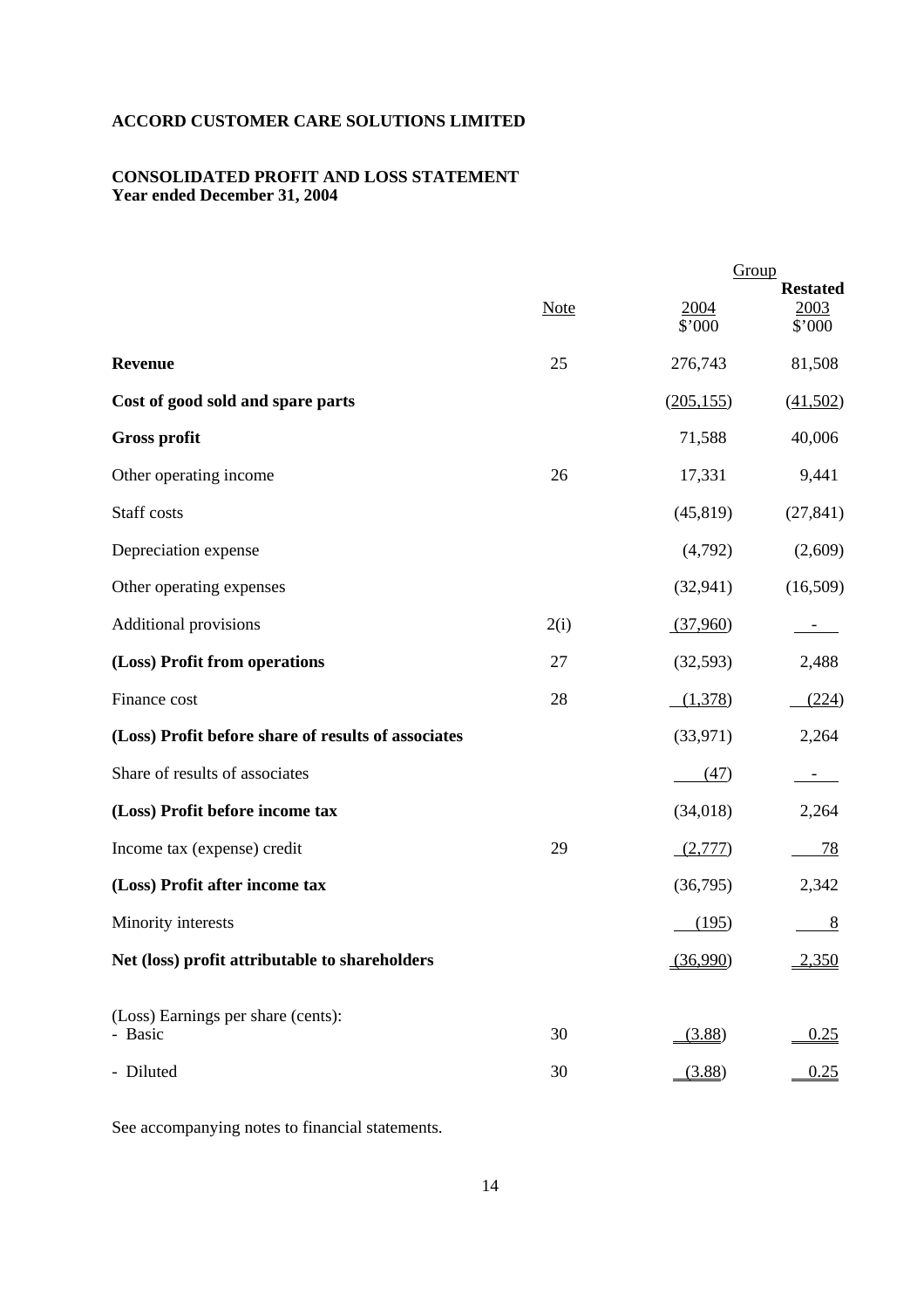# **ACCORD CUSTOMER CARE SOLUTIONS LIMITED**

## **STATEMENTS OF CHANGES IN EQUITY Year ended December 31, 2004**

|                              |               |         |                  | Foreign     |                  |          |
|------------------------------|---------------|---------|------------------|-------------|------------------|----------|
|                              |               | Share   | Capital          | currency    |                  |          |
|                              | <b>Issued</b> | premium | redemption       | translation | Accumulated      |          |
|                              | capital       | reserve | reserve          | reserve     | profits (losses) | Total    |
|                              | \$'000        | \$'000  | \$'000           | \$'000      | \$'000           | \$'000   |
| Group                        |               |         |                  |             |                  |          |
| Balance at December 31, 2002 | 5,000         |         | 22               | (299)       | 17,357           | 22,080   |
| Issue of shares on:          |               |         |                  |             |                  |          |
| - exercise of share options  | 799           | 4,201   |                  |             |                  | 5,000    |
| - conversion of redeemable   |               |         |                  |             |                  |          |
| preference shares            | 823           | 174     |                  |             |                  | 997      |
| - conversion of redeemable   |               |         |                  |             |                  |          |
| convertible bonds            | 1,366         | 17,634  |                  |             |                  | 19,000   |
| - bonus share issue          | 5,591         |         |                  |             | (5,591)          |          |
| - Initial Public Offering    | 2,250         | 22,050  |                  |             |                  | 24,300   |
| Share issue expenses         |               | (1,961) |                  |             |                  | (1,961)  |
| Net profit for the year      |               |         |                  |             |                  |          |
| - Restated (Note 2)          |               |         |                  |             | 2,350            | 2,350    |
| Foreign currency translation |               |         | ÷,               | 843         |                  | 843      |
| Balance at December 31, 2003 |               |         |                  |             |                  |          |
| (restated)                   | 15,829        | 42,098  | 22               | 544         | 14,116           | 72,609   |
| Issue of shares on:          |               |         |                  |             |                  |          |
| - bonus share issue          | 7,915         | (7,915) |                  |             |                  |          |
| - exercise of share options  | 273           | 4,091   |                  |             |                  | 4,364    |
| Net loss for the year        |               |         |                  |             | (36,990)         | (36,990) |
| Foreign currency translation |               |         |                  | (211)       |                  | (211)    |
| Balance at December 31, 2004 | 24,017        | 38,274  | $\underline{22}$ | 333         | (22, 874)        | 39,772   |
|                              |               |         |                  |             |                  |          |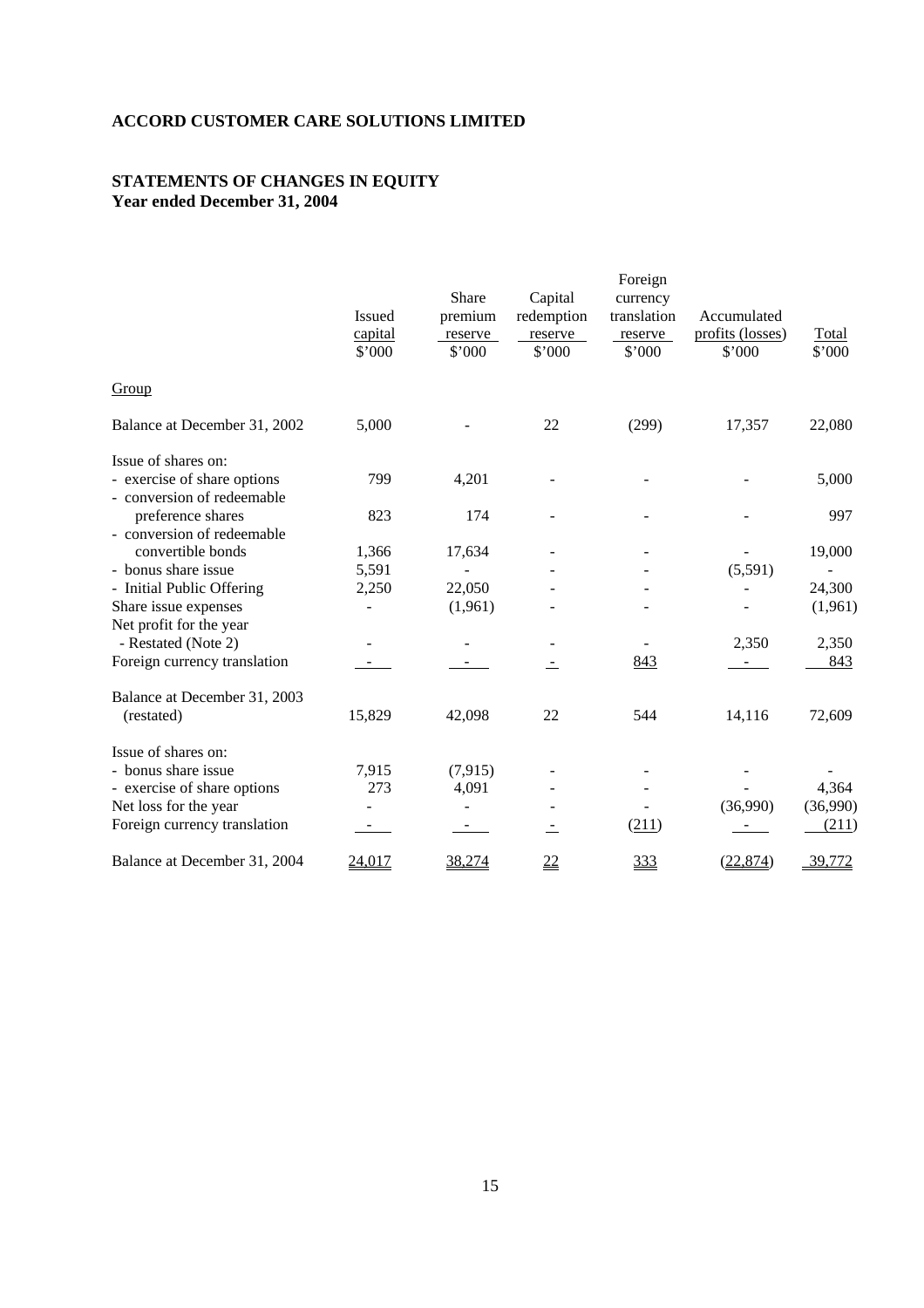|                                                           | Foreign                            |                                       |                                            |                                              |                                           |                 |
|-----------------------------------------------------------|------------------------------------|---------------------------------------|--------------------------------------------|----------------------------------------------|-------------------------------------------|-----------------|
|                                                           | <b>Issued</b><br>capital<br>\$'000 | Share<br>premium<br>reserve<br>\$'000 | Capital<br>redemption<br>reserve<br>\$'000 | currency<br>translation<br>reserve<br>\$'000 | Accumulated<br>profits (losses)<br>\$'000 | Total<br>\$'000 |
| Company                                                   |                                    |                                       |                                            |                                              |                                           |                 |
| Balance at December 31, 2003                              | 5,000                              |                                       | 22                                         |                                              | 11,252                                    | 16,274          |
| Issue of shares on:                                       |                                    |                                       |                                            |                                              |                                           |                 |
| - exercise of share options<br>- conversion of redeemable | 799                                | 4,201                                 |                                            |                                              |                                           | 5,000           |
| preference shares<br>- conversion of redeemable           | 823                                | 174                                   |                                            |                                              |                                           | 997             |
| convertible bonds                                         | 1,366                              | 17,634                                |                                            | $\overline{\phantom{a}}$                     |                                           | 19,000          |
| - bonus share issue                                       | 5,591                              |                                       |                                            |                                              | (5,591)                                   |                 |
| - Initial Public Offering                                 | 2,250                              | 22,050                                |                                            |                                              |                                           | 24,300          |
| Share issue expenses<br>Net profit for the year           |                                    | (1,961)                               |                                            |                                              |                                           | (1,961)         |
| - Restated (Note 2)                                       |                                    |                                       |                                            |                                              | 2,846                                     | 2,846           |
| Balance at December 31, 2003                              |                                    |                                       |                                            |                                              |                                           |                 |
| (restated)                                                | 15,829                             | 42,098                                | 22                                         |                                              | 8,507                                     | 66,456          |
| Issue of shares on:                                       |                                    |                                       |                                            |                                              |                                           |                 |
| - bonus share issue                                       | 7,915                              | (7, 915)                              |                                            |                                              |                                           |                 |
| - exercise of share options                               | 273                                | 4,091                                 |                                            |                                              |                                           | 4,364           |
| Net loss for the year                                     |                                    |                                       |                                            |                                              | (7, 362)                                  | (7,362)         |
| Balance at December 31, 2004                              | 24,017                             | 38,274                                | $\frac{22}{2}$                             |                                              | 1,145                                     | 63,458          |

See accompanying notes to financial statements.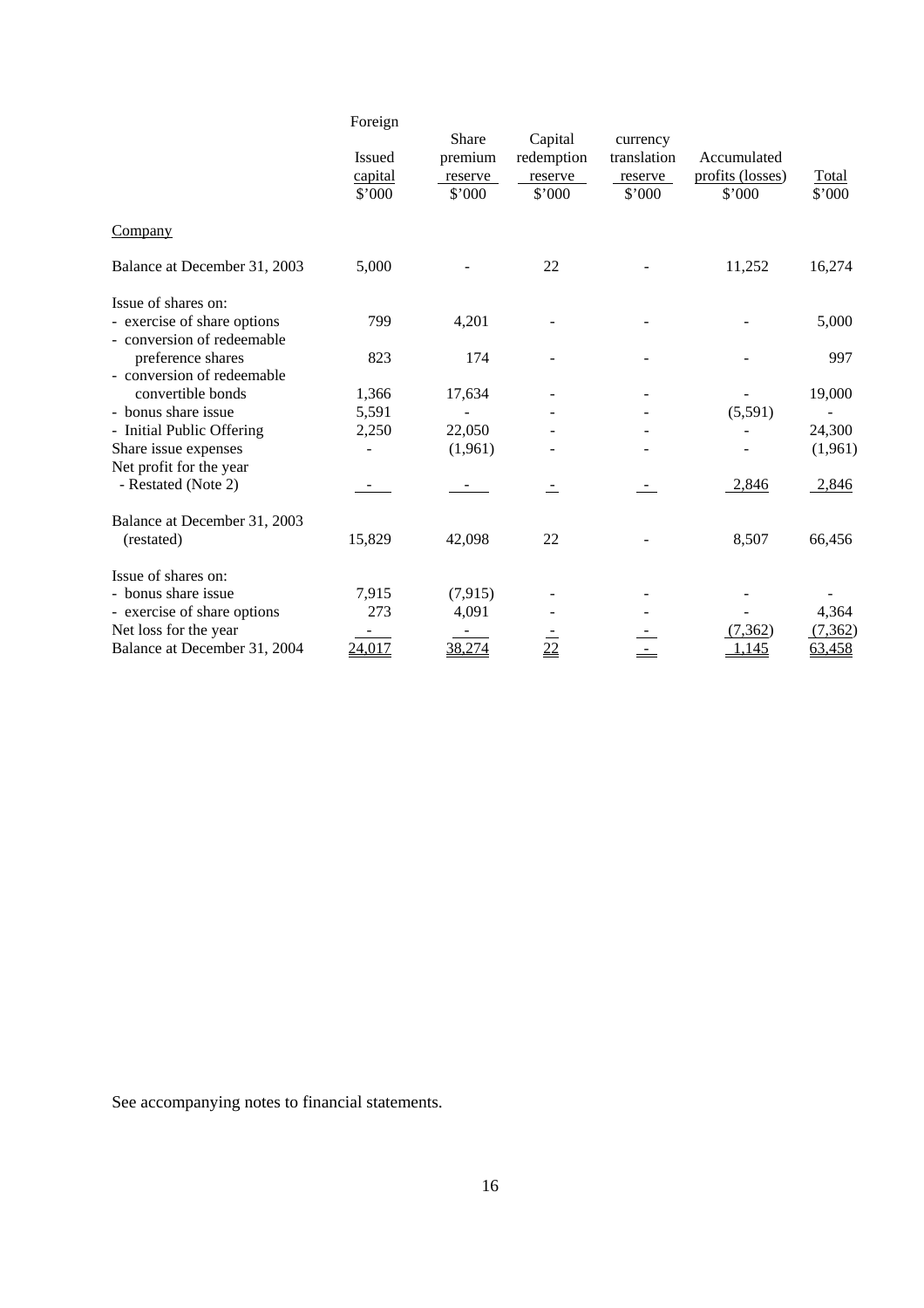## **ACCORD CUSTOMER CARE SOLUTIONS LIMITED**

# **CONSOLIDATED CASH FLOW STATEMENT Year ended December 31, 2004**

|                                                              |           | <b>Restated</b> |
|--------------------------------------------------------------|-----------|-----------------|
|                                                              | 2004      | 2003            |
|                                                              | \$'000    | \$'000          |
| <b>Cash flows from operating activities:</b>                 |           |                 |
| (Loss) Profit before share of results of associates          | (33,971)  | 2,264           |
| Adjustments for:                                             |           |                 |
| Depreciation expense                                         | 4,792     | 2,609           |
| Interest expense                                             | 1,378     | 224             |
| Interest income                                              | (648)     | (167)           |
| Loss (Gain) on disposal of plant and equipment               | 364       | (2)             |
| Gain on partial disposal/dilution of subsidiaries            | (16, 253) | (20)            |
| Amortisation of goodwill on consolidation and other goodwill | 3,966     | 714             |
| Provisions (Note E)                                          | 53,680    | 1,658           |
| Operating profit before working capital changes              | 13,308    | 7,280           |
| Trade receivables                                            | 2,125     | (5,079)         |
| Other receivables and prepayments                            | (4,081)   | (1,038)         |
| Inventories                                                  | 396       | (5,454)         |
| Trade payables                                               | (1,318)   | (2,505)         |
| Other payables                                               | (5,022)   | 1,987           |
| Cash generated from (used in) operations                     | 5,408     | (4,809)         |
| Income tax paid                                              | (135)     | (2, 476)        |
| Interest received                                            | 648       | 167             |
| Net cash from (used in) operating activities                 | 5,921     | (7,118)         |
| <b>Cash flows from investing activities:</b>                 |           |                 |
| Acquisition of subsidiaries (Note A)                         | (31,000)  | 428             |
| Disposal of subsidiary (Note B)                              |           | (16)            |
| Proceeds from disposal of plant and equipment                | 2,212     | 175             |
| Purchase of businesses (Note C)                              | (10,503)  | (2,403)         |
| Purchase of plant and equipment (Note D)                     | (12,991)  | (5,751)         |
| Increase in investments/bonds in associate - net             | (19,712)  | (542)           |
| Advance payments for investments                             | (15, 643) | (3,932)         |
| Payment of deferred purchase consideration                   |           | (18,296)        |
| Fixed deposits subject to restriction (Note F)               | (3,675)   | (3,970)         |
| Provisions (Note E)                                          | 43,308    | 17,172          |
| Net cash used in investing activities                        | (48,004)  | (17, 135)       |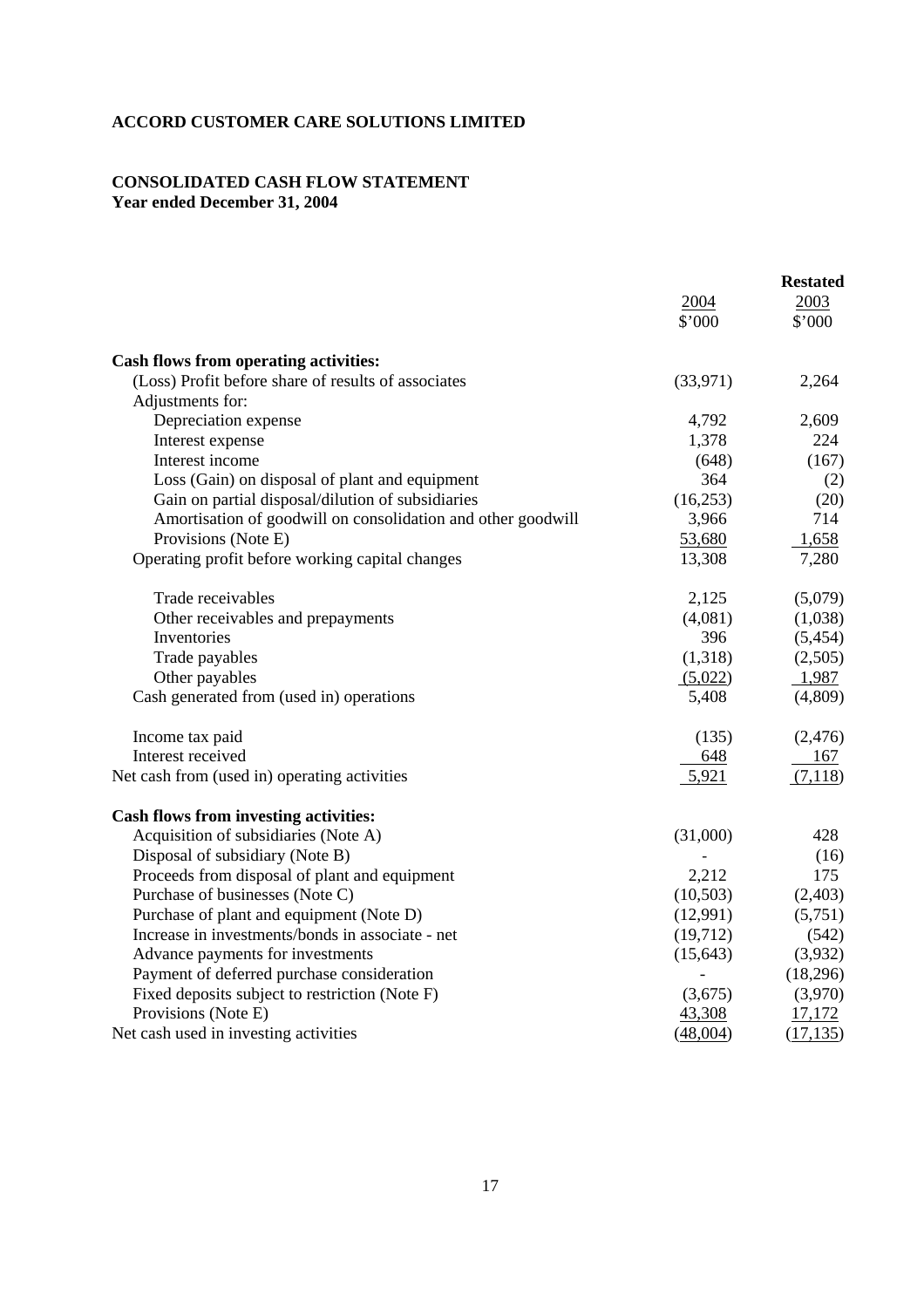|           |                                                                       |                 | <b>Restated</b> |
|-----------|-----------------------------------------------------------------------|-----------------|-----------------|
|           |                                                                       | 2004            | 2003            |
|           |                                                                       | \$'000          | \$'000          |
|           | <b>Cash flows from financing activities:</b>                          |                 |                 |
|           | Interest paid                                                         | (1,378)         | (224)           |
|           | Increase in bank loans                                                | 16,437          | 20,201          |
|           | Contribution by minority shareholders<br>Proceeds from issuing shares | 26,762<br>4,364 | 231<br>27,339   |
|           | Decrease in finance leases                                            | (375)           | (406)           |
|           | Net cash from financing activities                                    | 45,810          | 47,141          |
|           | Net effect of exchange rate changes in consolidating subsidiaries     | 1,941           | (1,000)         |
|           | Net increase in cash                                                  | 5,668           | 21,888          |
|           | Balance at beginning of year                                          | 27,670          | 5,782           |
|           | Cash at end of financial year (Note F)                                | 33,338          | 27,670          |
|           | Notes to the consolidated cash flow statements                        |                 |                 |
| Α.        | Summary of the effects of acquisition of subsidiaries:                |                 |                 |
|           |                                                                       | 2004            | 2003            |
|           |                                                                       | \$'000          | \$'000          |
|           | Cash                                                                  | 3,302           | 428             |
|           | Other current assets                                                  | 33,793          | 3,126           |
|           | <b>Current liabilities</b>                                            | (30,716)        | (5,125)         |
|           | Net current assets (liabilities)                                      | 6,379           | (1,571)         |
|           | Plant and equipment                                                   | 2,925           | 940             |
|           | Goodwill on acquisition of subsidiaries                               | 41,754          | 631<br>159      |
|           | Goodwill on adjustment to cost<br>Investment in associates            | (272)<br>42     |                 |
|           | Purchase consideration                                                | 50,828          | 159             |
|           | Deferred consideration [Note 20]                                      | (2,280)         | (159)           |
|           | Less: Cash of acquired subsidiaries                                   | (3,302)         | (428)           |
|           | Less: Advance payments made in prior years                            | (14,246)        |                 |
|           | Net cash outflow (inflow) on acquisition of subsidiaries              | 31,000          | (428)           |
| <b>B.</b> | Summary of the effects of disposal of subsidiary:                     |                 |                 |
|           |                                                                       | 2004            | 2003            |
|           |                                                                       | \$'000          | \$'000          |
|           | Cash                                                                  |                 | 16              |
|           | Other current assets                                                  |                 | 278             |
|           | <b>Current liabilities</b>                                            |                 | (314)           |
|           | Net current liabilities                                               |                 | (20)            |
|           | Gain on disposal of subsidiary<br>Cash of disposed subsidiary         |                 | 20              |
|           | Net cash outflow on disposal of subsidiary                            |                 | (16)<br>(16)    |
|           |                                                                       |                 |                 |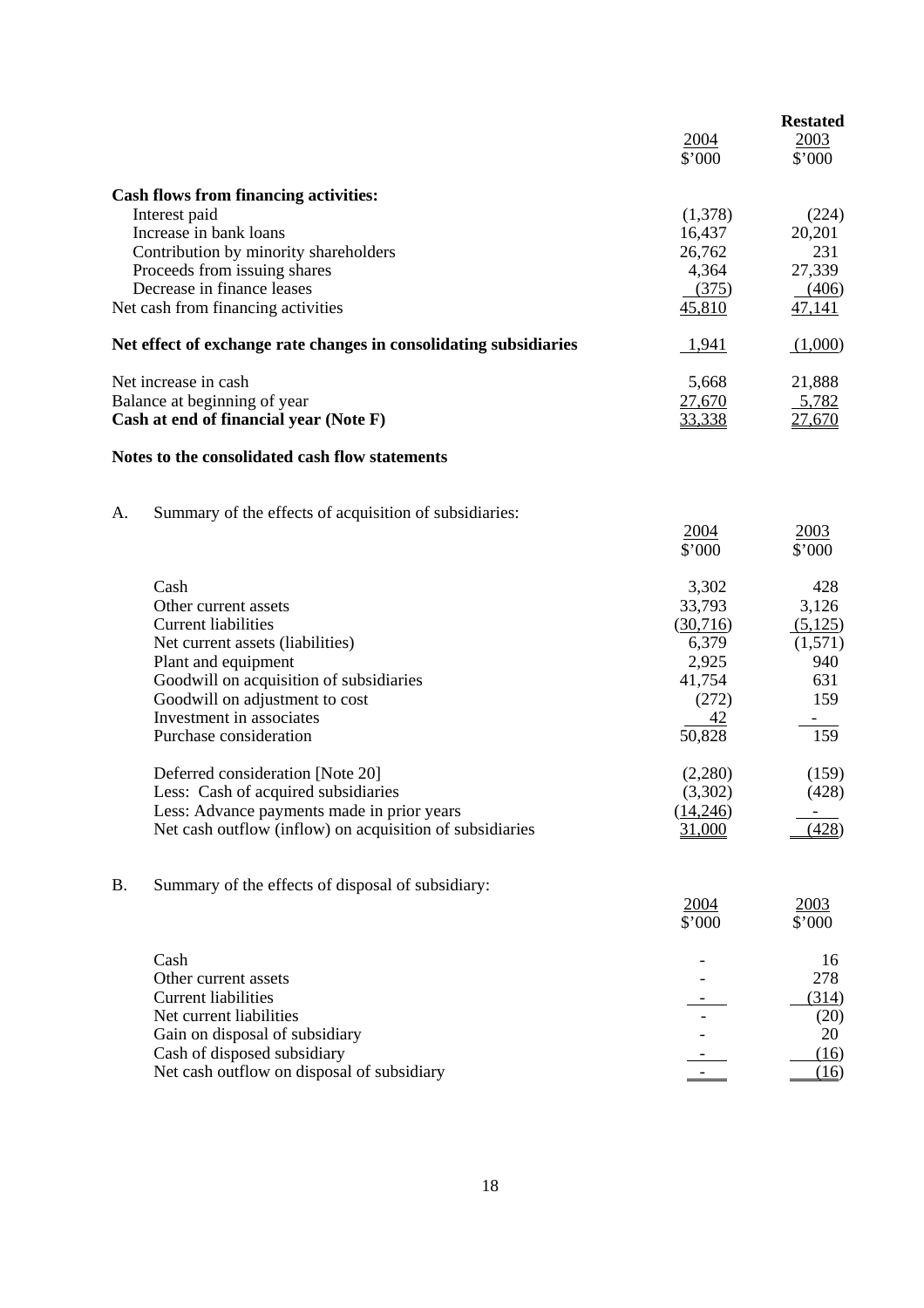C. Summary of the effects of purchase of businesses:

| J. | Duriniary or the criteria or parenase or businesses. | 2004<br>\$'000 | 2003<br>\$'000           |
|----|------------------------------------------------------|----------------|--------------------------|
|    | Cash                                                 | 21             |                          |
|    | Other current assets                                 | 3,021          | 231                      |
|    | Current liabilities                                  | (4,724)        | $\overline{\phantom{a}}$ |
|    | Net current (liabilities) assets                     | (1,682)        | 231                      |
|    | Goodwill on purchase of businesses                   | 12,206         | 2,172                    |
|    | Purchase consideration discharged by cash            | 10,524         | 2,403                    |
|    | Less: Cash of acquired businesses                    | (21)           |                          |
|    | Net cash outflow on purchase of businesses           |                |                          |

## D. Plant and equipment:

 During the financial year, the group acquired plant and equipment with aggregate cost of \$13,532,000 (2003 : \$6,039,000) of which \$541,000 (2003 : \$288,000) was acquired by means of finance lease. Cash payment of \$12,991,000 (2003 : \$5,751,000) were made to purchase plant and equipment.

**Restated** 

2004 2003

### E. Provisions:

|                                                                                                                                | <u>2004</u><br>\$'000 | Restated<br>2003<br>\$'000 |
|--------------------------------------------------------------------------------------------------------------------------------|-----------------------|----------------------------|
| Total provision and write-offs [Note $2(i)$ ]<br>Amortisation of other goodwill included in amortisation                       | 84,405                | 18,830                     |
| expense [Note $2(P)$ ]                                                                                                         | (757)                 |                            |
| Minority interest's share of additional losses included in gain<br>on partial disposal/dilution of subsidiaries [Note $2(V)$ ] | 13,340<br>96,988      | 18,830                     |
| Shown as adjustments to:                                                                                                       |                       |                            |
| Cash flow from operations                                                                                                      | 53,680                | 1,658                      |
| Cash flow used in investing activities *                                                                                       | 43,308                | 17,172                     |
|                                                                                                                                | <u>96,988</u>         | 18,830                     |

 \* These represent provision for advance payments for investment [Note 2(G)], investment in associate [Note 2(M)] and goodwill on consolidation [Note 2(H)].

## F. Cash at end of financial year:

|                                            | 2004<br>\$'000 | ZUUJ<br>\$'000 |
|--------------------------------------------|----------------|----------------|
| Cash                                       | 41,983         | 32,640         |
| Less: Cash subject to restriction (Note 6) | (8,645)        | (4,970)        |
| Net                                        | 33,338         | 27,670         |

See accompanying notes to financial statements.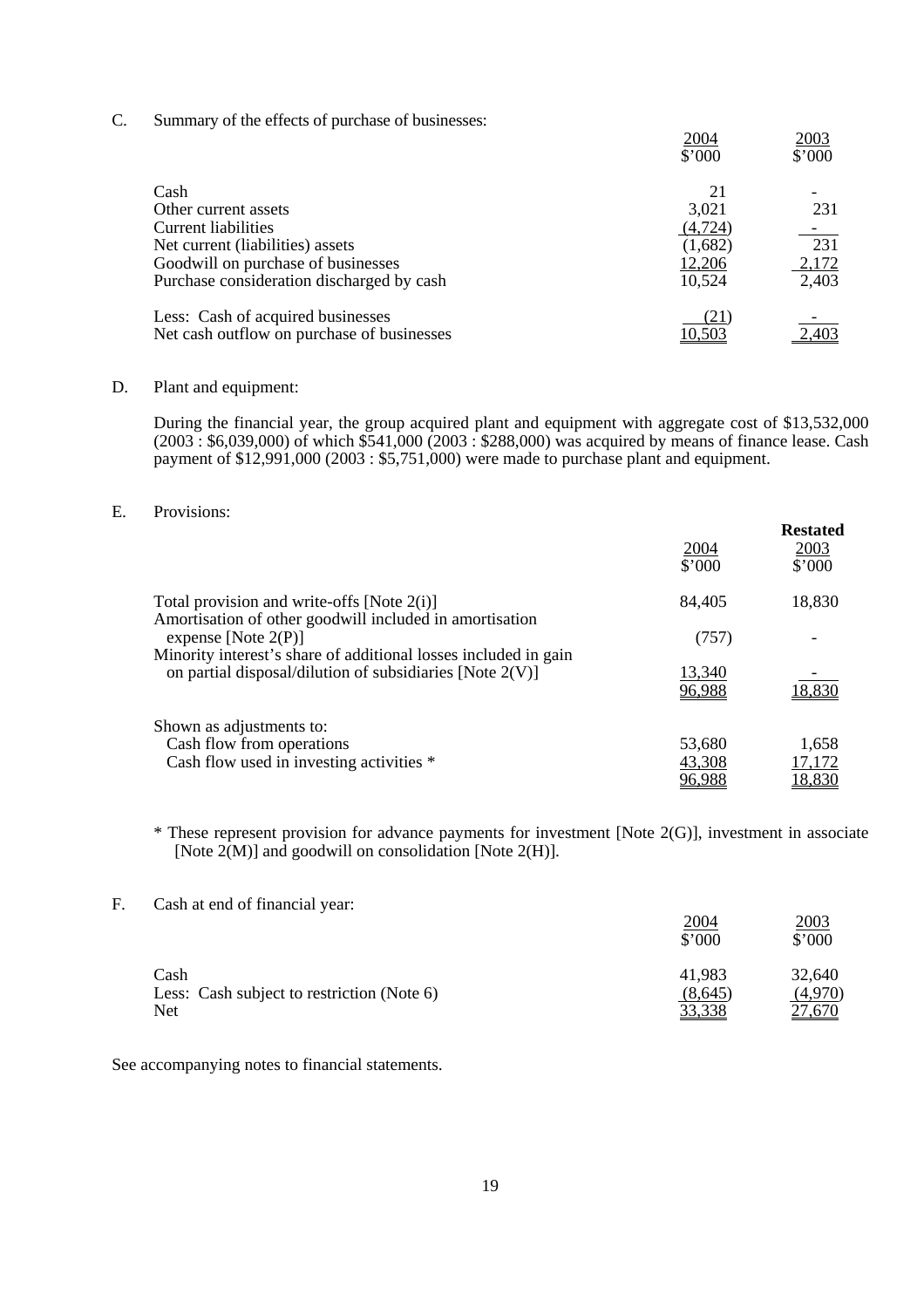#### **ACCORD CUSTOMER CARE SOLUTIONS LIMITED**

## **NOTES TO FINANCIAL STATEMENTS December 31, 2004**

#### 1 GENERAL AND GOING CONCERN ASSUMPTION

- a) The company (Registration No. 200009059G) is incorporated in the Republic of Singapore with its registered office and principal place of business at 20 Toh Guan Road #07-00 Accord Distri Centre, Singapore 608839. The company is listed on the Singapore Exchange Securities Trading Limited ("SGX-ST"). The financial statements are expressed in Singapore dollars.
- b) The principal activities of the company are the provision of after-market services and distribution management solutions for mobile communication devices and investment holding. Provision of after-market services and distribution management solutions comprise repair management, technical services management, customer relationship management, administrative management and other value added services which include sale of accessories, merchandise and e-distribution, parts distribution management and mobile clinic management.
- c) The principal activities of the associates and subsidiaries are described in Note 10 and Note 11 to the financial statements respectively.
- d) The group incurred losses of \$36,990,000 for the financial year ended December 31, 2004. As at December 31, 2004, the group's current liabilities exceeded their current assets by \$4,996,000. In addition, as disclosed in Note 18(c), a bank has frozen the bank balances of the company pending the restructuring of the loans owing by certain subsidiaries and an associate. Another bank has agreed to continue to grant the existing credit facility to the group pending the submission of a repayment plan to the bank by a certain date. The other banks continued to provide the group with the existing credit facilities and did not modify, withdraw or suspend any credit facilities provided to the group.

 The matters described in the preceding paragraph indicate that there exist uncertainties over the company's and the group's ability to continue as going concerns. Nevertheless, the directors of the company are of the view that it is appropriate for the financial statements of the company and the group to be prepared on a going concern basis. After reviewing the business plans and cash flow forecasts of the company and the group for the financial year ending December 31, 2005, the directors believe that the company and the group are able to continue as going concerns in the foreseeable future and will be able to realise their assets and discharge their liabilities in the normal course of business, as:

 i) the directors of the company are evaluating various strategies to improve the operating performance and financial position of the company and the group.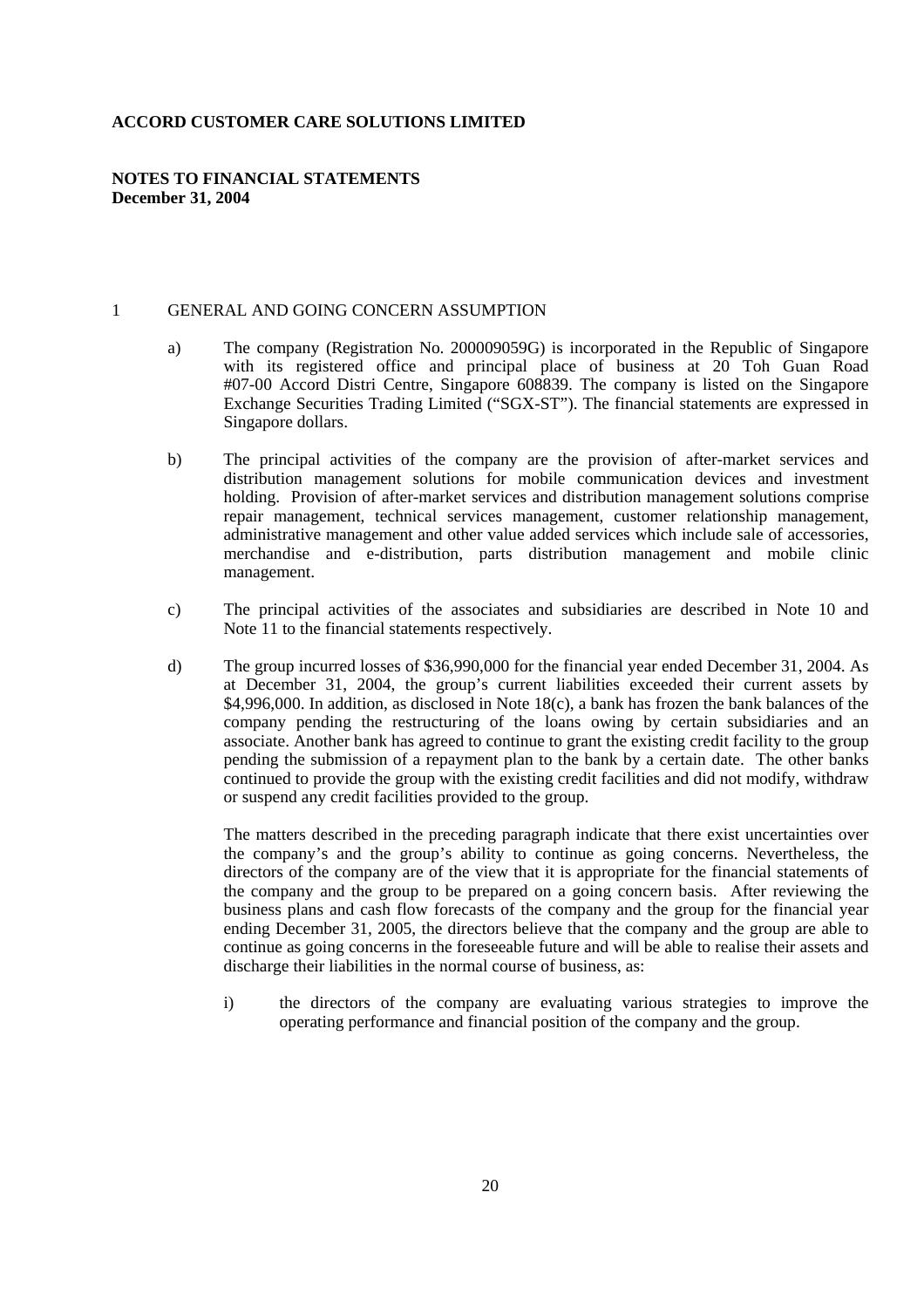- ii) the directors of the company are of the view that the lenders will continue to provide the credit facilities to the group at the current outstanding level and that the current facilities already utilized is adequate for the current operations of the group.
- e) The financial statements of the company and of the consolidated financial statements of the group for the year ended December 31, 2004 were authorised for issue by the Board of Directors on August 5, 2005.

## 2 INVESTIGATIONS AND ADJUSTMENTS TO FINANCIAL STATEMENTS

 a) On February 22, 2005, the company announced that the Commercial Affairs Department ("CAD") has commenced an investigation into the company's affairs. Subsequently, the company announced that it had overstated revenue from one contract with a specific customer. This led to the appointment of an independent investigator by the company's Independent Committee on February 28, 2005. On May 26, 2005, the company announced that the independent investigator had concluded that the effect of such overstatement of revenue and profits in relation to this particular contract is not likely to be material to the group for 2004. The independent investigator has not issued a final written report relating to the investigations. The investigation by the CAD into the company's affairs is still in progress and may result in further adjustments having to be made to the accompanying financial statements.

 The independent investigator was tasked by the Independent Committee on May 1, 2005 to investigate into the refurbishment income. The independent investigator reported the result of its investigations and the effect of such overstatement on revenue and profit on May 26, 2005 and the company announced such effect on the same day.

- b) On May 6, 2005, the company's auditors informed the company in writing the auditors' concern over certain audit findings and inconsistencies relating to the refurbishment service income. The basis for the auditors' concerns included lack of documentation supporting transactions, uncertainty over the validity of confirmation replies from customers, settlement of refurbishment income by way of cashier orders, as well as inconsistencies in the description of manner of delivery of refurbishment services, the description of nature of the refurbishment income, representation as to the availability of the serial numbers of the refurbished hand phones and the check digit of these serial numbers.
- c) In addition, on May 6, 2005, the company's auditors also informed the company in writing the auditors' concern over certain audit findings and inconsistencies relating to certain payments amounting to \$31.9 million made by the company to purchase investments. Subsequently, it was also discovered that there were inconsistencies relating to certain payments made by a subsidiary to purchase investments. The basis of the auditors' concern included payments in excess of amounts stated in the original investment agreements, amendments made to the original agreements, inconsistency between the names of payee in the paid cheques and in the accounting records and inconsistency between the details in the investment agreements and in the accounting records. Certain adjustments relating to advance payments for investments, investments, goodwill on consolidation and other goodwill and other provisions were made by the company as described in Note 2(i) below.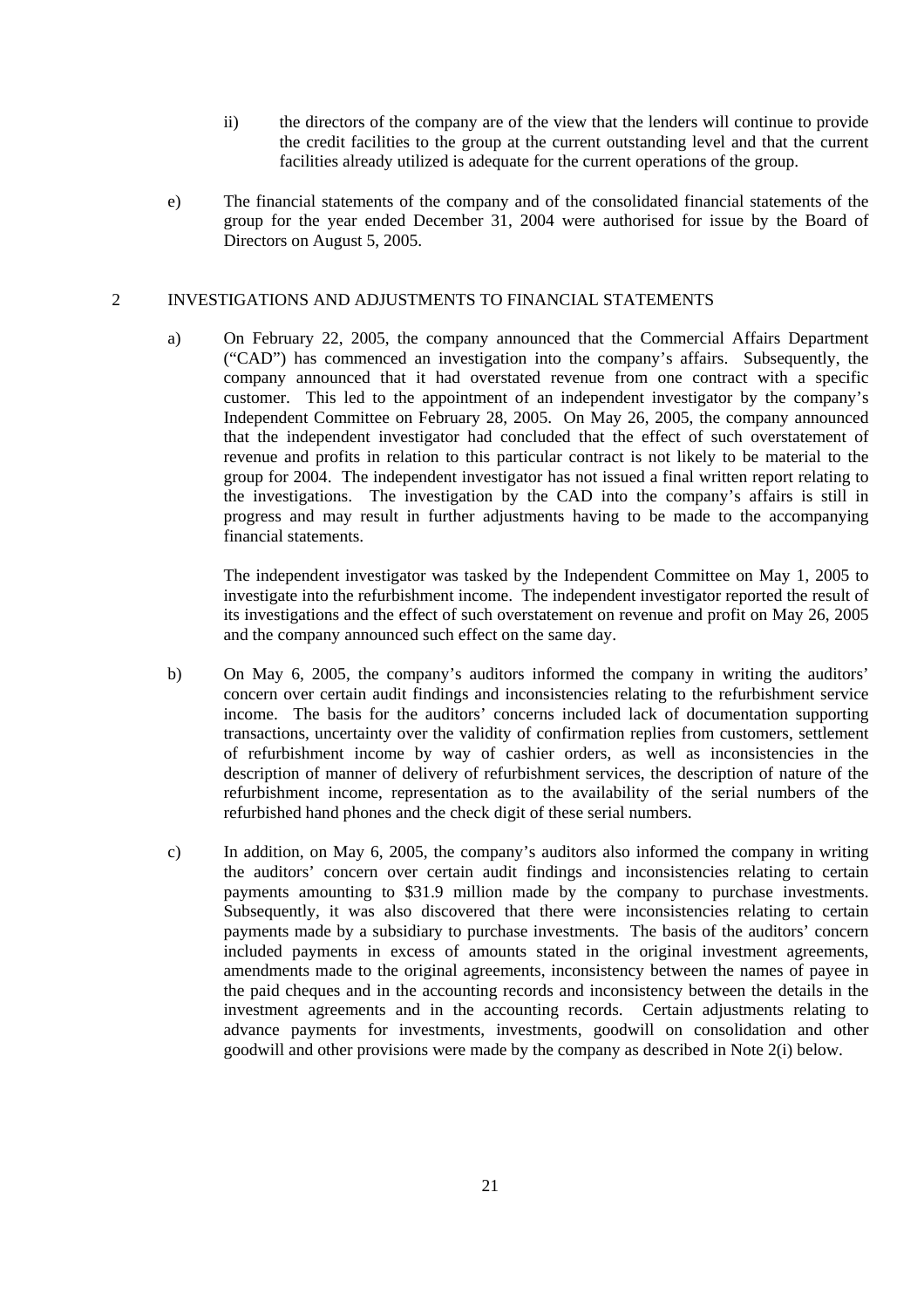- d) On May 26, 2005, the company also announced that in the course of the investigations being conducted by the independent investigator, it was discovered that there had been an overstatement of group revenue of approximately \$60 million (2003 : \$22 million) and an overstatement of group profit before tax of approximately \$54 million (2003 : \$19 million) in relation to the refurbishment business. Further, in light of the new business model of the group (which excludes the refurbishment business), the group intended to make further provisions against certain assets and for contingent liabilities totalling \$81 million. The investigation by the independent investigator has been completed but no report is available.
- e) As disclosed in Note 2(i) below, the group subsequently made further provisions against certain assets and liabilities, wrote off certain assets and made other adjustments totalling \$84,405,000 (2003 : \$18,830,000). Due to inadequate supporting documentation which are not conclusive, the above adjustments were provisionally made by offsetting \$60,685,000 (2003 : \$19,172,000) against the invalid profits from refurbishment business and invalid commission income, and by charging \$23,720,000 (2003 : crediting \$342,000) to profit and loss statement.
- f) It was discovered that the banked-in receipts in respect of certain 2004 refurbishment income amounting to \$53,327,000 were not received from any customers but were received by the company from intermediary companies and/or individuals (the "Intermediaries"). The company is still in the process of determining the actual source of the banked-in receipt in respect of the 2004 commission income and the 2003 refurbishment income and determining the validity of the originally recorded assets in 2004 and 2003.

 In addition, it was also discovered that the company and the group made payments to the Intermediaries in respect of the purchase of certain investments and businesses described in Note 2(c) above.

- g) The company is in the process of determining the nature and extent of the relationship, transactions and/or dealings between the Intermediaries and the company. The company may make further adjustments, restatements or disclosures to the accompanying financial statements in future upon completion of its investigations.
- h) In preparing the 2004 consolidated financial statements, the company has consolidated the financial statements of Distribution Management Solutions Limited ("DMS") and Accord Customer Care Solutions (Aust) Pty Ltd ("ACCSA") into the group. As at December 31, 2004, the company owns 50% equity interest in DMS and ACCSA. Subsequent to the year- end, a minority shareholder of DMS signed a deed of undertaking to vote as directed by the company on any resolution proposed at any general meeting of DMS and the other corporate shareholder of ACCSA signed a letter of undertaking to sell its 50% equity interest in ACCSA to the company for a nominal purchase consideration. Accordingly, the company determined that its control over DMS and ACCSA has become permanent subsequent to the year-end.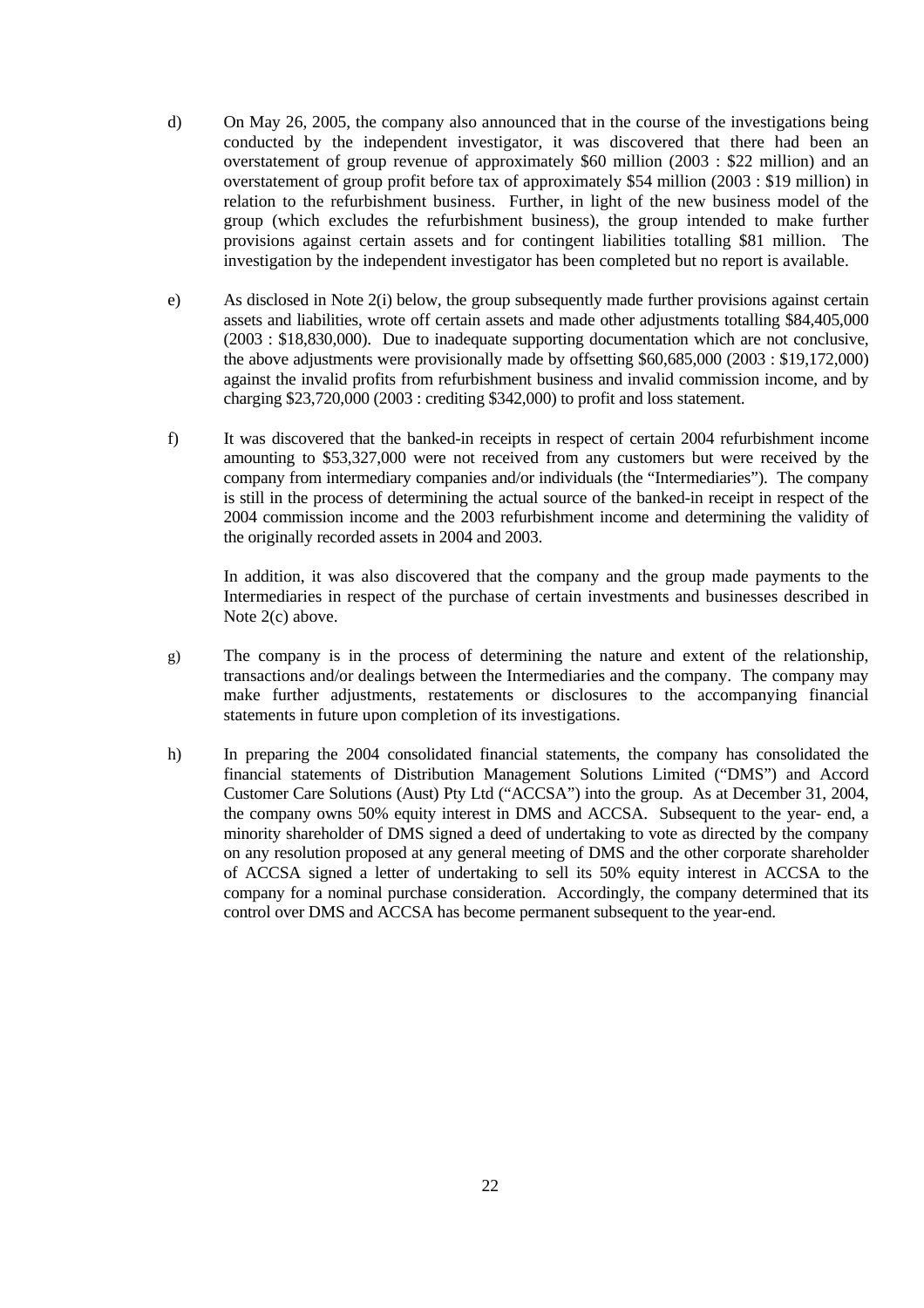i) The details of the adjustments made by the company to the 2004 financial statements as previously announced and to the 2003 comparative financial statements are as follows:

|                                           |                |               | <b>Adjustments and Provisions</b> |                        |                      |
|-------------------------------------------|----------------|---------------|-----------------------------------|------------------------|----------------------|
|                                           | Note           | Group<br>2004 | 2003                              | <b>Company</b><br>2004 | 2003                 |
|                                           |                | \$'000        | \$'000                            | \$'000                 | \$'000               |
| <b>REVENUE</b>                            |                |               |                                   |                        |                      |
| Revenue as previously                     |                |               |                                   |                        |                      |
| announced/reported                        |                | 340,414       | 100,680                           | 27,733                 | 30,827               |
| Adjustments to:<br>Refurbishment income   | A              | (61,074)      | (19,172)                          | (11, 470)              | (1,502)              |
| Commission income                         | $\overline{B}$ | (2,597)       |                                   |                        |                      |
| Revenue as adjusted/restated              |                | 276,743       | 81,508                            | 16,263                 | 29,325               |
| <b>NET (LOSS) PROFIT</b>                  |                |               |                                   |                        |                      |
| Net profit attributable                   |                |               |                                   |                        |                      |
| to shareholders as previously             |                |               |                                   |                        |                      |
| announced/reported                        |                | 47,415        | 21,180                            | 15,399                 | 4,006                |
| Adjustments to reverse<br>invalid income: |                |               |                                   |                        |                      |
| Refurbishment income                      | A              | (61,074)      | (19, 172)                         | (11, 470)              | (1,502)              |
| Cost of services                          | A              | 2,986         | $\sim$ $ \sim$                    | $\sim 10^{-10}$        |                      |
| Net                                       |                | (58,088)      | (19, 172)                         | (11, 470)              | $\overline{(1,502)}$ |
| Commission revenue                        | B              | (2,597)       |                                   |                        |                      |
| Net invalid income reversed               |                | (60, 685)     | (19, 172)                         | (11, 470)              | (1,502)              |
| Additional provisions,                    |                |               |                                   |                        |                      |
| write off and adjustments                 |                | (23,720)      | 342                               | (11,291)               | 342                  |
| Total adjustments                         |                | (84, 405)     | (18, 830)                         | (22, 761)              | (1,160)              |
| Net (loss) profit attributable            |                |               |                                   |                        |                      |
| to shareholders, as<br>adjusted/restated  |                | (36,990)      | 2,350                             | (7, 362)               | 2,846                |
|                                           |                |               |                                   |                        |                      |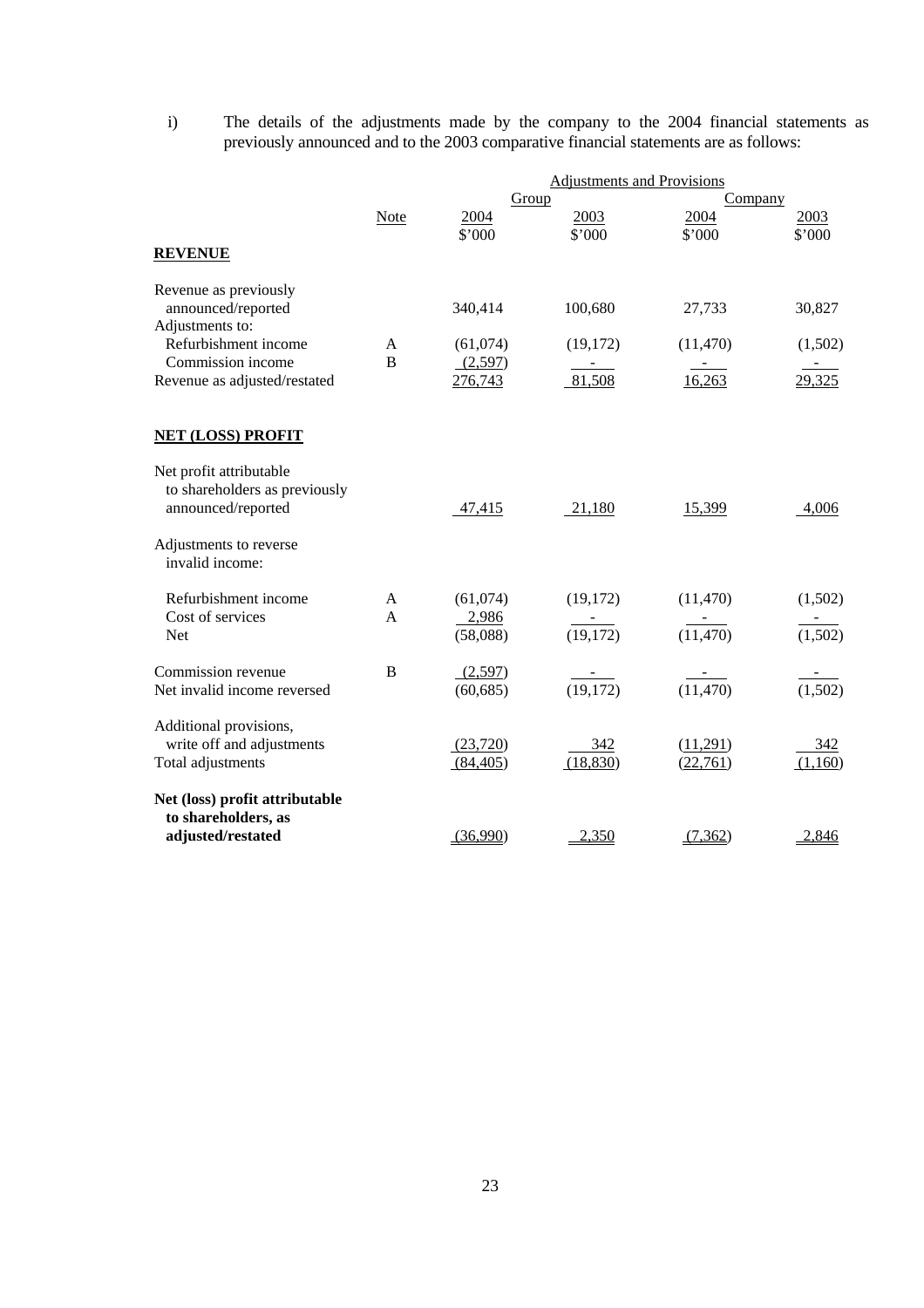|                                           |                  |                    | <b>Adjustments and Provisions</b> |                                    |           |
|-------------------------------------------|------------------|--------------------|-----------------------------------|------------------------------------|-----------|
|                                           |                  | Group              |                                   | Company                            |           |
|                                           | <b>Note</b>      | 2004               | 2003                              | 2004                               | 2003      |
| <b>BALANCE SHEET ITEMS</b>                |                  | \$'000             | \$'000                            | \$'000                             | \$'000    |
| Provisions on and write-off               |                  |                    |                                   |                                    |           |
| of assets made through                    |                  |                    |                                   |                                    |           |
| reversal of invalid income                |                  |                    |                                   |                                    |           |
| and balance sheet items:                  |                  |                    |                                   |                                    |           |
| - Trade receivables                       |                  |                    |                                   |                                    |           |
| written-off                               | A                | 6,916              | 2,000                             | 644                                |           |
| - Commission receivable                   |                  |                    |                                   |                                    |           |
| written-off                               | B                | 2,597              |                                   |                                    |           |
| - Other receivables                       | D                | 4,000              |                                   | 4,000                              |           |
| - Due from subsidiaries                   | E                |                    |                                   | (23,589)                           | 1,502     |
| - Investment in subsidiaries              | $\mathbf{F}$     |                    |                                   | 4,813                              |           |
| - Advance payments for                    |                  |                    |                                   |                                    |           |
| investments                               | G                | 18,193             | 17,172                            | 13,333                             | 17,172    |
| - Goodwill on consolidation               | H                | 18,475             |                                   |                                    |           |
| - Due from                                |                  |                    |                                   |                                    |           |
| subsidiaries (long-term)                  | Ι                |                    |                                   | 10,243                             |           |
| - Due to subsidiary                       | E                |                    |                                   |                                    | (17, 172) |
| - Provision for liabilities               | J                | 8,478              |                                   |                                    |           |
| - Other investment                        | $\Omega$         | 2,026              |                                   | 2,026                              |           |
|                                           |                  | 60,685             | 19,172                            | 11,470                             | 1,502     |
| loss statement:                           |                  |                    |                                   |                                    |           |
| - Trade receivables                       | $\mathcal{C}$    | 1,010              |                                   |                                    |           |
| - Other receivables                       | D                | 3,540              |                                   |                                    |           |
| - IPO expenses written-off                | K                | 438                |                                   |                                    |           |
| - Inventories                             | L                | 3,734              |                                   |                                    |           |
| - Investment in associate                 | M                | 2,556              |                                   |                                    |           |
| - Plant and equipment                     | N                | 4,704              |                                   | 1,732                              |           |
| - Other investments                       | $\mathbf{O}$     | 3,972              |                                   |                                    |           |
| - Goodwill on consolidation               | H                | 4,084              |                                   |                                    |           |
| - Other goodwill                          | $\mathbf P$      | 1,857              |                                   |                                    |           |
| - Bank loan of an associate               | Q                | 3,380              |                                   |                                    |           |
| - Trade payables                          | $\mathbf R$<br>S | (1,529)            |                                   |                                    |           |
| - Other payables<br>- Provision for other |                  | 321                |                                   |                                    |           |
| liabilities                               | T                | 10,400             |                                   | 10,400                             |           |
|                                           | $\mathbf U$      | (1, 407)           | (342)                             |                                    | (342)     |
| - Income tax payable                      | $\mathbf V$      |                    |                                   | (841)                              |           |
| - Minority interest - debit               |                  | (13,340)<br>23,720 | (342)                             | $\overline{\phantom{a}}$<br>11,291 | (342)     |
| Other adjustments:                        |                  |                    |                                   |                                    |           |
| - Other receivables                       | Q                | (4,620)            |                                   |                                    |           |
| - Other payables                          | Q                | 4,620              |                                   |                                    |           |
|                                           |                  |                    |                                   |                                    |           |
|                                           |                  |                    |                                   |                                    |           |
| <b>Total provisions and write-off</b>     |                  | 84,405             | 18,830                            | 22,761                             | 1,160     |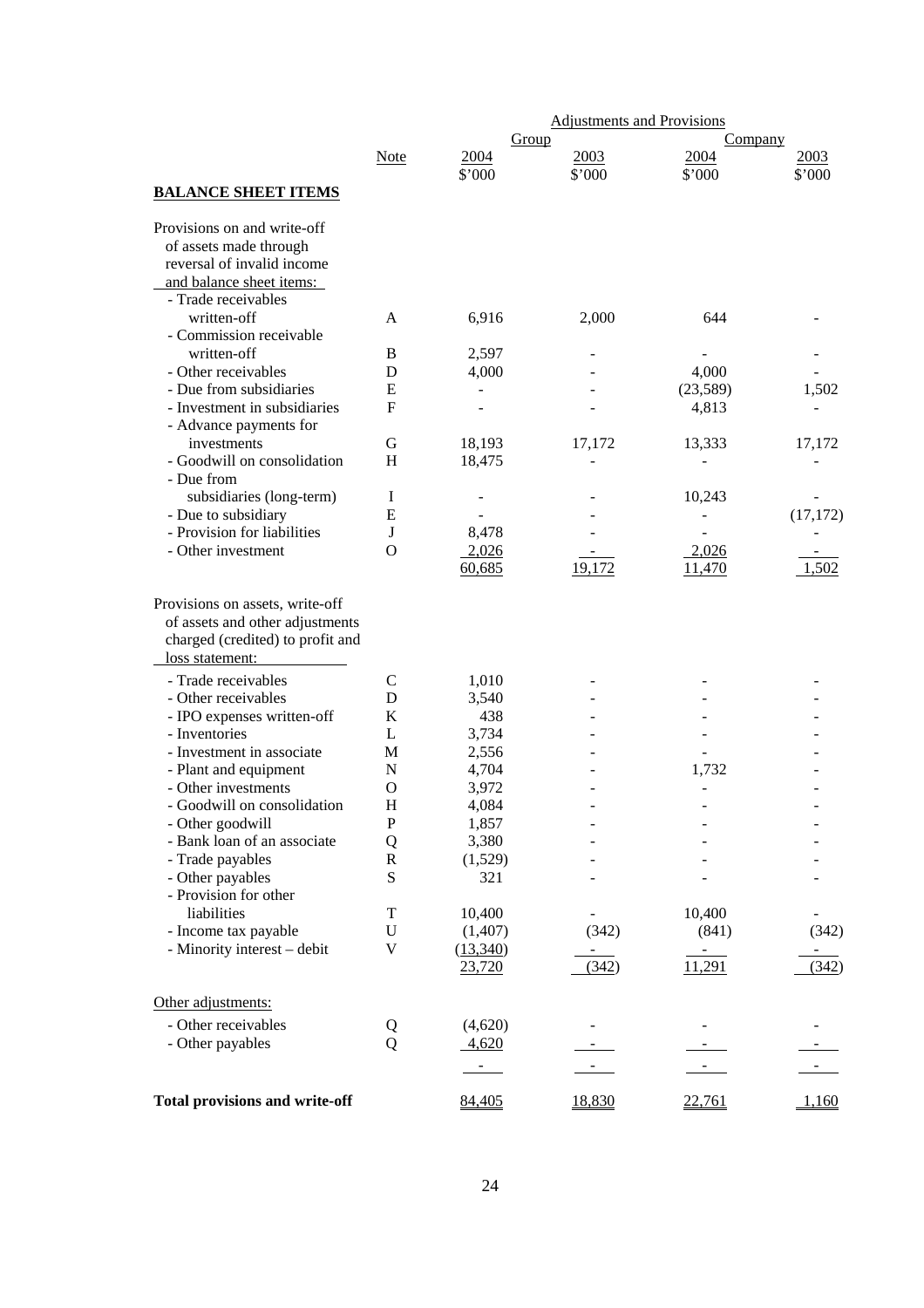The above adjustments and write-off are shown as adjustments to:

|                                                        | Group     |           |
|--------------------------------------------------------|-----------|-----------|
|                                                        | 2004      | 2003      |
|                                                        | \$'000    | \$'000    |
| Revenue                                                | (61,074)  | (19,172)  |
| Cost of sales                                          | 2,986     |           |
| Other income                                           |           |           |
| - commission                                           | (2,597)   |           |
| - interest                                             | 62        |           |
| - gain on dilution/disposal of subsidiary [Note 11(c)] | 13,086    |           |
| - gain on partial disposal of subsidiary [Note 11(b)]  | 361       |           |
| Staff costs                                            | 81        |           |
| Amortisation of goodwill                               | (757)     |           |
| Other operating expenses – additional provisions,      |           |           |
| write offs and adjustments                             | (37,960)  |           |
| Income tax expense                                     | 1,407     | 342       |
| Total provisions and write-off                         | (84, 405) | (18, 830) |

#### Notes to adjustments and provisions

- A) Refurbishment income and cost of services. This relates to reversal of overstatement of revenue and the related cost of service from the refurbishment business and the related trade receivables as at yearend.
- B) Commission revenue. This relates to reversal of invalid commission income and the reversal of the related trade receivable as at year-end.
- C) Trade receivables. This relates to additional provision for doubtful debts \$1,010,000.
- D) Other receivables The total provision of \$7,540,000 comprises:
	- i) \$4,000,000 provision for retention receivable from the buyer on partial disposal of a subsidiary.
	- ii) \$2,011,000 which relates to provision for security deposit (\$1,000,000), deposit for purchase of investment paid to a related party (\$649,000), recoverable from a related party (\$420,000) and others (\$3,000), which were offset against the increase in interest receivable from other investments (\$61,000).
	- iii) \$1,529,000 of provision in other receivables recorded by two overseas subsidiaries.
- E) Due from/to subsidiaries. This relates to the reversal of intercompany balances relating to the refurbishment business.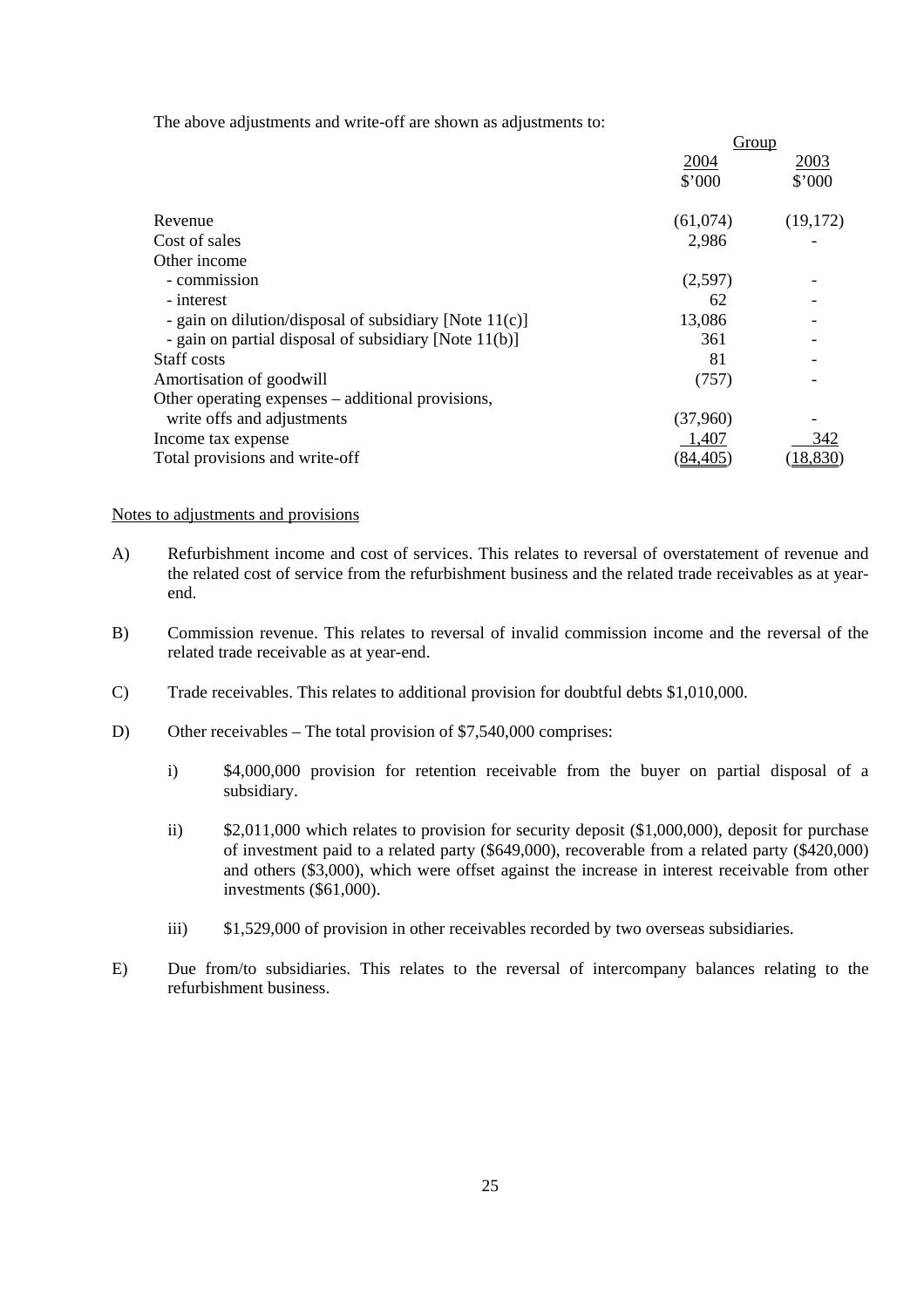- F) Investment in subsidiaries. This relates to provision against the company's investment in Accord Customer Care Solutions (Korea) Co., Ltd, Broadmax Services Limited, PT AccordExpress Customer Care Solutions and PT Accord Customer Care Solutions.
- G) Advance payments for investments. This relates to provision for advance payments paid to vendors for equity stakes in investee companies.
- H) Goodwill on consolidation. This relates to provision for impairment on goodwill arising on acquisition of the various subsidiaries.
- I) Due from subsidiaries (long-term). This relates to partial provision of \$10,243,000 on amount due from a subsidiary.
- J) Provision for liabilities. This relates to the balance of the invalid net income related to the refurbishment business which will be utilised to provide for invalid payments, invalid assets or unrecorded liabilities which may be discovered or which may occur after the date of the issue of these financial statements.
- K) IPO expenses written off. This relates to the write-off of expenses incurred for the IPO exercise of a subsidiary which had been aborted.
- L) Inventories. This relates to additional provision for stock obsolescence of \$3,734,000 based on review of inventories carried forward from December 31, 2004 which were unsold after the year- end and based on inventories related to cancellation of contract by a certain customer in 2005.
- M) Investment in associate. This relates to provision for investment in an associate of \$2,556,000 assessed as irrecoverable due to the lack of access to any operational or financial information of the associate.
- N) Plant and equipment. This relates mainly to provision for plant and equipment to be written off following the cancellation of contract by a certain customer in 2005.
- O) Other investments. The total provision of \$5,998,000 comprises:
	- i) \$2,026,000 for investment in unquoted bonds.
	- ii) \$542,000 relates to provision on investments in a related party and other investments.
	- iii) \$3,430,000 provision for other investments held by a subsidiary,
- P) Other goodwill. This relates to \$1,100,000 provision on the purchased goodwill of a subsidiary and \$757,000 of additional amortisation following the downward revision of amortisation period from 20 years to 10 years.
- Q) Provision for bank loan of an associate. This relates to provision of \$3,380,000 on other receivable from an associate. The bank loan of the associate amounting to HK\$22,000,000 (equivalent to S\$4,620,000) was drawn down on December 24, 2004. Certain subsidiaries are jointly liable for the loan of the associate under the group's credit facility granted by the bank. This facility is guaranteed by the company. In April 2005, the bank's lawyers wrote to the associate and the subsidiaries to demand for the repayment of the loan owing by the associate. A subsidiary has recorded an other receivable from the associate and a provision for bank loan payable of \$4,620,000 in relation to this. The subsidiary had recovered \$1.2 million from the associate subsequent to the year-end and deemed the remaining \$3,380,000 as not collectible. The bank loan is still outstanding.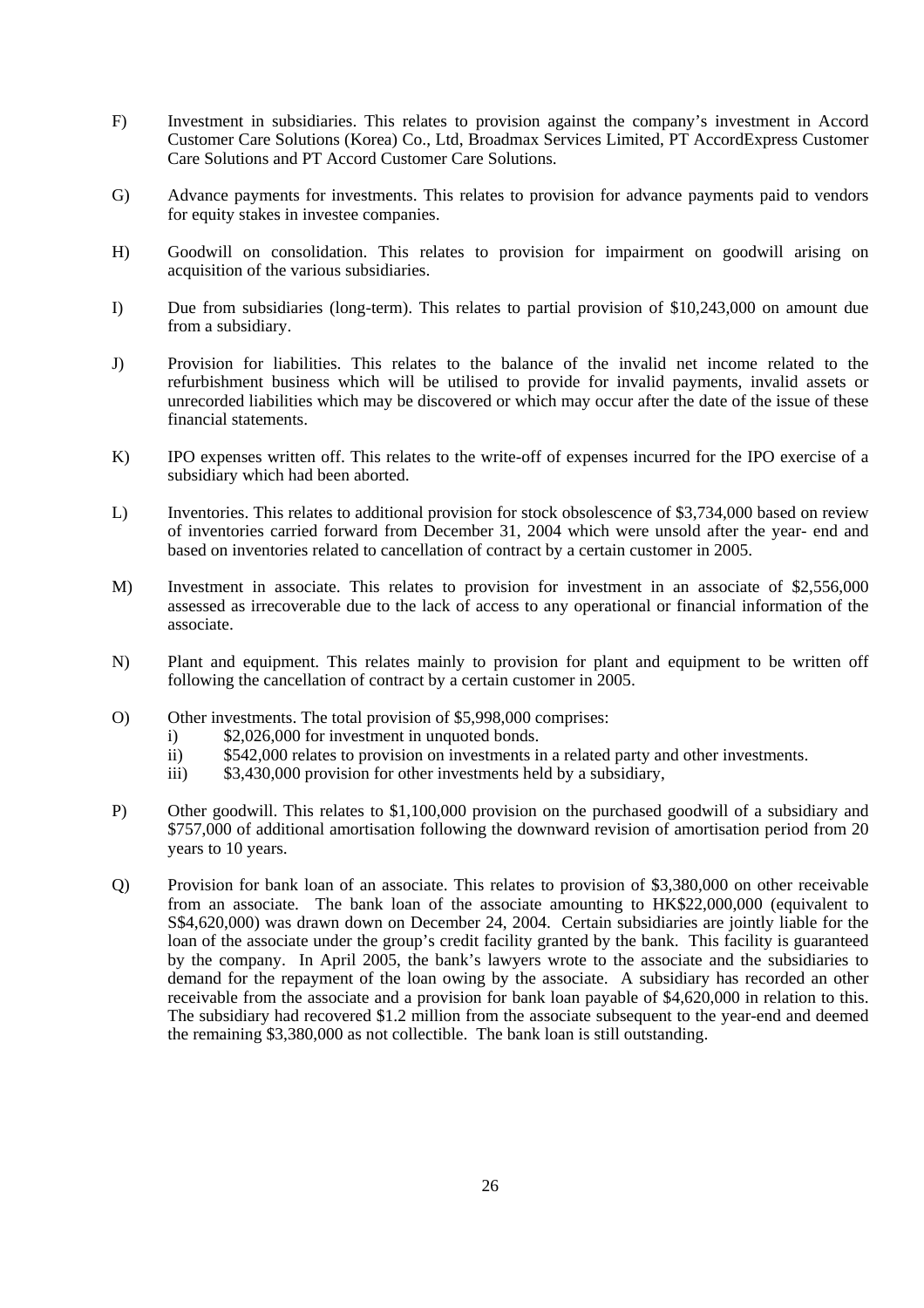- R) Trade payables. This relates to the reversal of invalid other payables of \$1,529,000 relating to invalid cost of sales from the refurbishment service business.
- S) Other payables. This relates to additional accrual for IPO expenses of a subsidiary of \$311,000 and other expenses of \$10,000.
- T) Provision for other liabilities. This relates to provision of \$10,400,000 for legal and professional fees relating to the investigations conducted by the company and the loss relating to cancellation of a contract.
- U) Adjustment to income tax payable. This relates to reversal of income tax provision on the overstated net income.
- V) Adjustment to minority interest

|                                                                                             | Group<br>2004<br>\$'000 |
|---------------------------------------------------------------------------------------------|-------------------------|
| Additional provisions and write-off charged to profit and loss statement<br>by a subsidiary | <u>26,172</u>           |
| 50% minority interest's share of additional loss thereon                                    |                         |
| and adjustment to gain on partial dilution/disposal of subsidiary                           | 13,090                  |
| Reversal of minority interest's share of invalid commission income                          | 250                     |
| Adjustment to minority interest                                                             | 13,340                  |

## 3 SUMMARY OF SIGNIFICANT ACCOUNTING POLICIES

- a) BASIS OF ACCOUNTING The financial statements are prepared in accordance with the historical cost convention and are drawn up in accordance with the provisions of the Singapore Companies Act and Singapore Financial Reporting Standards.
- b) BASIS OF CONSOLIDATION The consolidated financial statements include the financial statements of the company and enterprises controlled by the company (its subsidiaries) made up to December 31 each year. Control is achieved when the company has the power to govern the financial and operating policies of an investee enterprise so as to obtain benefits from its activities.

 On acquisition, the assets and liabilities of the relevant subsidiaries are measured at their fair values at the date of acquisition. The interest of minority shareholders is stated at the minority's proportion of the fair values of the assets and liabilities recognised.

 The results of subsidiaries acquired or disposed off during the financial year are included in or excluded from the consolidated financial statements from the effective date of acquisition or to the effective date of disposal as appropriate. Where necessary, adjustments are made to the financial statements of subsidiaries to bring the accounting policies used in line with those used by other members of the group. All significant intercompany balances and transactions are eliminated on consolidation.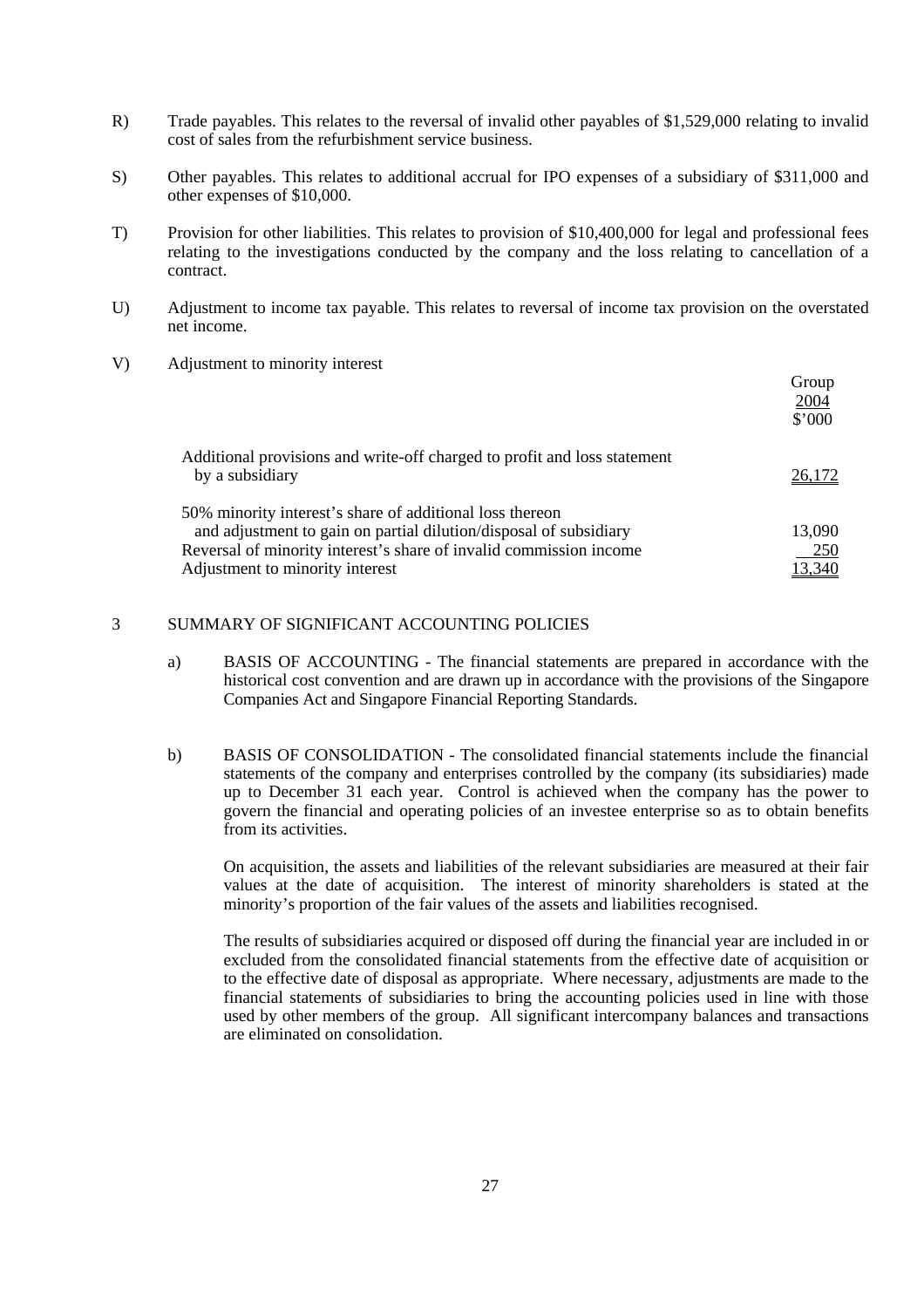Where a group enterprise transacts with an associate of the group, unrealised profits and losses are eliminated to the extent of the group's interest in the relevant associate.

 Associates are entities over which the group exercises significant influence, through participation in the financial and operating policy decisions of the investee. The equity method of accounting is used.

 In the company's financial statements, investments in subsidiaries and associates are carried at cost less any impairment in net recoverable value that has been recognised in the profit and loss statement.

- c) FINANCIAL ASSETS The company's and group's principal financial assets are cash and bank balances, trade and other receivables, advance payments for investments and other investments. Trade and other receivables are stated at their nominal value as reduced by appropriate allowances for estimated irrecoverable amounts. Other investments and advance payments for investments are stated on the basis described below.
- d) FINANCIAL LIABILITIES AND EQUITY Financial liabilities and equity instruments are classified according to the substance of the contractual arrangements entered into. Debt instruments issued which carry a right to convert to equity that is dependent on the outcome of uncertainties beyond the control of both the group and the holder, are classified as liabilities except where the possibility of non-conversion is remote.

 Significant financial liabilities include finance lease obligations, bank loans, trade and other payables.

The accounting policy adopted for finance lease obligations is described below.

 Bank loans and bank overdrafts are recorded at the proceeds received, net of direct issue costs. Finance charges, including premiums payable on settlement or redemption, are accounted for on an accrual basis and are added to the carrying amount of the instrument to the extent that they are not settled in the period in which they arise.

Trade and other payables are stated at their nominal value.

Equity instruments are recorded at the proceeds received, net of direct issue costs.

- e) SHARE OPTIONS Share options are not recorded as an expense. When exercised, the exercise price is allocated between issued capital and share premium accordingly.
- f) OTHER INVESTMENTS AND ADVANCE PAYMENTS FOR INVESTMENTS Investments held for long-term are stated at cost, less any impairment in net recoverable value.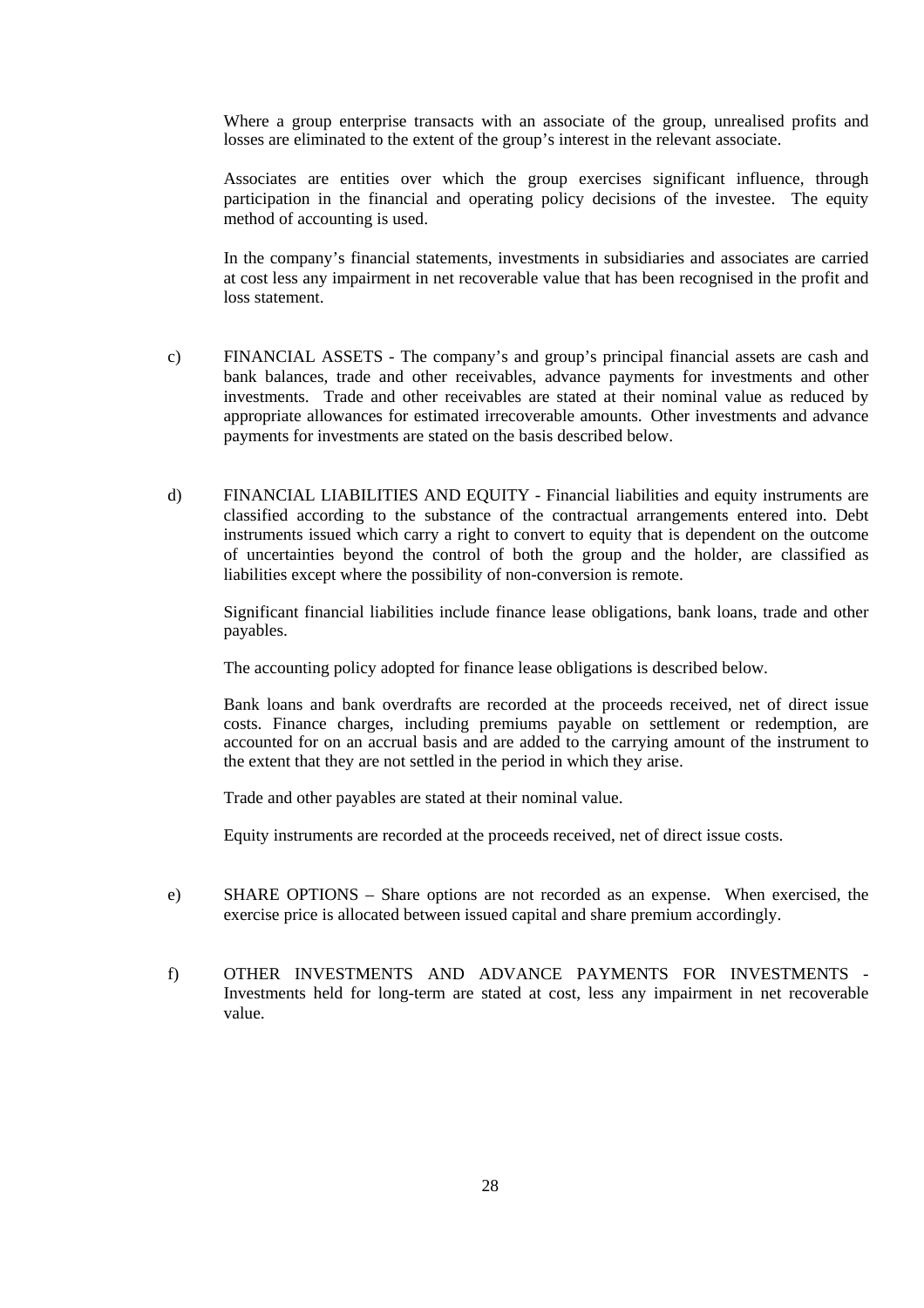- g) INVENTORIES Inventories consist principally of handphone spare parts, accessories and handphone sets that are stated at the lower of costs, determined on a first-in, first-out basis and net realisable value. Net realisable value represents the estimated selling price less all estimated costs to completion and costs to be incurred in marketing, selling and distribution.
- h) PLANT AND EQUIPMENT Plant and equipment are carried at cost, less accumulated depreciation and any impairment loss where the recoverable amount of the asset is estimated to be lower than its carrying amount.

 Depreciation is charged so as to write off the cost of assets over their estimated useful lives using the straight-line method, on the following bases:

| Computers and computer system       | 20% to $33^{1/3}$ % |
|-------------------------------------|---------------------|
| Plant and equipment                 | 10\% to 20\%        |
| Motor vehicles                      | 18% to $33^{1/3}$ % |
| Furniture, fittings and renovations | 10% to $33^{1/3}$ % |

Fully depreciated assets still in use are retained in the financial statements.

 Assets held under finance leases are depreciated over their expected useful lives on the same basis as owned assets or, where shorter, the term of the relevant leases.

 i) GOODWILL - Goodwill arising on consolidation represents the excess of the cost of acquisition over the group's interest in the fair value of the identifiable assets and liabilities of subsidiaries and associate at the date of acquisition. Goodwill is recognised as an asset and amortised on a straight-line basis over its estimated useful life of 20 years. Where an indication of impairment exists, the carrying amount of the intangible assets is assessed and written down immediately to its recoverable value.

 Goodwill arising on the acquisition of subsidiaries is presented separately in the balance sheet.

 j) NEGATIVE GOODWILL - Negative goodwill represents the excess of the group's interest in the fair value of the identifiable assets and liabilities of a subsidiary, associate or jointly controlled entity at the date of acquisition over the cost of acquisition. Negative goodwill is released to income based on an analysis of the circumstances from which the balance resulted. To the extent that the negative goodwill is attributable to losses or expenses anticipated at the date of acquisition, it is released to income in the period in which those losses or expenses arise. The remaining negative goodwill is recognised as income on a straight-line basis over the remaining average useful life of the identifiable acquired depreciable assets. To the extent that such negative goodwill exceeds the aggregate fair value of the acquired identifiable nonmonetary assets, it is recognised in income immediately.

 Negative goodwill arising on the acquisition of an associate is deducted from the carrying amount of that associate. Negative goodwill arising on the acquisition of subsidiaries is presented separately in the balance sheet as a deduction from assets.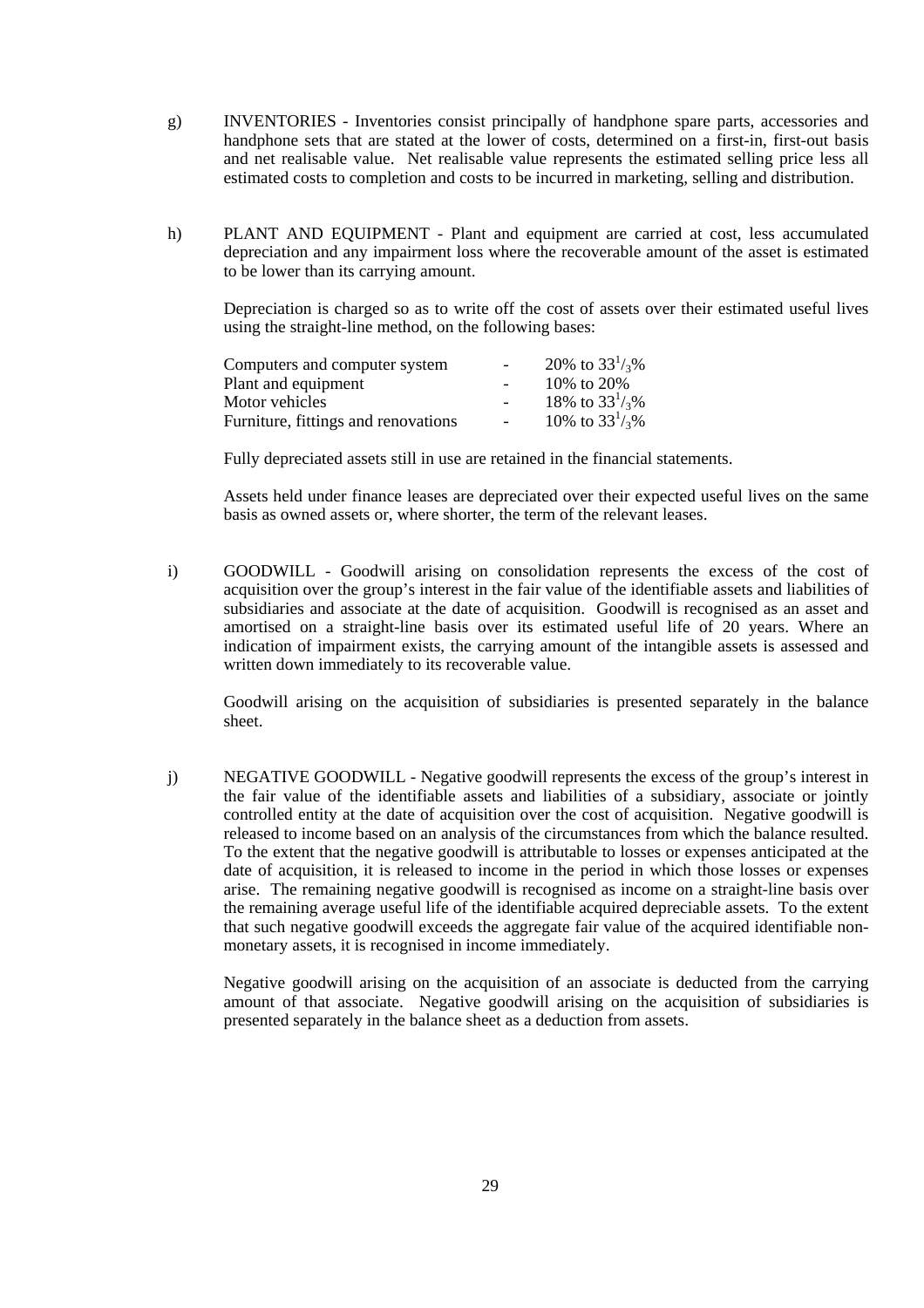- k) OTHER GOODWILL This represents the excess of the cost of acquisition over the fair value of the identifiable assets and liabilities of the businesses the group had acquired and is amortised using the straight-line method over their useful lives of between 10 to 20 years. It is stated at cost less amortisation. Where an indication of impairment exists, the carrying amount of the intangible asset is assessed and written down immediately to its recoverable value.
- l) IMPAIRMENT OF ASSETS At each balance sheet date, the company and the group reviews the carrying amounts of their tangible and intangible assets to determine whether there is any indication that those assets have suffered an impairment loss. If any such indication exists, the recoverable amount of the asset is estimated in order to determine the extent of the impairment loss (if any). When it is not possible to estimate the recoverable amount of an individual asset, the company estimates the recoverable amount of the cash- generating unit to which the asset belongs. Recoverable amount is the greater of net selling price and value in use. In assessing value in use, the estimated future cash flows are discounted to their present value using pre-tax discount rate that reflects current market assessments of the time value of money and the risks specific to the asset. If the recoverable amount of an asset/cash-generating unit is estimated to be less than its carrying amount, the carrying amount of the asset/cash-generating unit is reduced to its recoverable amount. Impairment losses are recognised as an expense immediately.

 When an impairment loss subsequently reverses, the carrying amount of the asset/cashgenerating unit is increased to the revised estimate of its recoverable amount, but only to the extent that the increased carrying amount does not exceed the carrying amount that would have been determined had no impairment loss been recognised for the asset in prior years. A reversal of an impairment loss is recognised as income immediately.

- m) PROVISIONS Provisions are recognised when the company and the group have a present obligation as a result of a past event which is probable will result in an outflow of economic benefits that can be reasonably estimated.
- n) LEASES Leases are classified as finance leases whenever the terms of the lease transfer substantially all the risks and rewards of ownership to the lessee. All other leases are classified as operating leases.

 Assets held under finance leases are recognised as assets of the group at their fair value at the date of acquisition. The corresponding liability to the lessor is included in the balance sheet as a finance lease obligation. Finance costs, which represent the difference between the total leasing commitments and the fair value of the assets acquired, are charged to the income statement over the term of the relevant lease using the effective interest rate method.

 Rentals payable under operating leases are charged to income on a straight-line basis over the term of the relevant lease.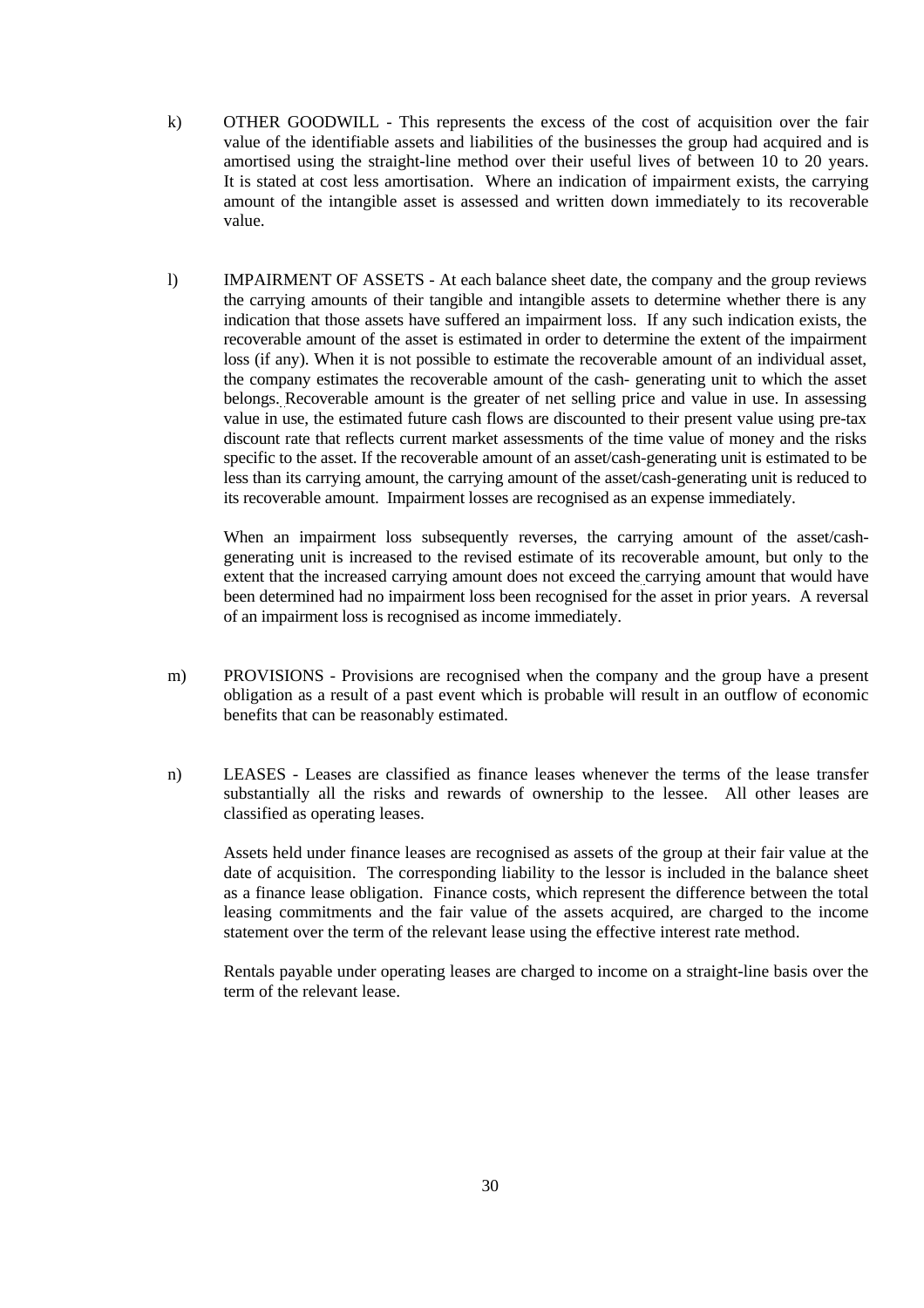o) REVENUE RECOGNITION - Revenue from rendering of after-market services, including retrofit services and repair management fee services is recognised when the services are completed.

 Revenue from the rendering of distribution management services is recognised when the services are completed.

 Revenue from sale of goods is recognised when significant risks and rewards of ownership are transferred to the buyer and the amount of revenue and the costs of the transaction can be measured reliably.

Retrofit income are recognised when the services are completed.

Other management fees are recognised when services are rendered.

Management and corporate advisory fees are recognised when services are rendered.

Commission income is accrued upon earning it.

 Interest income is accrued on a time proportionate basis, by reference to the principal outstanding and at the interest rate applicable, on an effective yield basis.

Rental income is recognised over the terms of the lease contracts.

- p) GOVERNMENT GRANTS Government grants relating to expenditures which are not capitalised are credited to the profit and loss statement to match the related expenditure when incurred. Government grants related to capital expenditure are deferred and recognised over the life of the capitalised item.
- q) RETIREMENT BENEFIT COSTS Payments to defined contribution retirement benefit plans (including state-managed retirement benefit schemes, such as the Singapore Central Provident Fund) are charged as an expense when incurred.
- r) EMPLOYEE LEAVE ENTITLEMENT Employee entitlements to annual leave are recognised when they accrue to employees. A provision is made for the estimated liability for annual leave as a result of services rendered by employees up to the balance sheet date.
- s) INCOME TAX Tax expense is determined on the basis of tax effect accounting, using the liability method, and it is applied to all significant temporary differences arising between the carrying amount of assets and liabilities in the financial statements and the corresponding tax bases used in the computation of taxable profit, except that a debit balance for deferred tax is not carried forward unless there is a reasonable expectation of realisation.

 Deferred tax is calculated at the tax rates that are expected to apply to the period when the assets are realised or the liability is settled. Deferred tax is charged or credited to the profit and loss statement, except when it relates to items charged or credited directly to equity, in which case the deferred tax is also dealt with in equity. Deferred tax assets and liabilities are offset when they relate to income taxes levied by the same tax authority.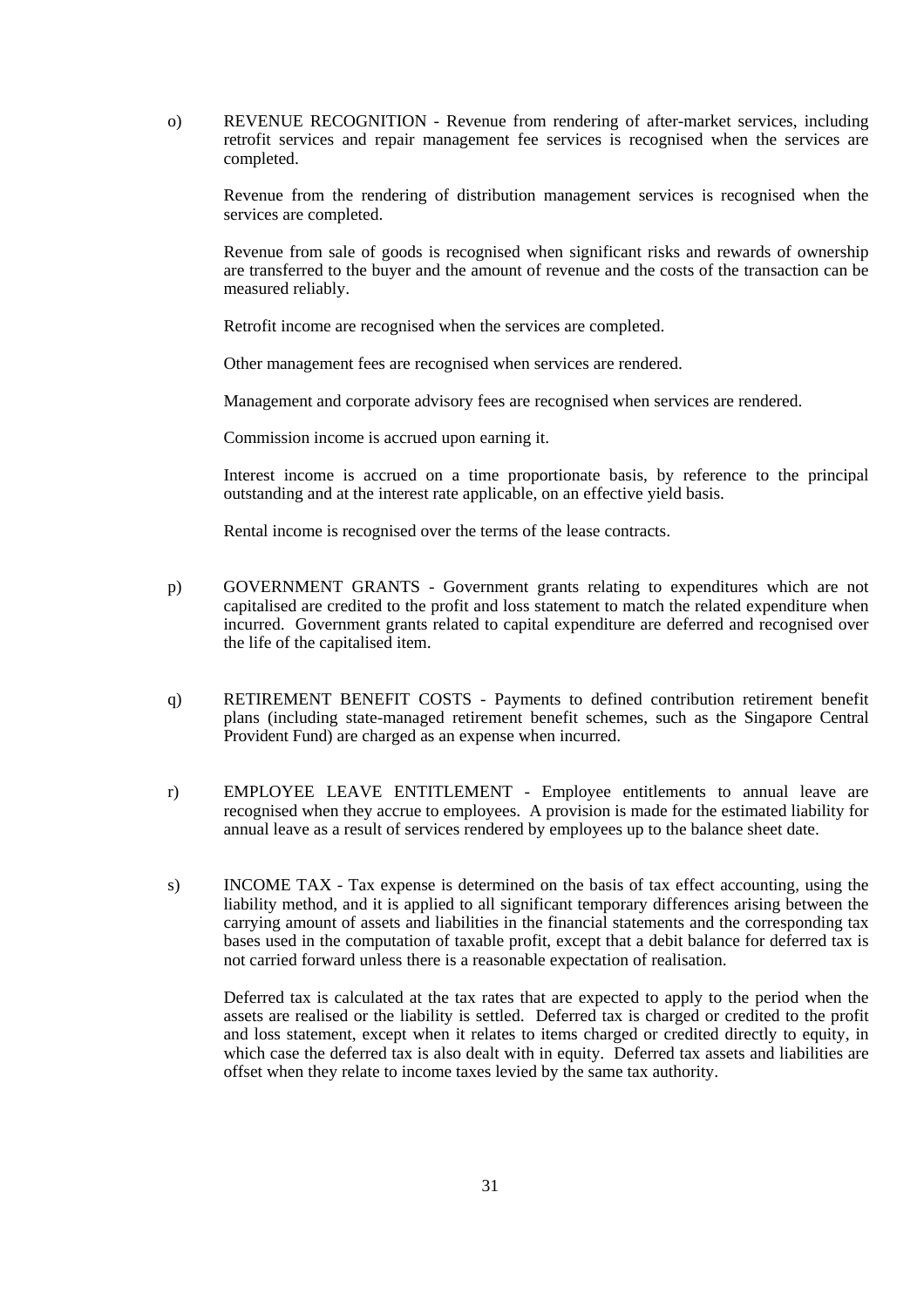t) FOREIGN CURRENCY TRANSACTIONS AND TRANSLATION - Transactions in foreign currencies are recorded using the rates ruling on the dates of the transactions. At each balance sheet date, recorded monetary balances and balances carried at fair value that are denominated in foreign currencies are reported at the rates ruling at the balance sheet date. All realised and unrealised exchange adjustment profits and losses are dealt with in the profit and loss statement.

 For inclusion in the consolidated financial statements, assets and liabilities of the foreign entities (subsidiaries and associates) are translated at the rates of exchange approximating those ruling at the balance sheet date. The profit and loss statements are translated at the average rates of exchange for the year, and the opening net investment in the foreign entities are translated at the historical rates. The resulting currency translation differences are taken to the currency translation reserve.

 u) CASH - Cash for the consolidated cash flow statement includes cash and cash equivalents less bank overdrafts.

## 4 FINANCIAL RISKS AND MANAGEMENT

a) Foreign exchange risk

 The group transacts business in various foreign currencies, including Euro and US dollars, and therefore is exposed to foreign exchange risk. This risk is managed through natural hedges as revenue and sales denominated in foreign currency are partly matched with corresponding costs in the same foreign currency.

#### b) Interest rate risk

The group's policy is to maintain cash equivalents and borrowings in fixed rate instruments.

 Interest-bearing financial assets are mainly bank balances which are all short-term in nature. Interest-bearing financial liabilities are mainly short-term bank loans. The interest rates are disclosed in the notes to the financial statements.

## c) Credit risk

 The group performs ongoing credit evaluation of its customers' financial condition and generally does not require collateral. This evaluation includes assessing and valuation of customers' credit reliability and periodic review of their financial status to determine credit limits to be granted.

 The maximum exposure to credit risk in the event that the counter parties fail to perform their obligations as at the end of the financial period in relation to each class of recognised financial assets is the carrying amount of those assets stated in the balance sheet.

Cash and fixed deposits are held with creditworthy financial institutions.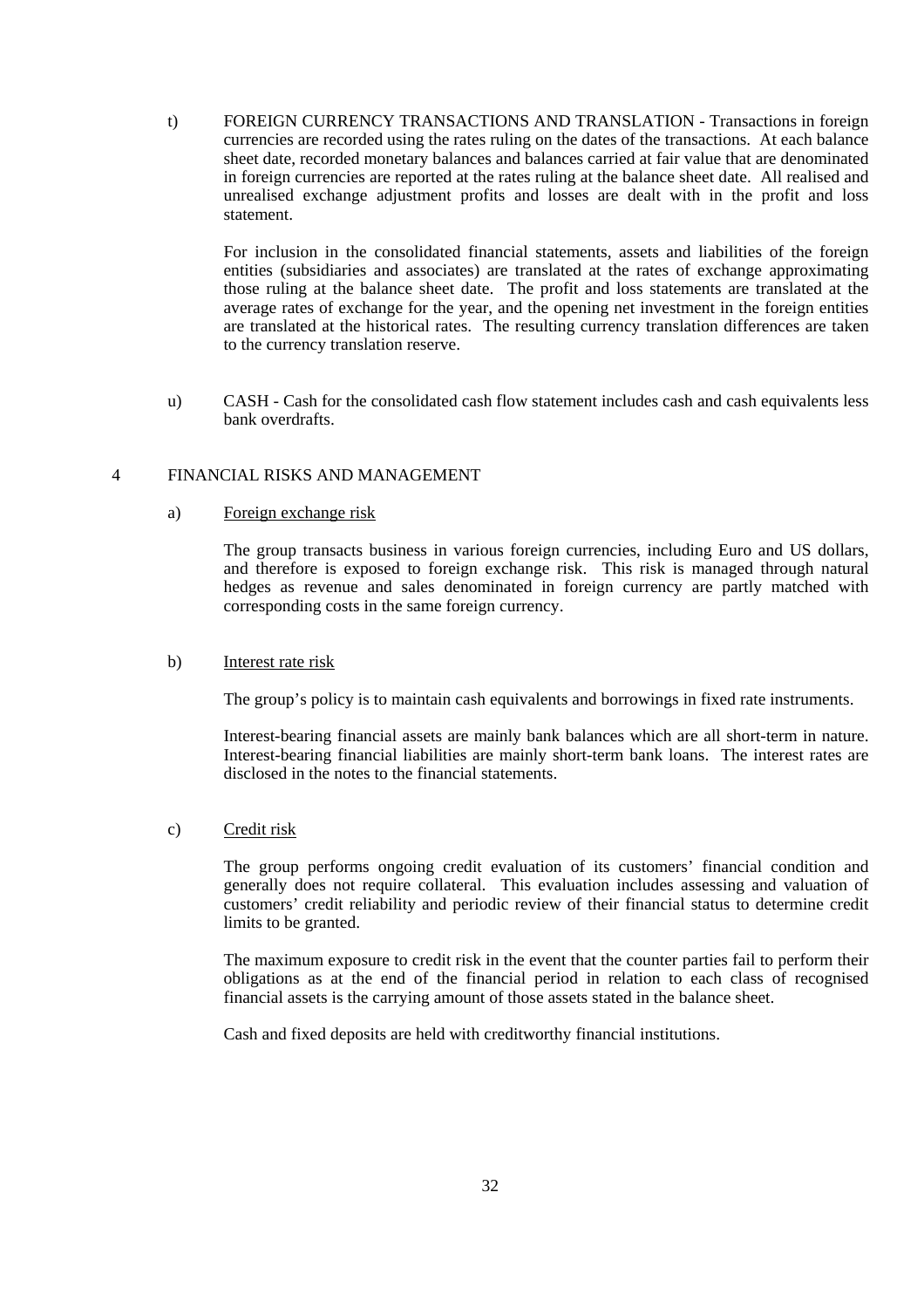### d) Liquidity risk

 As described in Note 1(d) to the financial statements, the directors are of the view that the group will be able to pay its obligations as and when they fall due.

#### e) Fair value of financial instruments

 It is not practicable within the constraint of cost to reliably determine the fair value of amounts receivable and payable to related companies as these balances have no fixed repayment terms.

 The directors of the company are of the view that the carrying amounts of other financial assets and financial liabilities approximate their respective net fair values.

## 5 RELATED PARTIES

 Related parties are entities with common direct or indirect shareholders. Parties are considered to be related if one party has the ability to control the other party or exercise significant influence over the other party in making financial and operating decisions.

 Some of the group's transactions and arrangements and terms thereof are with related parties and the effect of these on the basis determined between the parties are reflected in these financial statements. The balances are unsecured, interest-free and without fixed repayment terms unless stated otherwise.

 Significant related party transactions other than those disclosed elsewhere in the notes to profit and loss statement:

|                                                          | Group  |        |
|----------------------------------------------------------|--------|--------|
|                                                          | 2004   | 2003   |
|                                                          | \$'000 | \$'000 |
| Related parties                                          |        |        |
| Bond interest income                                     | (496)  |        |
| Purchase of plant and equipment on behalf of the company |        | 253    |
| Purchase of plant and equipment on behalf by the company | 115    |        |
| Rental expense on premises                               | 890    | 978    |
| Warehouse management and logistics expenses              |        | 290    |
| Freight expense                                          | 39     | 15     |
| Information technology service expenses                  | 552    | 101    |
| Payments on behalf of the company                        |        | (51)   |
| Payments on behalf by the company                        |        | 10     |
| Recovery of inventories written off                      |        | (652)  |
| Expenses paid on behalf of the company                   |        | 33     |
| Expenses paid on behalf by the company                   |        | (364)  |
|                                                          |        |        |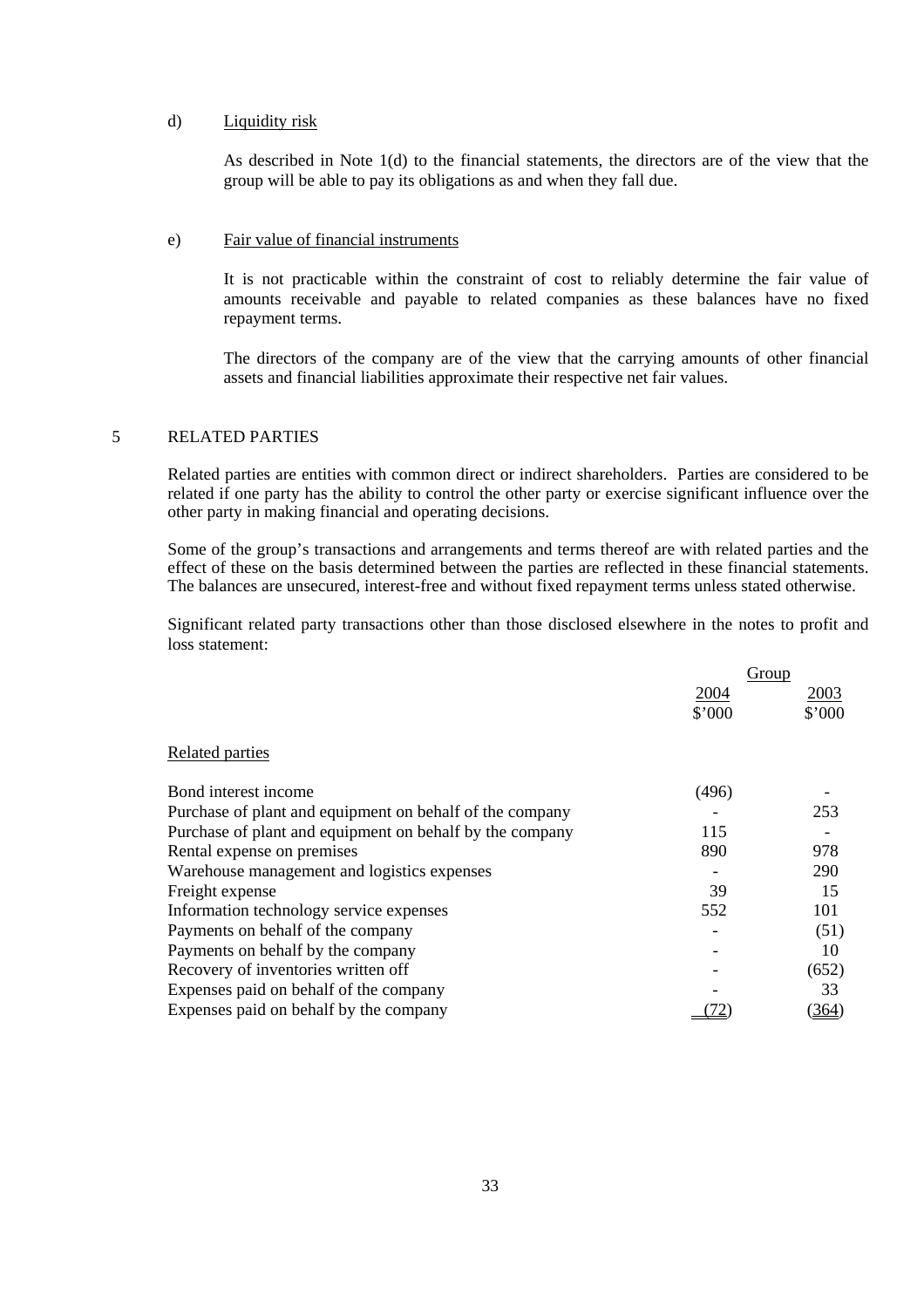## 6 CASH

|                        |        | Group  |        | Company |
|------------------------|--------|--------|--------|---------|
|                        | 2004   | 2003   | 2004   | 2003    |
|                        | \$'000 | \$'000 | \$'000 | \$'000  |
| Cash and bank balances | 21,095 | 21,555 | 8,021  | 12,753  |
| Fixed deposits         | 20,888 | 11,085 | 18,230 | 9,838   |
|                        | 41,983 | 32,640 | 26,251 | 22,591  |
| Shown as:              |        |        |        |         |
| Cash not pledged       | 33,338 | 27,670 | 19,426 | 17,621  |
| Cash pledged           | 8,645  | 4,970  | 6,825  | 4,970   |
|                        | 41,983 | 32,640 | 26,25  | 22,591  |

 The above fixed deposits are normally placed for a period up to 3 months and bear average effective interest rate of 1.24% (2003 : 1.33%) per annum. Cash and bank balances are pledged in connection with credit facilities granted by certain banks (Note 18).

# 7 TRADE RECEIVABLES

|                                      | Group   |                 | Company |                 |
|--------------------------------------|---------|-----------------|---------|-----------------|
|                                      |         | <b>Restated</b> |         | <b>Restated</b> |
|                                      | 2004    | 2003            | 2004    | 2003            |
|                                      | \$'000  | \$'000          | \$'000  | \$'000          |
| Outside parties                      | 33,813  | 28,039          | 2,360   | 6,404           |
| Subsidiaries (Note 11)               |         |                 | 5,115   | 5,681           |
|                                      | 33,813  | 28,039          | 7,475   | 12,085          |
| Less allowances for doubtful trade   |         |                 |         |                 |
| receivables – outside parties        | (957)   | (131)           | (86)    |                 |
|                                      | 32,856  | 27,908          | 7,389   | 12,085          |
| Provision for impairment/write-off   | (6,916) | (2,000)         | (644)   |                 |
|                                      | 25,940  | 25,908          | 6,745   | 2,085           |
| Movement in allowances:              |         |                 |         |                 |
| At beginning of year                 | 131     | 43              |         |                 |
| Charge to profit and loss            | 86      | 128             | 86      |                 |
| Additional charge to profit and loss |         |                 |         |                 |
| [Note $2(C)$ ]                       | 1,010   |                 |         |                 |
| Used during the year                 | (270)   | (10)            |         |                 |
| Reversal to profit and loss          |         | (30)            |         |                 |
| At end of year                       | 957     | <u>131</u>      | 86      |                 |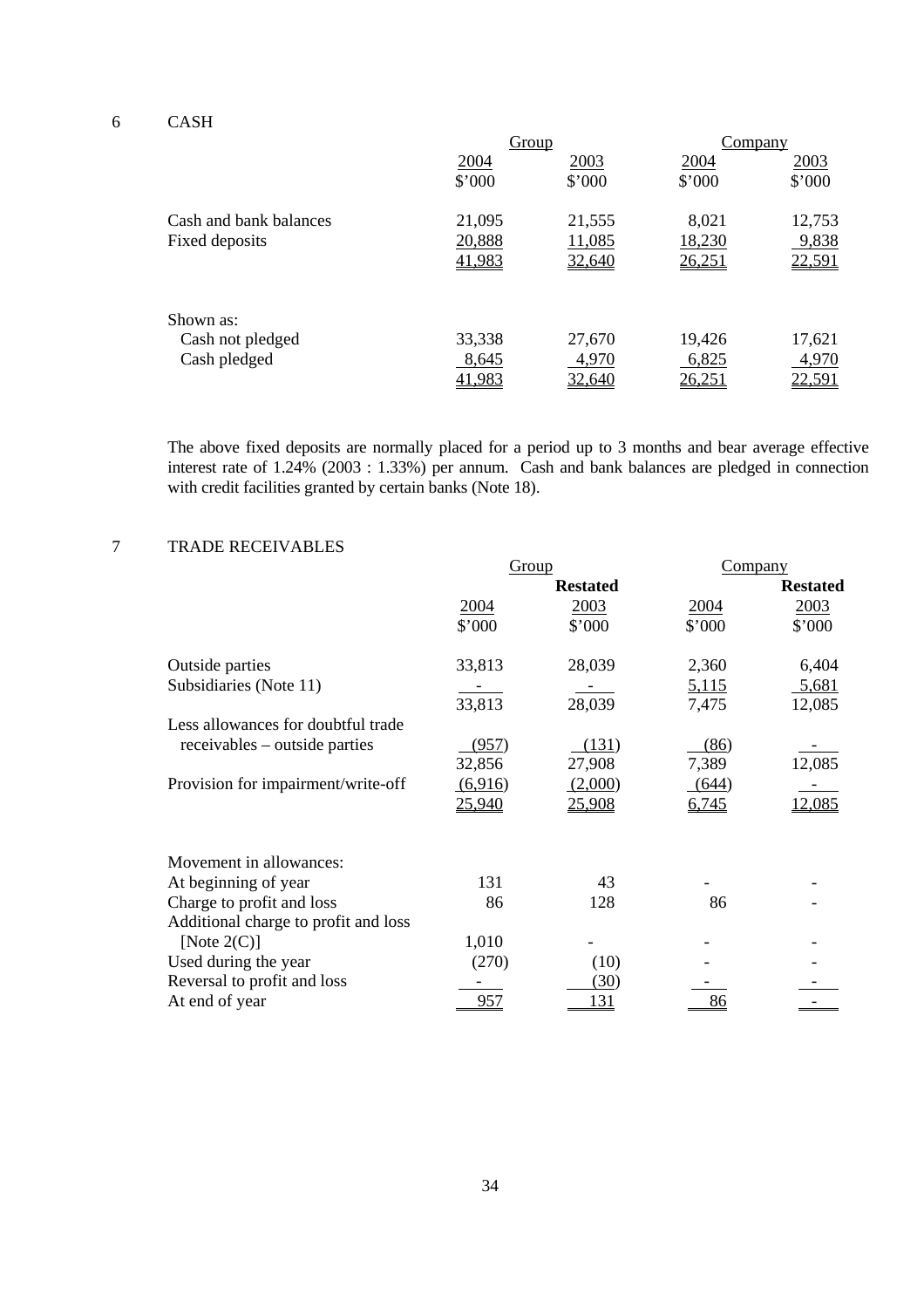| Group   |                 |        | Company         |  |
|---------|-----------------|--------|-----------------|--|
|         | <b>Restated</b> |        | <b>Restated</b> |  |
| 2004    | 2003            | 2004   | 2003            |  |
| \$'000  | \$'000          | \$'000 | \$'000          |  |
|         |                 |        |                 |  |
| 2,000   |                 |        |                 |  |
|         |                 |        |                 |  |
| (2,000) |                 |        |                 |  |
| 6,916   | 2,000           | 644    |                 |  |
| 6,916   | 2,000           | 644    |                 |  |
|         |                 |        |                 |  |

## 8 OTHER RECEIVABLES AND PREPAYMENTS

|                                          |                | Group          |                | Company        |
|------------------------------------------|----------------|----------------|----------------|----------------|
|                                          | 2004<br>\$'000 | 2003<br>\$'000 | 2004<br>\$'000 | 2003<br>\$'000 |
|                                          |                |                |                |                |
| Accrued interest receivable              | 552            |                | 525            |                |
| Deposits                                 | 4,346          | 2,138          | 557            | 373            |
| Retention receivable on partial disposal |                |                |                |                |
| of subsidiary $[(Note 11(b)(i)]$         | 4,000          |                | 4,000          |                |
| Grant receivable                         |                | 311            |                | 311            |
| Prepayments                              | 1,244          | 889            | 86             | 101            |
| Recoverables                             | 8,756          | 1,137          | 767            | 152            |
| Other investee                           | 420            |                |                |                |
| Advance to investee companies            |                | 2,128          |                | 661            |
| Management and corporate advisory        |                |                |                |                |
| fee receivable                           |                | 3,249          |                | 1,489          |
| <b>Staff advances</b>                    | 224            | 72             | 103            | 22             |
| Others                                   | 3,288          | 806            | 6              | 88             |
|                                          | 22,830         | 10,730         | 6,044          | 3,197          |
| Related party – deposit for purchase     |                |                |                |                |
| of investment                            | 2,169          |                |                |                |
| Associates (Note 10)                     | 4,620          |                |                |                |
| Related parties (Note 5)                 | 2,393          | 317            | 437            | 317            |
| Due from minority shareholders of        |                |                |                |                |
| a subsidiary                             | 239            |                |                |                |
| Subsidiaries (Note 11)                   |                |                | 17,705         | 35,884         |
|                                          | 32,251         | 11,047         | 24,186         | 39,398         |
| Provision for impairment on:             |                |                |                |                |
| Retention receivable [Note 2(D)]         | (4,000)        |                | (4,000)        |                |
| Others [Note 2(D)]                       | (3,540)        |                |                |                |
| Associate [Note $2(Q)$ ]                 | (3,380)        |                |                |                |
|                                          | 21,331         | 11,047         | 20,186         | 39,398         |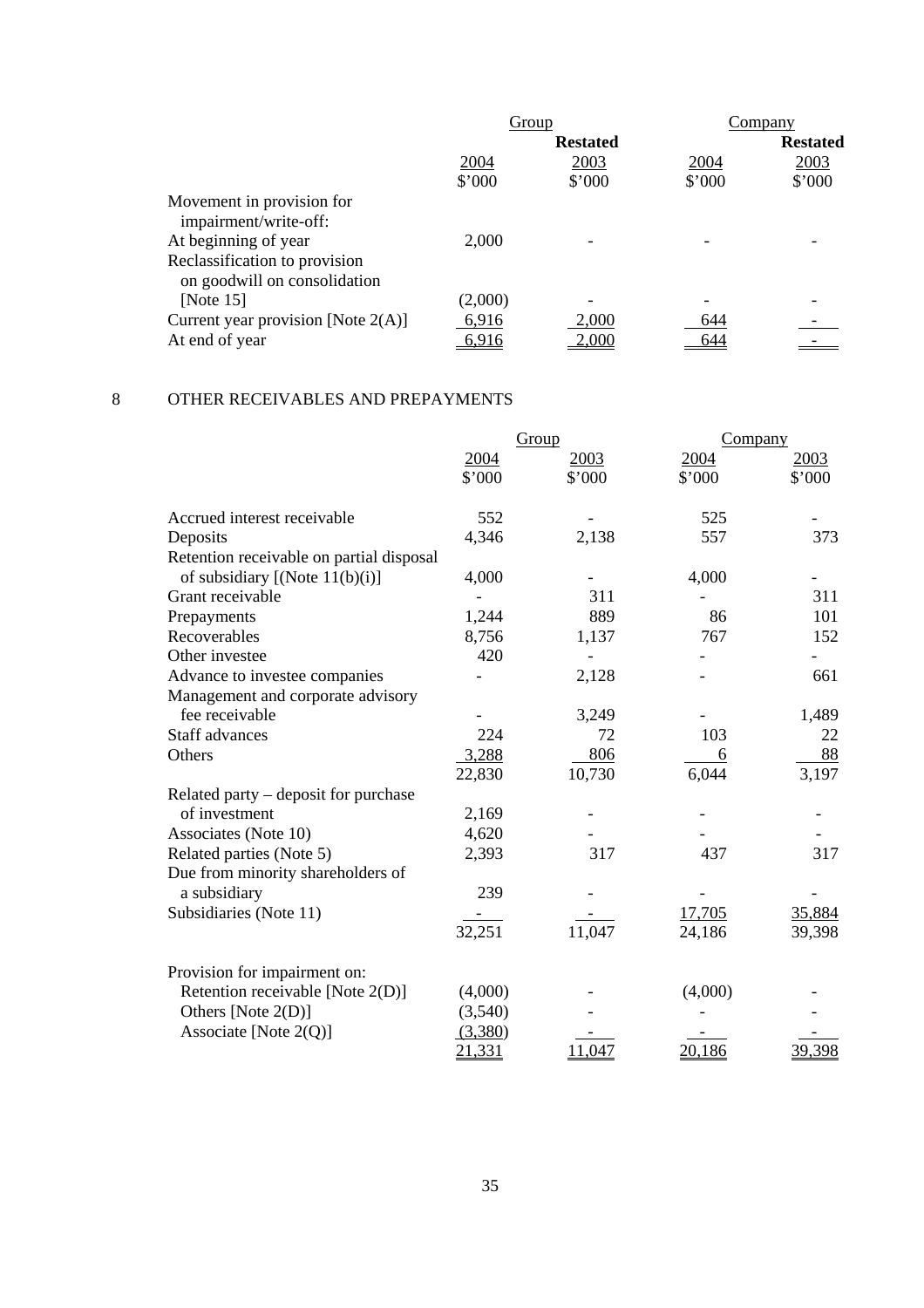# 9 INVENTORIES

|                                                                                                                                                   | Group          |                | Company        |                |
|---------------------------------------------------------------------------------------------------------------------------------------------------|----------------|----------------|----------------|----------------|
|                                                                                                                                                   | 2004<br>\$'000 | 2003<br>\$'000 | 2004<br>\$'000 | 2003<br>\$'000 |
| Spare parts, accessories and<br>consumables, carried at net<br>realisable value after the<br>following allowances and<br>provision for impairment | 15,189         | 15,440         |                | 3,773          |
| Movement in allowances:                                                                                                                           |                |                |                |                |
| At beginning of year                                                                                                                              | 320            | 43             |                |                |
| Charge to profit and loss                                                                                                                         |                | 277            |                |                |
| Disposal of subsidiaries                                                                                                                          | (277)          |                |                |                |
| Exchange adjustment                                                                                                                               | (2)            |                |                |                |
| At end of year                                                                                                                                    | 41             | 320            |                |                |
| Movement in provision for impairment:                                                                                                             |                |                |                |                |
| Current year provision [Note 2(L)] and                                                                                                            |                |                |                |                |
| balance at end of year                                                                                                                            | .734           |                |                |                |

# 10 INVESTMENT IN ASSOCIATES

|                                       |                | Group             | Company        |                |
|---------------------------------------|----------------|-------------------|----------------|----------------|
|                                       | 2004<br>\$'000 | 2003<br>\$'000    | 2004<br>\$'000 | 2003<br>\$'000 |
|                                       |                |                   |                |                |
| Unquoted equity shares, at cost       | 4,098          |                   | 1,500          |                |
| Unquoted redeemable convertible       |                |                   |                |                |
| bonds, at cost                        |                | $\underline{500}$ |                | <u>500</u>     |
| <b>Net</b>                            | 4,098          | 500               | 1,500          | 500            |
| Share of post-acquistion reserves     | 161            |                   |                |                |
| Provision for impairment              | (4,056)        |                   | (1,500)        |                |
| <b>Net</b>                            | <u>203</u>     | 500               |                | 500            |
| Movement in provision for impairment: |                |                   |                |                |
| Transfer from provision on advance    |                |                   |                |                |
| payments for investments [Note 12]    | 1,500          |                   | 1,500          |                |
| Current year provision [Note $2(M)$ ] | 2,556          |                   |                |                |
| At end of year                        | 4,056          |                   | 1,500          |                |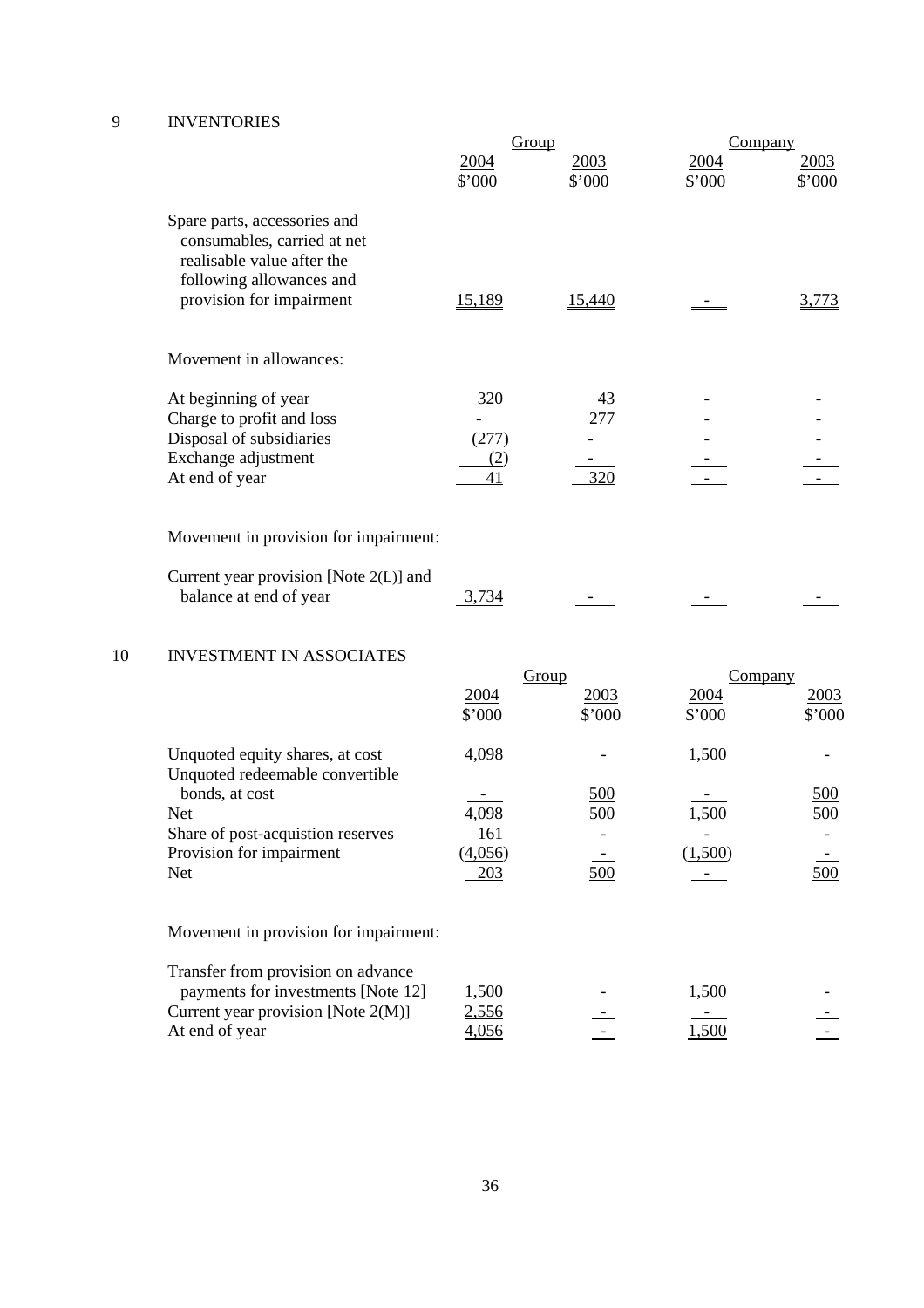Details of the associates are as follows:

| <b>Associates</b>                                                          | Cost of<br>investment<br>2004<br>\$'000 | 2003<br>\$'000 | 2004<br>$\%$ | Effective<br>equity interest<br>held by group<br>2003<br>% | Principal activities/<br>Country of incorporation<br>and operations                      |
|----------------------------------------------------------------------------|-----------------------------------------|----------------|--------------|------------------------------------------------------------|------------------------------------------------------------------------------------------|
| Held by company:                                                           |                                         |                |              |                                                            |                                                                                          |
| Allpro International<br>Limited (1) (Note a)                               | 1,500                                   |                | 20           |                                                            | Repair and refurnishment<br>services for mobile phones/<br><b>British Virgin Islands</b> |
| A-Club Mobile Pte Ltd                                                      |                                         | *              |              | 50                                                         | Investment holding/<br><b>British Virgin Islands</b>                                     |
| Sub-total - Company                                                        | 1,500                                   |                |              |                                                            |                                                                                          |
| Held by subsidiaries:                                                      |                                         |                |              |                                                            |                                                                                          |
| Bao Ding Jin Hong Jing<br>Telecommunication &<br>Technology Co. Ltd (2)    | 18                                      |                | 30           |                                                            | Repair and maintenance<br>of mobile phone/<br>People's Republic of China                 |
| Ji Nan Jin Hong Jing<br>Telecommunication &<br>Technology Co., Ltd (2)     | 14                                      |                | 25           |                                                            | Repair and maintenance<br>of mobile phone/<br>People's Republic of China                 |
| Qing Dao Jin Hong Jing<br>Telecommunication &<br>Technology Co., Ltd. (2)  | 10                                      |                | 14.28        |                                                            | Repair and maintenance<br>of mobile phone/<br>People's Republic of China                 |
| <b>Distribution Management</b><br>Solutions (Hong Kong) Co.<br>Limited (3) | 2,556                                   |                | 50           |                                                            | Provision of logistic<br>services/<br>Hong Kong                                          |
| Sub-total - Subsidiaries                                                   | 2,598                                   |                |              |                                                            |                                                                                          |
| Total - Group                                                              | 4,098                                   |                |              |                                                            |                                                                                          |

\* Cost of investment is less than \$1,000.

Notes on auditors of associates:

- (1) Moore Stephens, Singapore for the financial year ended June 30, 2004. Unaudited management accounts for the 6 months periods ended December 31, 2003 and 2004 were also used for consolidation purpose.
- (2) Deloitte Touche Tohmatsu CPA Ltd, Beijing Branch.
- (3) The associate is not audited.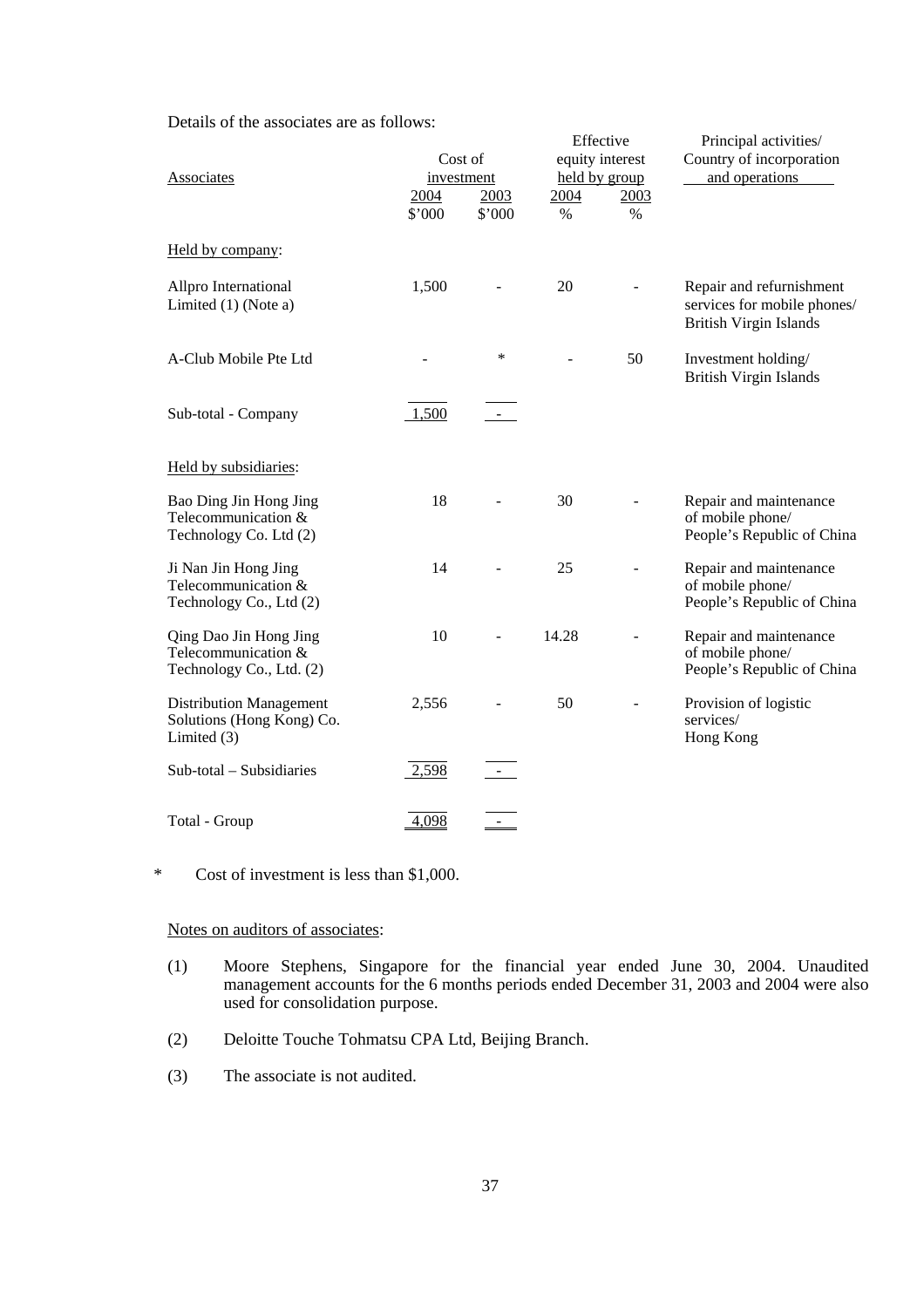#### Notes on associates:

#### (a) Allpro International Limited ("AIL")

Under the sale and purchase agreement with Mobile Communication Service Pte Ltd ("MCS" or the "Vendor"), the company acquired 20% equity interest in AIL for \$1,500,000. Under the agreement, the company was also granted an option to exchange its 20% equity interest in AIL for a 20% equity interest in the Vendor. The exercise price payable was based on 20% of certain number of times of earnings of the vendor subject to a certain cap. As disclosed in Note 12 to the financial statements, the company and the group recorded an amount of \$10,000,000 deposit for the acquisition of the 20% equity interest in MCS. Subsequent to the financial year end, the company exercised the option to exchange its 20% equity interest in AIL into 20% equity interest in MCS.

#### 11 INVESTMENT IN SUBSIDIARIES

|                                                                          | Company                     |                            |
|--------------------------------------------------------------------------|-----------------------------|----------------------------|
|                                                                          | 2004<br>\$'000              | <u>2003</u><br>\$'000      |
| Unquoted equity share capital, at cost<br>Provision for impairment       | 31,496<br>(7,567)<br>23,929 | 23,836<br>$\sim$<br>23,836 |
| Movement in provision for impairment:                                    |                             |                            |
| Transfer from provision for advance payment for<br>investments [Note 12] | 2,754                       |                            |
| Current year provision [Note $2(F)$ ]                                    | 4,813                       |                            |
| Balance at end of year                                                   | 7,567                       |                            |

#### A) Significant transactions with subsidiaries:

|                                                          | Company |                 |
|----------------------------------------------------------|---------|-----------------|
|                                                          |         | <b>Restated</b> |
|                                                          | 2004    | 2003            |
|                                                          | \$'000  | \$'000          |
| Sale of spare parts                                      | (6,119) |                 |
| Provision of after-market services                       | (19)    | (5,509)         |
| Management fee income                                    | (3,580) | (4, 919)        |
| Rental income                                            | (173)   |                 |
| Freight expenses                                         |         |                 |
| Spare parts costs                                        |         | 846             |
| Purchase of plant and equipment on behalf by the company | 275     | 355             |
| Purchases paid on behalf by the company                  | 2,044   | 6,478           |
| Purchases paid on behalf of the company                  | 6,026   |                 |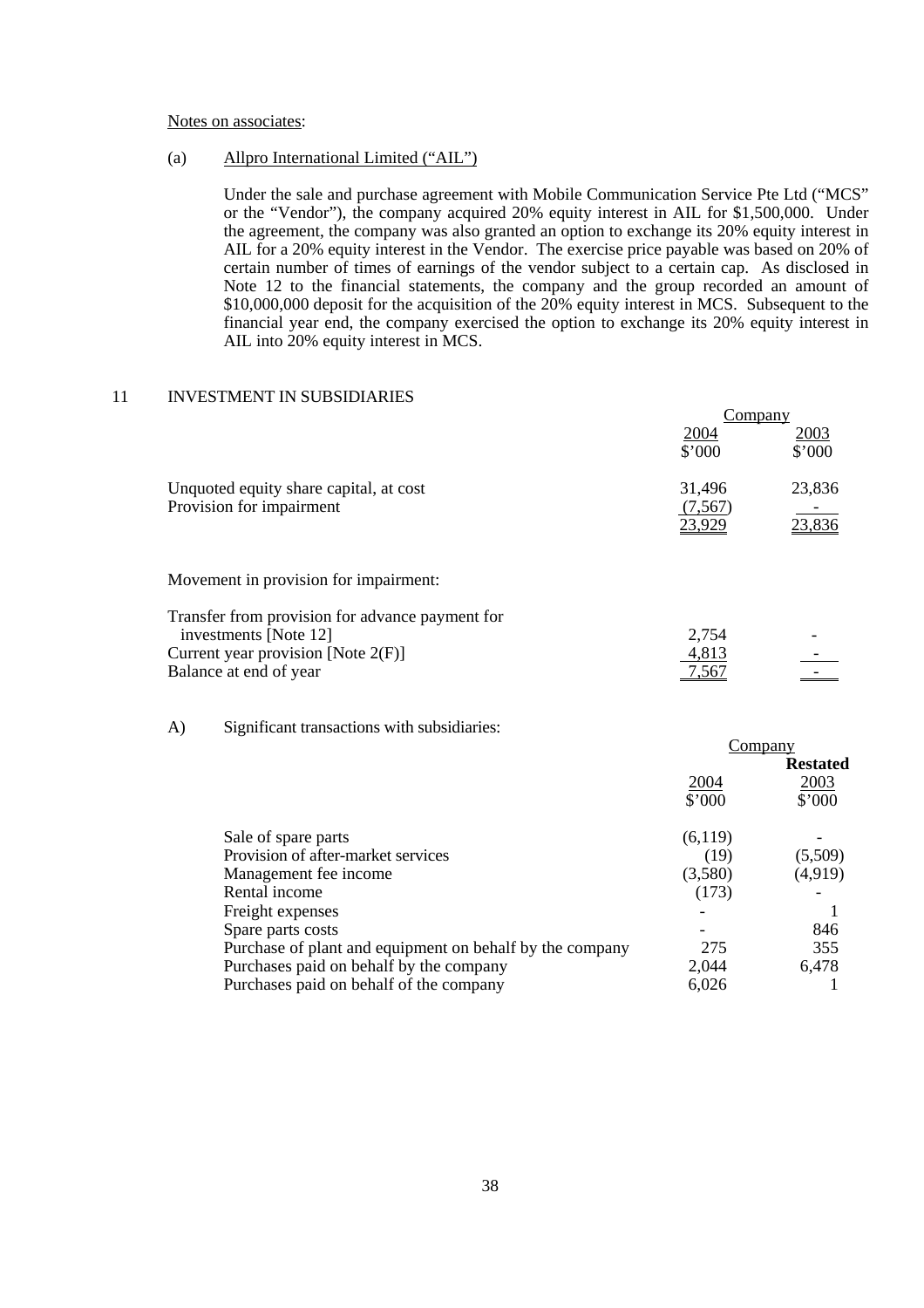|                                                                            | Company                                                                                                                                                                                                                                                                                                                                                                                                                                                                                                                                                       |                                                                |
|----------------------------------------------------------------------------|---------------------------------------------------------------------------------------------------------------------------------------------------------------------------------------------------------------------------------------------------------------------------------------------------------------------------------------------------------------------------------------------------------------------------------------------------------------------------------------------------------------------------------------------------------------|----------------------------------------------------------------|
|                                                                            |                                                                                                                                                                                                                                                                                                                                                                                                                                                                                                                                                               | <b>Restated</b>                                                |
|                                                                            | 2004                                                                                                                                                                                                                                                                                                                                                                                                                                                                                                                                                          | 2003                                                           |
|                                                                            | \$'000                                                                                                                                                                                                                                                                                                                                                                                                                                                                                                                                                        | \$'000                                                         |
| Expenses paid on behalf by the company                                     | 5,119                                                                                                                                                                                                                                                                                                                                                                                                                                                                                                                                                         | 2,391                                                          |
| Expenses paid on behalf of the company                                     | 381                                                                                                                                                                                                                                                                                                                                                                                                                                                                                                                                                           |                                                                |
| Payments on behalf by the company                                          | 16,911                                                                                                                                                                                                                                                                                                                                                                                                                                                                                                                                                        | 261                                                            |
|                                                                            | $\overline{\phantom{a}}$                                                                                                                                                                                                                                                                                                                                                                                                                                                                                                                                      | 170                                                            |
|                                                                            |                                                                                                                                                                                                                                                                                                                                                                                                                                                                                                                                                               | (4,948)                                                        |
|                                                                            |                                                                                                                                                                                                                                                                                                                                                                                                                                                                                                                                                               | (693)                                                          |
|                                                                            |                                                                                                                                                                                                                                                                                                                                                                                                                                                                                                                                                               | 20                                                             |
|                                                                            |                                                                                                                                                                                                                                                                                                                                                                                                                                                                                                                                                               |                                                                |
| Transfer of trade receivables                                              |                                                                                                                                                                                                                                                                                                                                                                                                                                                                                                                                                               |                                                                |
|                                                                            |                                                                                                                                                                                                                                                                                                                                                                                                                                                                                                                                                               |                                                                |
| Transfer of investments                                                    | (26, 251)                                                                                                                                                                                                                                                                                                                                                                                                                                                                                                                                                     |                                                                |
| On transfer of after-market services business<br>from subsidiary           |                                                                                                                                                                                                                                                                                                                                                                                                                                                                                                                                                               | 82                                                             |
|                                                                            |                                                                                                                                                                                                                                                                                                                                                                                                                                                                                                                                                               | 241                                                            |
|                                                                            |                                                                                                                                                                                                                                                                                                                                                                                                                                                                                                                                                               | 187                                                            |
|                                                                            |                                                                                                                                                                                                                                                                                                                                                                                                                                                                                                                                                               |                                                                |
| On transfer of distribution management solutions<br>business to subsidiary |                                                                                                                                                                                                                                                                                                                                                                                                                                                                                                                                                               |                                                                |
|                                                                            |                                                                                                                                                                                                                                                                                                                                                                                                                                                                                                                                                               |                                                                |
|                                                                            |                                                                                                                                                                                                                                                                                                                                                                                                                                                                                                                                                               | (1,974)                                                        |
|                                                                            |                                                                                                                                                                                                                                                                                                                                                                                                                                                                                                                                                               | 70                                                             |
|                                                                            |                                                                                                                                                                                                                                                                                                                                                                                                                                                                                                                                                               |                                                                |
|                                                                            |                                                                                                                                                                                                                                                                                                                                                                                                                                                                                                                                                               |                                                                |
| On transfer of after-market services of all<br>principals to subsidiary    |                                                                                                                                                                                                                                                                                                                                                                                                                                                                                                                                                               |                                                                |
| Transfer of plant and equipment                                            | (1,488)                                                                                                                                                                                                                                                                                                                                                                                                                                                                                                                                                       |                                                                |
|                                                                            | Receipt of monies on behalf of the company<br>Receipt of monies on behalf by the company<br>Revenue billed on behalf of the company<br>Revenue billed on behalf by the company<br>Transfer of plant and equipment<br>Transfer of inventories<br>Transfer of mobile phones and accessories<br>Transfer of plant and equipment<br>Transfer of other receivables, net of accrued expenses<br>Transfer of distribution management solutions revenue<br>Transfer of mobile phones and accessories<br>Transfer of accrued expenses<br>Transfer of trade receivables | (2,521)<br>(75)<br>(1,270)<br>(825)<br>342<br>(825)<br>(1,271) |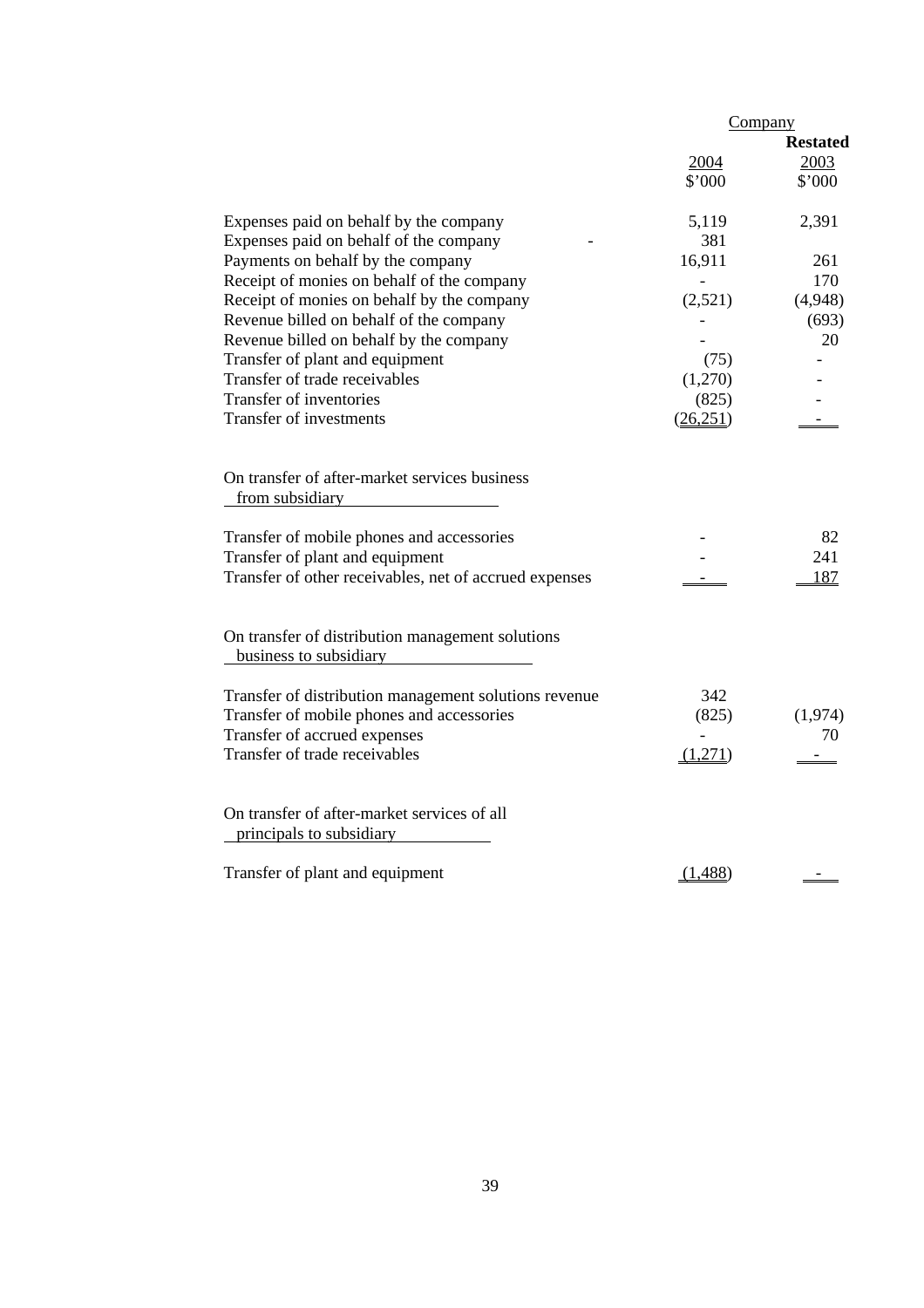B) The principal activities of the subsidiaries are the provision of after-market services except for Distribution Management Solutions Limited, whose principal activities are the provision of distribution management solutions for mobile communication devices and high-tech consumer products, investment holding and retailing of consumer electronic products.

Details of the subsidiaries are as follows:

| Subsidiaries                                                                                                                                           | Cost<br>of investment<br>2004<br>\$'000 | 2003<br>\$'000 | Effective<br>equity interest<br>2004<br>$\%$ | 2003<br>% | Country of<br>incorporation and<br>operations/<br>acquisition date |
|--------------------------------------------------------------------------------------------------------------------------------------------------------|-----------------------------------------|----------------|----------------------------------------------|-----------|--------------------------------------------------------------------|
| <b>Accord Customer Care</b><br>Solutions (Asia) Limited<br>[formerly known as<br><b>Accord Customer Care</b><br>Solution (H.K.) Ltd]* (1a)<br>(Note a) | 66                                      | 66             | 100                                          | 100       | Hong Kong                                                          |
| <b>Accord Customer Care</b><br>Solutions (M) Sdn. Bhd.* (1b)                                                                                           | 340                                     | 340            | 100                                          | 100       | Malaysia                                                           |
| <b>Accord Customer Care</b><br>Solutions (Taiwan) Corp* (1c)                                                                                           | 2,965                                   | 2,965          | 100                                          | 100       | Taiwan                                                             |
| <b>Accord Customer Care</b><br>Solutions Philippines, Inc.* (1d)                                                                                       | 125                                     | 125            | 100                                          | 100       | Philippines                                                        |
| <b>Accord Customer Care</b><br>Solutions (Korea) Co., Ltd* (1e)                                                                                        | 248                                     | 248            | 100                                          | 100       | South Korea                                                        |
| <b>Accord Customer Care</b><br>Solutions International<br>Limited $(2)$                                                                                | (a)                                     | (a)            | 100                                          | 100       | <b>British Virgin</b><br>Islands                                   |
| <b>Accord Customer Care</b><br>Solutions Japan KK* (1f)                                                                                                | 148                                     | 148            | 100                                          | 100       | Japan                                                              |
| <b>Accord Customer Care</b><br>Solutions FZCO* (3)                                                                                                     | 243                                     | 243            | 100                                          | 100       | <b>United Arab Emirates</b>                                        |
| <b>Accord Customer Care</b><br>Solutions (Vietnam) Limited* (4)                                                                                        | 177                                     | 177            | 100                                          | 100       | Vietnam                                                            |
| <b>Accord Customer Care</b><br>Solutions India Pvt Ltd* (5)                                                                                            | 4                                       | $\overline{4}$ | 100                                          | 100       | India                                                              |
| <b>Accord Customer Care</b><br>Solutions (Aust) Pty Ltd* (6)<br>(Note b)                                                                               | 6,390                                   | 9,628          | 50                                           | 100       | Australia                                                          |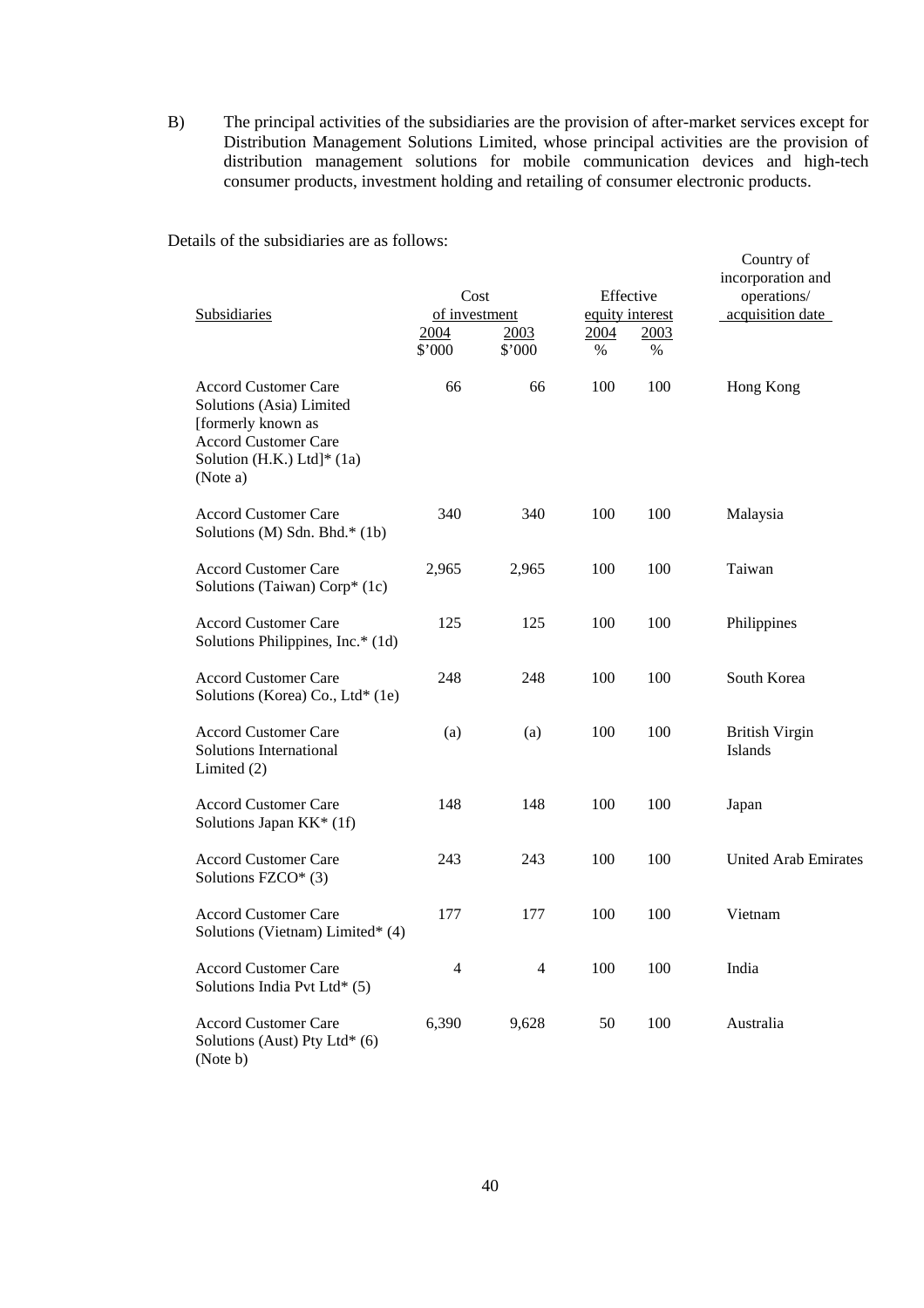|               | Subsidiaries                                                                                                              |                 | Cost<br>of investment<br>2004<br>2003<br>\$'000<br>\$'000 |      | Effective<br>equity interest<br>2003<br>$\%$ | Country of<br>incorporation and<br>operations/<br>acquisition date |  |
|---------------|---------------------------------------------------------------------------------------------------------------------------|-----------------|-----------------------------------------------------------|------|----------------------------------------------|--------------------------------------------------------------------|--|
|               | Accord CCS (Thailand)<br>Co., Ltd $*$ (7) (Note b)                                                                        |                 | 750                                                       | 75   | 100                                          | Thailand                                                           |  |
|               | <b>Accord Customer Care</b><br>Solutions (Network) Pty Ltd<br>(formerly known as<br>Mobilefone Repair.com<br>Pty Limited) |                 | (a)                                                       | 50   | 100                                          | Australia                                                          |  |
|               | <b>Accord Customer Care</b><br>Solutions (NZ) Ltd                                                                         |                 | 933                                                       | 32.5 | 100                                          | New Zealand                                                        |  |
|               | <b>Accord Customer Care</b><br>Solutions Pty Ltd                                                                          |                 | 549                                                       | 50   | 100                                          | Australia                                                          |  |
| Co., Ltd      | <b>Accord Customer Care</b><br>Solutions (Suzhou)                                                                         |                 | 625                                                       | 100  | 100                                          | People's Republic<br>of China                                      |  |
|               | <b>After Market Solutions</b><br>$(CE)$ Pte Ltd $(8)$                                                                     | (a)             |                                                           | 100  |                                              | Singapore                                                          |  |
|               | Accord (Tianjin)<br>Electronics Co., Ltd                                                                                  |                 | 240                                                       | 100  | 100                                          | People's Republic<br>of China                                      |  |
|               | <b>Broadmax Services</b><br>Limited $(2)$                                                                                 | 5,179           |                                                           | 70   |                                              | <b>British Virgin</b><br><b>Islands</b><br>(June 22, 2004)         |  |
|               | <b>Distribution Management</b><br>Solutions Limited (8) (Note c)                                                          | 8,416           | 600                                                       | 50   | 100                                          | Singapore                                                          |  |
| Pte Ltd $(8)$ | Information<br><b>Management Solutions</b>                                                                                | 1,000           |                                                           | 100  |                                              | Singapore                                                          |  |
|               | PT. AccordExpress<br>Customer Care Solutions (9)                                                                          | 198             | 198                                                       | 100  | 100                                          | Indonesia                                                          |  |
|               | P.T. Accord Customer<br>Care Solutions *(9)                                                                               | 5,997<br>31,496 | 5,997<br>23,836                                           | 75   | 75                                           | Indonesia                                                          |  |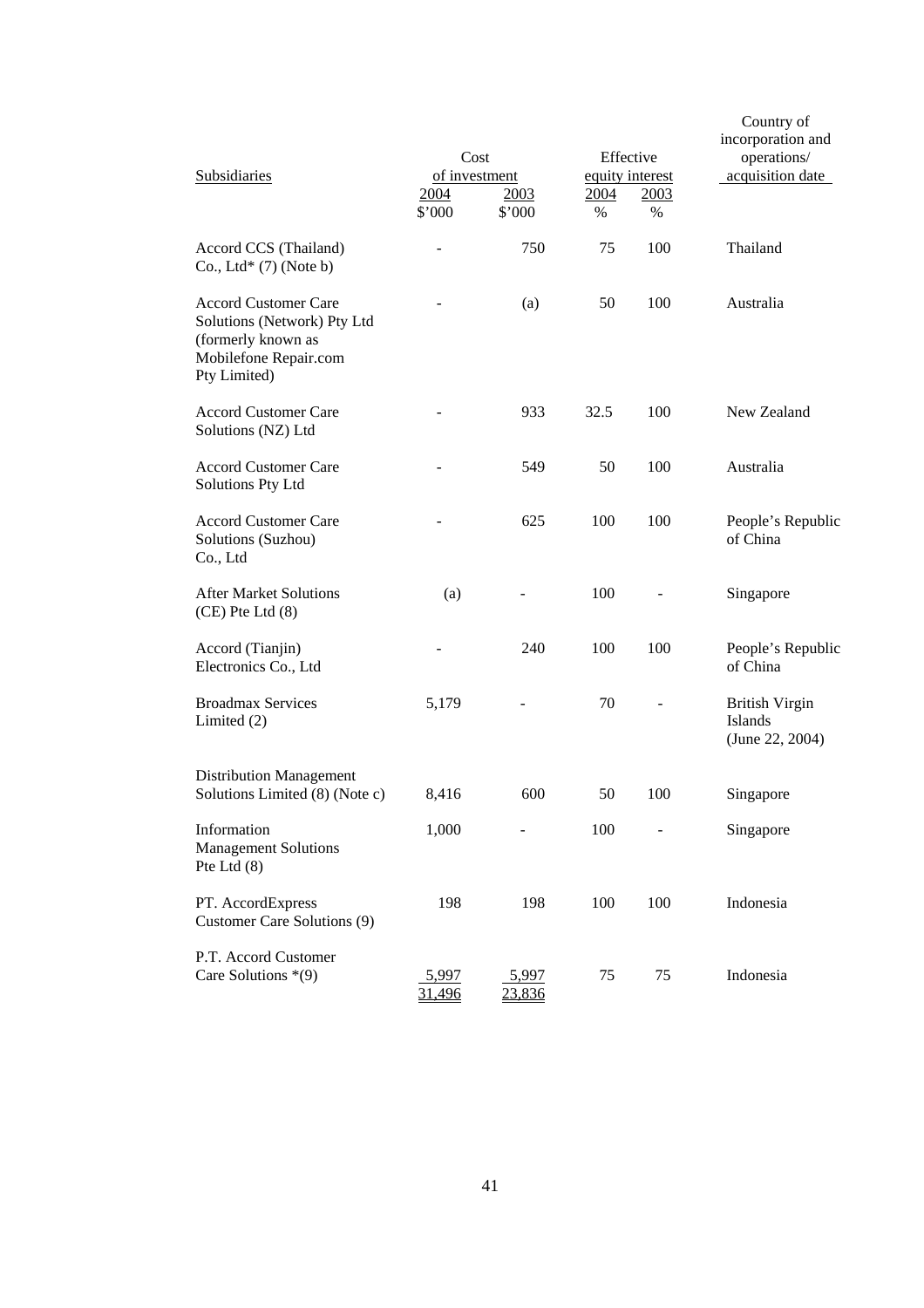| Subsidiaries                                                                                   | <u> 2004 </u><br>$\%$ | Effective<br>equity interest<br>2003<br>$\%$ | Country of<br>incorporation and<br>operations/<br>acquisition date |
|------------------------------------------------------------------------------------------------|-----------------------|----------------------------------------------|--------------------------------------------------------------------|
| <b>Subsidiary of Broadmax Services Limited</b>                                                 |                       |                                              |                                                                    |
| Ucom Technologies Pvt Ltd*(5)                                                                  | 100                   |                                              | India<br>(June 22, 2005)                                           |
| Subsidiary of After Market Solutions (CE) Pte Ltd                                              |                       |                                              |                                                                    |
| After Market Solutions (CE) Sdn. Bhd.(1b)                                                      | 100                   |                                              | Malaysia                                                           |
| Subsidiaries of Accord Customer Care<br>Solutions (Asia) Limited                               |                       |                                              |                                                                    |
| Accord Customer Care Solutions PRC Limited<br>(formerly known as Porter Profits Limited)* (1a) | 100                   |                                              | <b>British Virgin</b><br>Islands<br>(January 5, 2004)              |
| Accord Customer Care Solutions (Suzhou) Co., Ltd* (1g)                                         | 100                   | 100                                          | People's Republic<br>of China                                      |
| Accord (Tianjin) Electronics Co., Ltd* (1h)                                                    | 100                   | 100                                          | People's Republic<br>of China                                      |
| Shanghai ACCS Forte Science & Technology<br>Co., Ltd* $(1g)$                                   | 100                   |                                              | People's Republic<br>of China<br>(January 5, 2004)                 |
| Subsidiaries of Accord Customer Care<br><b>Solution PRC Limited</b>                            |                       |                                              |                                                                    |
| Beijing Jin Hong Jing Telecommunication &<br>Technology Co., Ltd <sup>*</sup> (1i)             | 100                   | $\overline{\phantom{a}}$                     | People's Republic<br>of China                                      |
| Cheng De Jin Hong Jing Telecommunication &<br>Technology Co., Ltd (1i)                         | 51                    |                                              | People's Republic<br>of China                                      |
| Guangzhou Jacson Telecom Co., Ltd* (1j)                                                        | 100                   |                                              | People's Republic<br>of China                                      |
| Tang Shan Jin Jie Tong Telecommunication &<br>Technology Co., Ltd (1i)                         | 51                    |                                              | People's Republic<br>of China                                      |
| Tian Jin Shi Jin Hong Jing Telecommunication &<br>Technology Co., Ltd (1i)                     | 90                    |                                              | People's Republic<br>of China                                      |
| Zhang Jia Kou Jin Hong Jing Telecommunication &<br>Technology Co., Ltd (1i)                    | 80                    |                                              | People's Republic<br>of China                                      |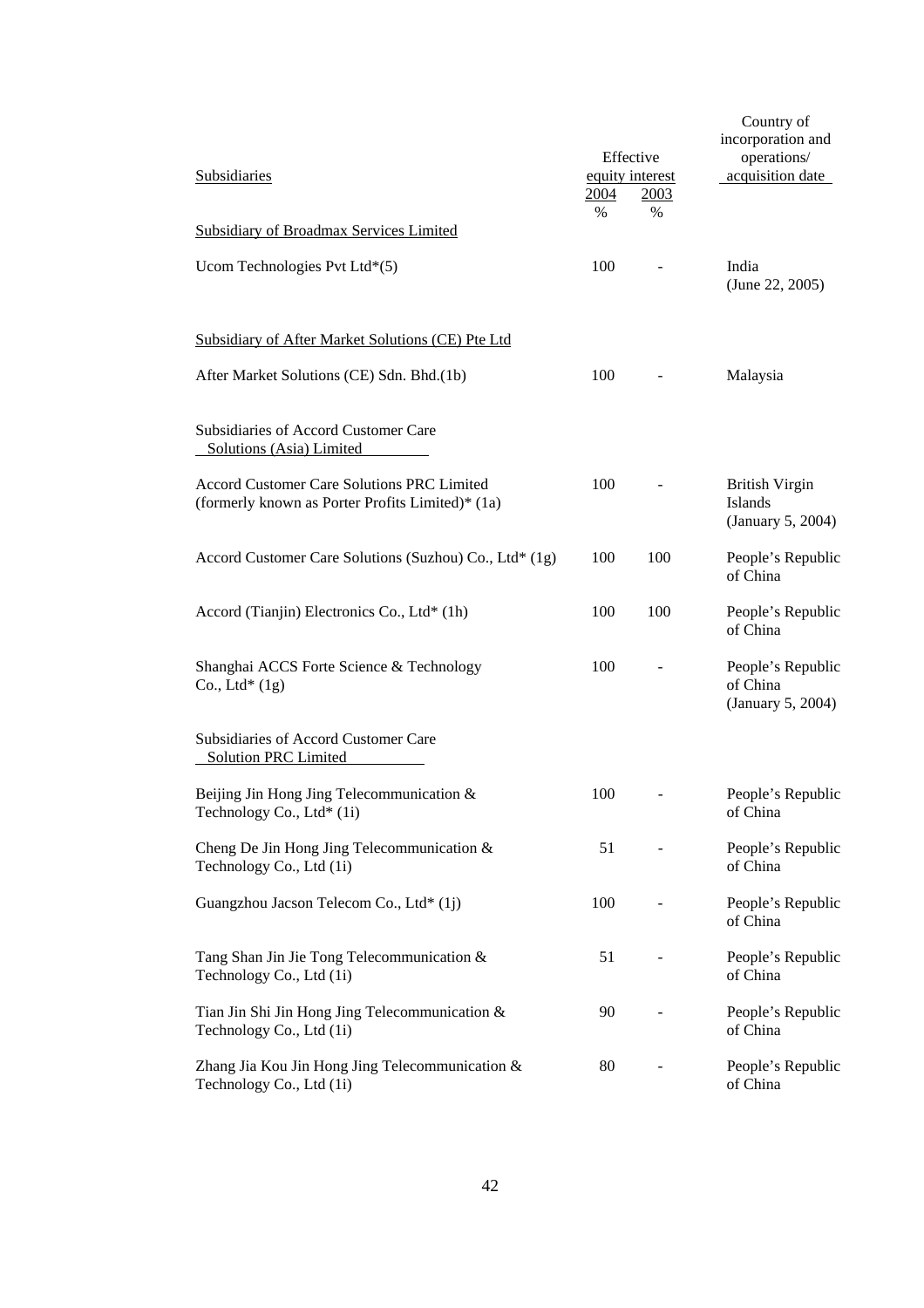| Subsidiaries                                                        | Effective<br>equity interest<br>2004<br>$\%$ | 2003<br>$\%$  | Country of<br>incorporation and<br>operations/<br>acquisition date |
|---------------------------------------------------------------------|----------------------------------------------|---------------|--------------------------------------------------------------------|
| Subsidiaries of Distribution Management<br><b>Solutions Limited</b> |                                              |               |                                                                    |
| A-Club Mobile Pte. Ltd (8)                                          | 50                                           |               | Singapore<br>(April 15, 2004)                                      |
| A-Mobile Pte. Ltd. (8)                                              | 50                                           |               | Singapore<br>(April 1, 2004)                                       |
| iDistribution Pte. Ltd. (8)                                         | 50                                           |               | Singapore<br>(April 1, 2004)                                       |
| Menel Pte. Ltd (8)                                                  | 50                                           |               | Singapore<br>(April 1, 2004)                                       |
| Pacific Cellular International Limited (2)                          | 45                                           |               | <b>British Virgin Islands</b><br>(April 1, 2004)                   |
| Pacific Cellular (Thailand) Limited **                              | 45                                           |               | Thailand<br>(Aug 1, 2004)                                          |
| PC (Singapore) Pte. Ltd (8)                                         | 50                                           |               | Singapore<br>(April 1, 2004)                                       |
| Super Mobile Pte. Ltd (8)                                           | 50                                           |               | Singapore<br>(April 7, 2004)                                       |
| Subsidiaries of Accord Customer Care<br>Solutions (Aust) Pty Ltd    |                                              |               |                                                                    |
| Accord Customer Care Solutions (Network) Pty Ltd (6)50              | 100Australia                                 |               |                                                                    |
| Accord Customer Care Solutions (NSW) Pty Ltd (6)                    | 50                                           | 100           | Australia                                                          |
| Accord Customer Care Solutions (SA) Pty Ltd (6)                     | 50                                           | 100           | Australia                                                          |
| Accord Customer Care Solutions (VIC) Pty Ltd (6)                    | 50                                           | 100           | Australia                                                          |
| Accord Customer Care Solutions (W.A.) Pty Ltd (6)                   | 50                                           | 100           | Australia                                                          |
| Accord Customer Care Solutions (QLD) Pty Ltd (6)                    | 50                                           | 100           | Australia                                                          |
| MSI Pty Ltd (6)                                                     | 50                                           | 100           | Australia                                                          |
| Accord Customer Care Solutions Pty Ltd (6)                          | 50                                           | 100           | Australia                                                          |
| First Mobile FZCO (Dubai) **                                        | 50                                           |               | <b>United Arab Emirates</b><br>(October 1, 2004)                   |
| Mobile phone repair.com NZ Limited **                               | 50                                           |               | New Zealand<br>(November 18, 2004)                                 |
| Accord Customer Care Solutions (NZ) Ltd (lk)                        | 32.5                                         | $\frac{1}{2}$ | New Zealand                                                        |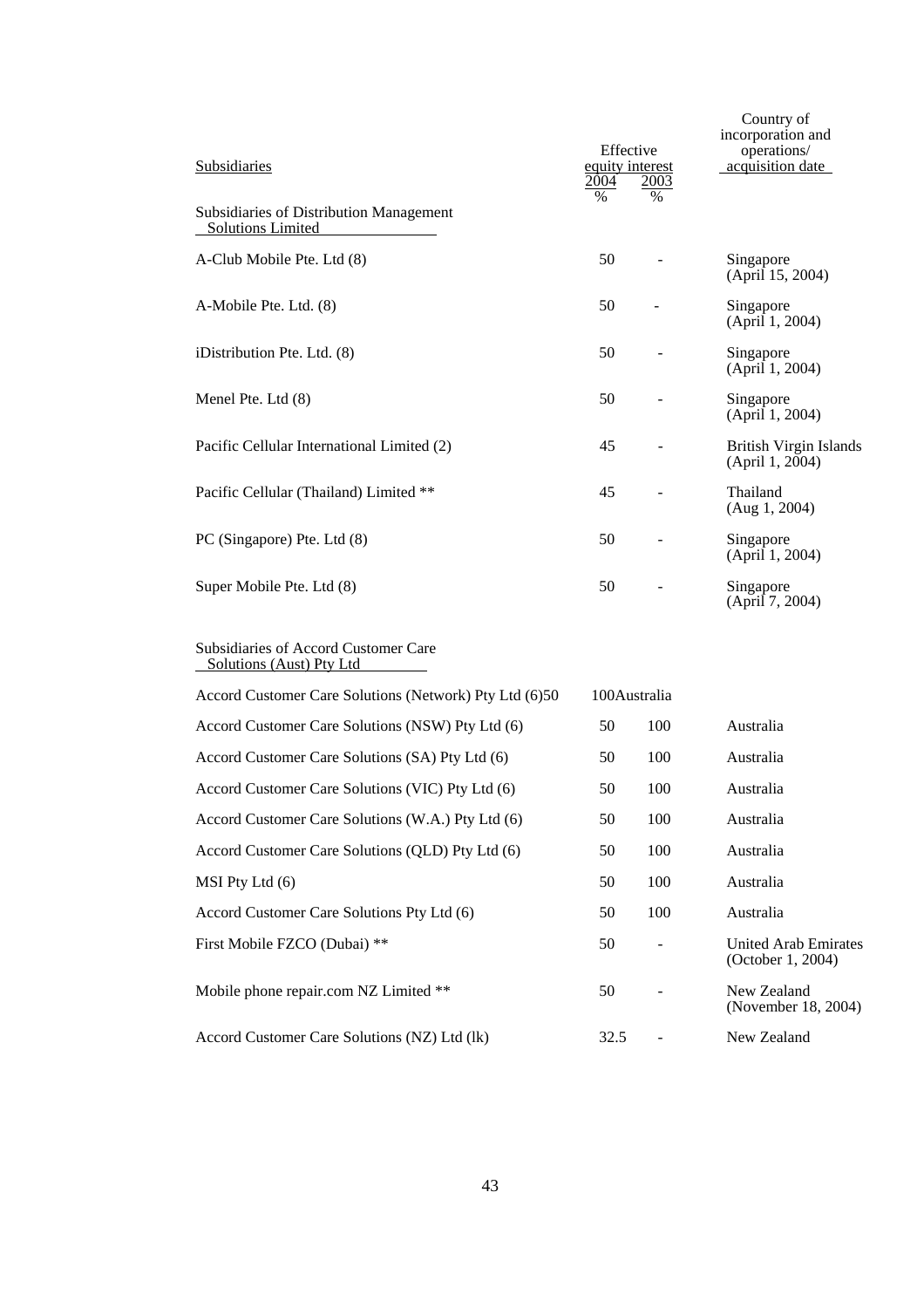#### Notes on cost

(a) Less than \$1,000.

#### Auditors of subsidiaries for 2004:

- (1) Member firms of Deloitte Touche Tohmatsu, of which Deloitte & Touche, Singapore is a member:
	- a) Deloitte Touche Tohmatsu, Hong Kong.\*
	- b) Deloitte KassimChan, Malaysia.\*
	- c) Deloitte & Touche, Taiwan\*
	- d) C. L. Manabat & Co., Philippines\*
	- e) Deloitte Touche Hana, South Korea\*
	- f) Deloitte Touche Tohmatsu, Japan.\*
	- g) Deloitte Touche Tohmatsu Certified Public Accountants Ltd., Shanghai, PRC\*
	- h) Deloitte Touche Tohmatsu CPA Ltd, Tianjin Branch\*
	- i) Deloitte Touche Tohmatsu CPA Ltd, Beijing Branch\*
	- j) Deloitte Touche Tohmatsu CPA Ltd., Guangzhou Branch\*
	- k) Deloitte Touche Tohmatsu, New Zealand.\*
- (2) Deloitte & Touche, Singapore for consolidation purposes only and no audit reports issued. Not required to be audited in country of incorporation.
- (3) Talal Abu-Ghazaleh & Co.\*
- (4) ABB Viet Nam Ltd, Vietnam.\*
- (5) Vikas Bhatnagar & Co.\*
- (6) Ernst & Young.\*
- (7) Amnuayporn Accounting Office Co., Ltd.\*
- (8) Deloitte & Touche, Singapore.
- (9) Drs Johan, Malonda & Partners (a member of Nexia International)\*
- \* The 2004 financial statements of these overseas subsidiaries are affected by the adjustments described in Note 2(i). These adjustments have not been subject to audit by the respective subsidiaries' auditors due to inadequate supporting documentation. Had these auditors been able to perform an-audit on the adjustments to the financial statements of the respective subsidiaries, further adjustments or disclosure may have to be made to the accompanying financial statements.
- \*\* Management accounts used for consolidation purposes.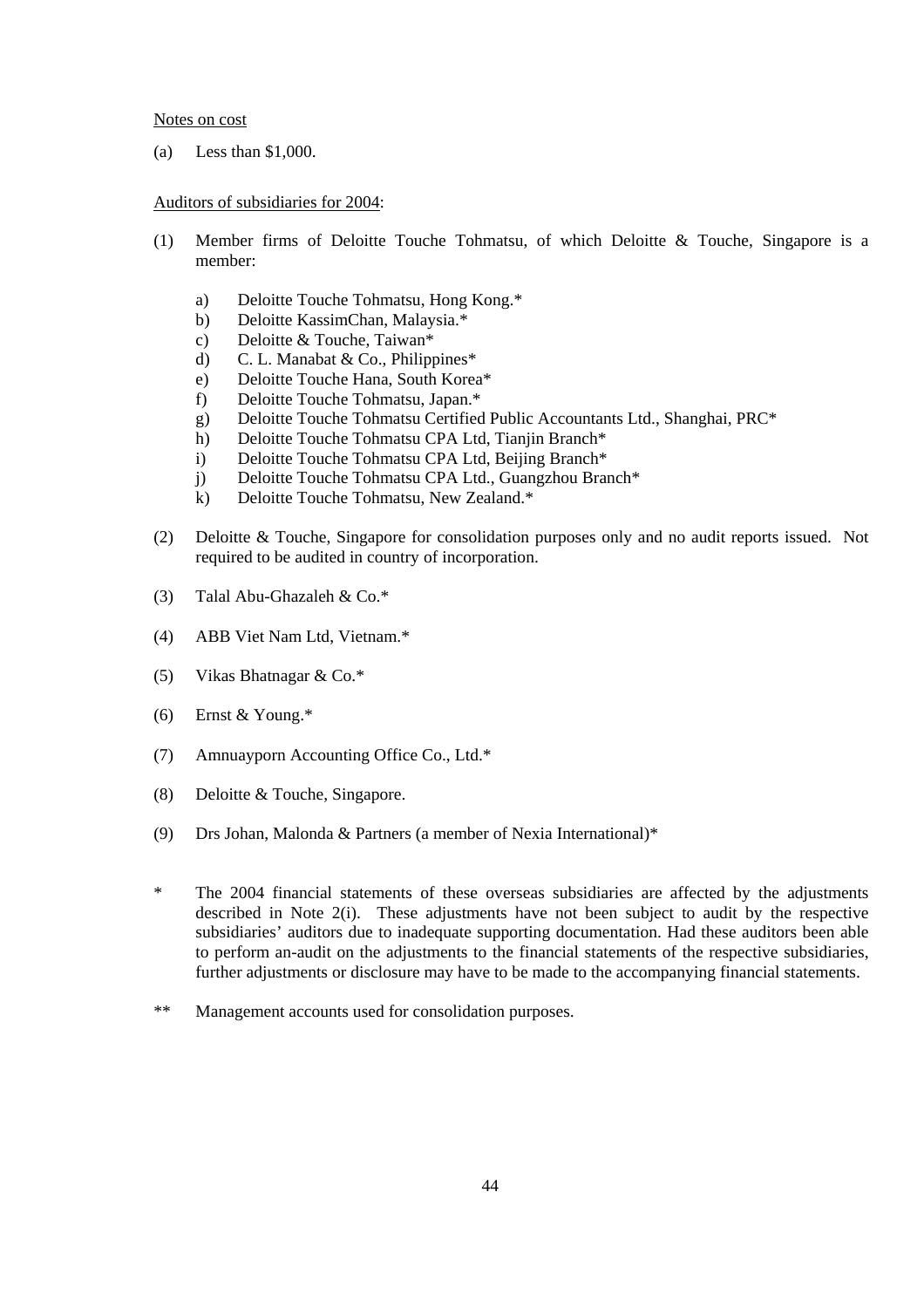#### Notes on subsidiaries:

### (a) Transfer of subsidiaries to Accord Customer Care Solutions (Asia) Limited ("ACCS Asia")

 In July 2004, the company transferred four subsidiaries, namely, Accord Customer Care Solutions PRC Limited, Accord Customer Care Solutions (Suzhou) Co., Ltd, Accord (Tianjin) Electronics Co., Ltd and Shanghai ACCS Forte Science & Technology Co. Ltd to ACCS Asia for a total consideration of \$23,656,000, and 50% equity interest in Accord CCS Thailand Co., Ltd to ACCS Asia for a consideration of \$81,000, resulting in a gain of \$8,478,000 at the company level. At the group level, this gain is fully eliminated on consolidation.

### (b) Accord Customer Care Solutions (Aust) Pty Ltd ("ACCSA")

- i) During 2004, the company's interest in ACCSA was reduced from 100% to 50%. Under the sale and purchase agreement entered with the Buyer and the Buyer's Guarantor dated December 16, 2004, the company sold 50% equity interest in ACCSA to the Buyer. The consideration was payable as follows : (i) \$4,240,000 in cash within 30 days, (ii) \$5,000,000 in redeemable convertible bonds issued by the Buyer's Guarantor ("Guarantor's Bonds") and (iii) \$4,000,000 less any loss on the inventories of ACCSA realised between January 1 and June 30, 2005, within 6 months of completion. The \$4,000,000 retention is disclosed under other receivable (Note 8).
- ii) For accounting purposes, the effective date of dilution was December 31, 2004 and the group recognised a gain of \$361,000 (Note 26) on this transaction based on the cash and retention receivable consideration totalling \$8,240,000, the \$Nil value ascribed to the carrying value of the Guarantor's Bonds, investment cost of \$6,390,000, share of reserves of \$1,189,000 and transaction cost of \$300,000.
- iii) Subsequent to the year-end, the Buyer signed a letter of undertaking to sell its 50% equity interest in ACCSA to the company for a nominal purchase consideration.
- iv) Pursuant to the above transaction, the company also transferred 100% equity interest in Accord Customer Care Solutions Pty Ltd, Accord Customer Care Solutions (NZ) Ltd and Accord Customer Care Solutions (Network) Pty Ltd for a total consideration of \$2,434,000 and 50% equity interest in Accord CCS Thailand Co., Ltd to ACCSA for a consideration of \$80,000.

### (c) Distribution Management Solutions Limited ("DMS")

 i) On December 8, 2004 and December 16, 2004, the company's interest in DMS was diluted from 100% to 90% following the issue of new shares by DMS to the bondholders on conversion of bonds and from 90% to 60% following the issue of new shares by DMS to acquire a subsidiary. The group recognised a gain on dilution amounting to \$10,103,000 (Note 26).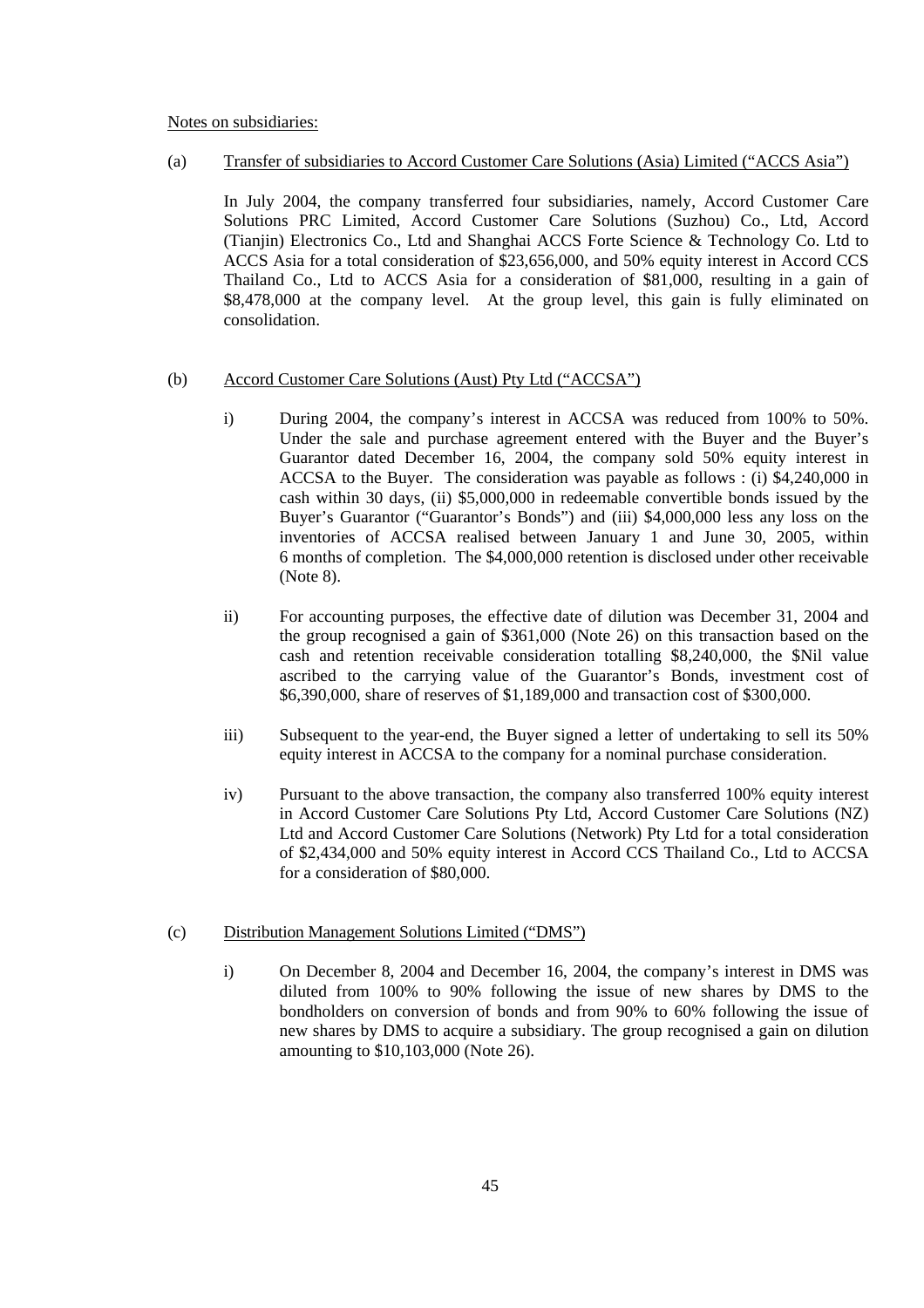- ii) On December 16, 2004, the company's interest in DMS was diluted further from 60% to 50%. By way of a sale and purchase agreement dated December 16, 2004, the company sold 10% equity interest (or 1,667,000 shares) in DMS to three purchasers for a total consideration of \$6,668,000. The consideration will be adjusted upwards to match the Initial Public Offering price of DMS shares. As security towards the price adjustment, the purchasers also paid deposits totalling \$4,668,000 to the company. This deposit is disclosed under other payable (Note 20). The company has recognised a gain on partial disposal amounting to \$4,984,000 for the year based on the non-refundable consideration of \$6,668,000 and the investment cost of \$1,684,000. The group recognised a gain on partial disposal of \$5,789,000 (Note 26).
- iii) For accounting purpose, the group adopted December 31, 2004 as the effective date of dilution from 100% to 50%.

## 12 ADVANCE PAYMENTS FOR INVESTMENTS

|                                                                            |                | Group           | Company        |                 |  |
|----------------------------------------------------------------------------|----------------|-----------------|----------------|-----------------|--|
|                                                                            |                | <b>Restated</b> |                | <b>Restated</b> |  |
|                                                                            | 2004<br>\$'000 | 2003<br>\$'000  | 2004<br>\$'000 | 2003<br>\$'000  |  |
| Deposits and advances for acquisition of:                                  |                |                 |                |                 |  |
| Subsidiaries                                                               |                | 14,246          |                | 14,246          |  |
| Associates                                                                 |                |                 |                |                 |  |
| - AIL [Note $10(a)$ ]                                                      |                | 1,500           |                | 1,500           |  |
| - MCS [Note $10(a)$ ]                                                      | 10,000         |                 | 10,000         |                 |  |
| - Others                                                                   | 3,333          |                 | 3,333          |                 |  |
| Other investments                                                          | 4,860          | 2,550           |                | 2,550           |  |
|                                                                            | 18,193         | 18,296          | 13,333         | 18,296          |  |
| Provision for impairment                                                   | (18, 193)      | (17, 172)       | (13, 333)      | (17, 172)       |  |
| Movement in provision for impairment:                                      |                | <u>1,124</u>    |                | 1,124           |  |
|                                                                            |                |                 |                |                 |  |
| At beginning of year                                                       | 17,172         |                 | 17,172         |                 |  |
| Current year provision [Note $2(G)$ ]<br>Reclassification to provision for | 18,193         | 17,172          | 13,333         | 17,172          |  |
| - Investment in associate (Note 10)                                        | (1,500)        |                 | (1,500)        |                 |  |
| - Investment in subsidiaries (Note 11)                                     |                |                 | (2,754)        |                 |  |
| - Goodwill on consolidation                                                |                |                 |                |                 |  |
| (Note 15)                                                                  | (15, 672)      |                 |                |                 |  |
| Transfer to subsidiaries upon                                              |                |                 |                |                 |  |
| transfer of investments                                                    |                |                 | (12.918)       |                 |  |
| At end of year                                                             | 18,193         | .7.172          | 13,333         | 17.172          |  |

 These represent deposits and advances paid by the company to the vendors for equity stakes in investee companies for which the sales and purchase arrangements have not been completed as at the end of the financial year.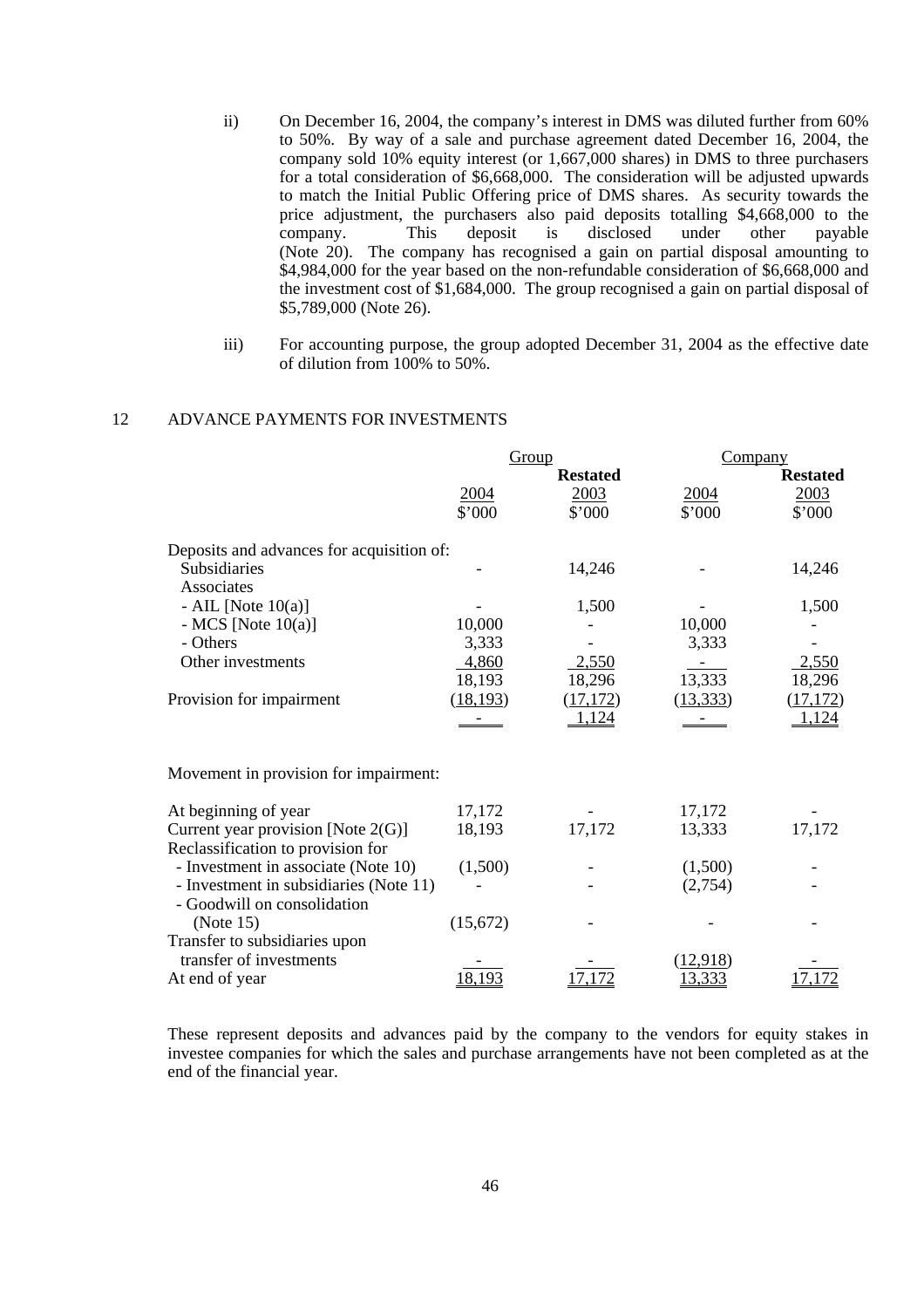# 13 PLANT AND EQUIPMENT

|                                                        | Computers      |           |          |              |         |
|--------------------------------------------------------|----------------|-----------|----------|--------------|---------|
|                                                        | and computer   | Plant and | Motor    | fittings and |         |
|                                                        | system         | equipment | vehicles | renovations  | Total   |
|                                                        | \$'000         | \$'000    | \$'000   | \$'000       | \$'000  |
| Group                                                  |                |           |          |              |         |
| Cost:                                                  |                |           |          |              |         |
| At beginning of year                                   | 3,706          | 13,495    | 1,099    | 7,892        | 26,192  |
| Exchange adjustment                                    | (4)            | (246)     | (7)      | (182)        | (439)   |
| Acquisition of subsidiaries                            | 245            | 1,364     | 276      | 1,492        | 3,377   |
| <b>Additions</b>                                       | 1,003          | 6,541     | 1,065    | 4,923        | 13,532  |
| Reclassifications                                      | (34)           | 34        |          |              |         |
| Disposals                                              | (529)          | (1,163)   | (566)    | (1,373)      | (3,631) |
| At end of year                                         | 4,387          | 20,025    | 1,867    | 12,752       | 39,031  |
| Accumulated depreciation:                              |                |           |          |              |         |
| At beginning of year                                   | 1,083          | 3,902     | 315      | 1,811        | 7,111   |
| Exchange adjustment                                    | $\overline{4}$ | 20        | 2        | (12)         | 14      |
| Acquisition of subsidiaries                            | $\overline{2}$ | 227       | 21       | 202          | 452     |
| Depreciation                                           | 990            | 2,208     | 322      | 1,272        | 4,792   |
| Disposals                                              | (231)          | (398)     | (168)    | (286)        | (1,083) |
| At end of year                                         | 1,848          | 5,959     | 492      | 2,987        | 11,286  |
| Depreciation for last year                             | 442            | 1,329     | 160      | 678          | 2,609   |
| Provision for impairment:<br>Provision during the year |                |           |          |              |         |
| and balance at end of year<br>[Note $2(N)$ ]           | 556            | 2,534     |          | 1,614        | 4,704   |
| Net book value:                                        |                |           |          |              |         |
| At end of year                                         | 1,983          | 11,532    | 1,375    | 8,151        | 23,041  |
| At beginning of year                                   | 2,623          | 9,593     | 784      | 6,081        | 19,081  |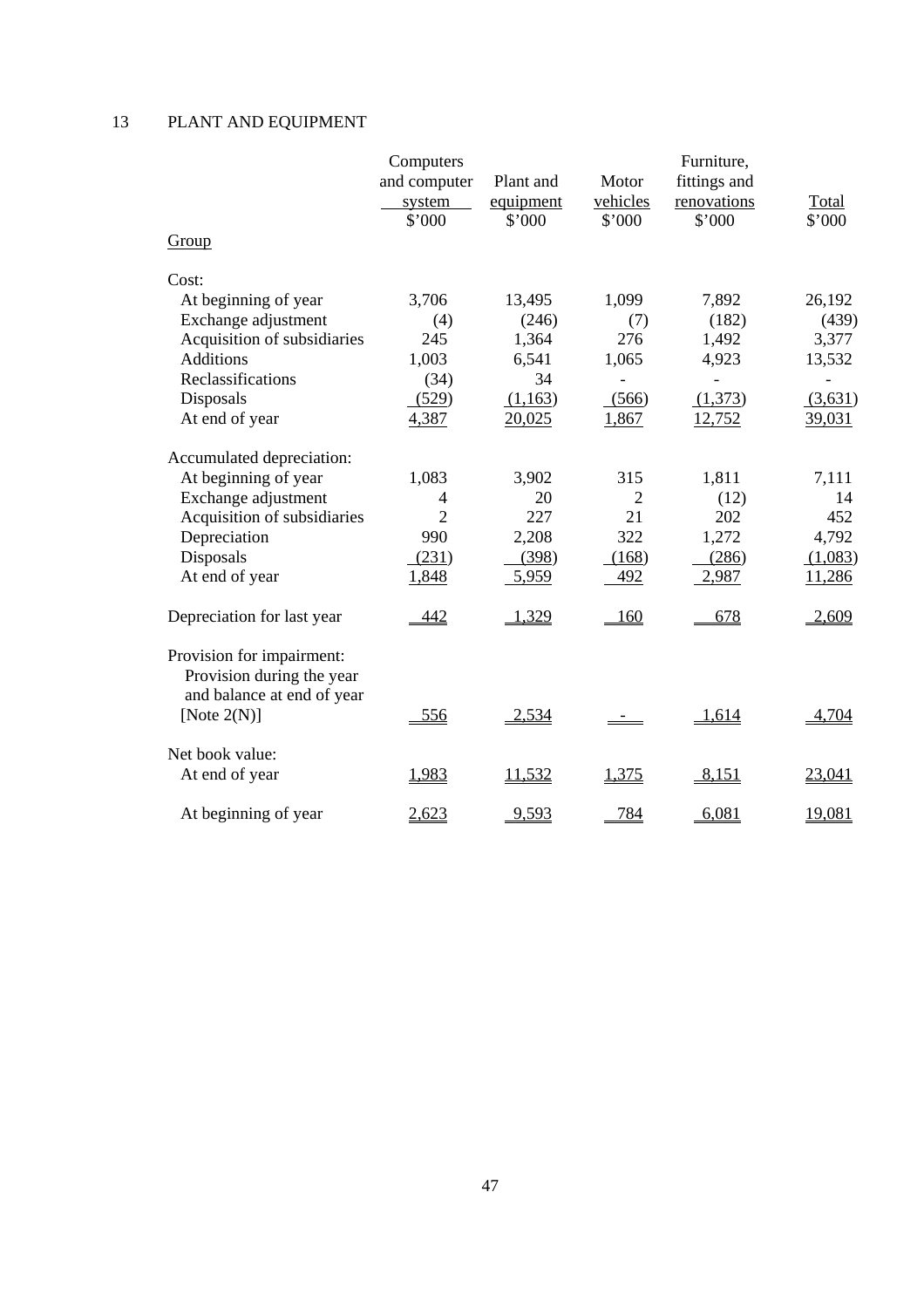|                                                   | Computers<br>and computer | Plant and           | Motor              | Furniture,<br>fittings and |                 |
|---------------------------------------------------|---------------------------|---------------------|--------------------|----------------------------|-----------------|
|                                                   | system<br>\$'000          | equipment<br>\$'000 | vehicles<br>\$'000 | renovations<br>\$'000      | Total<br>\$'000 |
| Company                                           |                           |                     |                    |                            |                 |
| Cost:                                             |                           |                     |                    |                            |                 |
| At beginning of year                              | 3,132                     | 2,206               | 658                | 2,784                      | 8,780           |
| <b>Additions</b>                                  | 333                       | 376                 |                    | 208                        | 917             |
| Disposals                                         | (232)                     | (121)               | (540)              | (458)                      | (1, 351)        |
| Transfer to a subsidiary                          | (310)                     | (1,143)             |                    | (646)                      | (2,099)         |
| At end of year                                    | 2,923                     | 1,318               | 118                | 1,888                      | 6,247           |
| Accumulated depreciation:                         |                           |                     |                    |                            |                 |
| At beginning of year                              | 654                       | 440                 | 127                | 514                        | 1,735           |
| Depreciation                                      | 661                       | 160                 | 74                 | 225                        | 1,120           |
| Disposals                                         | (76)                      | (29)                | (158)              | (99)                       | (362)           |
| Transfer to a subsidiary                          | (156)                     | (290)               |                    | (182)                      | (628)           |
| At end of year                                    | 1,083                     | 281                 | 43                 | 458                        | 1,865           |
| Depreciation for last year                        | 403                       | $-218$              | 97                 | <u>270</u>                 | 988             |
| Provision for impairment:<br>Provision during and |                           |                     |                    |                            |                 |
| balance at end of year<br>[Note $2(N)$ ]          | 701                       | 433                 |                    | 598                        | <u>1,732</u>    |
| Net book value:                                   |                           |                     |                    |                            |                 |
| At end of year                                    | 1,139                     | 604                 | 75                 | 832                        | 2,650           |
| At beginning of year                              | 2,478                     | 1,766               | 531                | 2,270                      | 7,045           |

 Plant and equipment with cost of \$541,000 and \$Nil of the group and company respectively (2003 : \$785,000 and \$Nil) are under finance lease (Note 21).

## 14 OTHER INVESTMENTS

|                                 | Group   |        | Company |        |
|---------------------------------|---------|--------|---------|--------|
|                                 | 2004    | 2003   | 2004    | 2003   |
|                                 | \$'000  | \$'000 | \$'000  | \$'000 |
| At cost:                        |         |        |         |        |
| Unquoted redeemable convertible |         |        |         |        |
| bonds in related party (Note a) | 15,000  |        | 15,000  |        |
| Unquoted bonds                  | 491     |        |         |        |
| Unquoted redeemable preference  |         |        |         |        |
| shares                          | 3       |        |         |        |
| Unquoted equity shares          | 800     | 42     |         | 42     |
| Unquoted others                 | 3,430   |        |         |        |
| Club memberships                | 87      | 87     | 87      | 87     |
|                                 | 19,811  | 129    | 15,087  | 129    |
| Provision for impairment        |         |        |         |        |
| [Note $2(O)$ ]                  | (5,998) |        | (2,026) |        |
|                                 | 13,813  | 129    | 13,061  | 129    |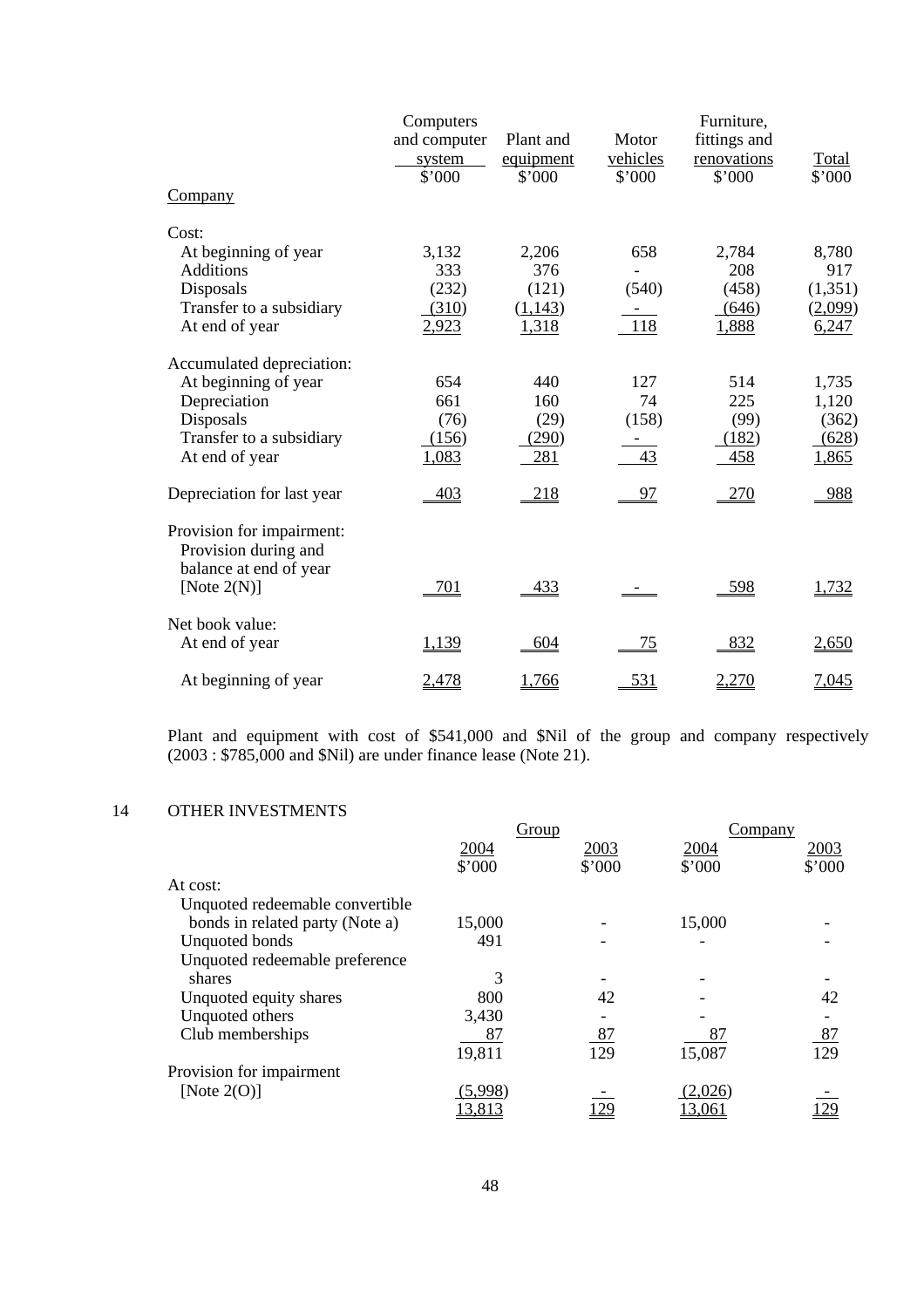a) This represents investment in unquoted redeemable convertible bonds (the "Bonds") amounting to \$15,000,000 in Ventures Management Solutions Pte. Ltd. ("VMS"). In January 2005, the company paid \$5,000,000 to VMS to subscribe for additional bonds in VMS. The Bonds are convertible into ordinary shares of VMS, or can be swapped for ordinary shares in the direct investee companies of VMS, subject to certain conditions being met. The Bonds bear simple interest at 10% per annum and are repayable on July 6, 2007.

 The directors of the company have evaluated the recoverability of the Bonds and are of the view that the net carrying value of the bonds as at December 31, 2004 and the additional \$5,000,000 bond investment made in January 2005 are substantially recoverable based on the latest market value of the quoted investments held by VMS and its subsidiary.

 b) A subsidiary has investment in unquoted redeemable convertible bonds in other corporation with a face value of \$5,000,000 and a carrying amount of \$Nil at the company and group level. This arose from the disposal of 50% equity interest in Accord Customer Care Solutions (Aust) Pty Ltd [see Note 11(b)]. The Bonds mature in November 2009 and bear interest at 1% above 6-month SIBOR determined on the due day of payment.

|                                                                    | Group         |        |
|--------------------------------------------------------------------|---------------|--------|
|                                                                    | 2004          | 2003   |
|                                                                    | \$'000        | \$'000 |
| Cost:                                                              |               |        |
| At beginning of year                                               | 13,157        | 11,529 |
| Arising on acquisition of subsidiaries                             | 41,754        | 631    |
| Adjustment                                                         | (272)         | 159    |
| Exchange adjustment                                                | (30)          | 838    |
| At end of year                                                     | 54,609        | 13,157 |
| Accumulated amortisation:                                          |               |        |
| At beginning of year                                               | 1,269         | 780    |
| Amortisation for the year included in other operating expenses     | 2,685         | 628    |
| Exchange adjustment                                                | 140           | (139)  |
| At end of year                                                     | 4,094         | 1,269  |
| Provision for impairment:                                          |               |        |
| Balance at beginning of year                                       |               |        |
| Transfer from provision for                                        |               |        |
| - Advance payments for investments (Note 12)                       | 15,672        |        |
| - Trade receivables (Note 7)                                       | 2,000         |        |
| Provision offset against refurbishment business income [Note 2(H)] | 18,475        |        |
| Provision charged to profit and loss statement [Note 2(H)]         | 4,084         |        |
| Balance at end of year                                             | 40,231        |        |
| Net book value:                                                    |               |        |
| At end of year                                                     | 10,284        | 11,888 |
| At beginning of year                                               | <u>11.888</u> | 10.749 |

#### 15 GOODWILL ON CONSOLIDATION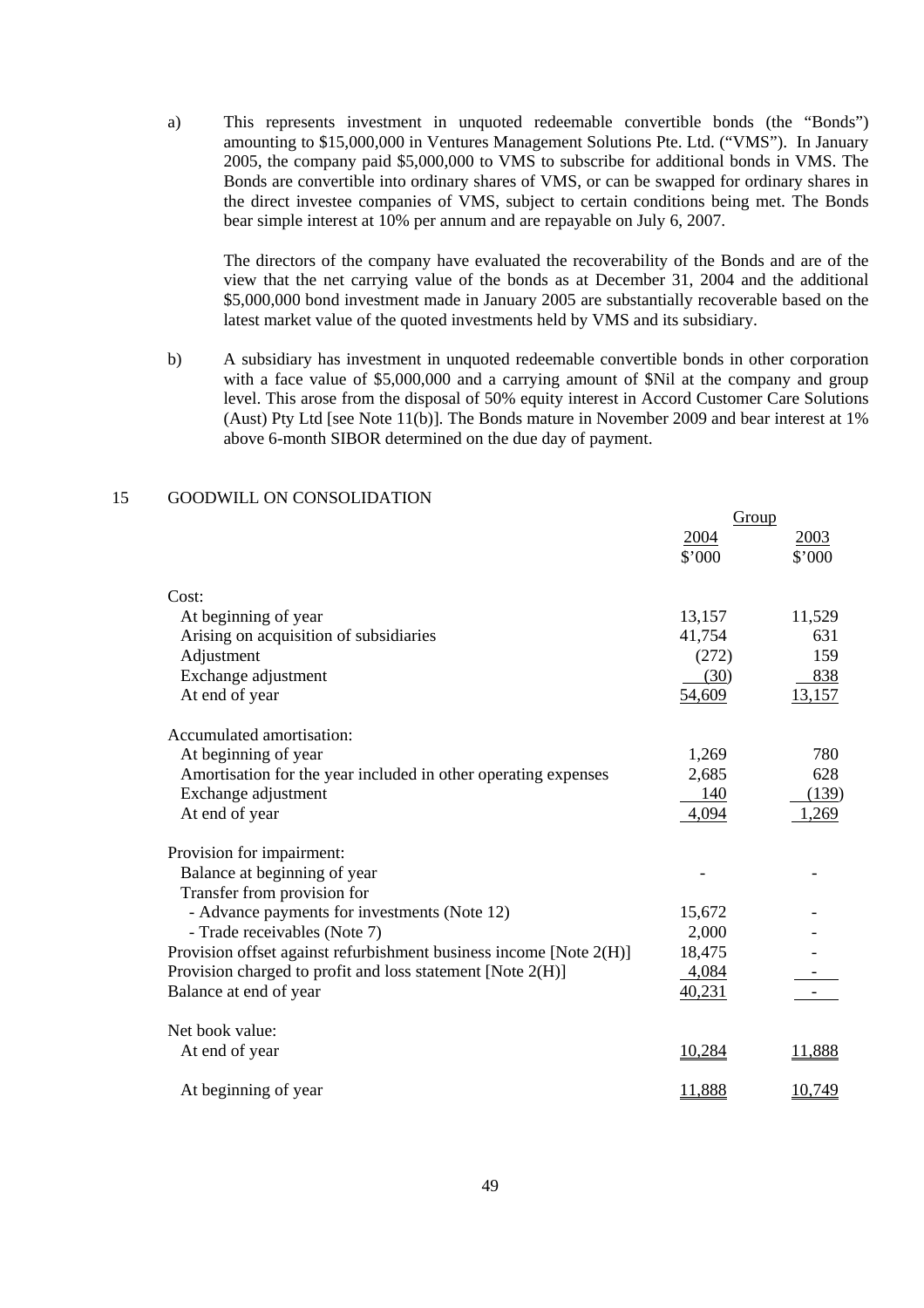#### 16 OTHER GOODWILL

|                                                                                          |                 | Group        |            | Company |
|------------------------------------------------------------------------------------------|-----------------|--------------|------------|---------|
|                                                                                          | 2004            | 2003         | 2004       | 2003    |
|                                                                                          | \$'000          | \$'000       | \$'000     | \$'000  |
| Cost:                                                                                    |                 |              |            |         |
| Balance at beginning of year                                                             | 2,310           |              | 1,052      |         |
| Arising during the year                                                                  | 12,206          | 2,172        |            | 1,052   |
| Exchange adjustment                                                                      | (138)<br>14,378 | 138<br>2,310 | 1,052      | 1,052   |
| Accumulated amortisation:                                                                |                 |              |            |         |
| Balance at beginning of year<br>Amortisation for the year<br>included in other operating | 91              |              | 39         |         |
| expenses                                                                                 | 1,281           | 86           | 52         | 39      |
| Exchange adjustment                                                                      | (5)             | 5            |            |         |
| Others                                                                                   | (87)            |              |            |         |
| Balance at end of year                                                                   | 1,280           | 91           | 91         | 39      |
| Provision for impairment:                                                                |                 |              |            |         |
| Balance at beginning of year                                                             |                 |              |            |         |
| Provision during the                                                                     |                 |              |            |         |
| year [Note $2(P)$ ]                                                                      | 1,100           |              |            |         |
| Balance at end of year                                                                   | <u>1,100</u>    |              |            |         |
| Net book value:                                                                          |                 |              |            |         |
| At end of year                                                                           | 11,998          | 2,219        | <u>961</u> | 1,013   |
| At beginning of year                                                                     | 2,219           |              | 1,013      |         |

The above relates to goodwill on purchase of businesses and related assets.

## 17 DUE FROM SUBSIDIARIES

|                                         | Company        |                |
|-----------------------------------------|----------------|----------------|
|                                         | 2004<br>\$'000 | 2003<br>\$'000 |
| Long term receivables                   | 22,044         |                |
| Provision for impairment [Note $2(I)$ ] | (10, 243)      |                |
|                                         | 11,801         |                |

 The balance is repayable on or after December 31, 2006, unsecured and will bear interest at the average prevailing prime lending rate of certain banks with effect from January 1, 2005.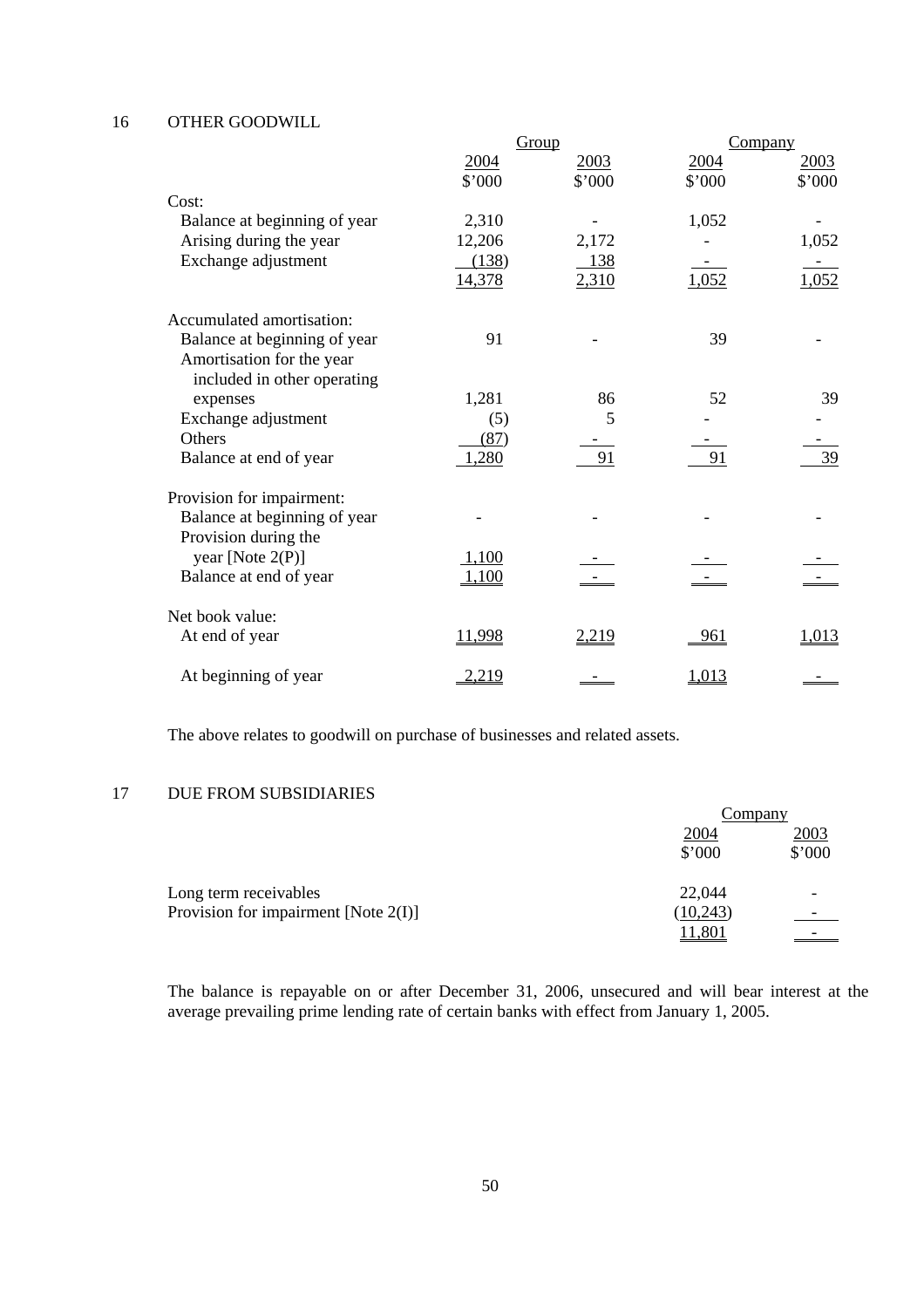#### 18 BANK LOANS

| Group  |        | Company |        |
|--------|--------|---------|--------|
| 2004   | 2003   | 2004    | 2003   |
| \$'000 | \$'000 | \$'000  | \$'000 |
| 32,935 | 18,000 | 7,050   | 18,000 |
| 7,740  | 6,941  |         |        |
| 40,675 | 24,941 | 7,050   | 18,000 |
|        |        |         |        |

- a) The above secured bank loans of the group were secured by fixed deposits of \$8,645,000 (2003 : \$4,970,000) of the company and certain inventories and receivables with book value of \$Nil and \$Nil (2003 : \$1,661,000 and \$487,000) respectively.
- b) In 2004, unsecured bank loans of subsidiaries amounting to \$25,885,000 are supported by corporate guarantees from the company.
- c) Subsequent to the year end, a bank has frozen the bank balances of the company pending the restructuring of the loans owing by certain subsidiaries and an associate [Note 2(Q)].

 In addition, subsequent to the year end, another bank has converted an outstanding loan into overdraft as a subsidiary did not repay the loan upon maturity. The bank has agreed to continue to grant the existing credit facility to the group pending the submission of a repayment plan to the bank by a certain date.

The other banks continued to provide the group with the existing credit facilities and did not modify, withdraw or suspend any credit facilities provided to the group.

d) Interest is charged from 1.5% to 2.35% (2003 : 1.49% to 5.25%) per annum.

# 19 TRADE PAYABLES

|                          |                          | Group                    |        | Company |
|--------------------------|--------------------------|--------------------------|--------|---------|
|                          | 2004                     | 2003                     | 2004   | 2003    |
|                          | \$'000                   | \$'000                   | \$'000 | \$'000  |
| Outside parties          | 17,944                   | 9,428                    | 2,444  | 3,399   |
| Subsidiaries (Note 11)   | $\overline{\phantom{a}}$ | $\overline{\phantom{0}}$ | 6,478  | 5,829   |
| Related parties (Note 5) |                          |                          |        |         |
|                          | <u>7.955</u>             | 9,435                    | 8,923  | 9,235   |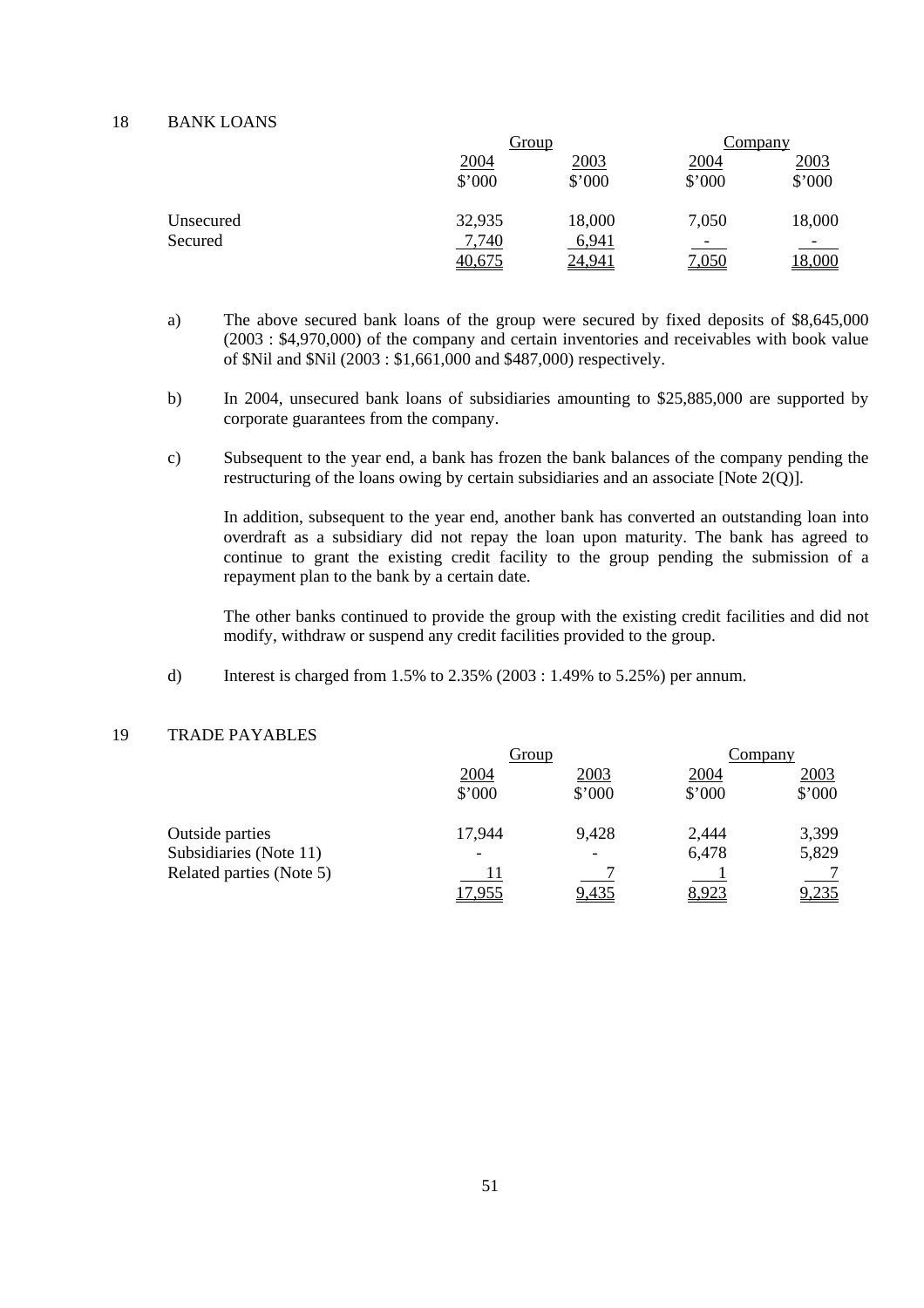# 20 OTHER PAYABLES

|                                          | Group  |                 |        | Company         |  |
|------------------------------------------|--------|-----------------|--------|-----------------|--|
|                                          |        | <b>Restated</b> |        | <b>Restated</b> |  |
|                                          | 2004   | 2003            | 2004   | 2003            |  |
|                                          | \$'000 | \$'000          | \$'000 | \$'000          |  |
| Deferred purchase consideration          |        |                 |        |                 |  |
| on acquisition of subsidiaries           | 2,280  |                 | 1,095  |                 |  |
| Refundable deposit for partial sale of   |        |                 |        |                 |  |
| subsidiary $[(Note 11(c)(ii)]$           | 4,668  |                 | 4,668  |                 |  |
| Accrued expenses                         | 16,363 | 9,556           | 3,239  | 3,989           |  |
| Provision for bank loans of              |        |                 |        |                 |  |
| associate [Note $2(Q)$ ]                 | 4,620  |                 |        |                 |  |
| Provision for liabilities [Note $2(J)$ ] | 8,478  |                 |        |                 |  |
| Provision for other liabilities          |        |                 |        |                 |  |
| [Note $2(T)$ ]                           | 10,400 |                 | 10,400 |                 |  |
|                                          | 46,809 | 9,556           | 19,402 | 3,989           |  |
| Subsidiaries (Note 11)                   |        |                 | 5,157  | 12,342          |  |
| Related parties (Note 5)                 | 688    | 433             | 682    | 376             |  |
| Due to former shareholder of             |        |                 |        |                 |  |
| a subsidiary                             |        | 336             |        |                 |  |
|                                          | 47,497 | 10,325          | 25,241 | 16,707          |  |

# 21 OBLIGATIONS UNDER FINANCE LEASES

|                                       | 2004          |                | 2003          |                        |
|---------------------------------------|---------------|----------------|---------------|------------------------|
|                                       |               | Present value  |               | Present value          |
|                                       | Minimum       | of minimum     | Minimum       | of minimum             |
|                                       | lease payment | lease payments | lease payment | lease payments         |
|                                       | \$'000        | \$'000         | \$'000        | \$'000                 |
| Group                                 |               |                |               |                        |
| Amounts payable under finance leases: |               |                |               |                        |
| Within one year                       | 242           | 221            | 227           | 202                    |
| In the second to fifth year inclusive | 498           | 440            | 121           | <u>108</u>             |
|                                       | 740           | 661            | 348           | 310                    |
| Less: Future finance charges          | (79)          | NA             | (38)          | $\overline{\text{NA}}$ |
| Present value of lease obligations    | <u>661</u>    | 661            | <u>310</u>    | 310                    |
|                                       |               |                |               |                        |

The average effective borrowing rate was 3% (2003 : 3%) per annum.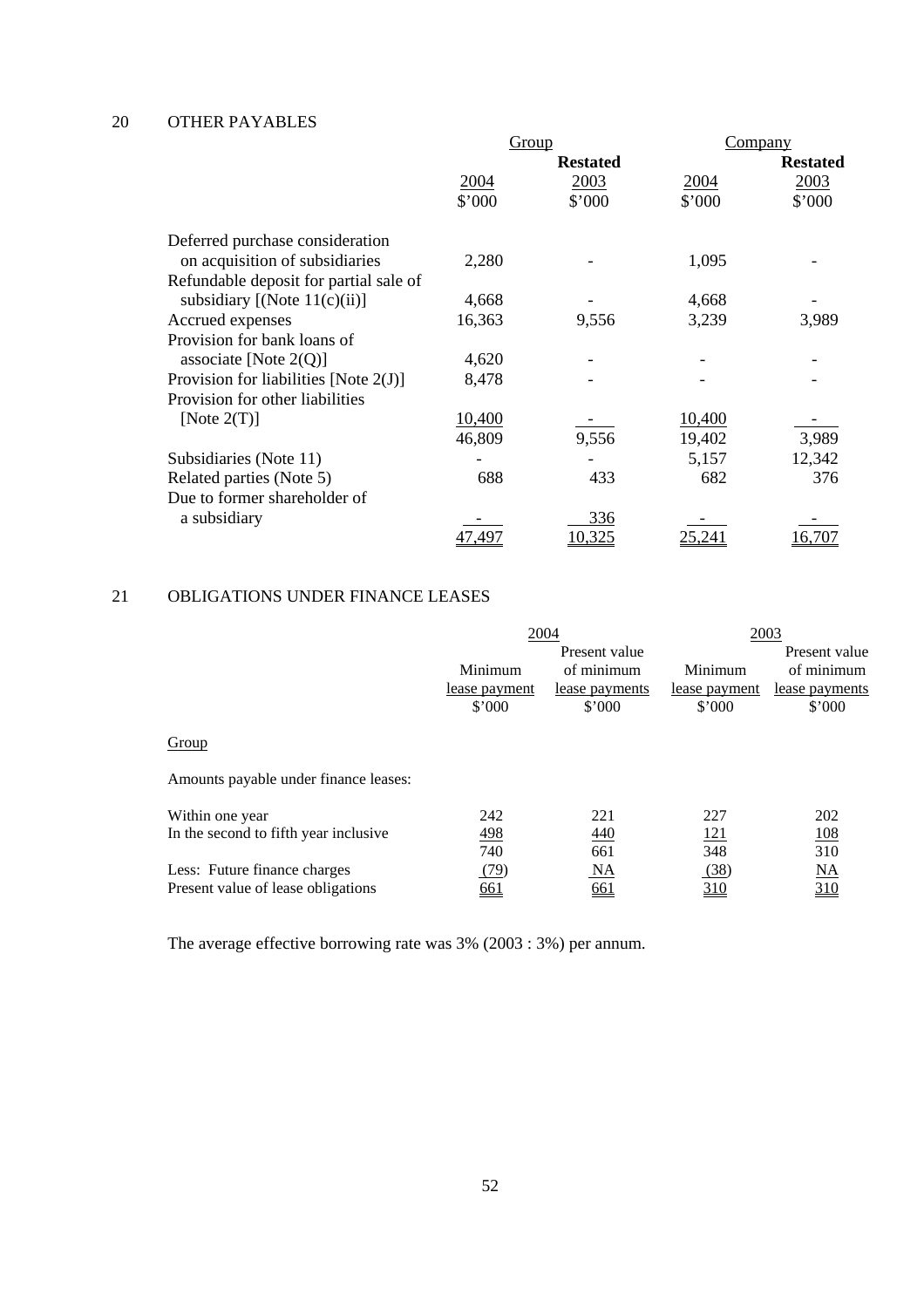# 22 DEFERRED INCOME TAX

|                                       | Group          |                  | Company        |                |
|---------------------------------------|----------------|------------------|----------------|----------------|
|                                       | 2004<br>\$'000 | 2003<br>\$'000   | 2004<br>\$'000 | 2003<br>\$'000 |
| At beginning of year                  | 842            | 574              | 912            | 712            |
| Arising during the year               | (337)          | 255              |                | 200            |
| Exchange adjustment<br>At end of year | 88<br>593      | <u>13</u><br>842 | <u>912</u>     | <u>912</u>     |

 The balance comprises mainly the tax effect of the excess of tax depreciation over book depreciation of plant and equipment.

# 23 LONG-TERM BANK LOAN (UNSECURED)

|                       | Group       |        | Company |             |
|-----------------------|-------------|--------|---------|-------------|
|                       | <u>2004</u> | 2003   | 2004    | <u>2003</u> |
|                       | \$'000      | \$'000 | \$'000  | \$'000      |
| Long-term bank loan   | 1,282       |        |         |             |
| Less current portion  | (490)       |        |         |             |
| Non - current portion | 792         |        |         |             |

 The loan is repayable over monthly instalments till March 2007. Interest is charged at 5.86% (2003 : Nil%) per annum.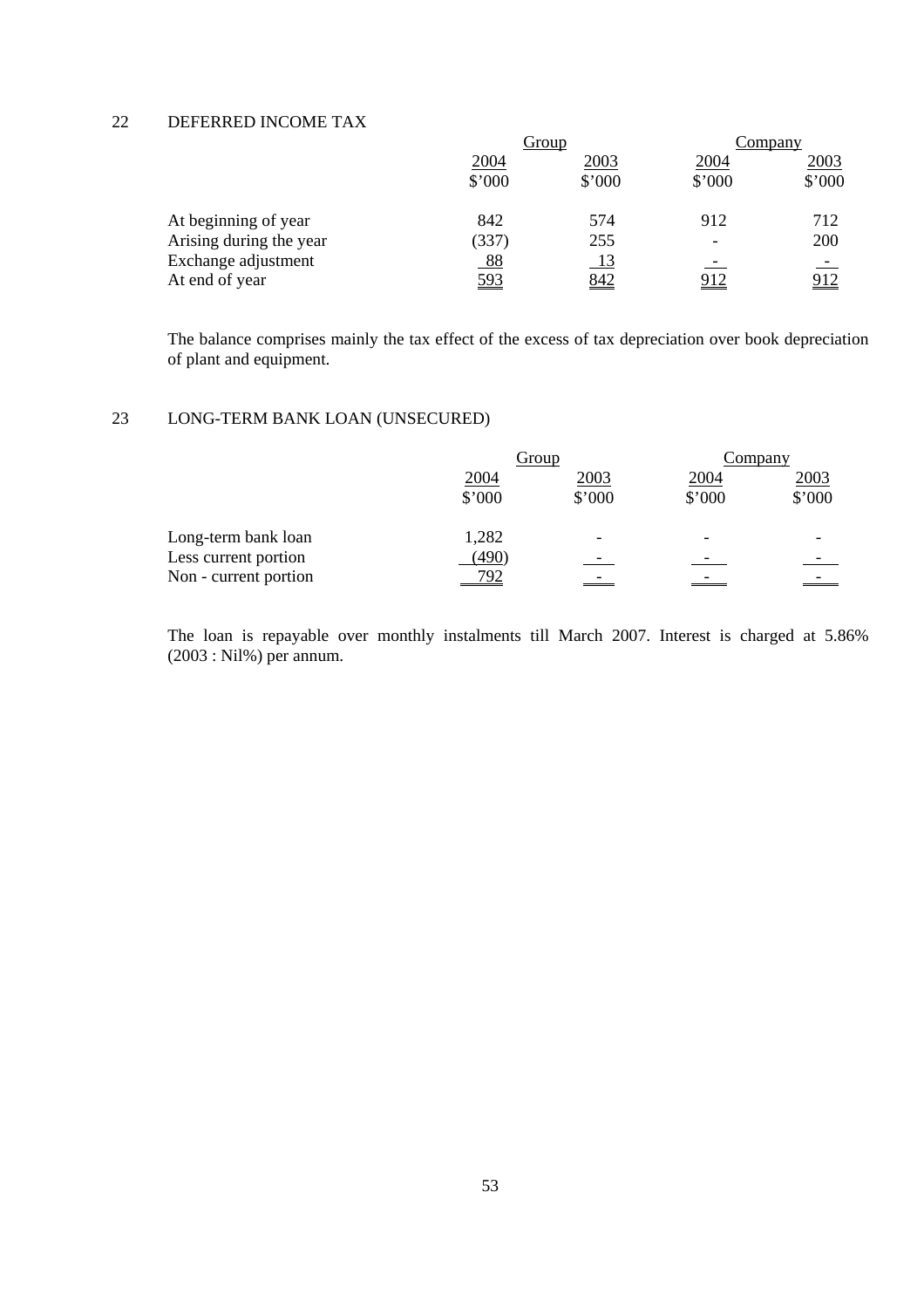# 24 ISSUED CAPITAL

|                                                                                                                                                                              | 2004           | 2003<br>Number of ordinary<br>shares of \$0.025 each | 2003<br>Number of ordinary<br>shares of \$1 each | 2004<br>\$'000 | 2003<br>\$'000 |
|------------------------------------------------------------------------------------------------------------------------------------------------------------------------------|----------------|------------------------------------------------------|--------------------------------------------------|----------------|----------------|
| <b>Authorised</b>                                                                                                                                                            | 20,000,000,000 | 20,000,000,000                                       | 500,000,000                                      | 500,000        | 500,000        |
| <b>Issued and fully paid:</b>                                                                                                                                                |                |                                                      |                                                  |                |                |
| At beginning of year                                                                                                                                                         | 633,162,320    |                                                      | 5,000,000                                        | 15,829         | 5,000          |
| Arising during the financial year:<br>Issuance of 798,768 ordinary<br>shares of \$1 each at \$6.26 per<br>ordinary share for cash pursuant<br>to the pre-Invitation Employee |                |                                                      |                                                  |                |                |
| Share Option Scheme                                                                                                                                                          |                |                                                      | 798,768                                          |                | 799            |
| Issuance of 823,019 ordinary<br>shares of \$1 each on conversion<br>of redeemable preference shares                                                                          |                |                                                      | 823,019                                          |                | 823            |
| Issuance of 1,365,894 ordinary<br>shares of \$1 each on conversion<br>of redeemable convertible<br>bonds                                                                     |                |                                                      | 1,365,894                                        |                | 1,366          |
| Issuance of 5,591,377 ordinary<br>shares of \$1 each as a<br>bonus issue                                                                                                     |                |                                                      | 5,591,377                                        |                | 5,591          |
| Sub-divided into ordinary shares<br>of \$0.025 each on the basis of<br>40 shares for every \$1.00 share                                                                      |                | 543,162,320                                          | (13,579,058)                                     |                |                |
| Issuance of 90,000,000 ordinary<br>shares of \$0.025 each at an issue<br>price of \$0.27 on Initial Public<br>Offering                                                       |                | 90,000,000                                           |                                                  |                | 2,250          |
| Issuance of 316,581,160 ordinary<br>shares of \$0.025 each as a<br>bonus issue on the basis of<br>1 bonus share for every<br>2 ordinary shares                               | 316,581,160    |                                                      |                                                  | 7,915          |                |
| Issuance of 10,909,000 ordinary<br>shares of \$0.025 each pursuant<br>to the ACCS share                                                                                      |                |                                                      |                                                  |                |                |
| Option Scheme 2003                                                                                                                                                           | 10,909,000     |                                                      |                                                  | 273            |                |
| At end of year                                                                                                                                                               | 960,652,480    | 633,162,320                                          |                                                  | 24,017         | 15,829         |

 At the end of the financial year, pursuant to the company's ACCS Share Option Scheme 2003 as disclosed in paragraph 6 of the Report of the Directors, there were 29,570,000 (2003 : 14,055,000 as adjusted) unissued ordinary shares of the company under option.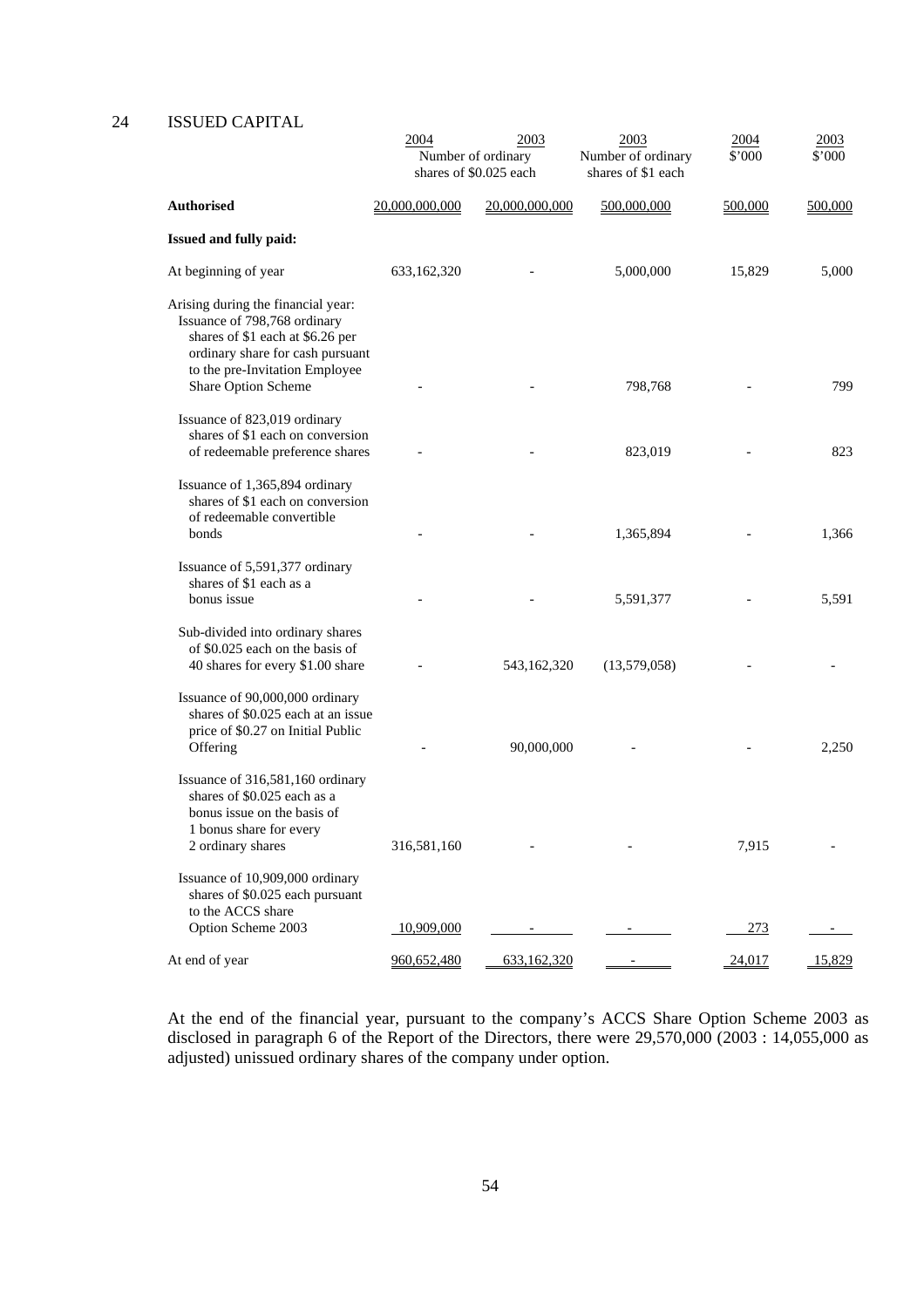### 25 REVENUE

|                                          | Group   |                 |
|------------------------------------------|---------|-----------------|
|                                          |         | <b>Restated</b> |
|                                          | 2004    | 2003            |
|                                          | \$'000  | \$'000          |
| In warranty                              | 45,149  | 45,147          |
| Out warranty                             | 18,136  | 12,092          |
| <b>Others</b>                            | 12,468  | 6,801           |
| After-market services income             | 75,753  | 64,040          |
| Sales of goods                           | 181,429 | 17,468          |
| Service and incentive income             | 19,561  |                 |
| Distribution management solutions income | 200,990 | 17,468          |
|                                          | 276.74  | 81.508          |

 Revenue from provision of after-market services comprises retrofit services and repair management services, and sales of parts and accessories. Out warranty service income includes retrofit income.

 Distribution management solutions income comprises the sale of mobile communication products and the provision of distribution management solutions for mobile communication and high-tech consumer products.

Sales for the group are net of intercompany sales.

# 26 OTHER OPERATING INCOME

|                                                                   | Group  |        |
|-------------------------------------------------------------------|--------|--------|
|                                                                   | 2004   | 2003   |
|                                                                   | \$'000 | \$'000 |
| Management and corporate advisory fee                             | 114    | 4,288  |
| Royalty income                                                    |        | 1,238  |
| Government grant                                                  |        | 229    |
| Foreign currency exchange adjustment (loss) gain - net            | (723)  | 2,280  |
| Rental income                                                     | 515    |        |
| Interest income on:                                               |        |        |
| <b>Bank balances</b>                                              | 152    | 167    |
| Bonds in related party (Note 14)                                  | 496    |        |
| Recovery of inventories written off from a related party (Note 5) |        | 652    |
| Gain on dilution of interest in Distribution Management Solutions |        |        |
| Limited [Note $11(c)(i)$ ]                                        | 10,103 |        |
| Gain on partial disposal of Distribution Management Solutions     |        |        |
| Limited [Note $11(c)(ii)$ ]                                       | 5,789  |        |
| Gain on partial disposal of Accord Customer Care Solutions (Aust) |        |        |
| Pty Ltd [Note $11(b)$ ]                                           | 361    |        |
| Others                                                            | 524    | 587    |
|                                                                   | 17,331 | 9,441  |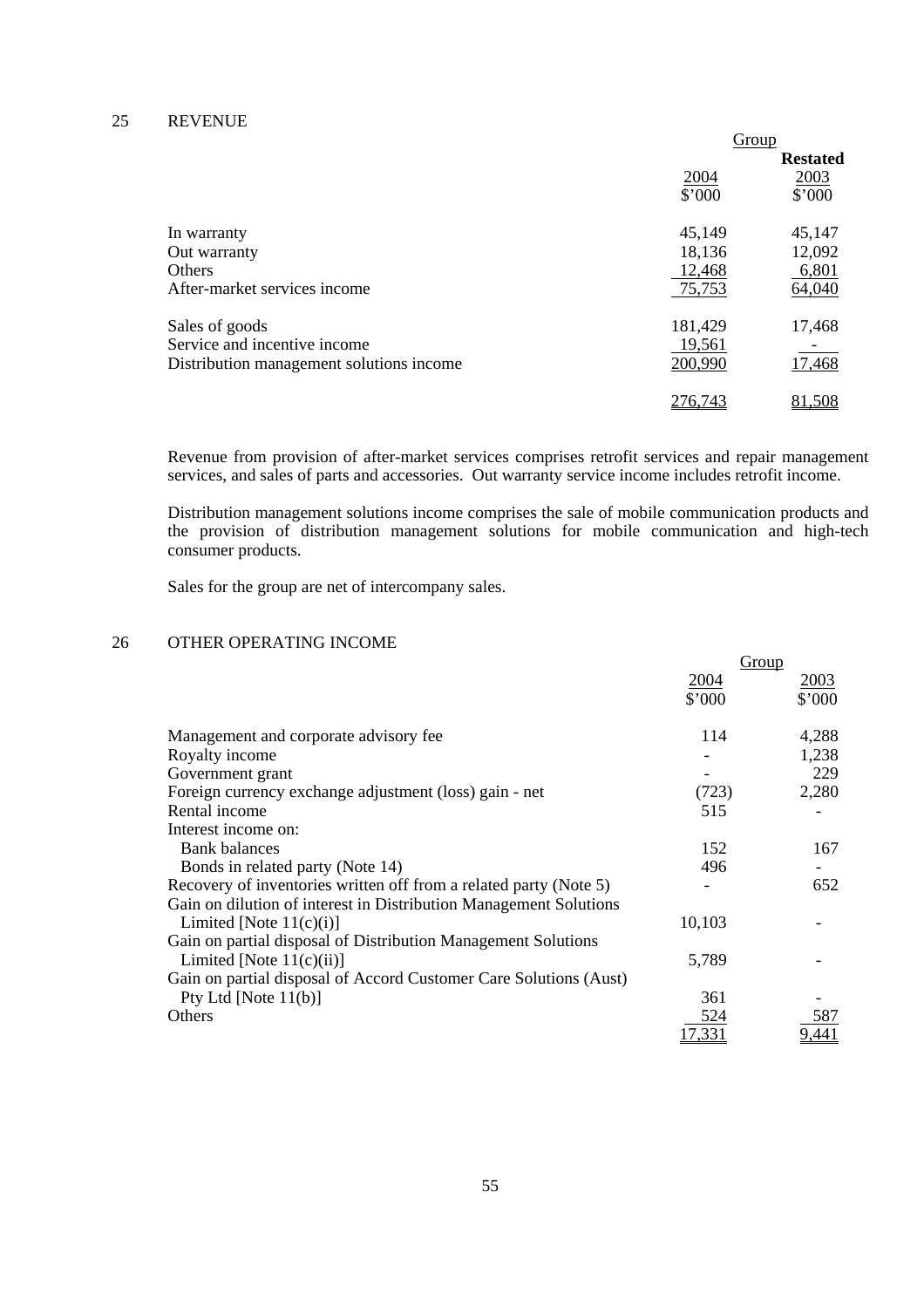# 27 (LOSS) PROFIT FROM OPERATIONS

 In addition to the charges and certain credits disclosed elsewhere in the notes, this item includes the following charges (credits):

|                                                             | Group                  |                |
|-------------------------------------------------------------|------------------------|----------------|
|                                                             | 2004<br>$$^{\circ}000$ | 2003<br>\$'000 |
| Directors' remuneration:                                    |                        |                |
| Directors of the company                                    | 858                    | 2,429          |
| Directors of subsidiaries                                   | 182                    | 168            |
| Directors' fees                                             | 225                    | 280            |
| Costs of defined contribution plans included in staff costs | 2,756                  | 1,974          |
| Auditors' remuneration:                                     |                        |                |
| Auditors of the company                                     |                        |                |
| Current year                                                | 306                    | 130            |
| Underprovision in prior year                                | 20                     | 70             |
| Other auditors                                              | 500                    | 211            |
| Non-audit fees paid to auditors:                            |                        |                |
| Auditors of the company                                     | 531                    |                |
| Other auditors                                              | 31                     |                |
| Amortisation of goodwill on consolidation                   | 2,685                  | 628            |
| Amortisation of other goodwill                              | 1,281                  | 86             |
| Depreciation expense                                        | 4,792                  | 2,609          |
| Allowances for inventories                                  |                        | 277            |
| Reversal for doubtful trade receivables                     |                        | (30)           |
| Allowance for doubtful trade receivables                    | 1,096                  | 128            |
| Inventories written off                                     |                        | 652            |
| Preliminary expenses written-off                            | 29                     | 5              |
| Foreign currency exchange adjustment loss (gain) - net      | 723                    | (2,280)        |
| Minimum lease payments paid under operating leases          | 11,335                 | 5,045          |
|                                                             | 2004                   | 2003           |
| Number of employees at end of year                          | 2,180                  | 1,266          |

Number of directors of the company in remuneration bands is as follows:

|                        |                        | 2004                           |       |                        | 2003                           |       |
|------------------------|------------------------|--------------------------------|-------|------------------------|--------------------------------|-------|
|                        | Executive<br>directors | Non-<br>executive<br>directors | Total | Executive<br>directors | Non-<br>executive<br>directors | Total |
| \$500,000 and above    |                        |                                |       |                        |                                |       |
| \$250,000 to \$499,999 |                        |                                |       |                        |                                |       |
| Below \$250,000        |                        |                                | 10    |                        | O                              |       |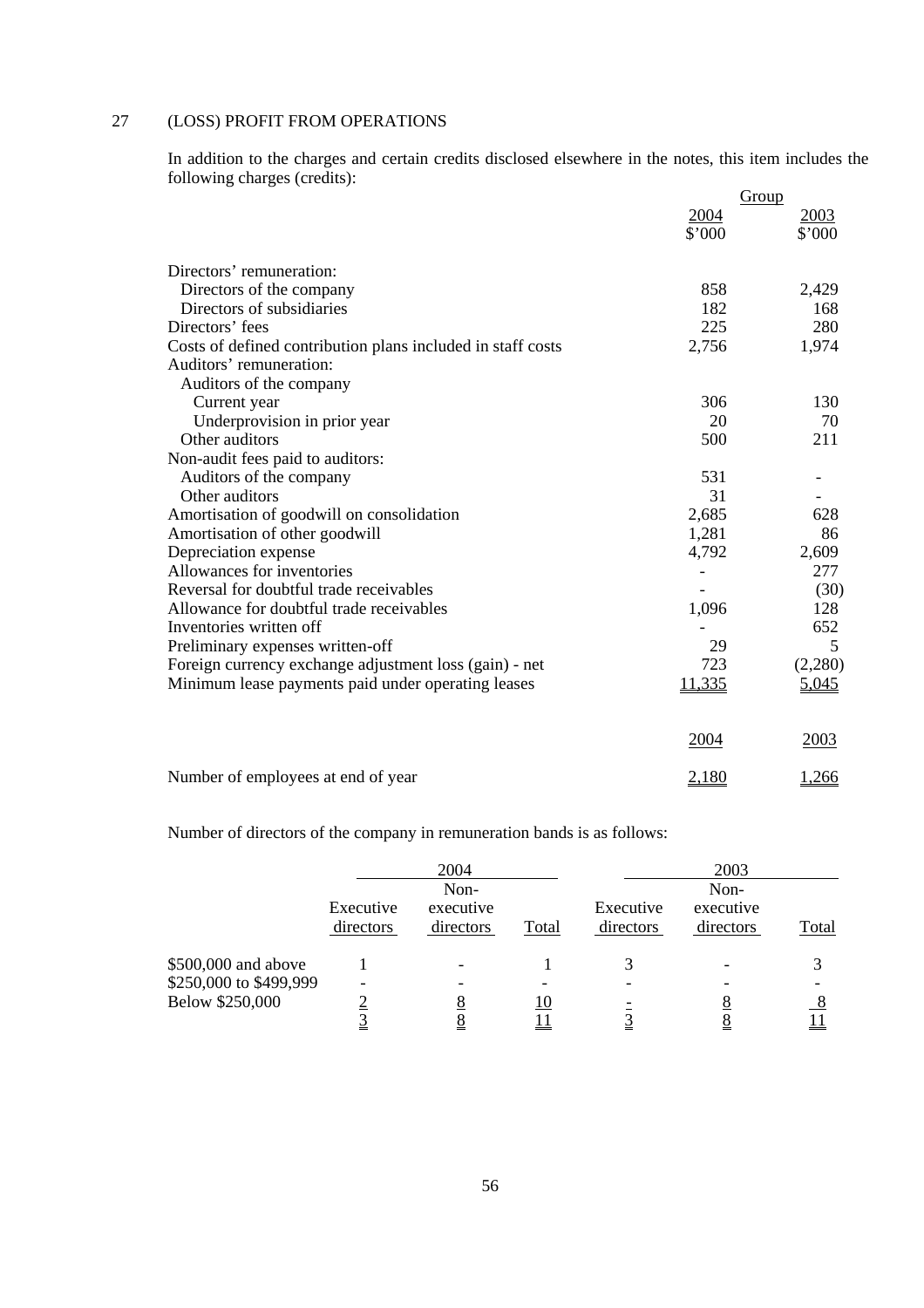#### 28 FINANCE COST

|                        |        | <u>Group</u> |
|------------------------|--------|--------------|
|                        | 2004   | 2003         |
|                        | \$'000 | \$'000       |
| Interest on bank loans | 1,378  | 224          |

### 29 INCOME TAX EXPENSE (CREDIT)

|                                       |            | Group           |
|---------------------------------------|------------|-----------------|
|                                       |            | <b>Restated</b> |
|                                       | 2004       | 2003            |
|                                       | \$'000     | \$'000          |
| Current tax                           | 3,010      | 621             |
| Deferred tax                          | (337)      | <u>255</u>      |
|                                       | 2,673      | 876             |
| Under (Over) provision in prior years | <u>104</u> | (954)           |
| Total/Net                             |            |                 |

 The Economic Development Board of Singapore granted a 5 year Development and Expansion Incentive under the Business Headquarters Programme, to the company commencing from January 1, 2003.

 Subject to certain conditions, income derived by the company for its qualifying activities, in excess of a base of \$1,095,000, will be taxed at a concessionary rate of 13%. Income from non-qualifying activities and the base of \$1,095,000 will be taxed at the standard Singapore income tax rate.

 The income tax (credit) expense for the group varied from the amount of income tax (credit) expense determined by applying the Singapore tax rate of 20% (2003 : 22%) to (loss) profit before income tax as a result of the following:

|                                            |         | Group           |
|--------------------------------------------|---------|-----------------|
|                                            |         | <b>Restated</b> |
|                                            | 2004    | 2003            |
|                                            | \$'000  | \$'000          |
| Tax (credit) expense at the statutory rate | (6,804) | 498             |
| Non deductible items                       | 9,094   | 747             |
| Tax exempt income                          | (21)    | (188)           |
| Tax savings on qualifying income           |         | (154)           |
| Tax savings on qualifying income forfeited | 453     |                 |
| Others                                     | (49)    | (27)            |
|                                            | 2,673   | 876             |
| Under (Over) provision in prior years      | 104     | (954)           |
| <b>Net</b>                                 |         | 78              |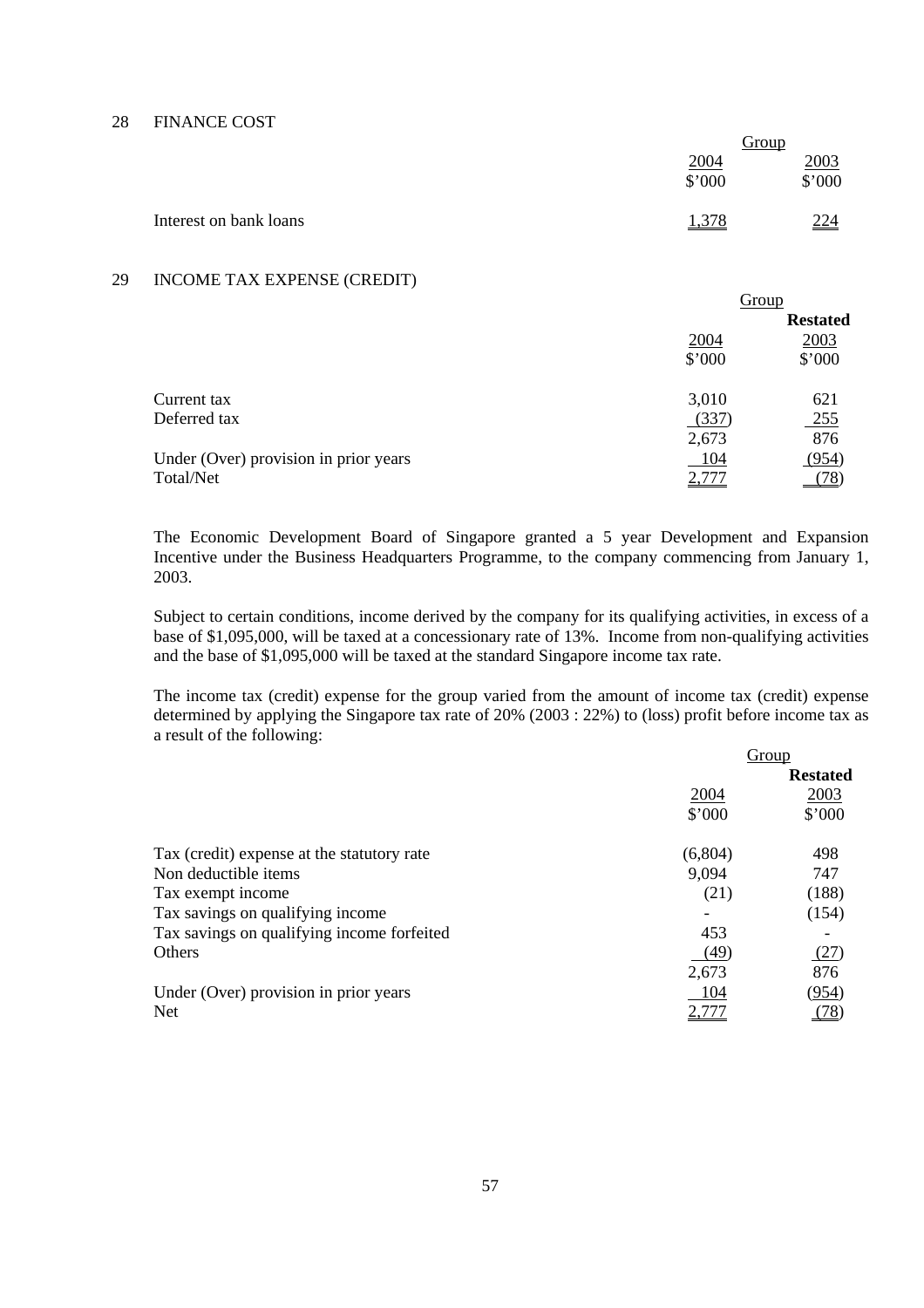#### 30 (LOSS) EARNINGS PER SHARE

 The calculation of basic earnings per ordinary share is calculated on the group (loss) profit attributable to shareholders of \$36,990,000 loss (2003 : \$2,350,000 gain) divided by the weighted average number of ordinary shares of 952,369,850 (2003 : 922,743,480) in issue during the year.

 Fully diluted earnings per ordinary share is based on 952,369,850 (2003 : 923,412,765) ordinary shares assuming the full exercise of share options outstanding (where dilutive) and adjusting the weighted average number of ordinary shares to reflect the effect of all potentially dilutive ordinary shares.

|                                                                                     | Group       |             |                 |              |  |
|-------------------------------------------------------------------------------------|-------------|-------------|-----------------|--------------|--|
|                                                                                     | 2004        |             | 2003 (Restated) |              |  |
|                                                                                     | Basic       | Diluted     | <b>Basic</b>    | Diluted      |  |
| Net (loss) profit attributable to<br>shareholders $(\$'000)$                        | (36,990)    | (36,990)    | 2,350           | 2,350        |  |
| Ordinary shares of \$0.025 each:<br>Weighted average shares                         | 952,369,850 | 952,369,850 | 922,743,480*    | 922,743,480* |  |
| Adjustment for potential dilutive<br>ordinary shares                                |             |             |                 | 669,285*     |  |
| Weighted average number of<br>ordinary shares used to<br>compute earnings per share | 952,369,850 | 952,369,850 | 922,743,480     | 923.412.765  |  |
| (Loss) Earnings per share (cents)                                                   | (3.88)      | (3.88)      | 0.25            | 0.25         |  |

 \* Adjusted for a bonus issue on the basis of 1 bonus share for every 2 ordinary shares during the current financial year.

### 31 OPERATING LEASE COMMITMENTS

 At the balance sheet date, the commitments in respect of non-cancellable operating leases for the rental of office premises and service centers were as follows:

|                                        |        | Group  |        | Company |
|----------------------------------------|--------|--------|--------|---------|
|                                        | 2004   | 2003   | 2004   | 2003    |
|                                        | \$'000 | \$'000 | \$'000 | \$'000  |
| Future minimum lease payments payable: |        |        |        |         |
| Within one year                        | 9,414  | 4,375  | 1,122  | 1,823   |
| In the second to fifth year inclusive  | 10,932 | 3,694  | 779    | 394     |
| After five years                       |        | 547    |        |         |
| Total                                  | 20,350 | 8,616  | 1,90.  |         |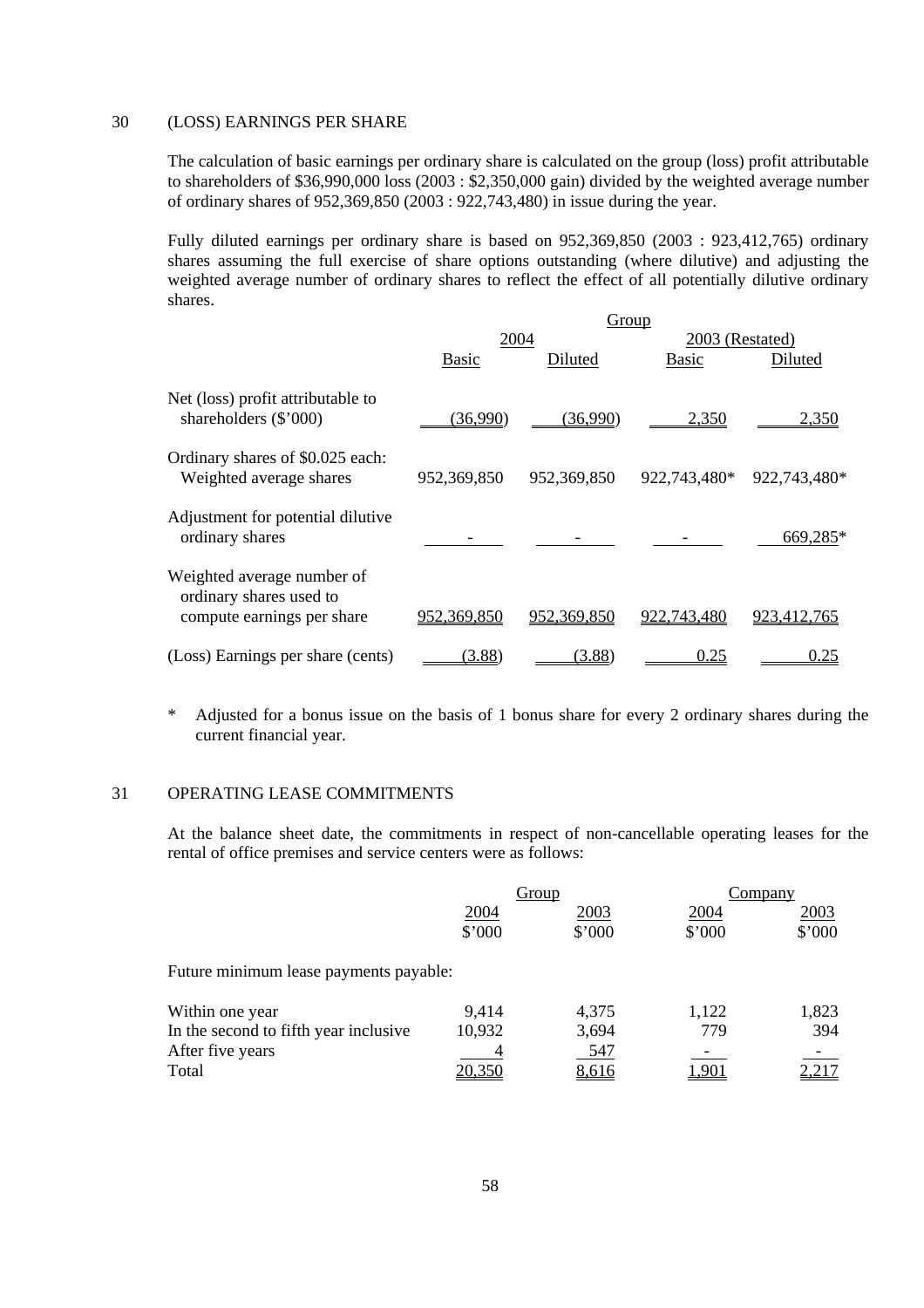### 32 CONTINGENT LIABILITIES (UNSECURED)

 a) In 2004, the company has several outstanding banker's guarantees amounting to \$3,884,000 issued in favour of financial institutions undertaken for the granting of short term bank loans to a subsidiary (\$2,980,000) operating lease agreements (\$439,000), deferral of custom duties (\$53,000) and supply of inventories (\$413,000) entered in the normal course of business.

 In 2003, the company has several outstanding banker's guarantees amounting to \$1,340,000 and \$2,552,000 issued in favour of financial institutions and a supplier respectively, entered in the normal course of business and under a supply agreement.

- b) The company has outstanding corporate guarantees amounting to \$56,700,000 (2003 : \$Nil) issued in favour of financial institutions for granting credit facilities to its subsidiaries and an associate. As at December 31, 2004, the outstanding amount of the credit facilities utilised amounted to \$28,320,000 (2003 : \$Nil), which includes \$4,620,000 which this subsidiary is jointly liable for credit facilities utilised by the subsidiary's 50% owned associate. As at December 31, 2004, the group has made a provision for loss of \$3,380,000 on the bank loan of the associate [Note 2(Q)].
- c) The company has an outstanding corporate guarantees amounting to \$3,000,000 (2003 : \$4,791,000) issued in favour of a financial institution for the granting of short-term bank loans and standby documentary credit facilities to its subsidiary.
- d) Certain subsidiaries have several outstanding banker's guarantees amounting to \$10,592,000 issued in favour of equipment principals, entered in the normal course of business and under supply agreements.

#### 33 SEGMENT INFORMATION

 For management purposes, the Group is organised on a world-wide basis into three major operating divisions – South Asia, North Asia and South Pacific. The divisions are the basis on which the Group reports its primary segment information.

 The dominant source and nature of the group's risk and returns are based on the geographical areas where its service centers are located. Therefore, the primary segment is geographical segments by location of our service centers.

 South Asia comprises Indonesia, the Philippines, Thailand, Malaysia, India, Vietnam, United Arab Emirates and Singapore.

North Asia comprises People's Republic of China, Hong Kong SAR, Taiwan, Japan and South Korea.

South Pacific comprises Australia and New Zealand.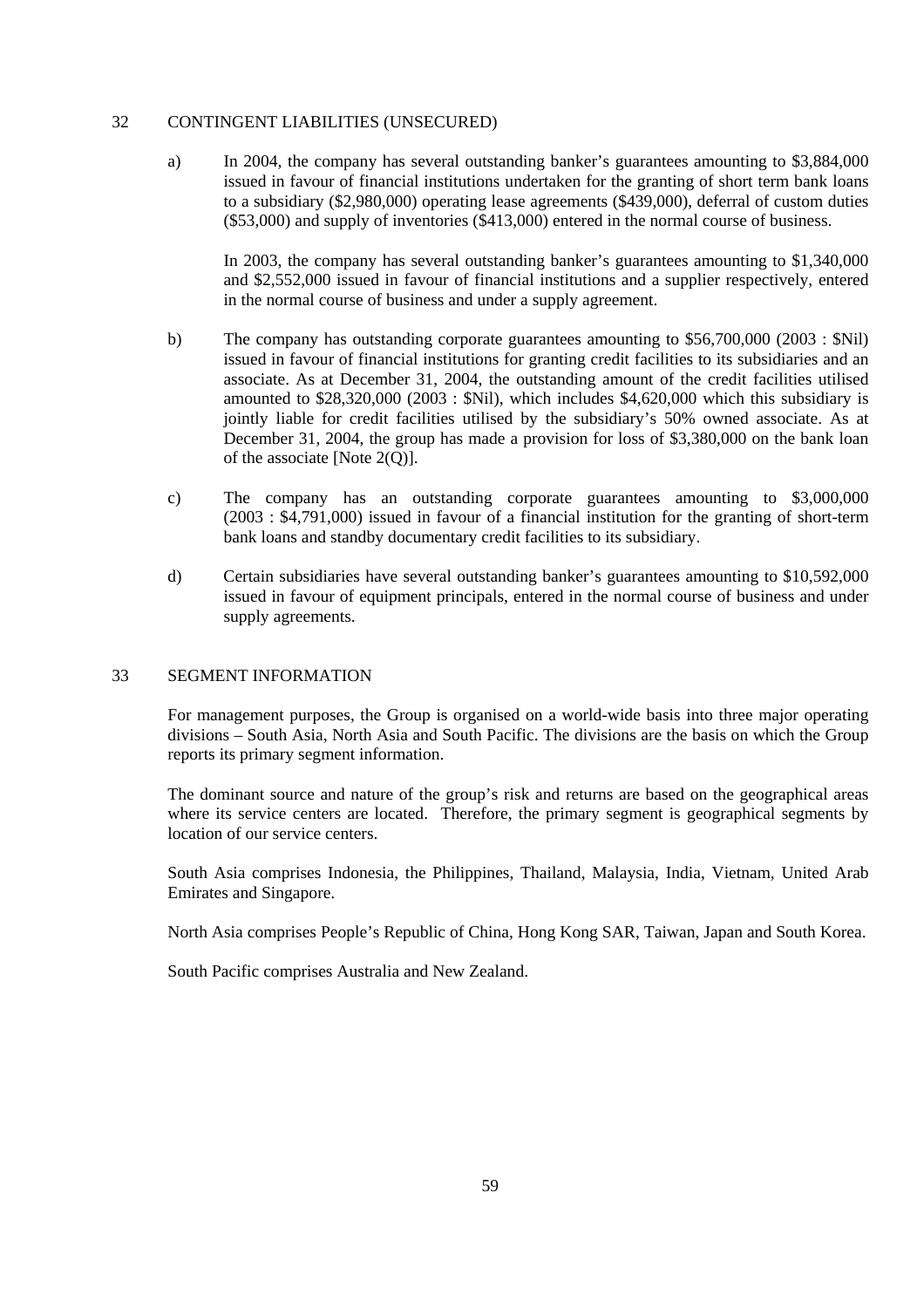Primary segment information for the group based on geographical segments for the year ended December 31, 2004 are as follows:

#### By Geographical Operations

 Segment revenue and expense: Segment revenue and expense are the operating revenue and expense reported in the group's profit and loss statement that are directly attributable to a segment and the relevant portion of such revenue and expense that can be allocated on a reasonable basis to a segment.

 Segment assets and liabilities: Segment assets include all operating assets used a segment and consist principally of operating receivables, inventories and plant and equipment, net of allowances and provisions. Capital expenditure includes the total cost incurred to acquire property, plant and equipment, and intangible assets directly attributable to the segment. Segment liabilities include all operating liabilities and consist principally of accounts payable and accrued expenses.

 Inter-segment transfers: Segment revenue and expenses include transfers between business segments. Inter-segment sales are charged at cost. These transfers are eliminated on consolidation.

 Investment in associates: Income from associates are not allocated as they are not specifically attributable to any of the major business segments, and correspondingly the investments in associates are included as unallocated assets of the group.

|                                                 | South<br><u>Asia</u><br>\$'000 | North<br>Asia<br>\$'000 | South<br>Pacific<br>\$'000 | Consolidated<br>\$'000 |
|-------------------------------------------------|--------------------------------|-------------------------|----------------------------|------------------------|
| December 31, 2004                               |                                |                         |                            |                        |
| <b>REVENUE</b>                                  |                                |                         |                            |                        |
| <b>External</b> sales                           | 221,249                        | 16,582                  | 38,912                     | 276,743                |
| <b>RESULTS</b>                                  |                                |                         |                            |                        |
| Segment result                                  | (32,009)                       | (3,131)                 | 2,547                      | (32, 593)              |
| Finance costs                                   |                                |                         |                            | (1,378)                |
| Profit before share of results<br>of associates |                                |                         |                            | (33, 971)              |
| Share of results of associates                  |                                |                         |                            | (47)                   |
| Profit before income tax                        |                                |                         |                            | (34, 018)              |
| Income tax expense                              |                                |                         |                            | (2,777)                |
| Profit before minority interest                 |                                |                         |                            | (36,795)               |
| <b>ASSETS</b>                                   |                                |                         |                            |                        |
| Segment assets                                  | 118,695                        | 10,175                  | 34,912                     | 163,782                |
| <b>LIABILITIES</b>                              |                                |                         |                            |                        |
| Segment liabilities                             | 43,467                         | 13,049                  | 8,936                      | 65,452                 |
| <b>Bank</b> loans                               |                                |                         |                            | 41,957                 |
| Income tax payable                              |                                |                         |                            | 2,601                  |
| Unallocated corporate liabilities               |                                |                         |                            | 1,254                  |
| Consolidated total liabilities                  |                                |                         |                            | 111,264                |
| <b>OTHER INFORMATION</b>                        |                                |                         |                            |                        |
| Amortisation of goodwill                        | 2,704                          | 828                     | 434                        | 3,966                  |
| Capital expenditure                             | 5,980                          | 4,009                   | 3,543                      | 13,532                 |
| Depreciation                                    | 2,438                          | 1,027                   | 1,327                      | 4,792                  |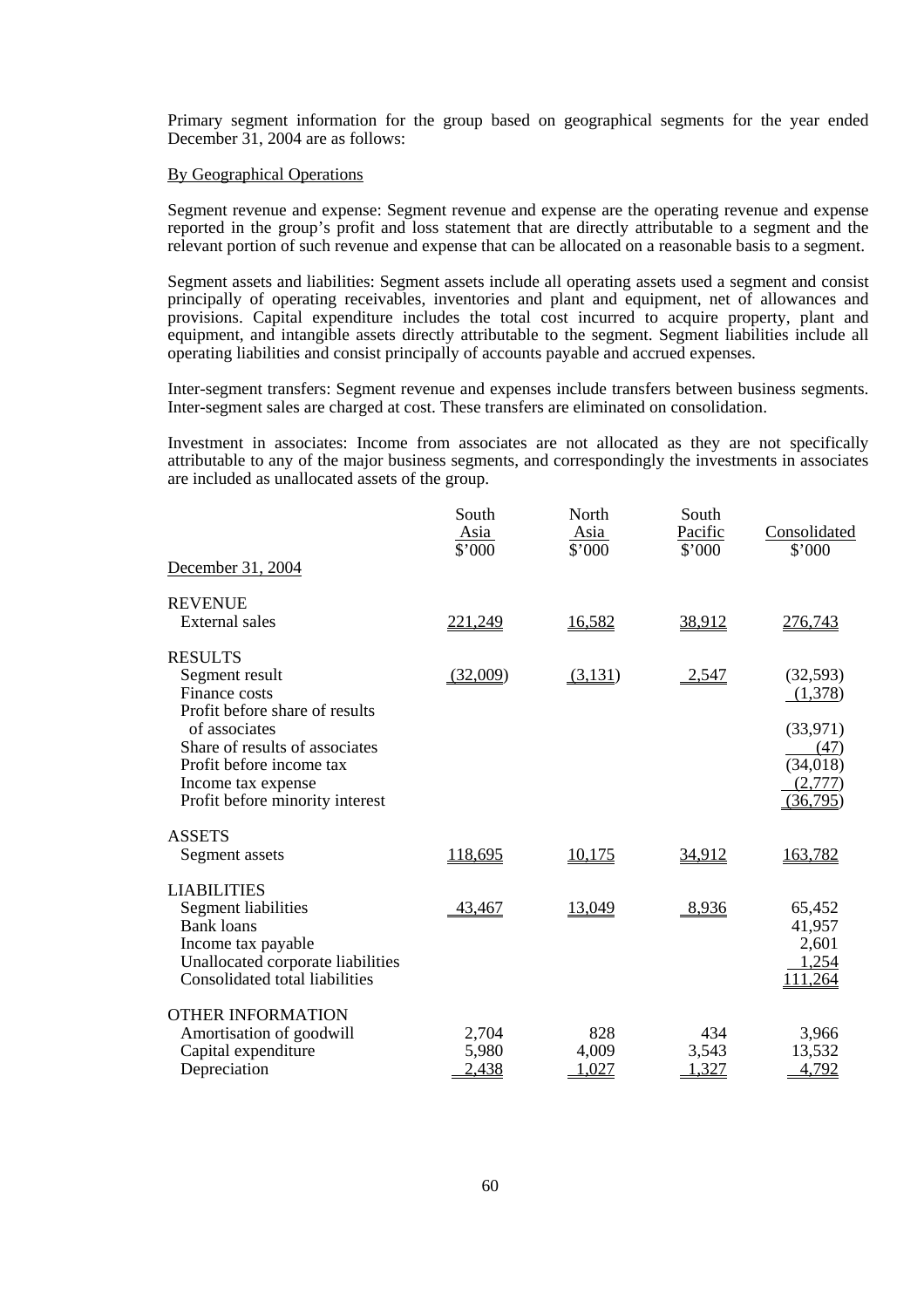|                                   | South<br>Asia<br>\$'000 | North<br>Asia<br>\$'000 | South<br>Pacific<br>\$'000 | Consolidated<br>\$'000 |
|-----------------------------------|-------------------------|-------------------------|----------------------------|------------------------|
| December 31, 2003 (restated)      |                         |                         |                            |                        |
| <b>REVENUE</b>                    |                         |                         |                            |                        |
| External sales                    | 46,449                  | 14,235                  | 20,824                     | 81,508                 |
| <b>RESULTS</b>                    |                         |                         |                            |                        |
| Segment result                    | 2,038                   | 2,148                   | (1,698)                    | 2,488                  |
| Finance costs                     |                         |                         |                            | (224)                  |
| Profit before income tax          |                         |                         |                            | 2,264                  |
| Income tax credit                 |                         |                         |                            | 78                     |
| Profit before minority interest   |                         |                         |                            | 2,342                  |
| <b>ASSETS</b>                     |                         |                         |                            |                        |
| Segment assets                    | 82,737                  | 16,505                  | 20,734                     | 119,976                |
| <b>LIABILITIES</b>                |                         |                         |                            |                        |
| Segment liabilities               | 10,653                  | 2,690                   | 6,417                      | 19,760                 |
| <b>Bank loans</b>                 |                         |                         |                            | 24,941                 |
| Income tax payable                |                         |                         |                            | 1,029                  |
| Unallocated corporate liabilities |                         |                         |                            | 1,152                  |
| Consolidated total liabilities    |                         |                         |                            | 46,882                 |
| <b>OTHER INFORMATION</b>          |                         |                         |                            |                        |
| Amortisation of goodwill          | 344                     | 142                     | 228                        | 714                    |
| Capital expenditure               | 3,870                   | 1,567                   | 602                        | 6,039                  |
| Depreciation                      | 1,488                   | 505                     | 616                        | 2,609                  |

# By Business Segment

 The group operates in two business segments - after-market services ("AMS") and distribution management solutions ("DMS").

 Segment revenue: Segment revenue is the operating revenue reported in the group's profit and loss statement that is directly attributable to a segment and the relevant portion of such revenue that can be allocated on a reasonable basis to a segment.

 Segment assets and capital expenditure: Segment assets and capital expenditure are analysed based on those assets used by a segment. Capital expenditure includes the total cost incurred to plant and equipment, and any intangible assets.